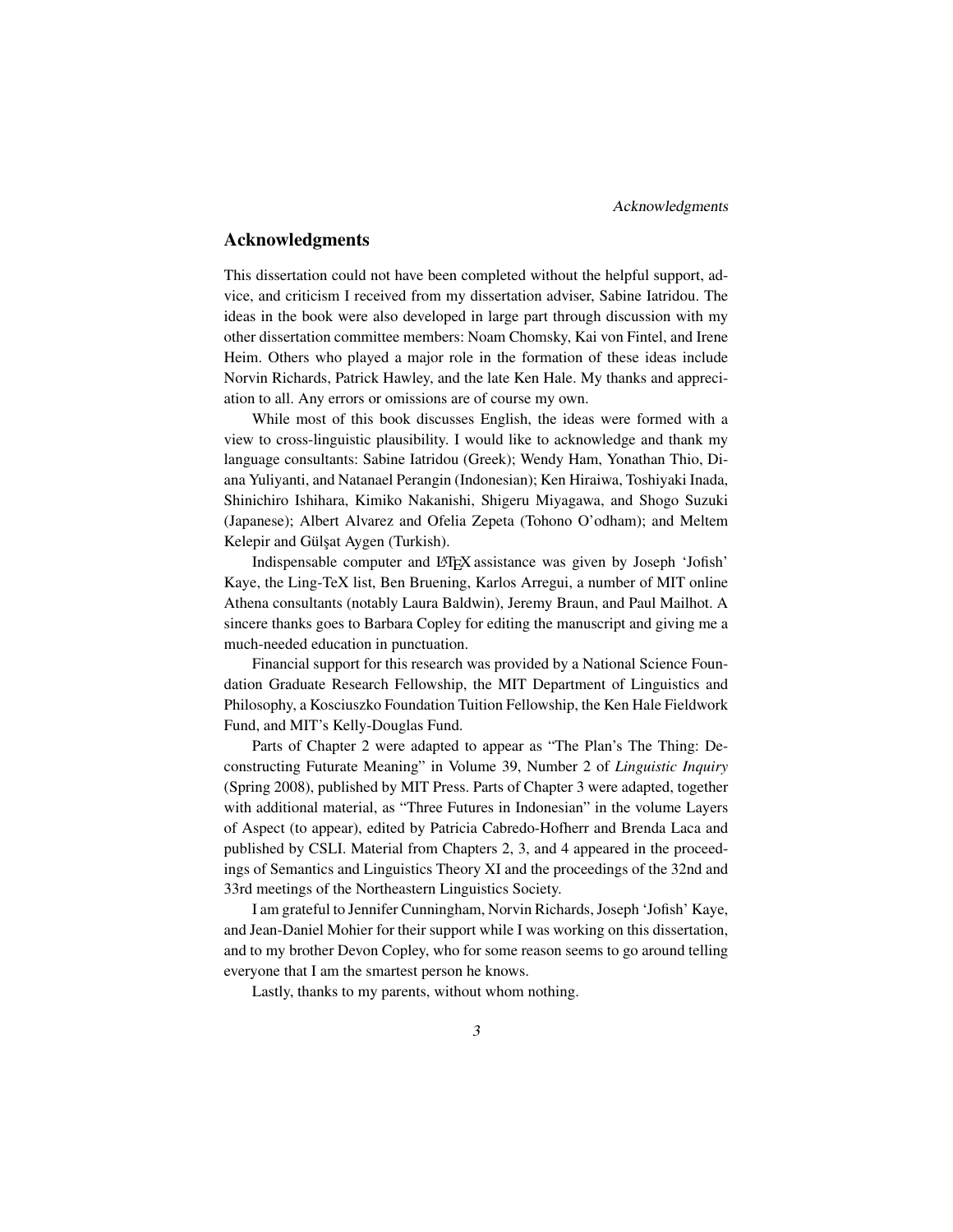Acknowledgments

*To the memory and legacy of Ken Hale*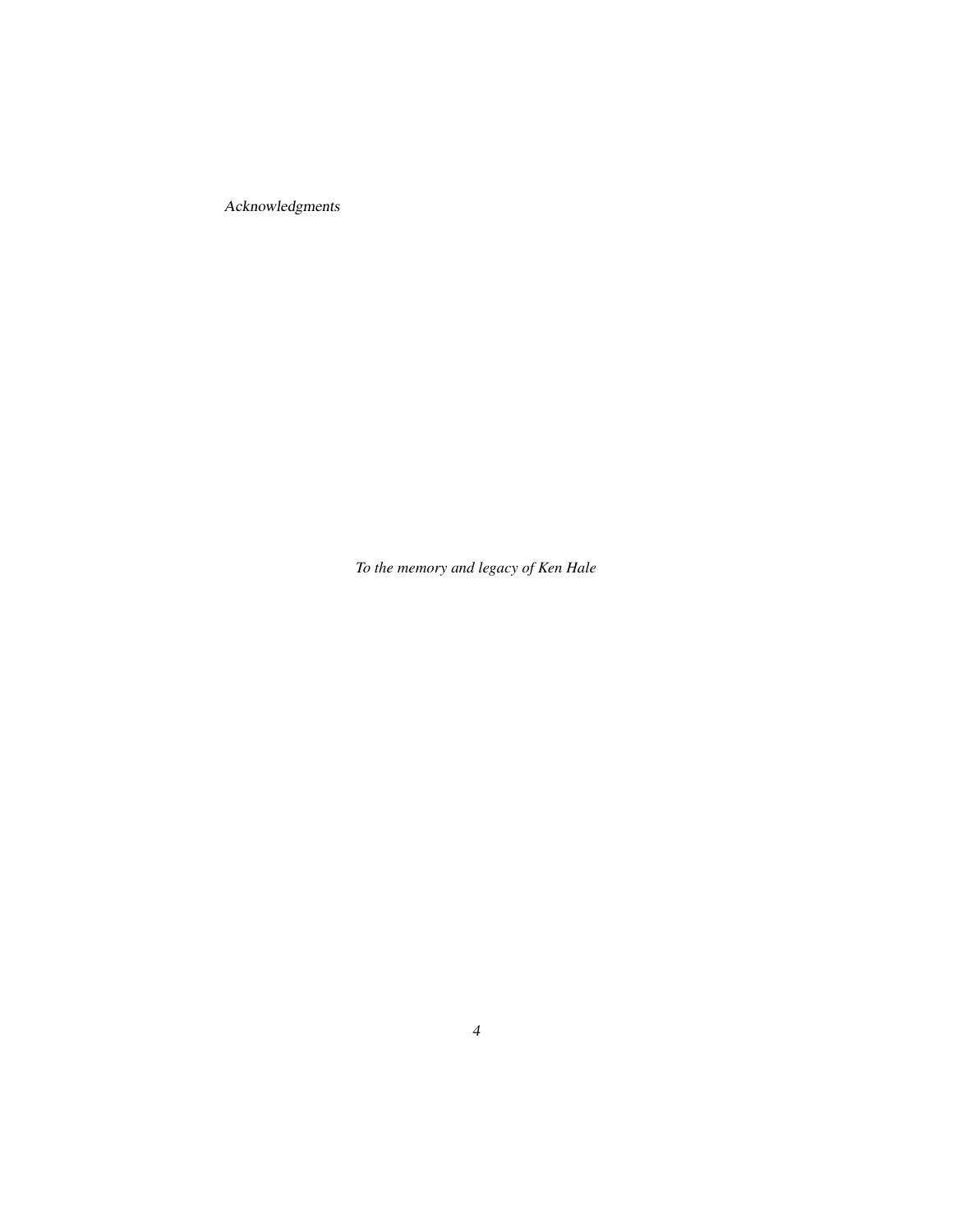CHAPTER<sub>1</sub>

# Introduction

So far, then, as I have anything that you could call a philosophical creed, its first article is this: I believe in the reality of the distinction between past, present, and future. I believe that what we see as a progress of events *is* a progress of events, a *coming to pass* of one thing after another, and not just a timeless tapestry with everything stuck there for good and all.

> -Arthur Prior "Some free thinking about time," ca. 1958

Those who say that there is no time like the present are quite correct: The present is indeed a very special time. It has the distinction of being the only time graced by our presence, effectively dividing the timeline in two. On one side of the divide are times that have, in a sense, happened to us, and on the other side are times that, in a similar sense, have not yet happened to us. We speak quite frequently about this other side, the future, using sentences that convey varying shades of certainty and uncertainty.

At first glance, it is not too puzzling why we would speak of the future with uncertainty. What is more puzzling is how we speak of it with as much confidence as we do. The topic of this dissertation is the meaning of those sentences which express a high degree of certainty about the future, such as the expressions in (1):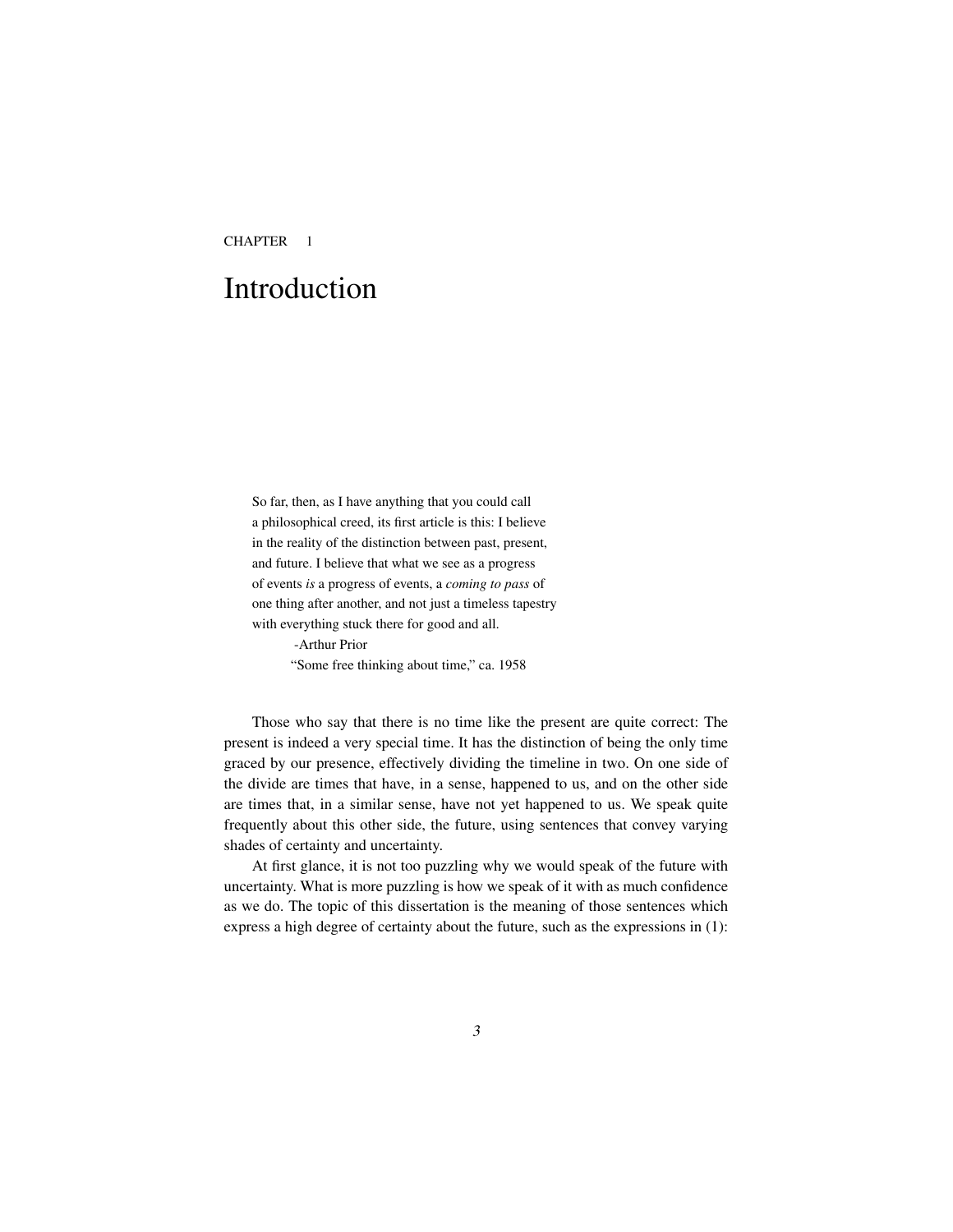- (1) a. The Red Sox are playing the Yankees tomorrow.
	- b. The Red Sox play the Yankees tomorrow.
	- c. We're going to change your oil in Madera.
	- d. We'll change your oil in Madera.

As befits the topic, I will be speaking with varying degrees of certainty and uncertainty. One of the more certain results is that future reference in the languages studied involves modality—also referred to as a branching future—quantification over worlds that are identical with the actual world up to and including the present.

Two themes justify this certainty. The first has to do with who or what controls the future. We will find that the constructions we will be examining presuppose that someone, or something, determines what happens in the future. We will call this entity a *director.* There are commitments of animate directors, and of the world in general, that are presupposed to render an outcome inevitable. As we will discuss at length below, the semantics of commitment requires modality. The second theme has to do with how aspectual properties affect the proposition expressed about the future. For the denotations to work out correctly, there must be a modal element to the future reference; the modality associated with commitment does nicely in this regard.

This research touches on an age-old debate about whether there is one future and we are just uncertain about what happens in it, or whether there is no single future and speaking of the future necessarily involves reference to branching future possibilities rather than future actualities.<sup>1</sup> Oddly enough, even though there is ample evidence for the latter, the constructions in question quantify only over worlds that are presupposed to agree with the future: those that agree with the commitments of the entity presupposed to have control over what happens. All the evidence pointing to modality in futures and futurates only bears on the commitment modality. Where we need to refer to the "real" future in the semantics, there is no evidence bearing on the question of whether it is a single future or a branching future.

The data I examine in this dissertation is primarily from English, though cross-linguistic similarities and differences in several languages (Greek, Indonesian, Turkish, etc.) are pointed out. The similarities are striking. These interest us inasmuch as they reveal properties of the human language faculty and its interface with the cognitive-perceptual system. Thus this research can be considered a part of the Minimalist Program (Chomsky, 1993, 1995, 2000, 2001). However, it is

<sup>1.</sup> Cf. Aristotle's *Physics*, Prior (1967, 1957); Thomason (1970).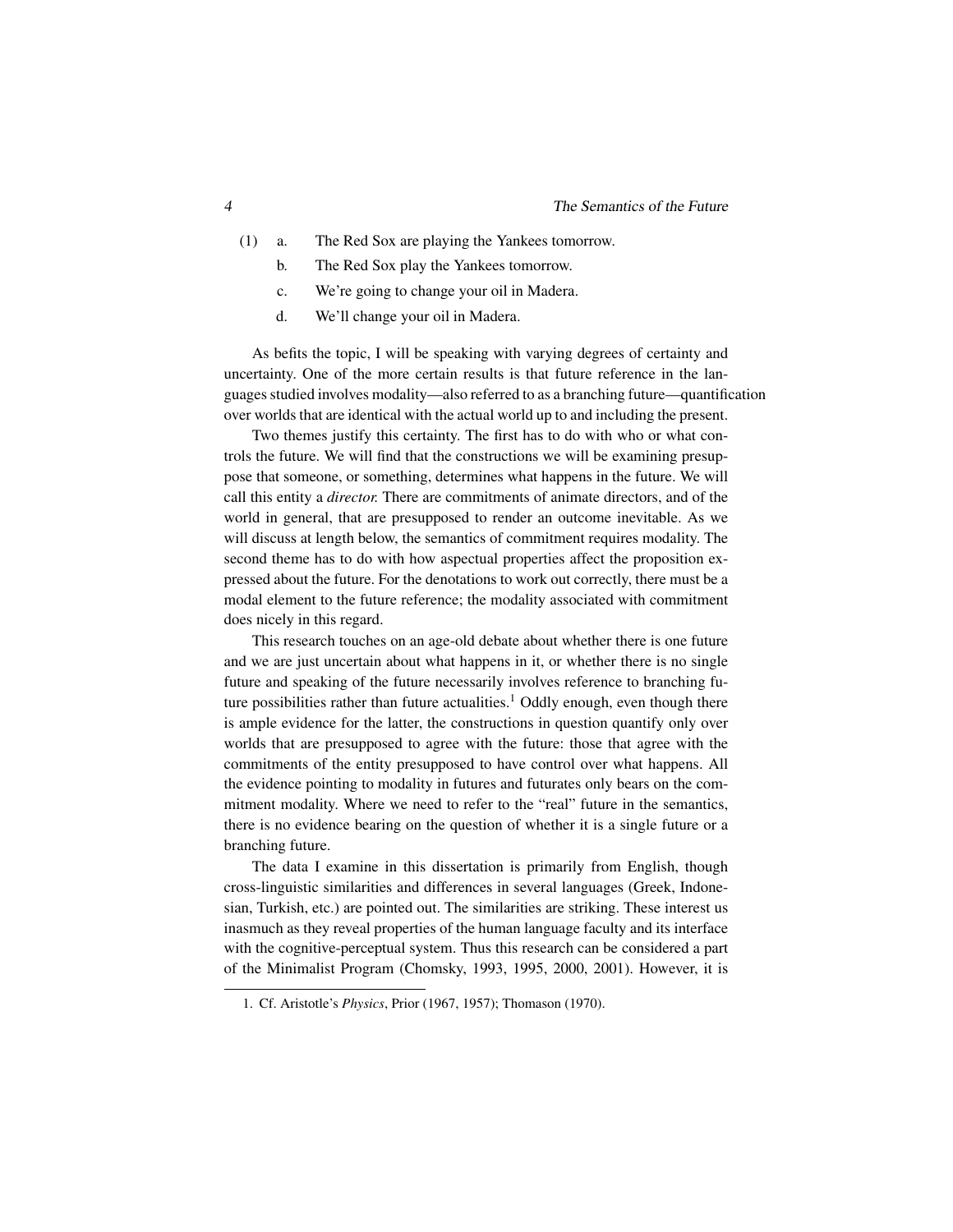## Introduction 5

far from a comprehensive survey, and there are languages that may provide counterexamples, so the hypothesis of universality in this domain will have to remain a hypothesis for now.

Before getting to the details of the project, I would like to present some background. There are a number of formalisms designed for issues of tense, aspect, and modality in general. These tools are set out in section 1.1. Section 1.2 is an overview of the dissertation.

## 1.1 Tools

The semantics practiced in this dissertation is of the compositional kind, in which it is assumed that the meaning of a sentence depends on the meaningful parts of the sentence and how they are put together.<sup>2</sup> Here I briefly introduce some of the formal tools I will be using in constructing a compositional theory of the futurereferring constructions in question. For a more detailed introduction to these topics, see the sources cited below in this section.

#### 1.1.1 Syntactic Assumptions

I assume a minimalist, Minimalist syntax. That is, my assumptions are inherited from the Minimalist Program but are intended to be easily ported to any other syntactic framework, and nothing hinges on Minimalism per se.

#### 1.1.2 The Intensional System

However one represents the future formally, one cannot avoid making some kind of reference to times. As I mentioned above, I will also provide evidence that modality is a necessary part of the meaning of the future constructions under investigation; therefore worlds are required in our system as well. The intensional system we will use to incorporate worlds and times into the semantics is based on the extensional framework of Heim and Kratzer (1998), in the Montagovian tradition. As usual, there is a valuation function " $\llbracket \quad \rrbracket^{g}$ " that takes a morphosyntactic object and a variable assignment *g*, and returns a denotation. Times are type i, variables t, t', etc.; worlds are type w, variables w, w', etc. For convenience more than anything else, I will treat these variables as being part of the object language, appearing in the compositional structure, and speak of a "time t" rather than a "time assigned to t by the variable assignment *g*." Truth values (1,0) are type t,

<sup>2.</sup> And, of course, context, although I will not often touch on the nature of contextual influences in what follows.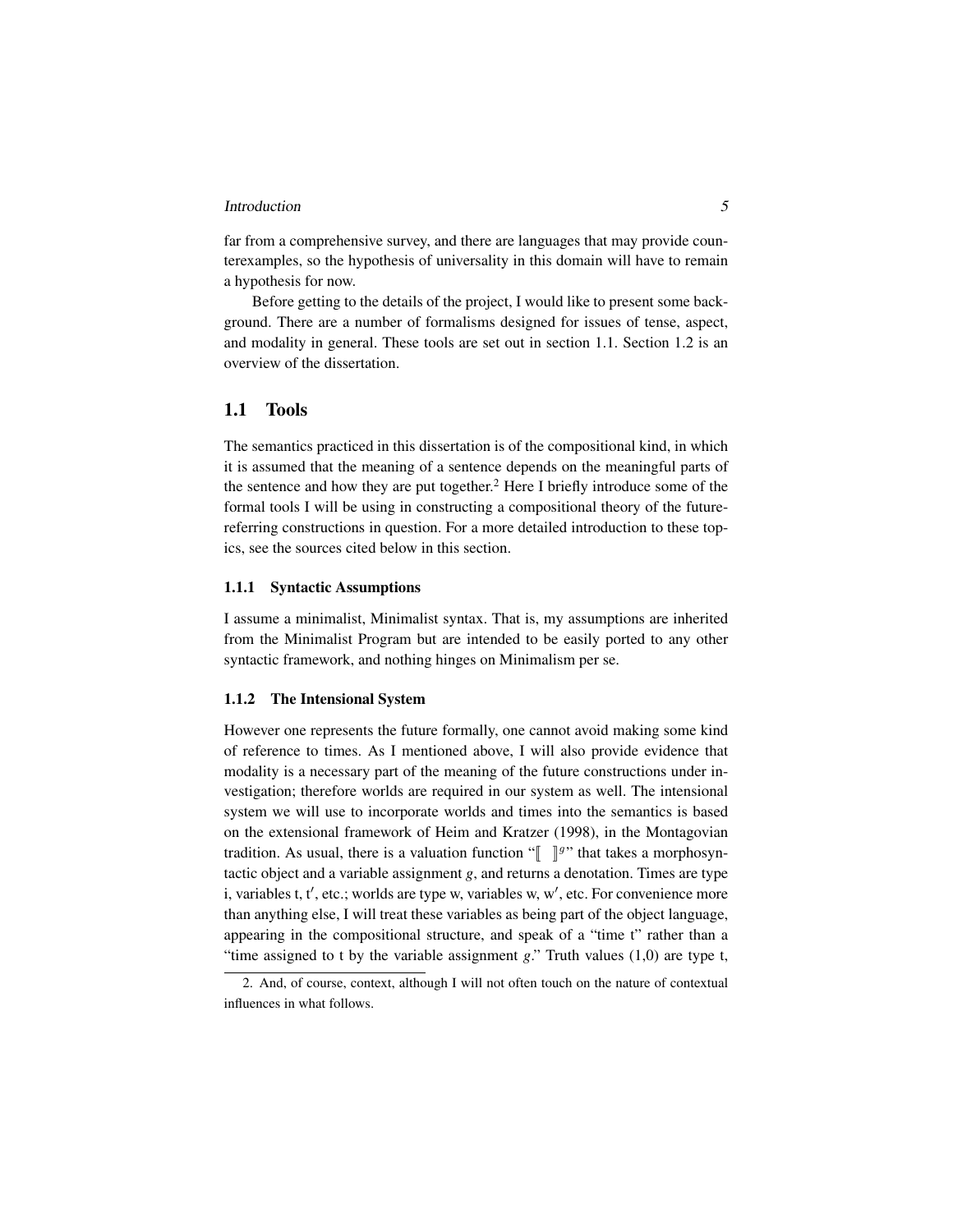predicates of worlds use variables P, Q, etc., and are of type  $\langle w, t \rangle$ , and propositions use variables p, q, etc., and are of type  $\langle w, \langle i, t \rangle \rangle$ .<sup>3</sup> A *v* P or larger phrase whose denotation is a proposition is expressed by an italicized letter (*p, q,* etc.), and its denotation is expressed by the same letter not italicized (p, q, etc.).

I will assume the *v* P-internal subject hypothesis (Koopman and Sportiche, 1991; Kitagawa, 1986; Fukui and Speas, 1986; Kuroda, 1988), and ignore movement of the subject out of the  $\nu$  P. Eschewing this and other movements will enable us to forgo discussion of mechanisms for movement, changing of variable assignments, and so forth.

#### 1.1.3 Tense and Aspect

The terminology of temporal and aspectual semantics is somewhat forbidding. There is an inherited set of terms from traditional grammar and intuitive notions ("imperfective," "aorist," "past," "event," e.g.) and often some confusion about whether a term is to refer to a piece of morphology (whatever its meaning), or a piece of meaning, or a particular reading of a sentence. In addition, because there is not yet agreement in the field on what the primitives are and how they should be defined, there is a danger of misunderstanding if we leap in without making explicit the definitions and assumptions to be used.

So let us try to do so here. First, let us consider times. I assume that the timeline is dense. In general, times are not indivisible points (i.e., instants) but rather, intervals that can be divided into ever-smaller subintervals. The times that are referred to by variables in our system are thus intervals, not instants.

Functions that take temporal arguments are denoted in several ways. If they are associated with a piece of overt morphology, they can be denoted as usual as the result of applying the evaluation function  $\llbracket \cdot \rrbracket^g$  to the morphology. So the meaning of the progressive *be -ing* can be written as  $[be -ing]^g$ . But because temporal predicates are prone to having allomorphs, going unpronounced, and (like *be- ing*) being subject to affix hopping (Chomsky, 1957), I will write a name for that function in small caps: PAST, PROG, and so on. As mentioned, the meaning of a proposition *p* will generally be written as p, though it could also be written as  $[p]$ <sup>g</sup>.

I will assume that morphemes associated with times are generally operators:

<sup>3.</sup> I agree with Stalnaker (1998, 1999), for example, that a sentence does not denote a proposition itself, but rather a function from contexts of utterance into propositions. But since the influence of context on "what is said" will be of little relevance to us, I will gloss over this role of context.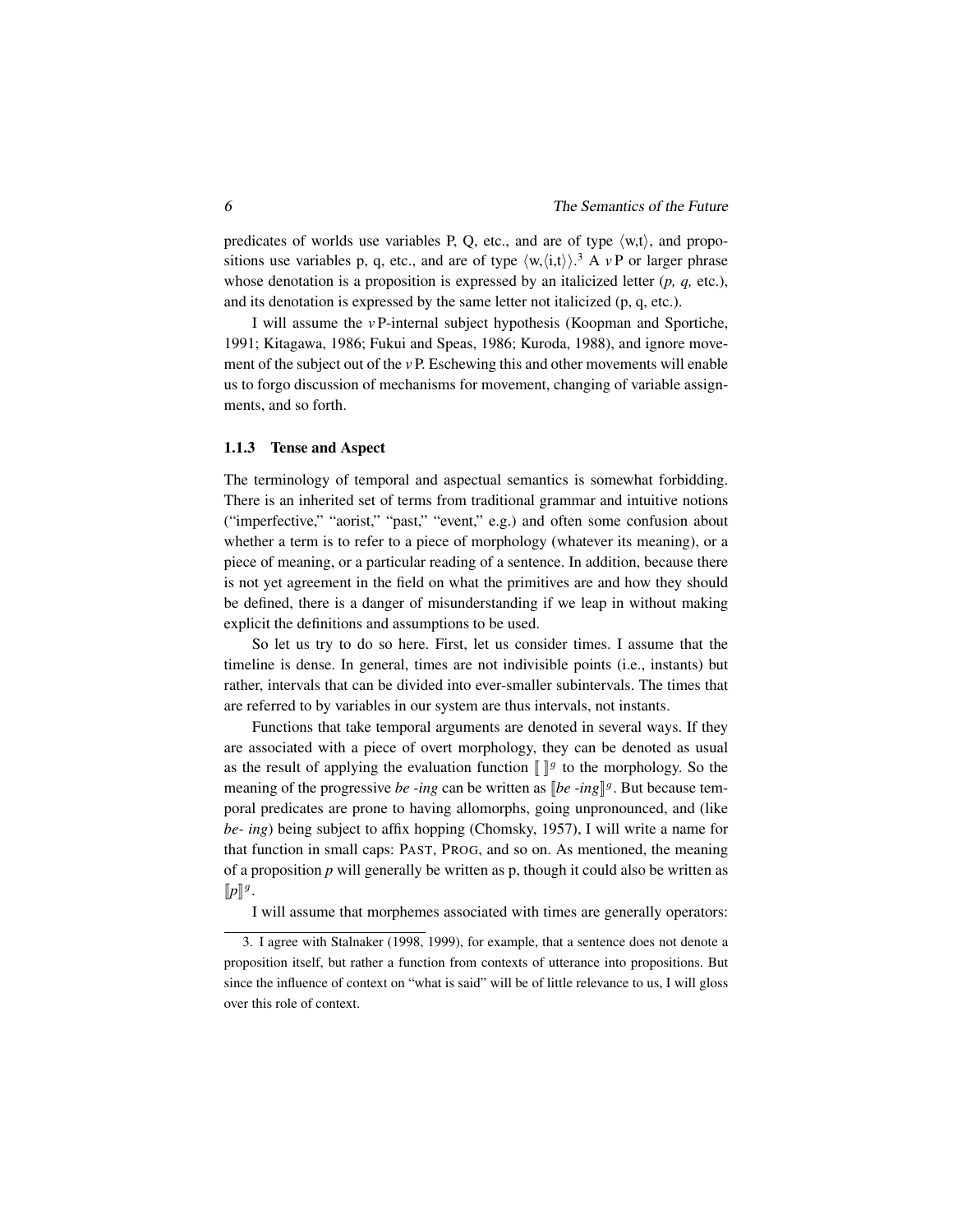## Introduction 7

They existentially bind a time, instead of taking a temporal pronoun as an argument, as in (Partee, 1984; von Stechow, 1995; Kratzer, 1998). Nothing in particular hangs on this assumption, however.

Throughout this dissertation I will skirt many of the issues surrounding the introduction of event arguments into the structure. I believe that in this case it is worth forgoing the many advantages of event semantics (Davidson, 1967), to keep the exposition as simple as possible. This system could be altered to use event variables without too much trouble. I will speak informally of events and states (both under the cover term "eventuality"). In particular, I will consider a *v* P, which in an event-based semantics might be a predicate of events, to "describe an eventuality," despite the fact that in the formal system we will be using, they do nothing of the sort, being of type  $\langle w, \langle i, t \rangle \rangle$ . *v* Ps can be *(lexical) statives* or *eventives*. I will assume familiarity with Vendler's (1967) classification of eventualities into *achievements, accomplishments, activities,* and *states*, and with the opposition between *imperfective* aspect and *perfective* aspect. In English, for example, the simple form of the verb has both a perfective and a generic reading. See Smith (1991) for a detailed introduction to these concepts.

I will use the phrase *tense morpheme* or *temporal morpheme* to refer to those morphemes (or lack thereof) whose meaning yields either past or present temporal location of the eventuality. *Aspect* or *aspectual morpheme* will refer to morphemes associated with temporal properties other than location; these properties are *aspectual properties*.

One aspectual property significant to the study of future constructions is Bennett and Partee's (1978) *subinterval property.* A predicate p of times has the subinterval property if and only if for all times t, for all subintervals  $t'$  of t, the truth of p(t) entails the truth of p(t'). Thus a predicate of times such as  $\llbracket John \, be \, here \rrbracket^g(w)$ has the subinterval property, since John's being here over an interval t entails that [*John be here*]<sup>g</sup>(w) in the context is true at all subintervals of t. If [*John bake a cake*]<sup>g</sup>(w), on the other hand, is true of an interval t, it is not true of all the subintervals  $t'$  of t that [*John bake a cake*]<sup> $g$ </sup>(w) is true at t'.

The subinterval property survives in more recent work as an epiphenomenon of properties of predicates of events, most notably in Krifka's (1992, 1998)*cumulativity* property.

But as the subinterval property is a property of predicates of times, there is in principle no reason to exclude predicates of times that are not verb phrases: tenses, quantifiers over times, and so on. It will turn out to be useful, in fact, to include them in the set of predicates that can have the subinterval property. For now, here is some evidence that it is at least not problematic. Consider the well-known fact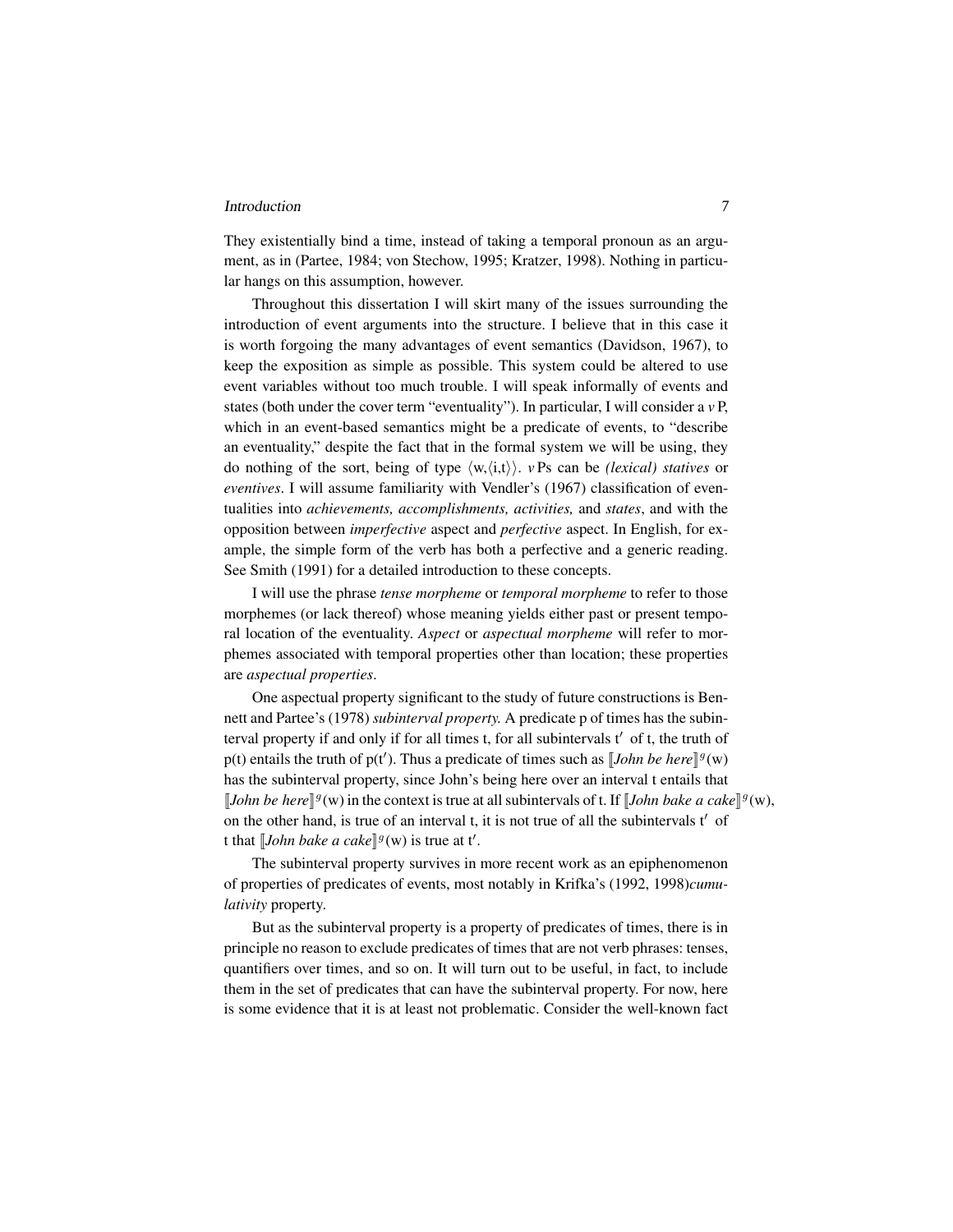that the sentence in (2) cannot have the gloss given.

(2) Zoe builds a tower.  $\neq$ 'Zoe is building a tower.'

Eventives such as *leave* cannot be predicated of the present, while lexical and derived statives (progressives and generics), as in (3), can do so. We can verify independently that these latter predicates have the subinterval property: In all cases, for any interval that the predicate holds of, it also holds of any subinterval of that interval.

|  | $(3)$ a. Zoe is asleep.            | lexical stative |
|--|------------------------------------|-----------------|
|  | Zoe is building a tower.           | progressive     |
|  | Zoe builds a tower each afternoon. | habitual        |

Let's abbreviate "subinterval property" as "SIP," and assume that the grammar can somehow tell whether a predicate is  $+SIP$  or  $-SIP<sup>4</sup>$ . Then we might rule out -SIP predication of *now* as follows:

(4) *Present -SIP constraint.* For -SIP predicates of times P, P(*now*) is undefined.

Constraints like this one have been proposed in many different discussions of this effect. However, it is not typically mentioned in such discussions that past tense sentences behave like lexical and derived statives in this respect. The past tense morpheme can take *now* as an argument; *now* is the time that the eventuality is asserted to precede.

(5) Zoe built a tower.

If we consider the subinterval property as Dowty states it, it is clear that past tense phrases have the subinterval property. Suppose it is true throughout today that Zoe built a tower. Then it is true at any part of today that Zoe built a tower. Thus treating the subinterval property as a property of *any* predicate of times, including PAST, does not contradict the present -SIP constraint. In the following chapters, we will see where the extension of the subinterval property to temporal predicates such as tenses is not only harmless, but useful.

<sup>4.</sup> here a theory similar to Krifka's, but for times, would be quite useful, but let us simply assume that it could be done.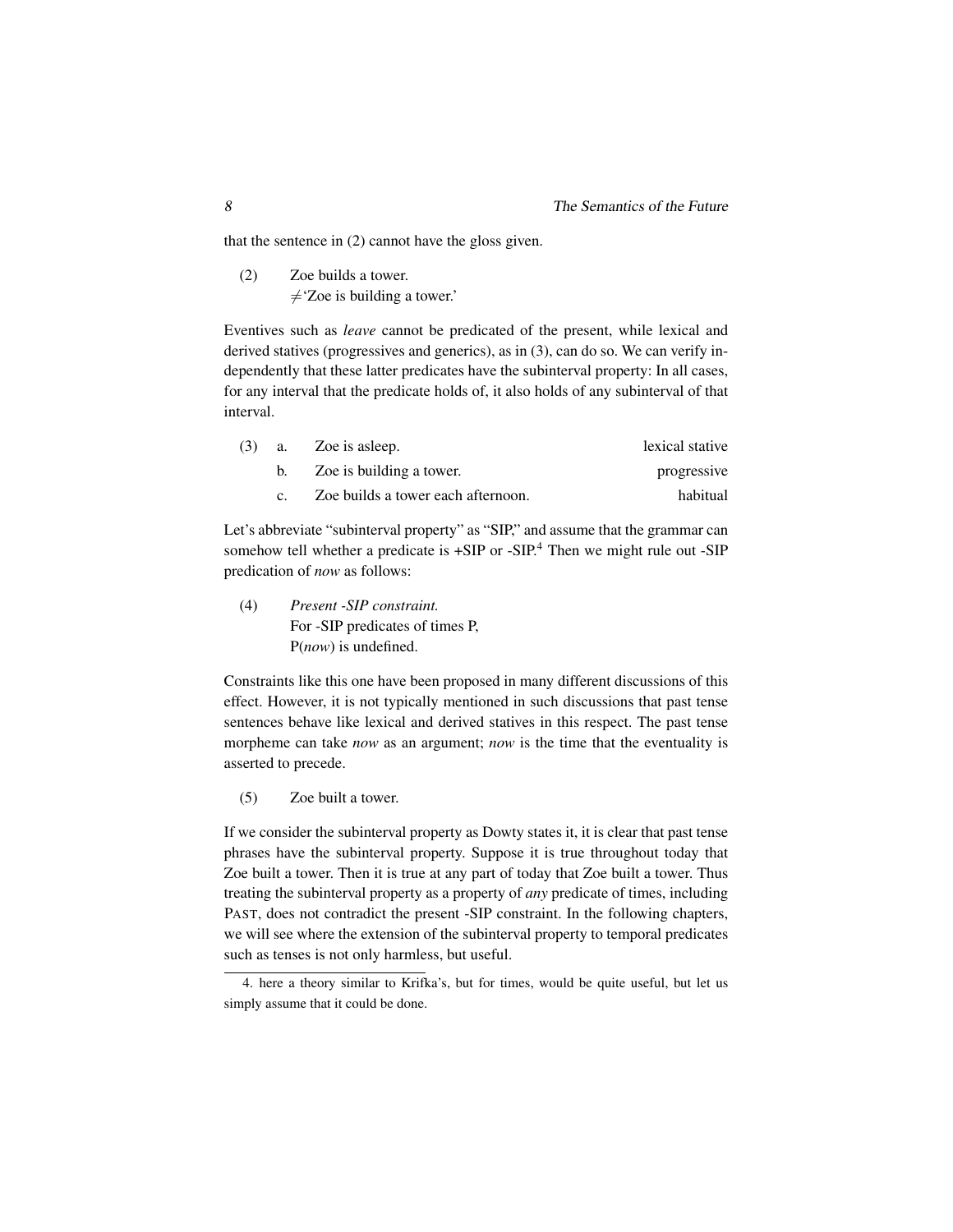## **Introduction** 9

One final note about a piece of technical machinery I will not be using. Situations are, intuitively, a part of a world, and some important generalizations can be captured by formalizing the intuitive notion (Barwise and Perry, 1983; Kratzer, 1989). I will not be including situations in the logical forms in this dissertation. This omission is made chiefly for the goal of simplicity of exposition, not because of any failing of situational theories. There are two ways in which situations would in fact be quite helpful in accounting for the facts I will be presenting. The first is that situation arguments are more plausible as arguments of modals than are event arguments and therefore might be a good compromise between an event-based subinterval property and a time-based subinterval property. The second is that situation arguments are very useful in explaining certain properties of generics; a generic is often taken, as in Chierchia (1995); Kratzer (1989), to involve universal quantification over situations. Although I will call upon, for example, indefinite interpretation data to show whether a generic operator is present, in the formal system I will leave treat generics as quantifiers over times with the understanding that situational quantification is probably closer to the right treatment.

#### 1.1.4 Talking About Times

Earlier research into tense and aspect has provided us with a dazzling number of metalinguistic terms for times: for example, Event Time, Reference Time, and Speech Time; or Time of Situation, Time of Topic, and Time of Speech (Reichenbach, 1947; Klein, 1997). Unfortunately, such terms are often used in different ways by different writers. Furthermore, in the current project we actually will need more times than the usual three. We could avoid naming them altogether and speak only in formalisms, but we would miss some important generalizations that way and give ourselves headaches as well. So it looks like we should create new names for the times we will be interested in. On the other hand, I am sympathetic to the plight of the reader: It is often dismaying to find that one has to memorize a whole new set of unfamiliar names for familiar times in order to read someone's work.

I will refer to times according to their position in the sentence. We can view a time either as input or output of a function, or as input to or output of (a function in) a particular location in the structure. A time variable in any particular sentence may thus have four (!) names: as the output or input of a function, or as the output or input of (a function in) a particular piece of phrase structure.<sup>5</sup> The redundancy

<sup>5.</sup> In practice, we will need only three of these four names, as we will not have any reason to refer to the output of a particular piece of phrase structure.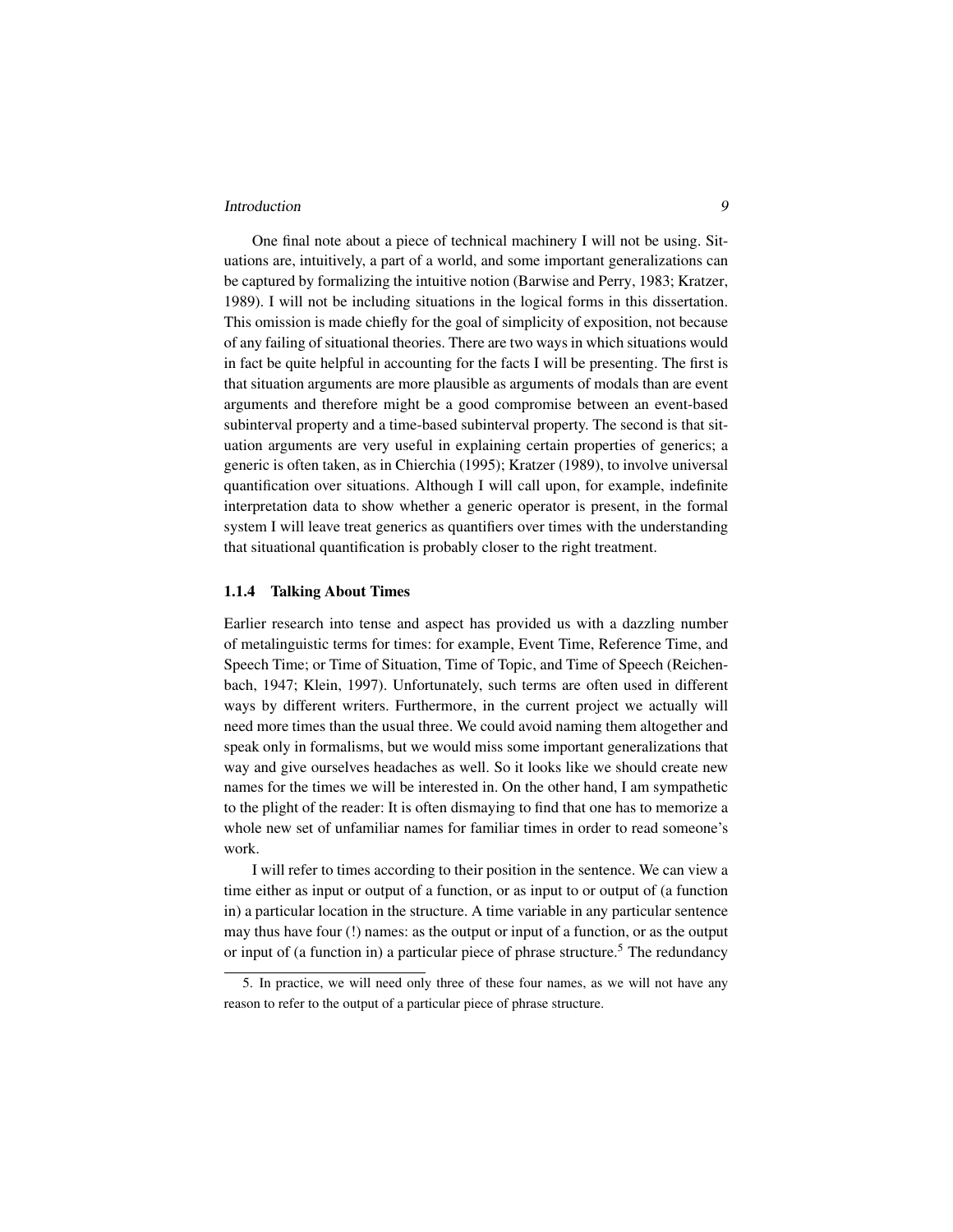turns out to be desirable, as we will see. Some generalizations benefit from reference to relationships between times and lexical items, and others benefit from reference to relationships between times and syntax. The hope is that this nomenclature will be as transparent as possible, and will not require great feats of lexical access on the part of the reader.

Consider then a piece of morphology whose denotation is a function that requires at least a time and a proposition in order to be completely saturated, and which existentially binds a different time such that the proposition is applied to that different time. Here is such a function.

(6)  $\lambda p.\lambda w.\lambda t. \exists t' : [t' < t \& p(w)(t')]$ 

The input (temporally speaking) of this function is  $t$ ; the other time,  $t'$ , we will call the output. Since this particular function has the name PAST, we would call t the PAST input and  $t'$  the PAST output.<sup>6</sup>

If PAST is sitting in T, we could also call t the TP input (assuming there is nothing in the specifier of TP that affects the time). If it is somewhere different, say, in C, t is not the TP input but the CP input. It would still, of course, be the PAST input.

Finally, I have found it impossible to avoid reference in the text to the time over which an eventuality happens. I am on the side of those who argue that this time is not represented in the object language, and yet in the metalanguage it is quite useful to be able to talk about it.<sup>7</sup> Something intuitive is called for here. I will throw up my hands and follow the event grammar convention of calling it the *run time*.

#### 1.1.5 Modality

In addition to times, we also need to consider how to deal with modality. I will assume that Kratzer (1991) (drawing in part on lewisworlds, lewis73, lewiscounter) is essentially correct about the meaning of modals in saying that they are quantifiers over worlds. Kratzer's theory abstracts away from the temporal dimension

<sup>6.</sup> I will not worry overmuch about the valuation function in this nomenclature. PAST is indeed a function, but *woll* (the modal component of *will*), for example, is a piece of object language; the corresponding function is  $\llbracket woll \rrbracket^g$ . Nonetheless I will talk about inputs to and outputs from *woll*.

<sup>7.</sup> This interval could also be referred to as the verb input, but with futurates (Chapter 2) this becomes problematic: Is the input to the verb the time of the plan, or is it the time the eventuality is to happen?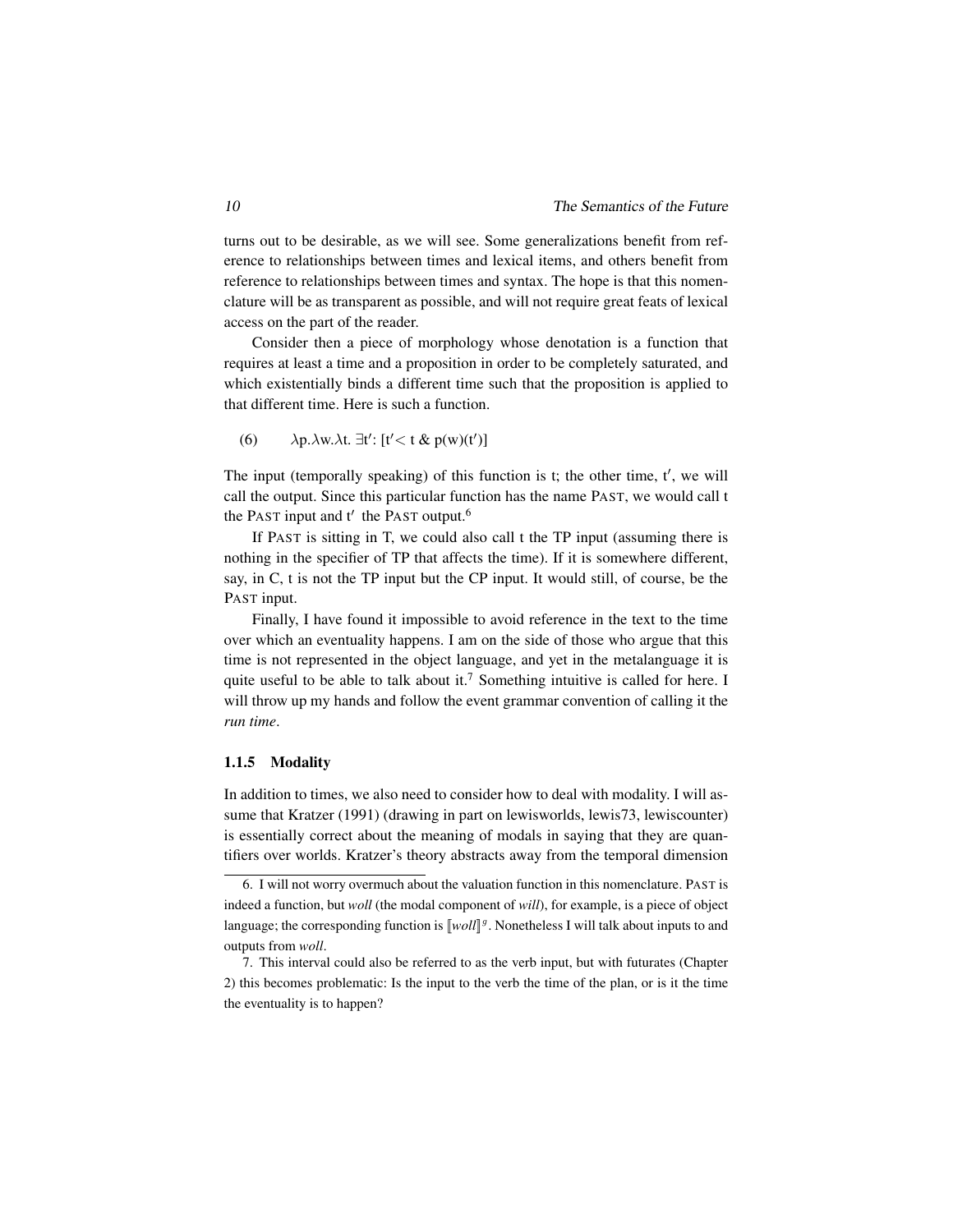## Introduction 2008 and 2008 and 2008 and 2008 and 2008 and 2008 and 2008 and 2008 and 2008 and 2008 and 2008 and 2008 and 2008 and 2008 and 2008 and 2008 and 2008 and 2008 and 2008 and 2008 and 2008 and 2008 and 2008 and 20

(as do the modal logics upon which her theory is based). Let's take a look at her theory before attempting to juggle worlds and times together.

There are two components in Kratzer's theory that determine the set of worlds to be quantified over in any particular case: the modal base and the ordering source.

#### 1.1.5.1 The Modal Base

It is clear that one modal can have several different meanings. For example, the sentence in (7) has two readings. In one, the speaker is deducing from the available facts that Eric is at home. In the other, the speaker is expressing a normative statement; in the other, Eric must be home according to some set of rules, or the like.

(7) Eric must be at home.

In both of these readings, the force of the quantification is universal, but there is still a difference. For Kratzer, this difference is that the readings involve quantification over different sets of worlds.

To determine which set of worlds the modal quantifies over, Kratzer invokes sets of propositions called *conversational backgrounds*. Propositions are sets of worlds, so a conversational background is a set of sets of worlds. The intersection of the sets of worlds is the set over which the modal quantifies. The worlds in that set, the *modal base*, can also be thought of as the worlds in which all the propositions in the conversational background are true. In any case, these are called the *accessible* worlds, with respect to a particular conversational background. The conversational background is said to provide an *accessibility relation*.

Among the modals Kratzer considers are two modal bases: the *circumstantial* bases and the *epistemic* bases. A circumstantial base is a set of facts about the actual world. The circumstantial base that will interest us the most is what Kratzer calls a totally realistic circumstantial base, one that includes all the propositions that are true in the actual world. Taking a cue from Thomason (1970), let's use a shorter name for this modal base: the *metaphysical* base. The epistemic base, on the other hand, includes only the propositions that are known (by someone) about the actual world.

It is easy enough to distinguish these two modal bases in the most straightforward cases. Suppose we consider a slice of a world at which Delaney is at home but Mike doesn't know it. Then the set of metaphysically accessible (that is, totally realistically circumstantially accessible) worlds would not contain any worlds in which Delaney is out doing her shopping, while the epistemically accessible worlds according to what Mike knows could contain such worlds.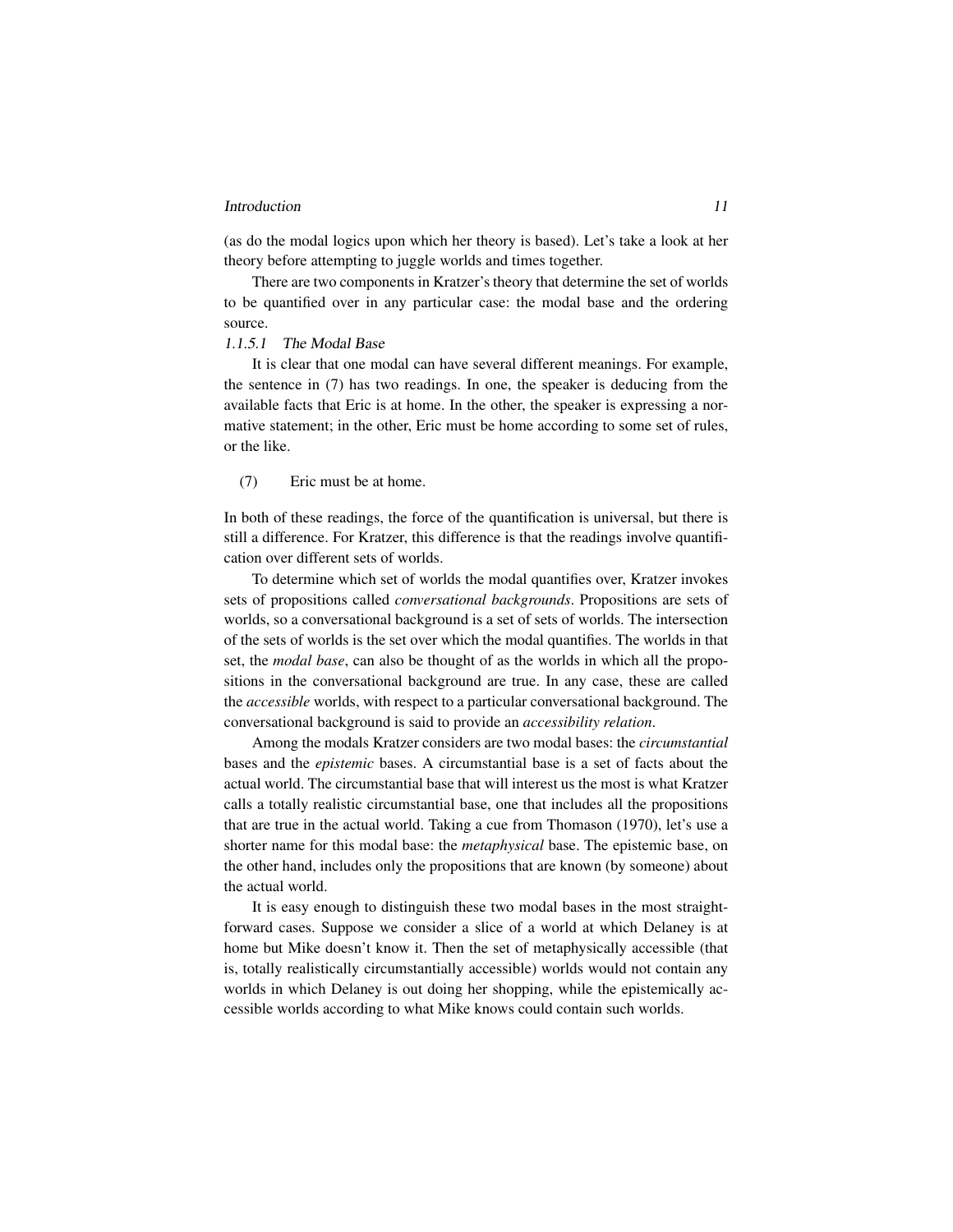#### 1.1.5.2 The ordering source

As Kratzer points out, a modal base alone is not sufficient to account for certain kinds of modality. Consider a conversational background consisting of the following propositions:

- (8) a. There are no murders.
	- b. If there is a murder, the murderer goes to jail.

Such a conversational background is intuitively perfectly reasonable as a set of laws, albeit a small one. But consider the set of worlds that would be in a modal base built from this conversational background. In it are only worlds in which both (8a) and (8b) are true. As Kratzer notes, anything would be true in such a world. This cannot be the right set of worlds. If it were, then a sentence *John must not kill Jane*, using the modal base based on (8), would express that John does not kill Jane in all of these bizarre worlds. This is a silly result.

The conflict arises because the set of propositions expressed in (8) contains a proposition demarcating an ideal state of affairs, as well as what to do if the ideal is not met. Intuitively, what we want a sentence like *John must not kill Jane* to mean is that on all the ideal worlds—those in which there are no murders—John does not kill Jane. This would be easy if (8a) were the only proposition in the modal base. But we also want the law to provide for the appropriate punishment if John does kill Jane. That is, if John kills Jane, *John must go to jail* ought to denote something true.

Kratzer's solution is to implement an additional role for conversational backgrounds like the one in (8). Conversational backgrounds still can provide modal bases as before, but they can also act as *ordering sources* to provide partitions of the accessible worlds into different sets, with the sets ranked as to how good they are with respect to an ideal. Then the quantification is over the best circumstantially accessible worlds.

Let us return to the murder case to see how this proposal works. If there are no murders in the world in which the modal is evaluated, then the best worlds are the absolute ideal worlds, that is, all those worlds in which there are no murders. However, if in the actual world, John kills Jane, then given that the cicrumstantially accessible worlds must agree with the actual world on relevant facts, and assuming that John's offing Jane is relevant here, ${}^{8}$  the best we can do among the circumstantially accessible worlds is the set of worlds in which John goes to jail.

<sup>8.</sup> Or assuming, as Kratzer puts it, that one function of the *if*-clause is to restrict the modal base.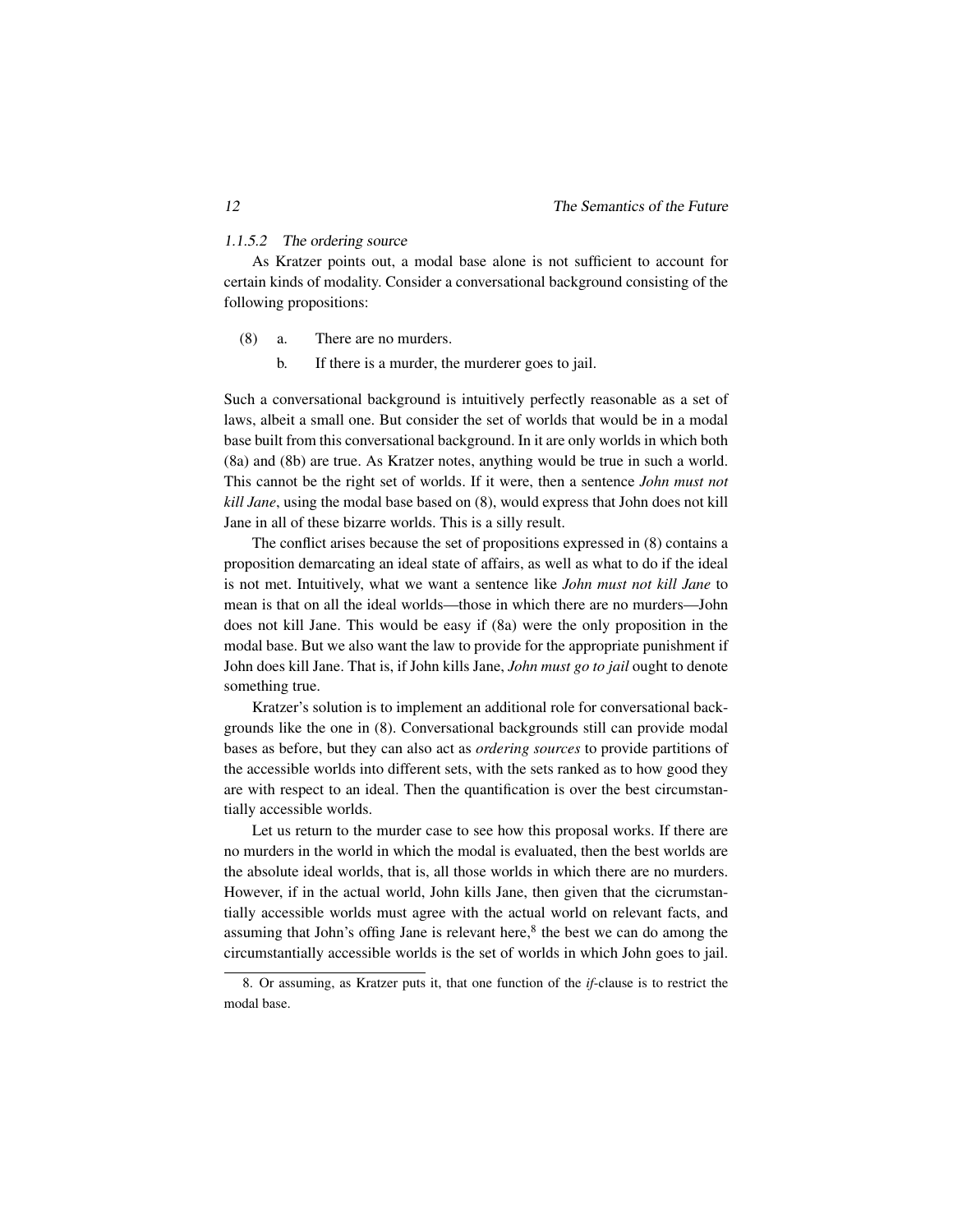## Introduction 13

Universal quantification over this set will entail that the denotation of *John must go to jail* is true, as desired.

We will use two kinds of ordering sources in later chapters: *bouletic* ordering sources, based on the commitments of an animate entity, and *inertial* ordering sources, based on Dowty's (1979) concept of inertia worlds. These ordering sources will be discussed in more detail as they come up.

#### 1.1.6 Branching Futures: Times and Worlds

Having laid out the available technologies for times and worlds, we will now start putting them together. How do times and worlds relate to each other in the model? And in particular, how do future times and worlds relate to each other in the model?

It seems unobjectionable to say that there is some sort of indeterminacy that is, modality—in expressions that talk about the future. The real question is the nature of that modality. If there is an actual future just as there is an actual past, any modality must surely be epistemic. So there is no special modality about future times that is not shared by non-future times. There is a fact of the matter about the future, but we just don't know what it is. On the other hand, if there is no fact of the matter about the future, the modality involved might well be metaphysical. Then future times would have to involve a kind of modality not available for non-future times.

There initially seems to be no obvious evidence for one view or the other. The call seems to come down to philosophical preference, or indeed a creed, as in the epigram from Arthur Prior cited at the beginning of the chapter. Later I will argue that the modality involved in the future-oriented expressions is different from either one of these options, since the worlds being quantified over are neither all the epistemically accessible nor all the metaphysically accessible worlds.

Leaving this question for subsequent chapters, however, we still need to lay out the basics of how times and worlds interact in any modal that has both.

First of all, we need to relativize the accessibility relation of modals to times. For if we say that Eric must be at home, the propositions that are relevant are only those about his present obligations or what is presently known. His past obligations are not relevant, nor is what was formerly known. Another way of putting this fact is that temporal location affects which set of worlds gets quantified over. In this dissertation we will see that the modal's being relativized to an input interval can also explain otherwise mysterious interactions between aspectual properties and the set of worlds quantified over.

Thomason (1970), decidedly on the metaphysical side of the future debate,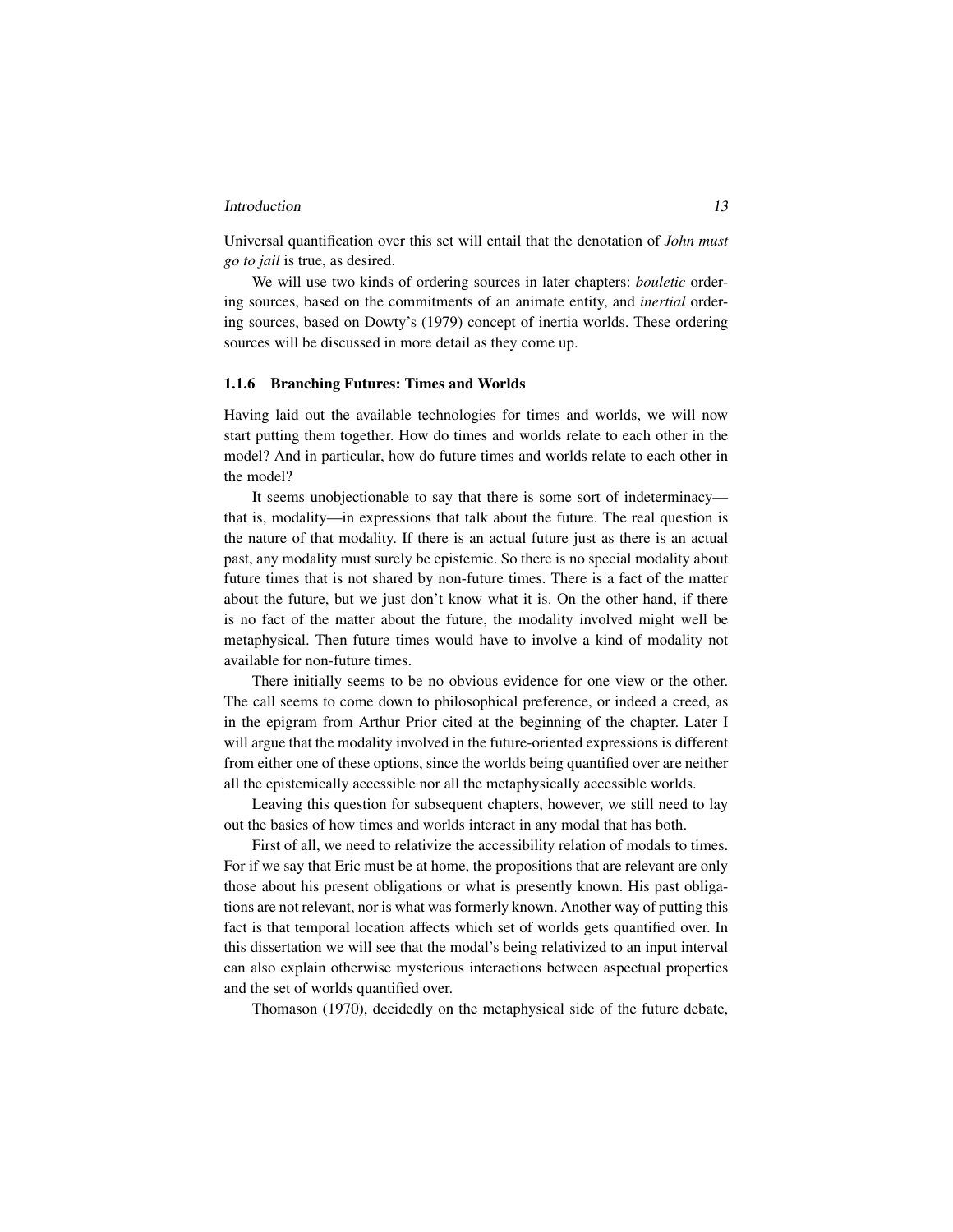provides a formal system for temporally-relativized modality, drawing in part on technology from van Fraassen (1966). A version of Thomason's future operator is given in (9).

(9) For any instant i and world w,  $[$ FUT  $q$  $]$ <sup>g</sup>(w)(t)  $= 1$  if  $\forall w'$  that agree with w up to t:  $\exists t' : t < t'$  and  $q(w')(t') = 1$ ;  $= 0$  if  $\forall w'$  that agree with w up to t:  $\neg \exists t': t < t'$  and  $q(w')(t') = 1;$ and is undefined otherwise.

The definition in (9) says that for any instant t and world w,  $[$ FUT  $q$  $]$ <sup>g</sup>(w)(t) is defined just in case all the worlds share a truth value for q at the time in question. Then, if  $[\nabla \text{tr} q]$ <sup>g</sup> $(w)(t)$  is defined, it is true if on all worlds that agree with w up to t, there is some time  $t'$  that is later than t, at which q is true. It is false if on all worlds that agree with  $w$  up to t, there is no time  $t'$  that is later than t at which  $q$ is true.

It will be of interest to us later to note that Thomason's definition is as complex as it is in part to capture the fact that future statements exhibit an excluded middle. The utterance in (10a) asserts that all the worlds are sea-battle-tomorrow worlds, and the utterance in (10b) asserts that all the worlds are non-sea-battletomorrow worlds. Clearly, (10b) does not assert that not all the worlds are seabattle-tomorrow worlds (the examples date to Aristotle's *Physics*).

(10) a. There will be a sea battle tomorrow.

b. There won't be a sea battle tomorrow.

Thomason's definition accounts for this fact by presupposing that the worlds are either all q worlds or none of them are. In Chapter 2, I will motivate a different means to that end.

If we were to envision worlds as timelines and disagreement between two worlds as a binary branching, we might represent the set of worlds quantified over by FUT, evaluated at t and the actual world. The diagram below shows a state of affairs in which  $[$ FUT  $q$  $]$ <sup>g</sup>(w)(t) is true.

(11) A case in which  $[$ FUT  $q$  $]$ <sup>g</sup>(w)(t) is true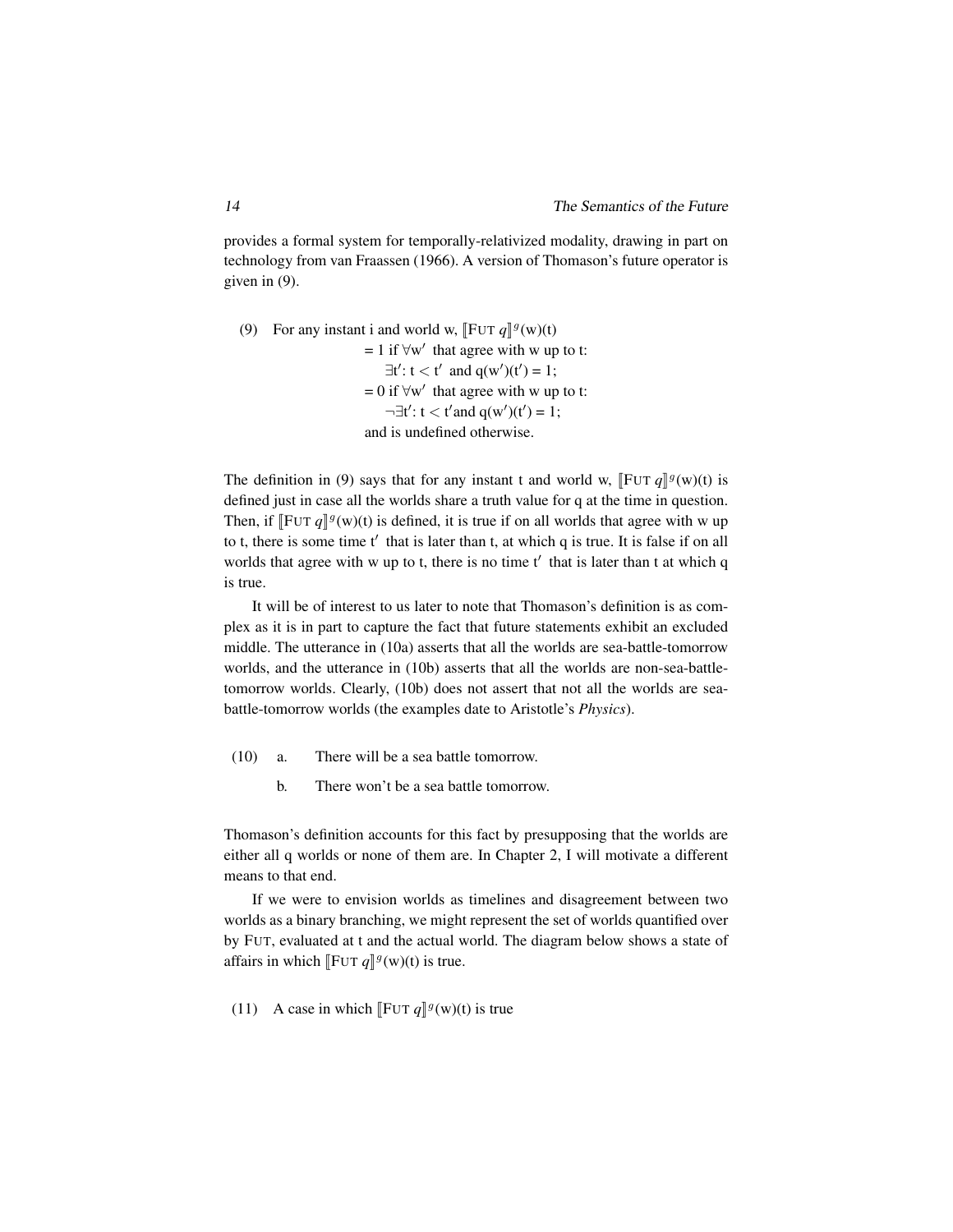Introduction 15



Although we will deal with the excluded middle in another way and so will not need all of the complexity in his future operator, we will be using a concept of the branching future similar to Thomason's.

## 1.2 Overview

Now that we have seen the formal tools that will inform the analysis, here is a brief overview of what the analysis will encompass.

As I have said, the goal of this dissertation is to investigate the meanings of the ways that we can talk about the future with a high degree of confidence. As this is a project in compositional semantics, we will be trying to find out both the meanings of parts of sentences and how the parts are put together to form the meaning of the whole sentence. We will find that the future elements have presuppositional, modal, and aspectual components; therefore, we will want to determine what each of these components is for each way of talking about the future. We will then want to investigate the structures these components are in, that is, how they are put together into logical forms.

These ways of talking about the future turn out to have a lot in common. They share a presupposition that someone or something controls the future, a universal metaphysical modal with similar ordering sources, and aspectual operators that affect the modal properties of the sentence. Their differences lie in their ordering sources, their aspectual operators, the scope of the modal, and a curious modal distinction, between futurate readings of aspectual modals and "real" future modals, that we will not be able to define precisely here.

Chapter 2 begins our journey into the future with sentences that have no specifically future inflectional morphology. Such sentences are called *futurates* and their properties are somewhat surprising. Two examples of futurates are given in (12). "Simple" here is not a comment on the transparency of the meaning of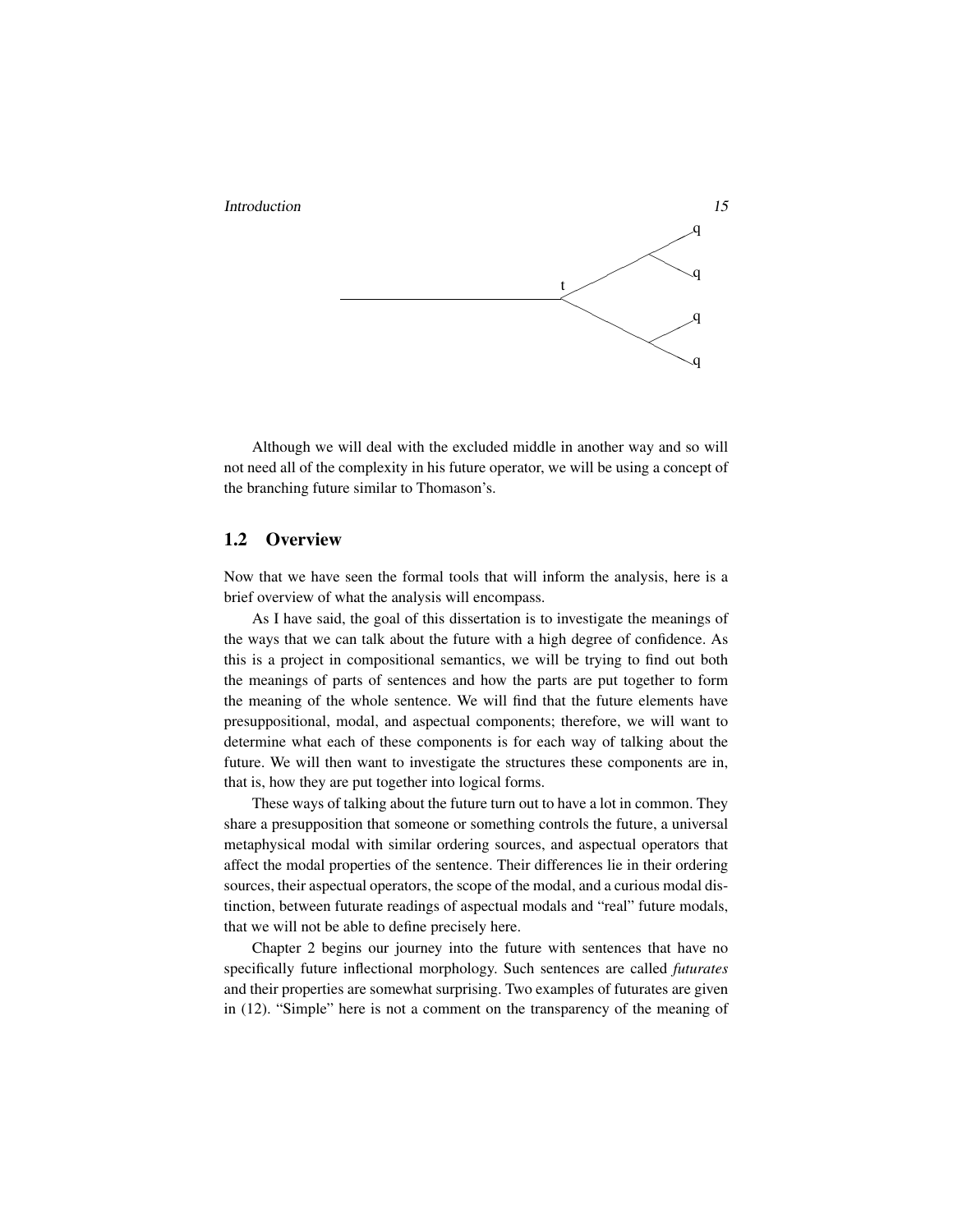(12b), but on the morphological fact that the verb has no overt aspectual morphology.

- (12) a. Progressive futurate: The Red Sox are playing the Yankees tomorrow.
	- b. Simple futurate: The Red Sox play the Yankees tomorrow.

I argue that futurates have a *direction presupposition*, that is, a presupposition that an entity, the *director*, can see to it that the eventuality described by the proposition either takes place or does not take place. The assertion is simply that the director is committed to making the eventuality happen, where the director's commitments provide the bouletic ordering source for the modal. Futurates without directors are treated with an inertial ordering source, drawing on earlier proposals for the English progressive that use the notion of inertia worlds (Dowty, 1977, 1979; Landman, 1992; Portner, 1998). There are various aspectual operators involved in the meaning of futurates as well: Progressive aspect in (12a), and, I argue, generic aspect in (12b).

In Chapter 3 I take up the issue of *will* and *be going to* and their close relatives in a handful of other languages. How are they the same, and how are they different? I find that *will* behaves similarly to simple forms in both their generic and perfective manifestations, and that *be going to* behaves similarly to progressives in a number of ways. I show how the subinterval property or lack thereof on various parts of the clause affects which future worlds are quantified over. The modal properties of futures thus constitute important evidence for both a modal and an aspectual component in future semantics.

Chapter 4 looks more closely at futurates, *will*, and *be going to* in conditionals in English, and how aspect affects modality. The data examined tell us about the syntactic structure of different conditionals and in particular, the relative scope of certain modals in the sentence, both overt and covert. One outcome of this discussion is the need to distinguish two types of conditionals according to the temporal interpretation of their antecedents and consequents.

Chapter 5 looks back at the questions answered and those raised by this research.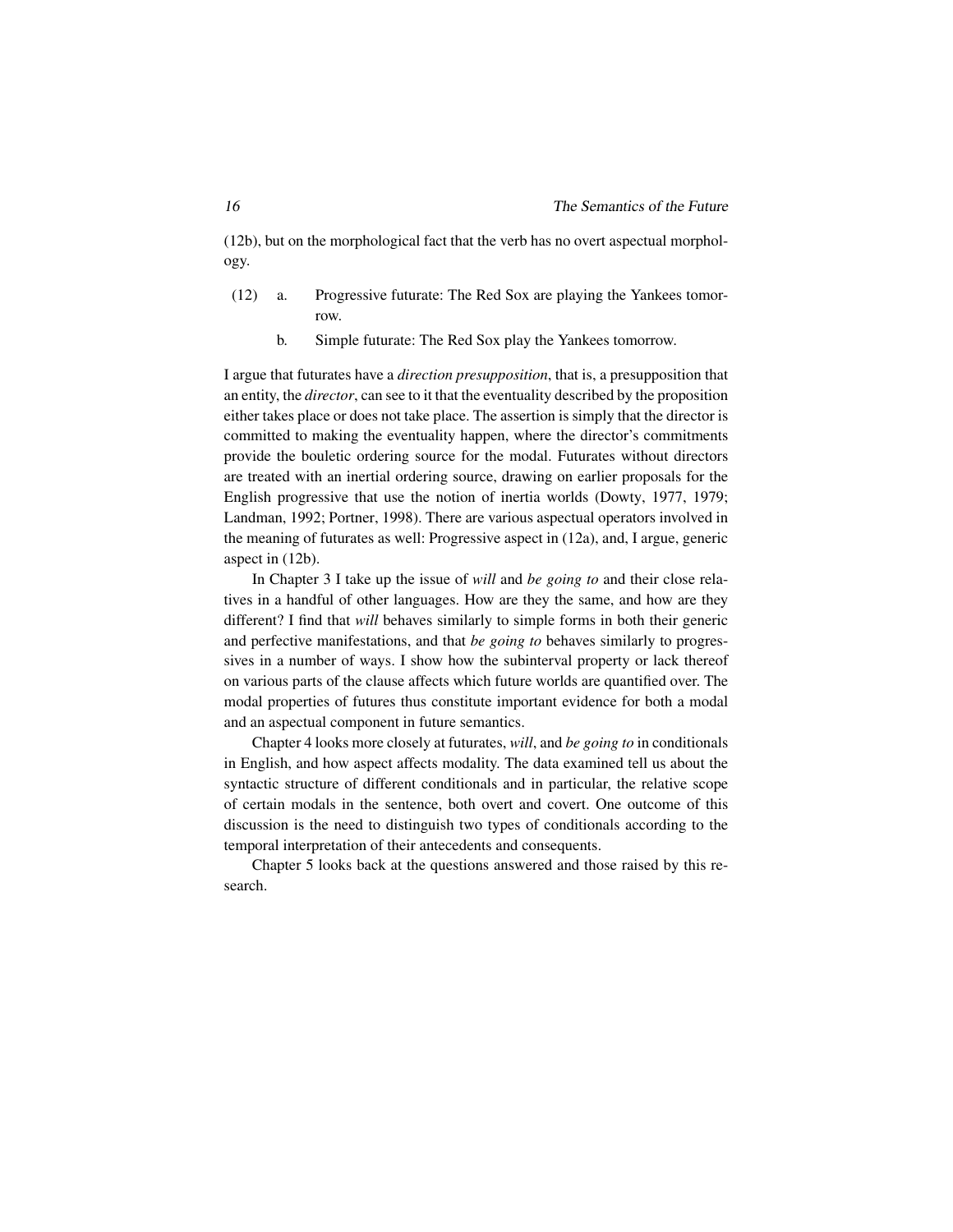CHAPTER<sub>2</sub>

## Futurates

The future is no more controllable than it is predictable. The only reliable attitude to take toward the future is that it is profoundly, structurally, unavoidably perverse. -Stewart Brand *How Buildings Learn: What Happens After They're Built,* 1995

A *futurate*<sup>1</sup> is a sentence with no obvious means of future reference, that nonetheless conveys that a future-oriented eventuality is planned, scheduled, or otherwise determined.<sup>2</sup> The sentences in  $(13)$  and  $(14)$  are examples of futurates. The (a) examples, which discuss a plannable event (a baseball game), are far more acceptable than the (b) examples, which refer to a presumably unplannable event (the Red Sox's winning).

- (13) a. The Red Sox play the Yankees tomorrow.
	- b. # The Red Sox defeat the Yankees tomorrow.
- (14) a. The Red Sox are playing the Yankees tomorrow.
	- b. # The Red Sox are defeating the Yankees tomorrow.

<sup>1.</sup> Material from this chapter was adapted to appear as "The Plan's The Thing: Deconstructing Futurate Meaning" in Volume 39, Number 2 of *Linguistic Inquiry* (Spring 2008), published by MIT Press.

<sup>2.</sup> Early work on futurates includes Prince (1971); Lakoff (1971); Vetter (1973); Huddleston (1977); Dowty (1979). See Binnick (1991) for an overview. More recent efforts are in Landman (1992); Portner (1998); Cipria and Roberts (2000).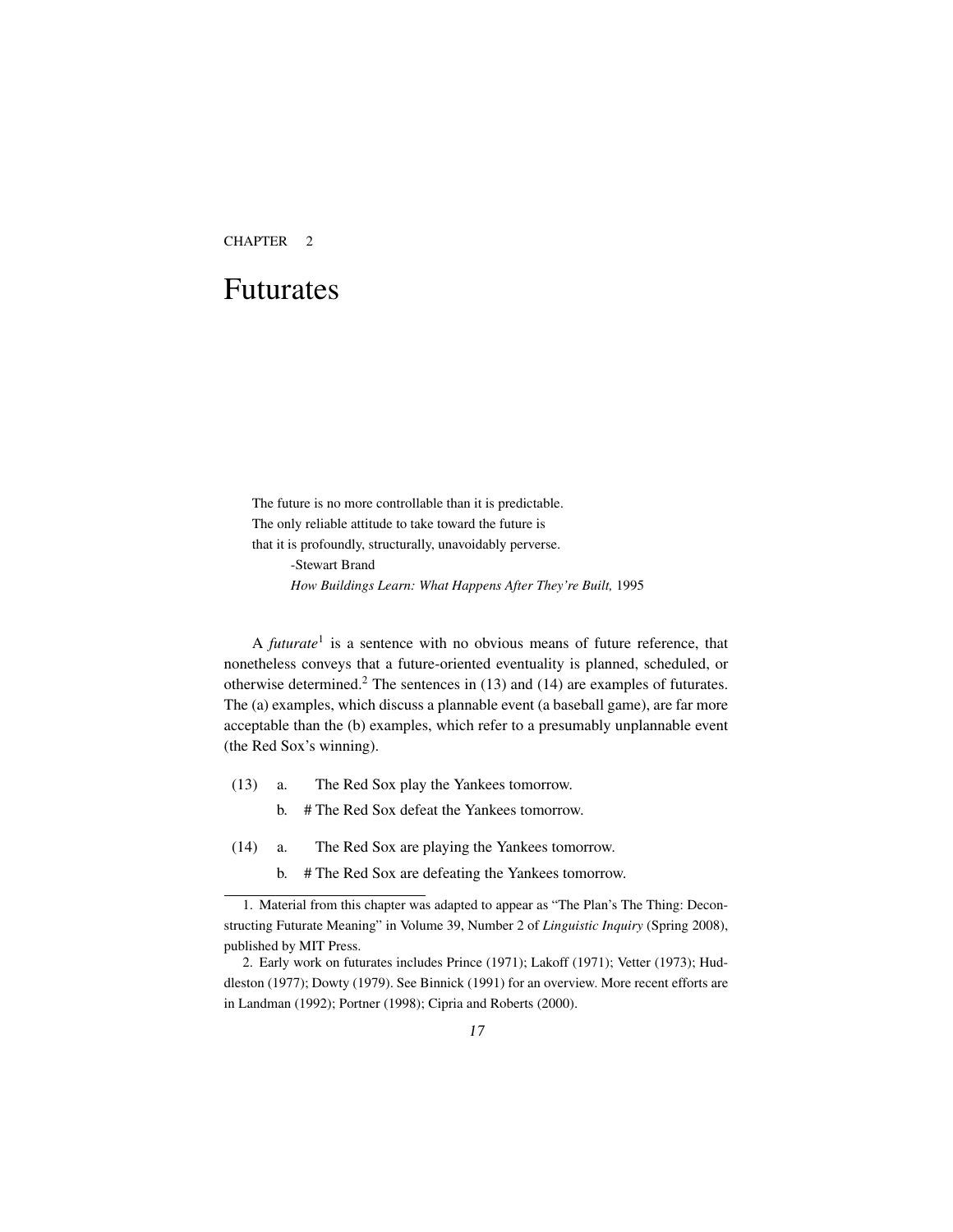The (a) examples convey, roughly, that there exists a plan for the Red Sox and the Yankees to play tomorrow. The (b) examples, however, are decidedly odd. By comparison, there is nothing odd about (15).

(15) The Red Sox will defeat the Yankees tomorrow.

The oddness of (13b) and (14b) as compared to (15) seems to stem from the fact that the winner of a baseball game (usually) is not decided ahead of time. The sentences in (13b) and (14b) improve markedly in a context where it is presupposed that the winner *can* be decided ahead of time, for instance, if we are allowed to consider the possibility that someone has fixed the game.

Futurate readings are not universal. In some languages, "present" tense verbs might be better understood as "non-past" in that they do not have this plannability restriction when used to talk about the future. This can be true in even when there is additional future morphology available, such as in German.

(16) *German*

| a. | Morgen regnet's.                                |  |
|----|-------------------------------------------------|--|
|    | tomorrow rain-it                                |  |
|    | 'Tomorrow it (will) rain.'                      |  |
| b. | Morgen wird es regnen.<br>tomorrow will it rain |  |
|    | 'Tomorrow it will rain.'                        |  |

I leave aside the question of the correct analysis of the German present tense. The central concern of these remarks is to investigate the origin of the flavor of planning that arises in English.<sup>3</sup>

As can be seen in (13) and (14), in English both simple and progressive forms have futurate readings.<sup>4</sup> There are a number of differences between the progres-

<sup>3.</sup> An anonymous reviewer points out that future-oriented bare verbs also appear in English in certain embedded contexts, as in *If/when it rains tomorrow* . . . or *I hope it rains tomorrow.* I wish to exclude such uses of the bare verb from the current discussion, as they do not exhibit the plannability constraint. Given that languages differ as to which morphology they use in such embedded contexts, I assume that these uses of the bare verb need not be explained in the same breath as the futurate uses of the bare verb.

<sup>4.</sup> If the English simple form is a perfective in this case, this is unusual crosslinguistically. Perfectives normally do not have futurate readings. However, in section 2.2.3, I will argue that the simple form has a futurate reading only by virtue of having a generic reading, another property the English simple form would not be expected to have if it were behaving like a perfective.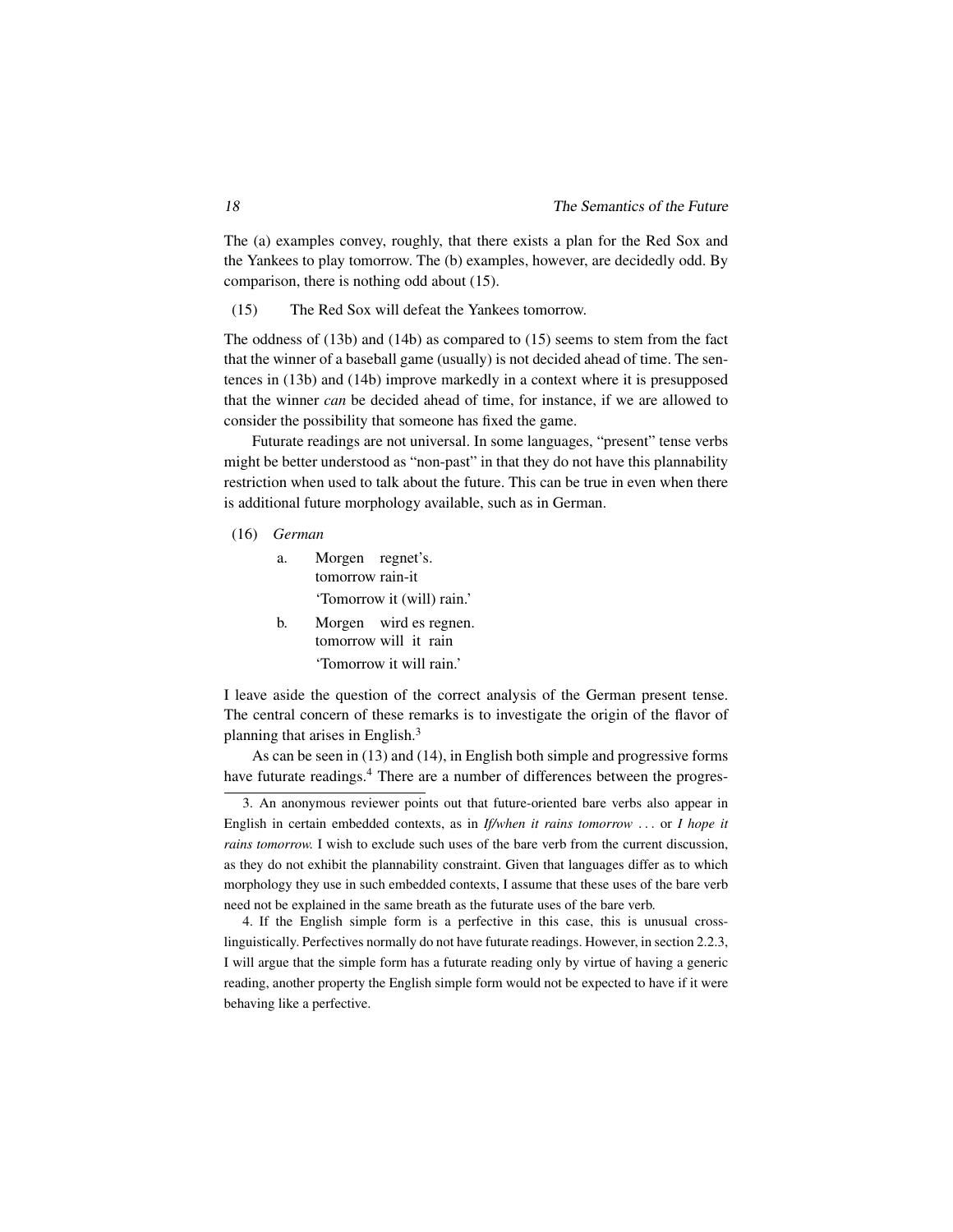sive futurate and the simple futurate. We mainly will be concerned with what the progressive futurate and simple futurate have in common, however, until we have developed a hypothesis about futurate meaning.

Cross-linguistically, not all imperfective forms have futurate construals. For example, the progressive in Italian does not have a futurate reading.

## (17) \*I Red Sox stanno giocondo gli Yankees domani. the-PL RED SOX BE-3PL PLAY-PROG THE-PL YANKEES TOMORROW

Presumably the difference between (14a) and (17) lies in some difference between the meaning of the English progressive and the Italian progressive. What can be said is that most if not all forms with futurate construals seem to be imperfective forms. It has been proposed, understandably under the circumstances, that imperfective semantics are responsible for futurate meaning (see Dowty (1979); Cipria and Roberts (2000)). What these proposals have in common is the idea that a plan for an event can constitute an early stage of the event, and thus that an imperfective sentence about the event can be true before the event has begun, while the event is only a gleam in someone's eye. This idea is an interesting one, but it raises the question of why exactly a plan can count as an early stage for an event. To understand this, more must be known about how plans are involved in the meanings of futurates and how they might be assimilated to more general semantic concepts. The evidence presented below will suggest that plans can be reduced to desires and abilities, bringing them into the realm of more familiar modal concepts and making it easier to draw parallels to non-futurate construals of imperfectives.

In the first section of this chapter, I develop an analysis of the basic modal content of futurate meaning. Beginning from an initial, quite conservative hypothesis of the meaning of futurates (Copley, 2008) I present a theory that overcomes some deficiencies of this initial hypothesis. In section 2.2, I take up the question of which morphemes (pronounced or unpronounced) are responsible for the meaning arrived at in section 2.1. The modality of futurates, I argue, is exactly the modality we see in the aspectual-modal progressive and generic morphemes.

## 2.1 Futurate Meaning

The question of modality in the meaning of futurates proves to be a central one, and hence our first concern. In section 2.1.1, we will verify that it is quite impossible to do without modality in the meaning of futurates, and give a first approximation of the character of that modality. We will see in section 2.1.2 that there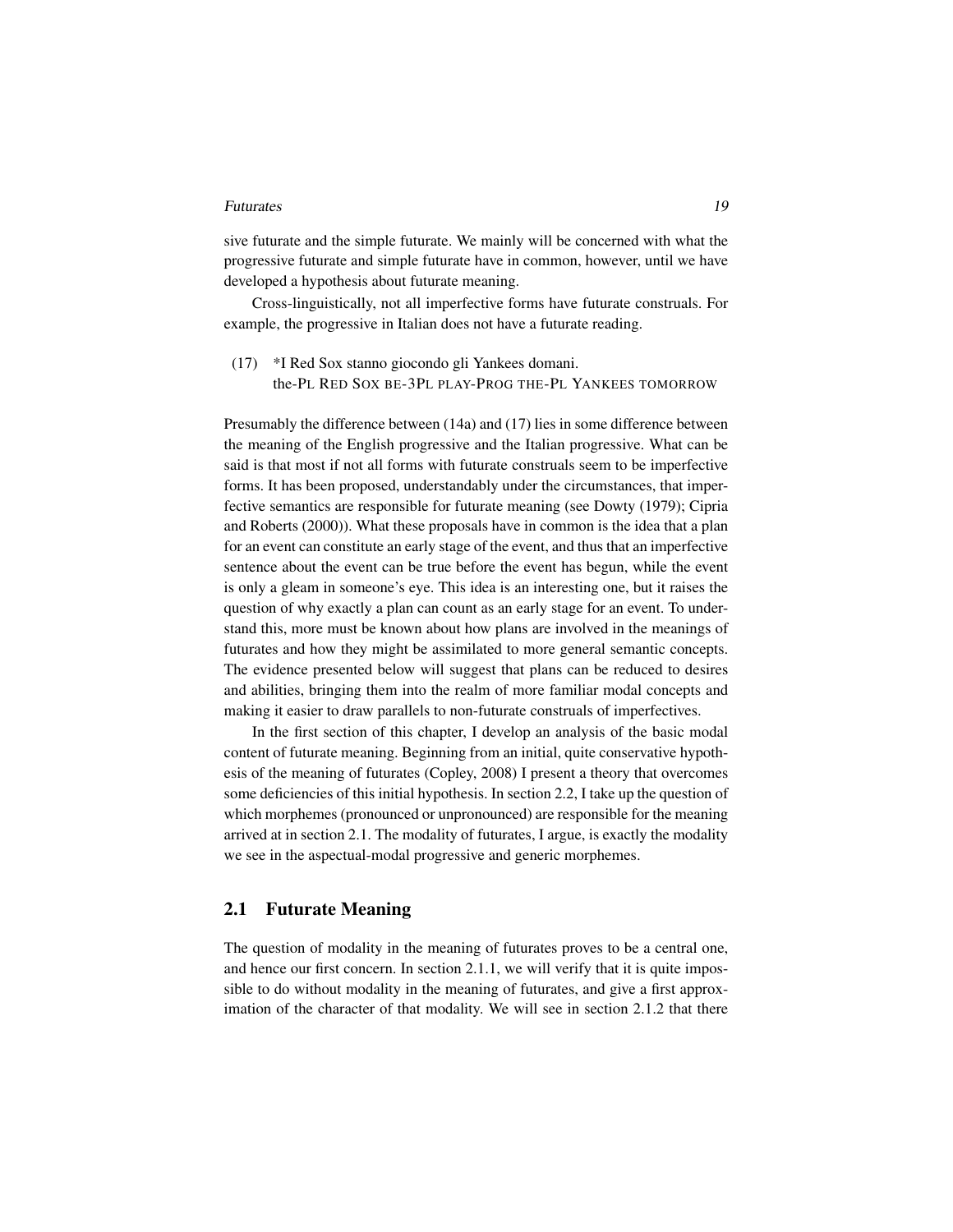are problems with that characterization, and work, in section 2.1.5, towards fixing them.

#### 2.1.1 An Initial Hypothesis

Consider again the futurate contrast in (14), repeated below as (18).

- (18) a. The Red Sox are playing the Yankees tomorrow.
	- b. # The Red Sox are defeating the Yankees tomorrow.

As noted above, the sentence in (18a) seems to say that there is a plan for the Red Sox to play the Yankees tomorrow. It seems that the existence of a plan in futurates matters, at the very least, to temporal predicates, as the time over which the plan is asserted to hold is constrained by tense and can also be constrained by a temporal adverbial. The utterance in (19) seems to convey that at some time in the past, for a period of two weeks, there was a plan for the Red Sox to play the Yankees today.

(19) For two weeks, the Red Sox were playing the Yankees today.

The semantics of futurates thus will need to refer to at least the duration of the aforementioned plan. But what is the nature of the reference to the plan itself?<sup>5</sup> Let us suppose that a plan, as far as the grammar is concerned, is simply the conjunction of future-oriented propositions. For now I will not venture to say what might make a conjunction of future-oriented propositions a plan. At least the propositions ought to be consistent with each other, for example. But let us suppose for now that whatever else makes a plan a plan, it is not manipulated by the semantics. (These suppositions, incidentally, will turn out to be incorrect.)

It remains to relate these intuitions about plans to our intuitions about futurate sentences. The time at which the plan is held is the time that we saw can be constrained by tense and high temporal adverbials in futurates. Futurates, then, say of a proposition p, time t, and world w that at t, in w, p is planned: That is, in all the possible futures that are compatible with the propositions in the plan at t in w, p.

we can define a plan as the joint intersection of a set of type  $\langle w,t \rangle$  propositions p, where each of these propositions is equal to a type  $\langle i,\langle \mathrm{wt} \rangle \rangle$  proposition q applied to a future time.

<sup>5.</sup> Note that the nature of the reference to the plan is not the same as the nature of the plan. The field of artificial intelligence planning is concerned with the latter (see Weld (1994) for an introduction and Geffner (2002) for an overview); we are concerned with the former.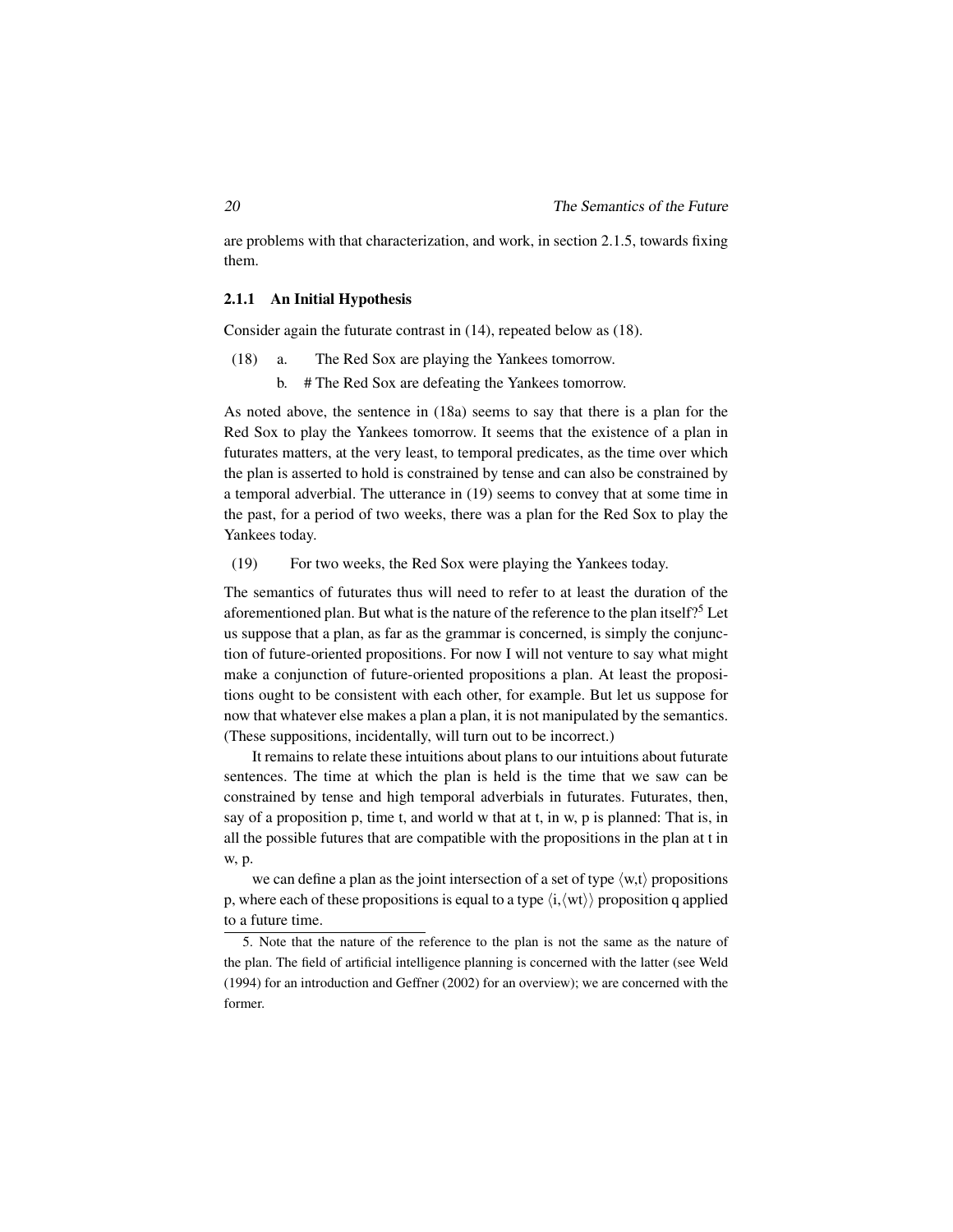(20) Definition of planned (initial try)  
\n
$$
X_{wt}
$$
 is a plan in w at if  
\n $X_{wt} = \bigcap \{p : p \in D_{\langle wt \rangle} \& \exists q \in D_{\langle i \langle wt \rangle \rangle} : [\exists t' > t : [p = q(t')]]\}$ 

A plan then provides for p just in case all worlds in the plan are also in p.

(21) 
$$
\forall p \in D_{\langle \text{wt} \rangle}
$$
,  $X_{wt}$  provides for p iff  $\forall w'$  such that  $w' \in X_{wt}$ :  $[p(w')]$ 

We then define a futurate operator OP, as in  $(22)$  below, that takes a proposition, a world, and a time, and asserts that at that world and time there is a plan that provides for p.

(22) 
$$
PLAN(p)(w)(t) = 1 \text{ iff } \exists X_{wt}: X_{wt} \text{ provides for } p
$$

This, then, is our initial hypothesis for the meaning of futurates:

(23) Initial hypothesis: Futurates assert that there is a plan that provides for p.

We may note as an aside that the operator PLAN that is central to the meaning of futurates looks quite like a perfectly ordinary modal.<sup>6</sup> in the sense of Kratzer (1991).<sup>7</sup> The plan, a set of propositions, is in Kratzer's terminology a *conversational background,* which provides a *modal base*, the set of worlds compatible with those propositions. A modal quantifier (in this case, with universal force) takes the modal base as its restriction. The nuclear scope is the set of worlds on which the proposition is true. Kratzer's account does not use temporal arguments, but from the extensions of her account that do (for example, Iatridou, 2000; Condoravdi, 2001), we see that even the future orientation of the propositions in the restrictor and nuclear scope is quite unremarkable among modals. Most, though not all, modals have this property.

The modal character of futurates is clearly evident in certain cases in which a futurate is in the consequent of a conditional. The fact is that some such conditionals seem to have the *if* clause restricting the futurate modal. Consider the conditional in (24).

<sup>6.</sup> Although the analysis I give here is more detailed than others I have seen, I am not the first to say that futurates involve some kind of modality, that is, quantification over possible futures (Dowty, 1979; Cipria and Roberts, 2000) It is interesting that it is such an uncontroversial position in light of the fact that in so many languages, futurates seem to have no overt modal morphology. In section 2.2, I will argue that the modals are hiding in plain sight, as it were: The modality actually stems from the modality in progressive and generic aspectual-modal operators.

<sup>7.</sup> See Chapter 1 for a summary of Kratzer (1991).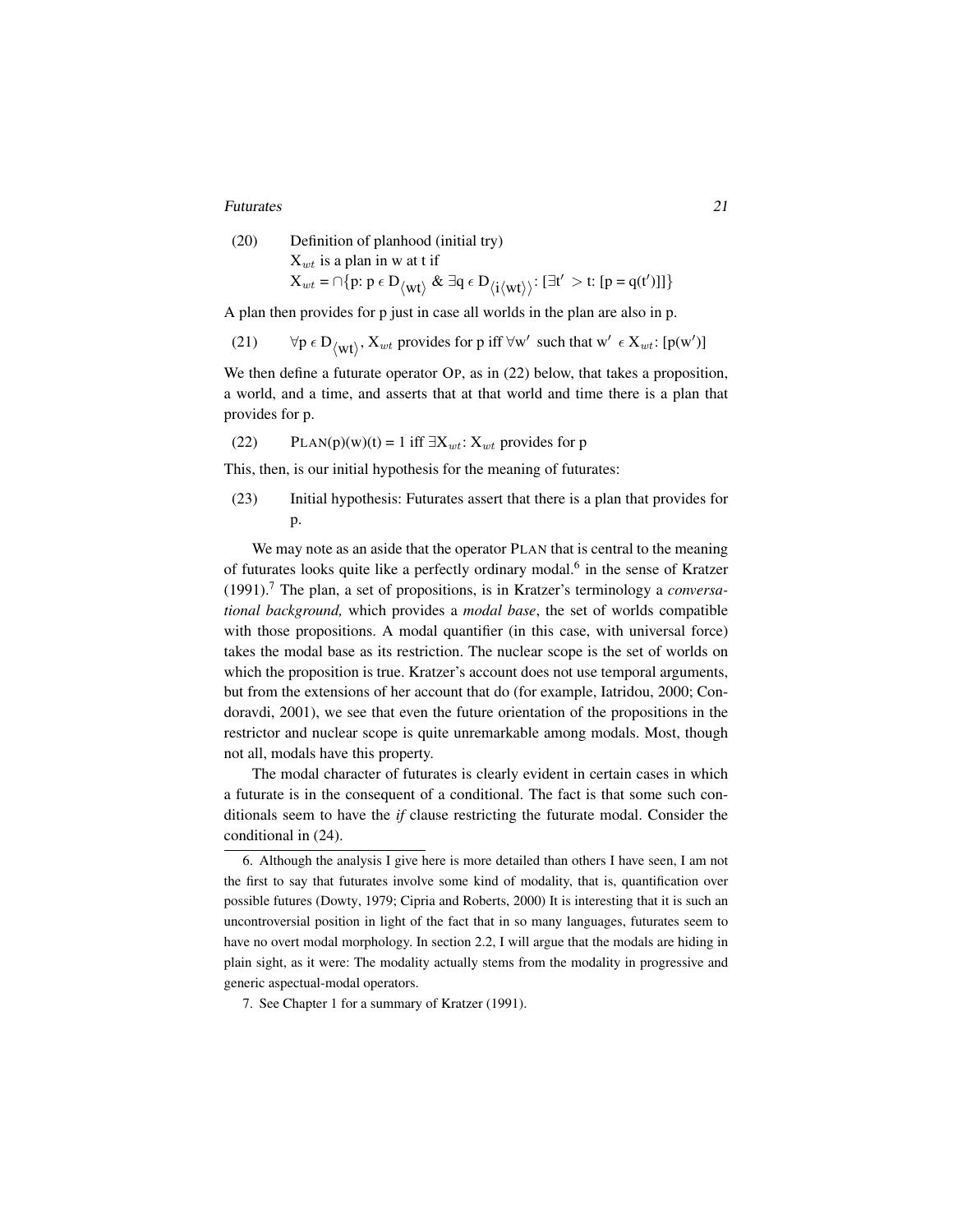(24) If the weather is good tomorrow morning, Joe is leaving tomorrow at noon.

What this sentence conveys is that there is a plan roughly as follows: If the weather is good tomorrow morning, Joe leaves tomorrow at noon. That is, in all the worlds compatible with the propositions in the plan and compatible with the proposition expressed by the *if* clause, Joe leaves at noon tomorrow. Note that this reading is different from one in which the *if* clause restricts an epistemic modal, as in the most natural reading of (25).

(25) If what his mother told me is correct, Joe is leaving tomorrow at noon.

The most natural reading of (25) says that—with a nod, again, to Kratzer—in all the most normal worlds compatible with what the speaker knows and in which the proposition expressed by Joe's mother's utterance is true, then there is a plan for Joe to leave tomorrow at noon. On this reading, the *if* clause restricts a null epistemic universal modal,<sup>8</sup> where the modal base is provided by the speaker's knowledge.  $9$  The sentences in (24) and (25) thus tell us that, in principle, when there is a futurate in the consequent of a conditional, there is a universal modal with a modal base grounded in a plan, and that this modal can be restricted by the *if* clause. That is, the part of futurate meaning that has to do with plans behaves exactly as we expect a modal to behave.

We now have a hypothesis for the meaning of futurates, namely that they assert that there is a plan at t for p to happen at some later time.<sup>10</sup> This hypothesis fits well with our observations up to this point. However, this analysis fails to account for certain other facts; there are two major problems.

<sup>8.</sup> An epistemic reading is not possible with an unplannable, future-oriented eventuality in the antecedent, as in (24), for reasons which will be discussed in Chapter 4.

<sup>9.</sup> There is another reading in which the *if* clause in (25) restricts the futurate modal instead, as in the example we investigated in (24). On the futurate-restricting reading of (25), Joe's plan depends on whether his mother said to the speaker something true. In the worlds in which she said something true, which are also compatible with his plan, he leaves tomorrow at noon.

<sup>10.</sup> Where I speak of plans for a proposition to happen, I mean, of course, plans for an eventuality of the kind described by the proposition to happen.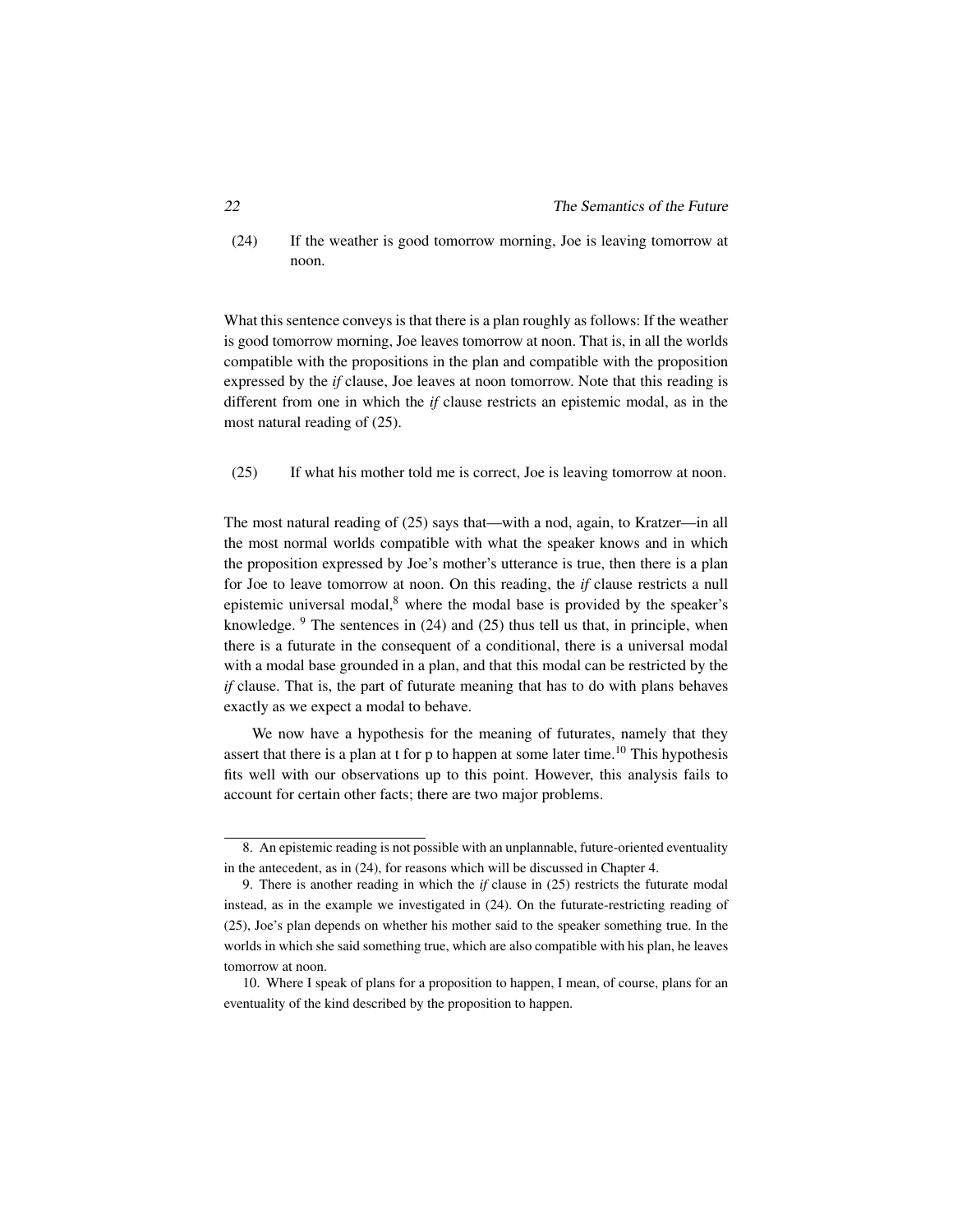#### 2.1.2 Disadvantages of the Initial Hypothesis

#### 2.1.3 Problem #1: The Status of the Plan

The first problem is that futurates do not really seem to *assert* the existence of a plan that provides for p. For if they did, we would expect (26a) to mean that there does not exist a plan for the Red Sox to play the Yankees tomorrow. But this meaning is not quite right. Suppose that Major League Baseball has not yet decided who plays whom tomorrow. Then neither (26a) nor (26b) is true.

- (26) a. The Red Sox aren't playing the Yankees tomorrow.
	- b. The Red Sox are playing the Yankees tomorrow.

So futurates apparently exclude the middle: In the case where there is no particular plan with anything to say about the Red Sox playing the Yankees, neither (26a) nor (26b) is true. This is in conflict with the proposed meaning for futurates, in which the negation ('There does not exist a plan that provides for the Red Sox to play the Yankees tomorrow') would be expected to be true in exactly this middle case.<sup>11</sup>

One possible solution to the problem in (26) would be to interpret negation below the futurate operator OP. Then (26a) would be predicted to mean something like 'There is a plan that provides for the Red Sox to not play the Yankees tomorrow.' But while this solution works for (26a), it is unavailable for biclausal cases such as (27), which have exactly the same problem.

(27) I doubt that the Red Sox are playing the Yankees tomorrow.

What (27) seems to mean is that the speaker doubts that the plan provides for the Red Sox playing the Yankees tomorrow. That is, the speaker is of the opinion that the plan provides for the Red Sox to not play the Yankees tomorrow. So again, the middle is excluded but the option of interpreting the proposed embedded-clause futurate operator over the matrix clause *doubt* is unavailable.

So p is either entailed by the plan or inconsistent with the plan, but it cannot be merely consistent with it. And indeed, in a case where the matter is still under consideration by the relevant parties, it is neither true to say that the Red Sox play the Yankees tomorrow, nor that they do not play the Yankees tomorrow. We can only say that it has not been decided yet whether they do or not.

<sup>11.</sup> For more on the future version of the Law of the Excluded Middle, see, for example, van Fraassen (1966); Thomason (1970).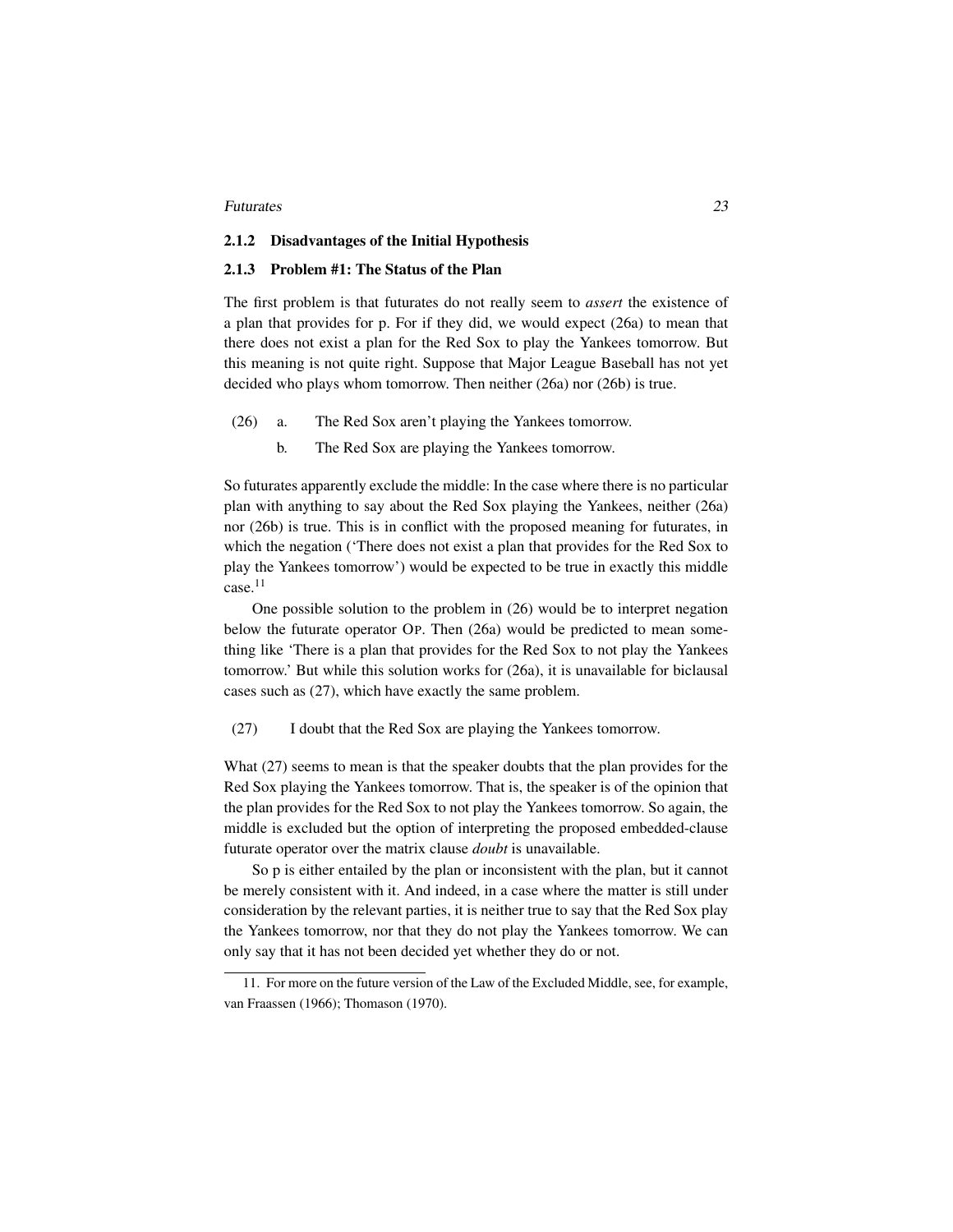These facts suggest that futurates have a certain presupposition. The presupposition is that the plan provides either for p or for not-p: That is, that a peventuality is the sort of thing that is either planned to happen or planned to not happen. Call this the "excluded middle presupposition":

(28) *Excluded middle presupposition* The plan either provides for p or it provides for not-p.

This idea makes sense of the judgments in (29) in terms of a presupposition failure (a failure that, again, is ameliorated if we can suppose that the eventualities in question are in fact part of someone's plan).

- (29) a. # The Red Sox are defeating the Yankees tomorrow.
	- b. # It's raining tomorrow.

It is not yet clear where this presupposition would fit in compositionally. I will raise this question again below, since the solution to the second problem will prove relevant to this issue.

#### 2.1.4 Problem #2: Speaker Confidence

Recall the initial hypothesis for futurate meaning, namely, that futurates assert the existence of a plan that provides for p. The second problem with this hypothesis is that futurates commit the speaker to the belief that the eventuality in question will in fact occur, as shown in  $(30a)$ .<sup>12</sup> This would be surprising under our initial hypothesis: There is no problem with a speaker asserting, as in (30b), that there is a plan that provides for p but they don't think it will happen.

- (30) a. # The Red Sox play the Yankees tomorrow, but they won't/might not.
	- b. There is a plan for the Red Sox to play the Yankees tomorrow, but they won't/might not.

If the assertion of the futurate in (30a) is just that the plan exists, it is not clear why spelling out that there is a plan, as in (30b), should be any different. Yet the futurate shows a conflict with denying that the eventuality will happen, while the explicit assertion that there is a plan does not. Our initial hypothesis cannot account for this difference.

<sup>12.</sup> This fact seems not to have been discussed in the prior literature, and indeed I know of no other analyses that can account for it. Thanks to Sabine Iatridou (personal communication) for originally bringing this kind of example to my attention.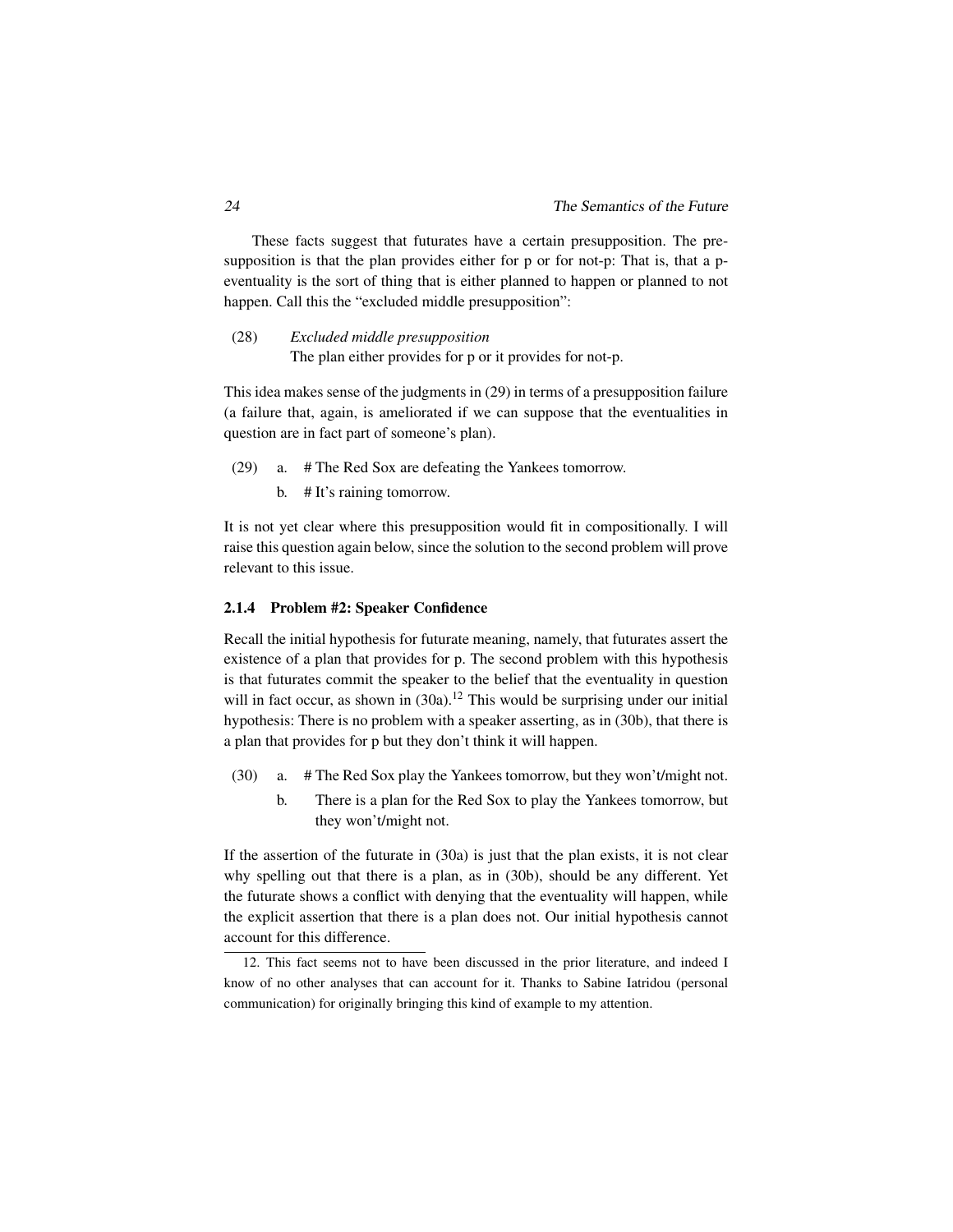Could this problem be solved by adding to the assertion contributed by the future operator an assertion reflecting speaker confidence that the plan will be realized? It turns out that this move will not work. In past tense futurates, the realization of the plan does not seem to be part of the assertion, as shown below in (31). Past tense futurates do not commit the speaker to the belief that the plan was or will be realized.<sup>13</sup>

(31) The Red Sox were playing the Yankees tomorrow, but now they won't.

So assertion of the realization of the plan is apparently not an option for explaining the contrast in (30).

## 2.1.5 Getting Smarter about Plans

What went wrong with the proposed meaning for futurates? Consider the problematic examples again.

- (32) a. I doubt that the Red Sox are playing the Yankees tomorrow.
	- b. # The Red Sox are playing the Yankees tomorrow but they might not.

The first problem is that (32a) appears to have a presupposition that the eventuality be of a kind that could, in principle, be planned.<sup>14</sup> The second problem, the unacceptability of (32b), seems to indicate that the speaker of a futurate has some high level of confidence that the future eventuality will happen.

To account for either one of these, our semantics will need to know something more about plans than merely that they are sets of future-oriented propositions. This is clearest in the case of the first problem: The grammar apparently cares whether or not the proposition is something that *could* be planned. Some propositions can be planned, it seems, and some can't, and this is relevant to the grammar. Since any future-oriented proposition trivially *could* be included in a set of futureoriented propositions, the grammar must have a more restrictive definition of what it is to be a plan.

<sup>13.</sup> Incidentally, past tense is one environment where progressive and simple futurates differ. Simple futurates are extremely marked, if not impossible, in the past tense: i. #The Red Sox played the Yankees tomorrow.

These past simple futurates do improve under sequence of tense and in narrative contexts, but the contrast is very striking. This fact has long been noted (see, for example, (Riddle, 1975), cited in Binnick 1991) but remains unexplained.

<sup>14.</sup> Given that the embedded futurate must be responsible for this presupposition, matrix futurates would also have such a presupposition, making presupposition failure the reason why *It rains tomorrow* is odd—a reasonable proposal.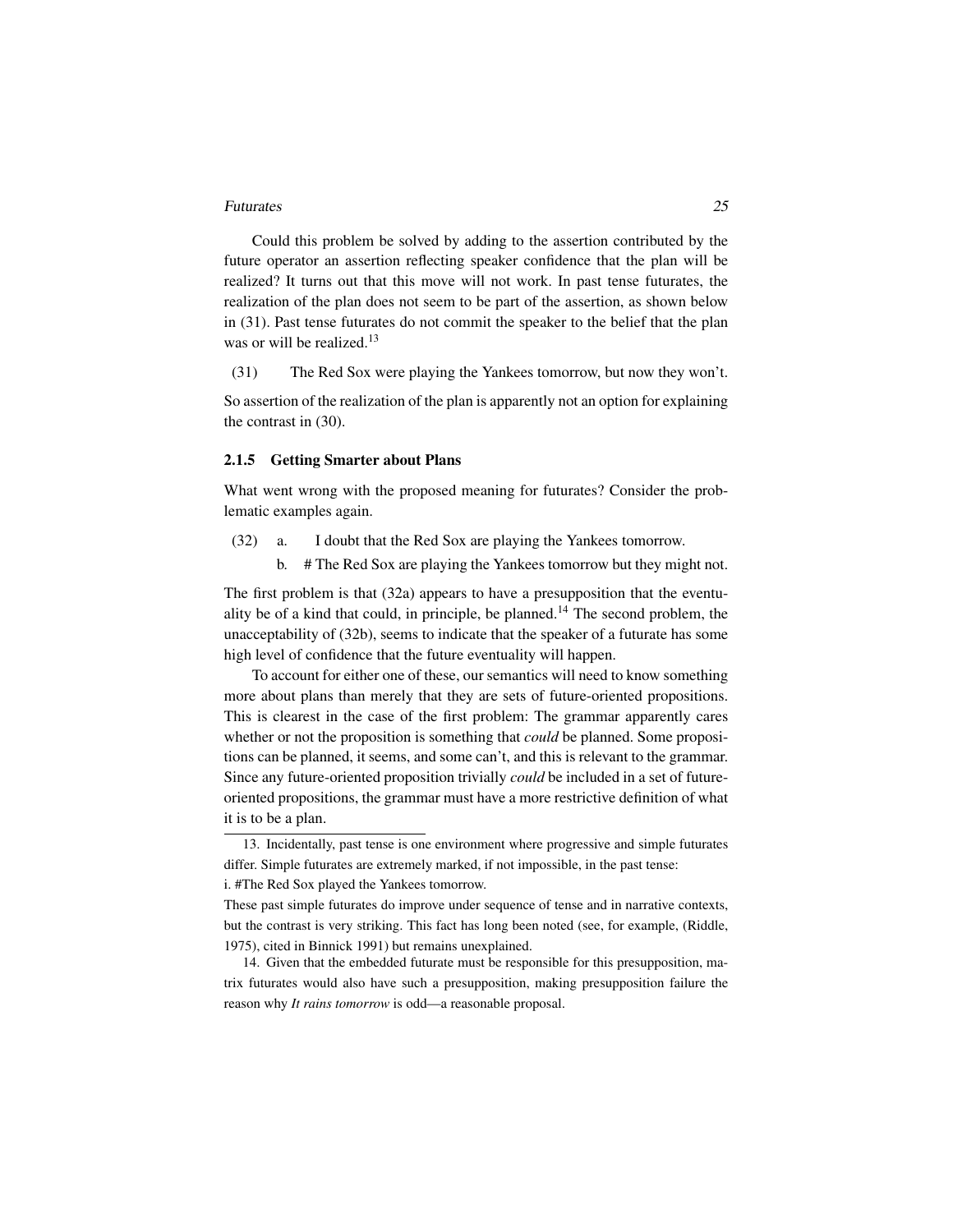This issue is also lurking in the second problem. Suppose that we try to clarify the idea that the utterance of a futurate somehow commits the speaker to expressing faith that the planned eventuality will happen. The question that immediately arises is whether this speaker confidence is part of the assertion or is a presupposition.

The confidence seems, on the one hand, not to be part of the assertion. To see this, consider once more the example in (27), repeated here as (33).

(33) I doubt that the Red Sox are playing the Yankees tomorrow.

What the speaker is in doubt about in (33b) is definitely not whether the game will happen, but rather, whether the game is planned to happen. This fact is in line with our initial hypothesis that the assertion is an assertion about the plan. We may conclude that any confidence on the part of the speaker about whether the game will happen is not part of the assertion.

Suppose, then, that the confidence is expressed via a presupposition, that is, that the speaker of a futurate presupposes that the eventuality will actually happen. But this attempt does not provide satisfactory results either, as Vetter (1973) argues. If there were such a presupposition, the sentence in (32b) would deny its own presupposition, because the presupposition of the embedded clause would also be a presupposition of the matrix. Consider (34), for example:

(34) I doubt if John has quit smoking.

The matrix clause, like the embedded clause, presupposes that John smoked at one time. This property is a general property of attitude sentences (Karttunen, 1974; Heim, 1992). Vetter argues that the same kind of presupposition projection is at work in (33), so that the speaker would doubt whether the Red Sox would play, but presuppose that he or she was sure that they would play. Therefore, following Vetter, I conclude that a presupposition of speaker confidence is not the correct presupposition for futurates.

The appropriate presupposition, rather, seems to be a conditional one: The speaker is certain that *if* the plan says the Red Sox play the Yankees tomorrow, they will. This can be both a presupposition of the embedded clause and the matrix clause without contradiction, and it would yield the correct judgments. A conditional presupposition also seems right for futurate questions, as in (35), where we certainly would not want the speaker to be presupposing that the Red Sox are playing the Yankees tomorrow.

(35) Are the Red Sox playing the Yankees tomorrow?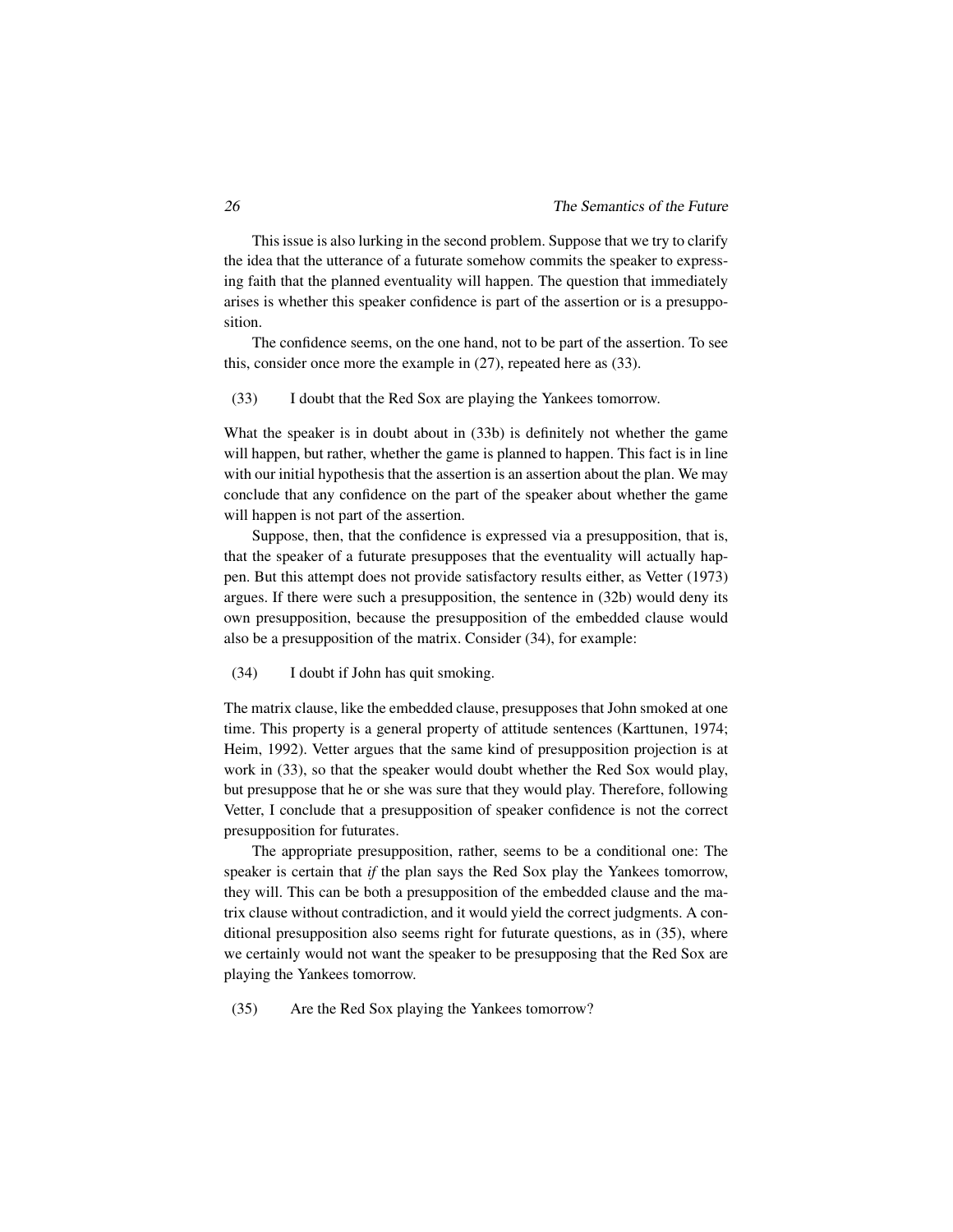So a conditional presupposition, to the effect that if p is planned, p will happen, seems plausible as a candidate for the source of the speaker confidence.

(36) *Conditional presupposition* If p is planned, p will happen.

But if that is so, again the grammar must have more information about the plan than it has had up to this point. If a plan is just a set of future-oriented propositions, then futurates should be able to vary as to whether their plans consist only of propositions describing eventualities that will actually turn out to happen, or only of those that will not turn out to happen, or a combination of both. Thus there should be no conditional presupposition, and no excluded middle. But this conclusion contradicts the observed facts. Therefore, once again, the semantics must be using a different, more restrictive definition of a plan than merely an arbitrary set of future-oriented propositions; ideally, this definition should be expressed in terms of primitive semantic concepts. To that end, let us consider in more detail our intuitions about plans.

## 2.1.6 Intuitions about Plans

If we consider what we know about plans aside from their being sets of futureoriented propositions, we might come up with the following three initial intuitions:

- (37) a. *A certain entity has a desire for the plan to be realized.*
	- b. *The entity has the ability to see that the plan is realized.*
	- c. *Plans can change, since desires and abilities can change.*

I take these intuitions, without argument, to be a reasonably good starting point. Unpacking them will motivate a theory of plans in more familiar semantic terms. 2.1.6.1 On Being Committed

The first naive intuition on the list is that the person making the plan for p must somehow want p to happen. However, an entity can have a plan and intend to carry it out seemingly without actually wanting to, as in (38).

(38) I'm doing laundry tomorrow, even though I don't want to.

Is there a problem, then, with the naive intuition?

I think we can safely say that there is no real problem, on the strength of Kratzer's discussion of a parallel issue (Kratzer, 1991). Here is a version of Kratzer's point. Suppose that I only have enough clean clothes to make it through tomorrow. Suppose also that the propositions in (39) are true.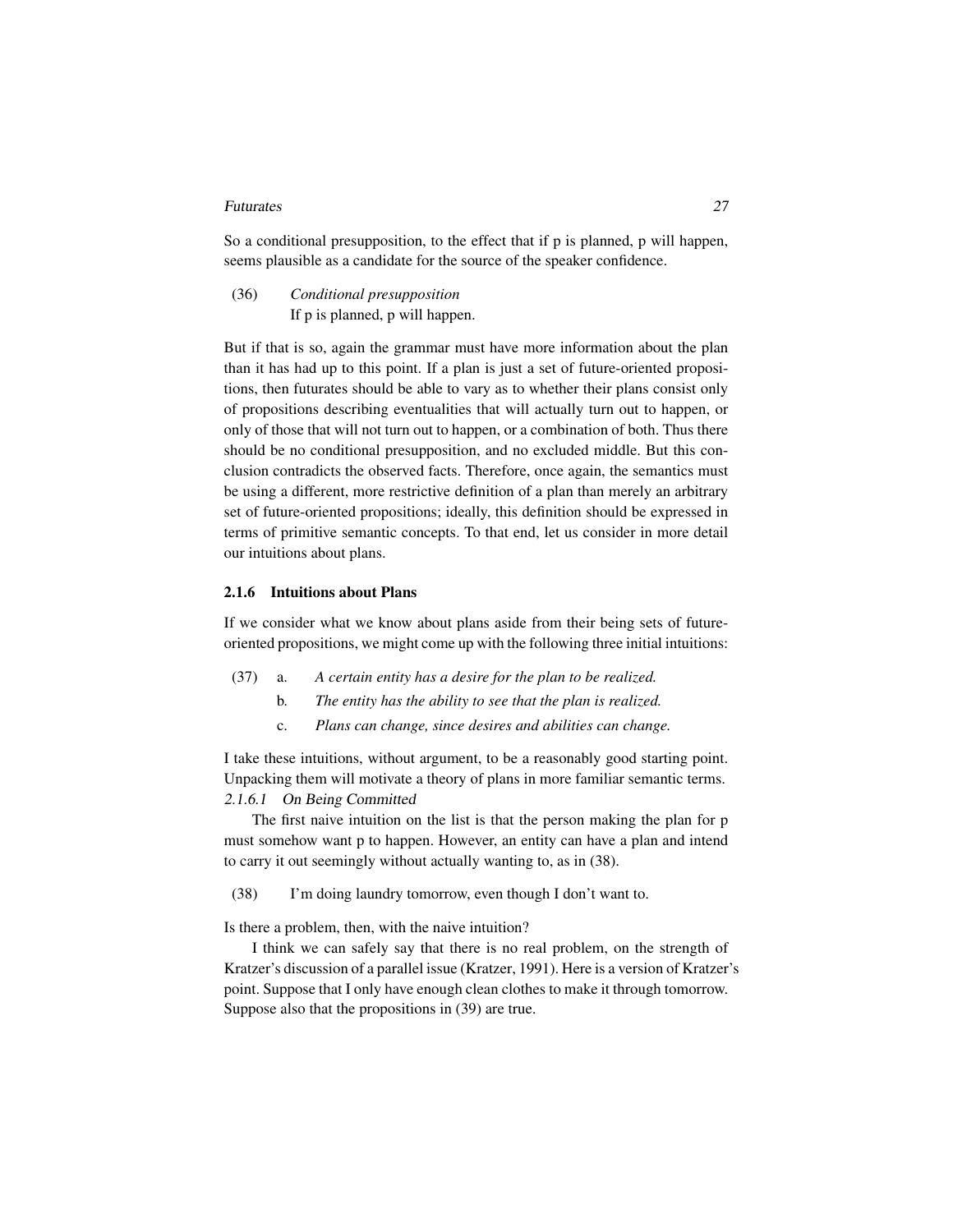(39) a. I want to have clean clothes.

- b. I don't want (= want not) to do my laundry.
- c. I don't want to (= want to not) have someone else do my laundry.
- d. I don't want to  $(=$  want to not) buy new clothes.

Assuming that the only ways I am going to get clean clothing are by washing my clothes myself, having someone else do it for me, or buying something new to wear, then there is no world in which all of the desires expressed in (39) are true, because taken together they are contradictory. And yet the desires in (39) are perfectly natural simultaneous desires.

The introduction of *gradable modality* into the modal framework allows us to model contradictory desires such as those in (39). The idea is that my desires in (39)—and desires in general—do not all have equal weight. In the present instance, suppose that above all else I would like to avoid buying new clothes. Next most important to me is to avoid having someone else do my laundry. Having clean clothes is my next priority, and avoiding doing the laundry myself is least important. In such a scenario, it is obvious that my best course of action is to resign myself to doing my laundry. Thus the utterance in (40) expresses a true proposition.

(40) I should do laundry tomorrow, even though I don't want to.

Now we alter the theory of modals so that (40) turns out true. In Kratzer's terminology, the conversational background consisting of the propositions expressed in (39) provides an *ordering source* on the accessible worlds being quantified over. The ordering source partitions the worlds into sets, and ranks them according to how well they agree with the conversational background. In our case, for instance, worlds in which I do my own laundry are the best possible worlds; worlds in which I buy new clothes so I can have something to wear tomorrow are the worst.

The modal *should* is approximated by universal quantification not over the set of accessible worlds, but over the set of best accessible worlds. On all those worlds, I do my laundry. Thus the reason that (40) is true is not that my desires are not involved in the evaluation of the *should* clause, but that *should* takes into account all of my (graded) desires while *want* does not.

If the conversational background in (39) provides the ordering source, what provides the modal base? I will assume that the modal base consists of all the worlds that agree with the actual world up to the present: the metaphysically accessible worlds. We do not want to include metaphysically inaccessible, yet eminently desirable worlds, such as those where my fairy godmother comes down and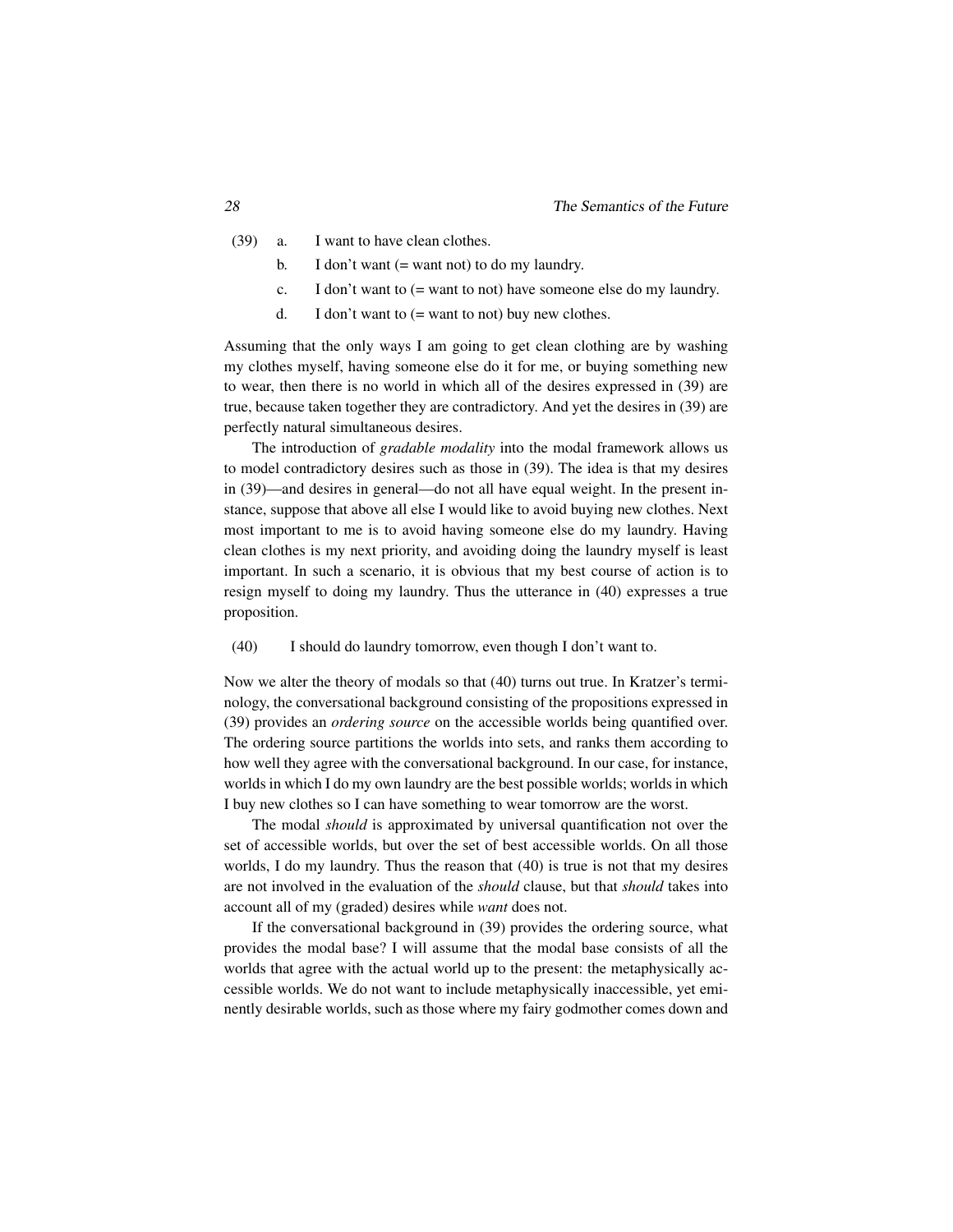zaps my laundry clean. If they were included, it would not be true that I should do my laundry. I could just wait for my fairy godmother.

This mechanism works equally well to explain why (38) is true, not contradictory. We might therefore revise the statement of the intuition to say that the following is true of an entity making a plan for p: p is true in all the worlds that are optimal according to an ordering source given by the entity's desires. Let's abbreviate this state of affairs as the following: p is true on all the worlds consistent with the entity's *commitments*. 15

#### 2.1.6.2 On Ability

The second intuition about plans was that the entity making the plan, if it is a valid plan, has the ability to see that the plan is realized.

To demonstrate the role of this claim, suppose that Max utters the sentence in (41a) and his mother Chelsea says the sentence in (41b).

- (41) a. We're seeing Spiderman tomorrow.
	- b. We are not seeing Spiderman tomorrow.

Max is clearly mistaken in uttering (41a). What is not clear from what I have told you is which of two mistakes he is making. He could be making a mistake about his mother's commitments, still accepting that she is the one with the ability to determine which movie the family will see. In that case, he will probably correct his belief upon hearing what his mother has to say on the subject.

On the other hand, being a four-year-old, he could equally be under the misapprehension that he has the authority to make plans for the family. On that scenario, he wants to see Spiderman (that is, he is committed to it), and believes that he has the ability to make that happen, so that his mother's comment may well not change his belief.

But it is Chelsea and not Max, of course, who really has the ability to say what the family does. For a certain class of eventualities, if she wants an eventuality to happen, it happens. And equally, if she doesn't want an eventuality to happen, it doesn't happen. What Mom says, goes, or at least is presupposed to go.

## 2.1.6.3 On Changes

But plans do not always get realized. One way they might fail to be realized is because the person doing the planning might change their mind. The other way is because their abilities might change, that is, the best laid schemes of mice and men

<sup>15.</sup> The terminology was suggested to me by Noam Chomsky (personal communication). The word *intentions* would also be an appropriate term, but I prefer *commitments* for reasons which will surface in section 2.1.7 below.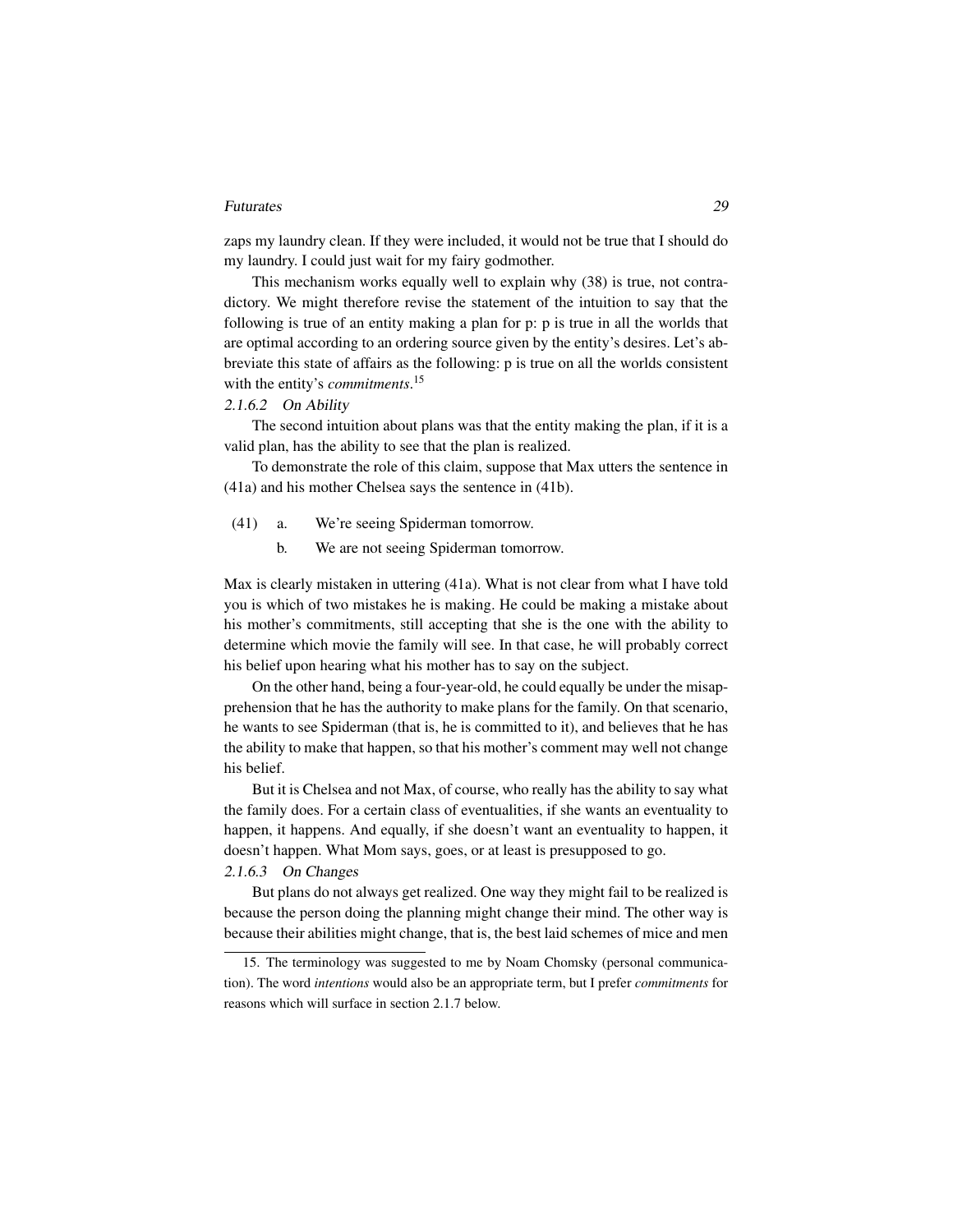might go, as they so often do, awry. We may presuppose that Mom has the ability to say what goes, but it can happen that somewhere along the way something unexpected, and more powerful, disrupts her plans. Chelsea may, for example, utter the sentence in (42), but if there are flash floods and they cannot get to the theatre the next day, what she ordained did not happen.

#### (42) We're seeing Scooby Doo tomorrow.

This kind of change happens. It does not shake our belief in Chelsea's authority as a mother if there happens to be a flash flood just as they start out for the movie theater. We still want to presuppose that what Mom and Dad say about certain events, goes, all else being equal.<sup>16</sup> This kind of *ceteris paribus* restriction on the possible worlds being considered is a familiar one, seen throughout the modal literature (for example, Stalnaker, 1968; Lewis, 1986; Kratzer, 1991). Dowty (1979) invokes it for progressives by delimiting a set of "inertia worlds," which is roughly the set of worlds in which things proceed normally. This restriction also applies to commitments: We assume that they will not change, even though we recognize that they could.

Now, having minimally fleshed out these intuitive notions about planning the desire/commitment of an entity, and the ability of an entity, modulo acts of God or other external forces, to ensure that the plan is realized—we can return to incorporate these intuitions into the semantics of futurates. I argued above that these problems stemmed from an overly simplistic representation of plans in the semantics. At this stage, the question to be asked is whether any appropriately more complicated representation now suggests iself.

#### 2.1.7 A Solution

My initial hypothesis was that futurates assert the existence of a plan that provides for p. Recall once more the examples that were problematic for our initial hypothesis for futurate meaning:

- (43) a. I doubt that the Red Sox are playing the Yankees tomorrow.
	- b. # The Red Sox are playing the Yankees tomorrow but they might not.

The example in (43a) mysteriously excluded the middle, and the example in (43b) was mysteriously contradictory. I attributed these problems to an inadequate rep-

<sup>16.</sup> What if Mom and Dad disagree? If they are really sharing control they probably won't talk about the possible options using futurates. One may verify this by trying some futurates on one's own significant other.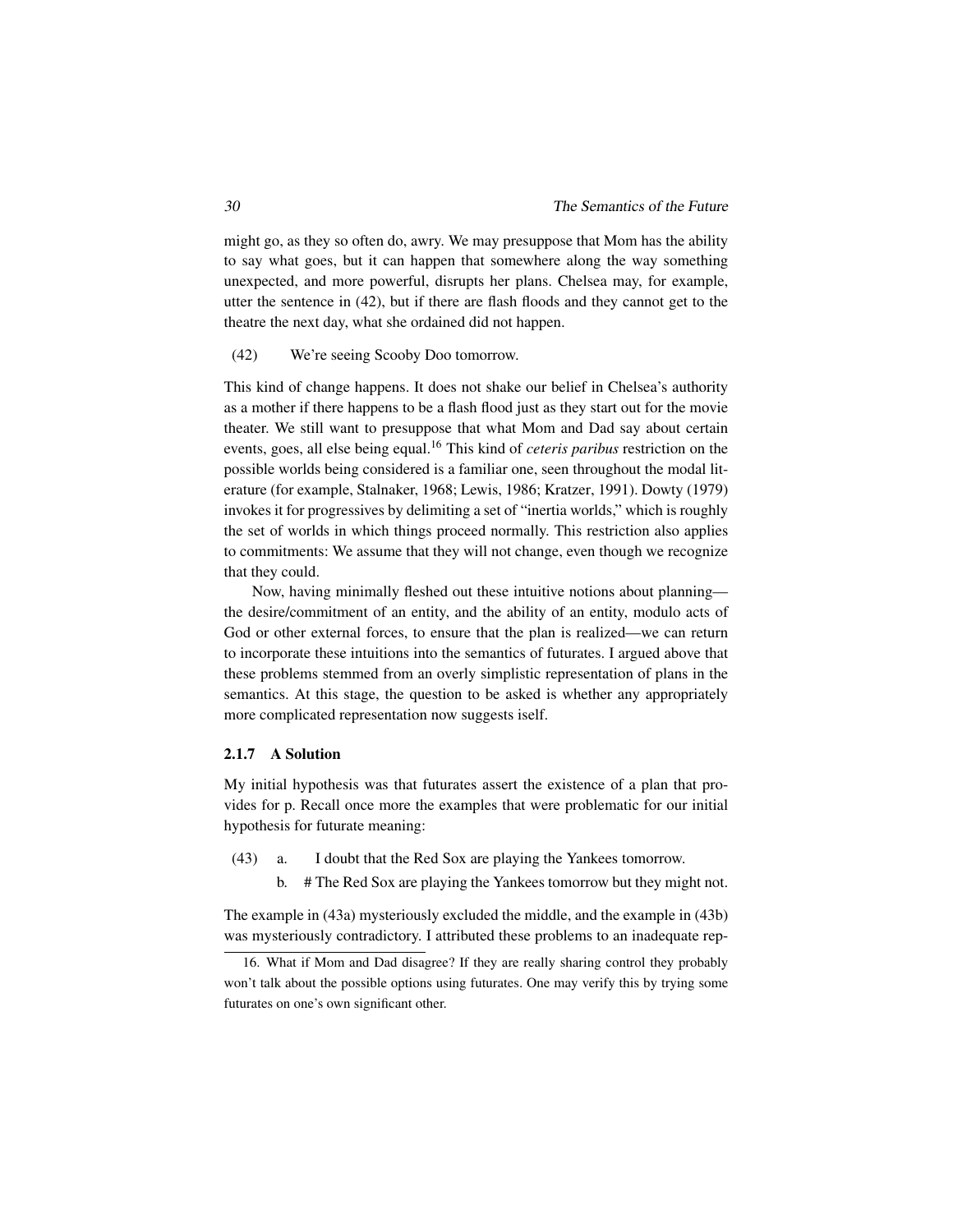resentation in the grammar of plans. If the presupposition in (44) could be added, however, all would be well.

(44) *Conditional presupposition* If p is planned, p will happen.

(44), of course, could be stipulated, but we wanted to know whether it followed from some more basic property of plans.

#### 2.1.7.1 Formal Beginnings

The intuitions we have just fleshed out regarding the entities behind the plans will prove to be of use in augmenting our representation of plans to account for (43a) and (43b).

Before we start, let us agree to call the entity who makes a plan a *director*. As we have seen, the director need not be the subject of the sentence: For now let's suppose that a director is supplied contextually. Directors must be animate; they may also be plural individuals (e.g., Major League Baseball and my parents both qualify as possible directors).

A director for a proposition p, as we concluded above, has at least two properties: the ability to ensure that p happens, and the commitment to seeing that it does happen. I would like to propose that, in futurates, the former property is attributed to the director in a presupposition, and that the latter property is attributed to the director in the assertion, as stated informally in (45).

(45) a. *Direction presupposition*

The director has the ability to ensure that a p-eventuality happens

b. *Commitment assertion* The director is committed to a p-eventuality happening

In effect, this presupposition is a restatement of what I called the conditional presupposition in (44). As with the conditional presupposition, this direction presupposition accounts for the fact that the middle is excluded. If it is presupposed that the contextually-supplied director has the ability to see that the eventuality is carried out, presupposition failure will rule out utterances such as *The Red Sox are defeating the Yankees tomorrow*, cases where we assume there could not be such a plan. This solves the problem with (43a).

The other problem is solved as well. The reason (43b) is a contradiction, on this proposal, is that the second conjunct contradicts an entailment of the first conjunct. The utterer of *The Red Sox are playing the Yankees tomorrow* presupposes that the plan for them to do so is made by someone who has the ability to see that such a plan is carried out (Major League Baseball, in this case). Combined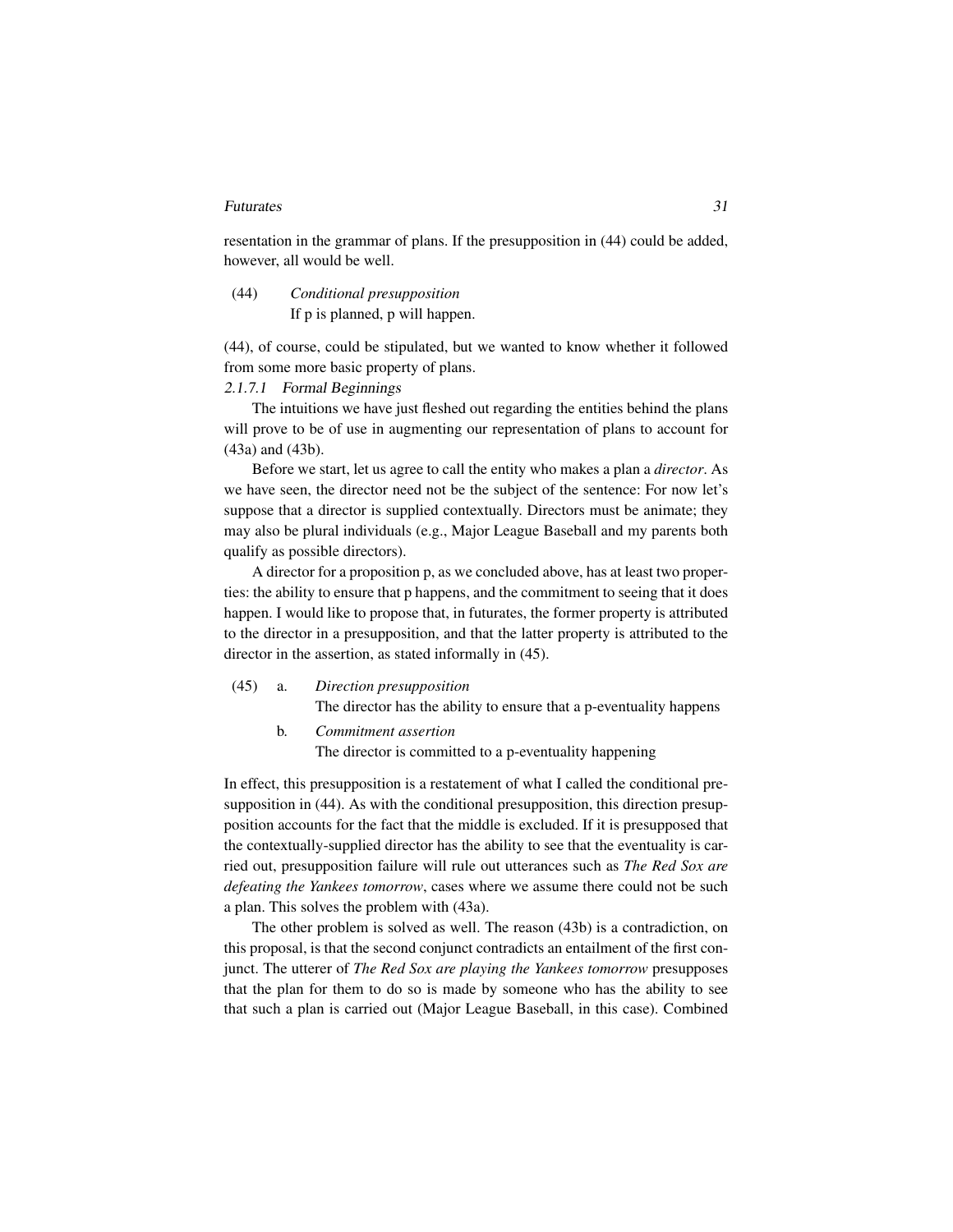with the assertion that there is such a plan, it is entailed that the plan will come to fruition. Thus it feels like a contradiction for the speaker to continue and assert that it might not. However, if past tense affects the temporal location of both the director's commitments and the director's abilities, we still correctly predict it is not contradictory to say (46).

(46) The Red Sox were playing the Yankees tomorrow, but then Major League Baseball changed its mind.

This is because we are only making a statement about what an entity's commitments and abilities were at some time in the past. Since either of these could have changed since then, the speaker is not committed to the belief that the eventuality did or will happen.

At this point we have a hypothesis about both the assertion and presupposition of futurates. To formalize the hypothesis for the presupposition, let us define *d directs p in w at t* to capture the notion of the ability to make a valid plan. This ability is the ability to ensure that, if d is committed to p's happening, d will happen. (Note that this formulation is quite similar to the conditional presupposition above.) The antecedent includes all cases where p is true on all the worlds in which d's commitments are satisfied; we discussed this earlier. The consequent, however, we have not discussed. How to express what will actually turn out to happen is not clear (this issue will resurface in Chapter 3 as part of the discussion of futures). It could be a metaphysical modal base with an empty ordering source, or a single future. We do not have any way to decide between these alternatives here, so I will just use the former option.

Here is a first try at a definition of direction:

(47) *A first try at direction.* An entity d *directs* a proposition p in w at t iff: ∀w <sup>0</sup> metaphysically accessible from w at t and consistent with d's commitments in w at t: [∀w" metaphysically accessible from w at t:  $[\exists t' > t: [p(w')(t')] \Rightarrow [\exists t'' : > t: [p(w'')(t'')]]]]$ 

What this definition does is to take a set of worlds and say that there is a subset of that set, such that all the worlds in the subset agree on a certain property with all the worlds in the larger set.<sup>17</sup> The larger set is the entire set of metaphysically

<sup>17.</sup> The double restriction to metaphysically accessible worlds is not redundant. Suppose, for instance, that d wants p and also wants not-p, and only p is metaphysically possi-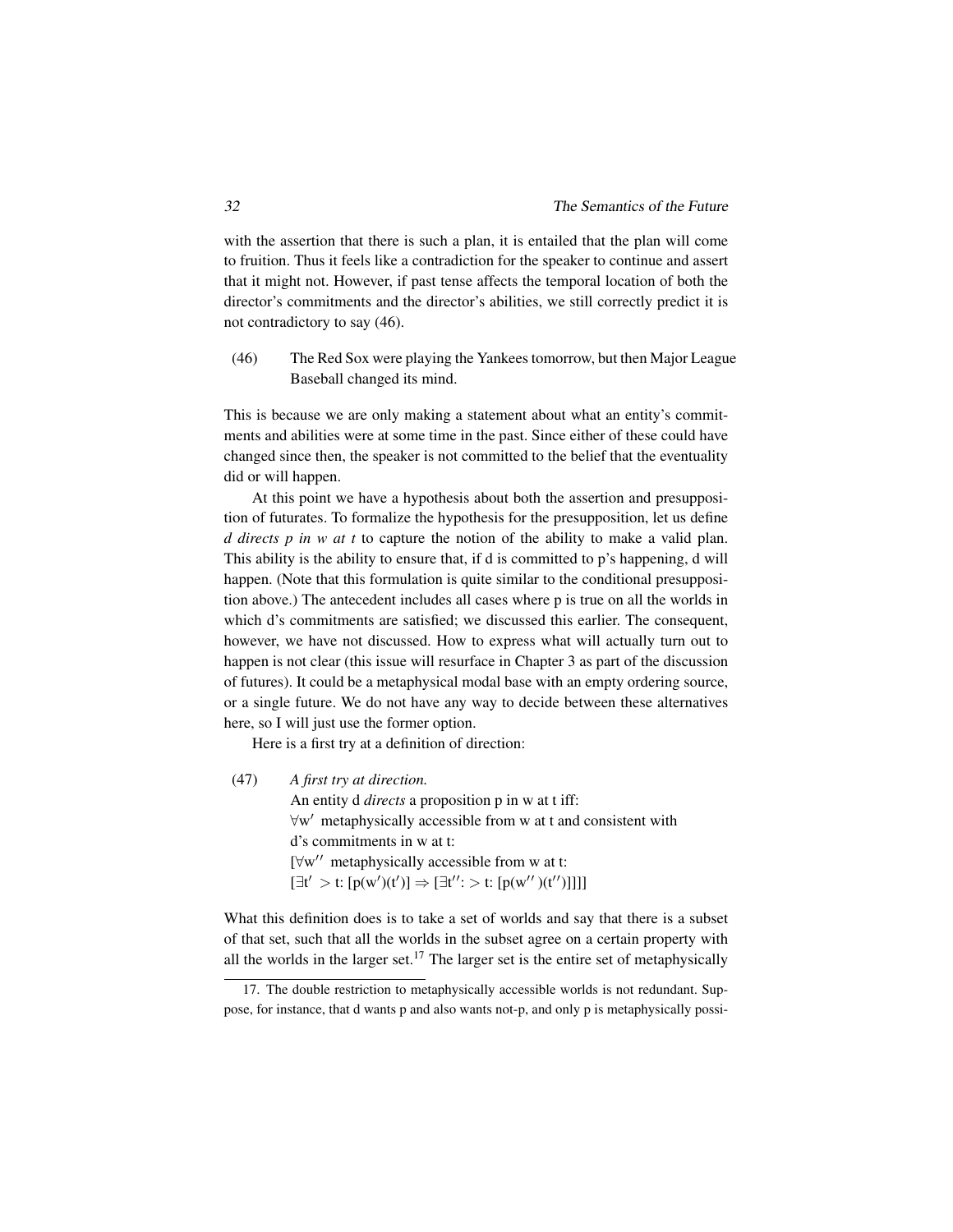possible worlds, while the subset is the set of worlds consistent with the director's commitments (but still metaphysically accessible). The property in question is the property of there being some future time at which p is true on the world in question. Thus, whether the director's commitment-worlds have the property determines whether the entire set of metaphysically possible worlds has that property. That is, what the director says, goes (or at least, is presupposed to go).

The presupposition of futurates is then simply the presupposition in (48):

#### (48) *Direction presupposition:* d directs p in w at t

The assertion is, still, that the future-oriented proposition p is consistent with d's commitments (maximally consistent with d's desires) in w at t.

(49) *Commitment assertion:* d is committed to p in w at t

Thus the revised denotation of the futurate operator PLAN is:

 $(50)$  PLAN(d)(p)(w)(t) is defined iff d directs p in w at t. If defined, PLAN  $(d)(p)(w)(t) = q$  iff d is committed to p in w at t.

So far, not so bad. But there is a problem with the definition of direction.

According to the definition, an entity d must have the following property in order to direct p: *If d is committed to p, p will happen.* But d need not have this property: *If d is committed to p not happening, p will not happen.* Suppose further that p is the proposition expressed by *The Red Sox play the Yankees tomorrow*, and that Major League Baseball is committed to the non-occurrence of (an eventuality described by) p. Then it could be that p will happen. But in that case, the familiarlooking sentence in (51) should be true.

(51) # The Red Sox don't play the Yankees tomorrow, but they might.

The sentence in (51) is infelicitous, I presume, due to presupposition failure: if some metaphysically accessible worlds are Red-Sox-play-Yankees worlds and some are not, then something goes wrong. If we exclude such cases in the definition of direction by using a biconditional instead of a one-way conditional, we can exclude examples like (51).

(52) *A second try at direction.* An entity d *directs* a proposition p in w at t iff: ∀w <sup>0</sup> metaphysically accessible from w at t and consistent

ble. If we were considering all of d's desire-worlds, d would not have an opinion about p. But intuitively, d does have an opinion about p in such a case.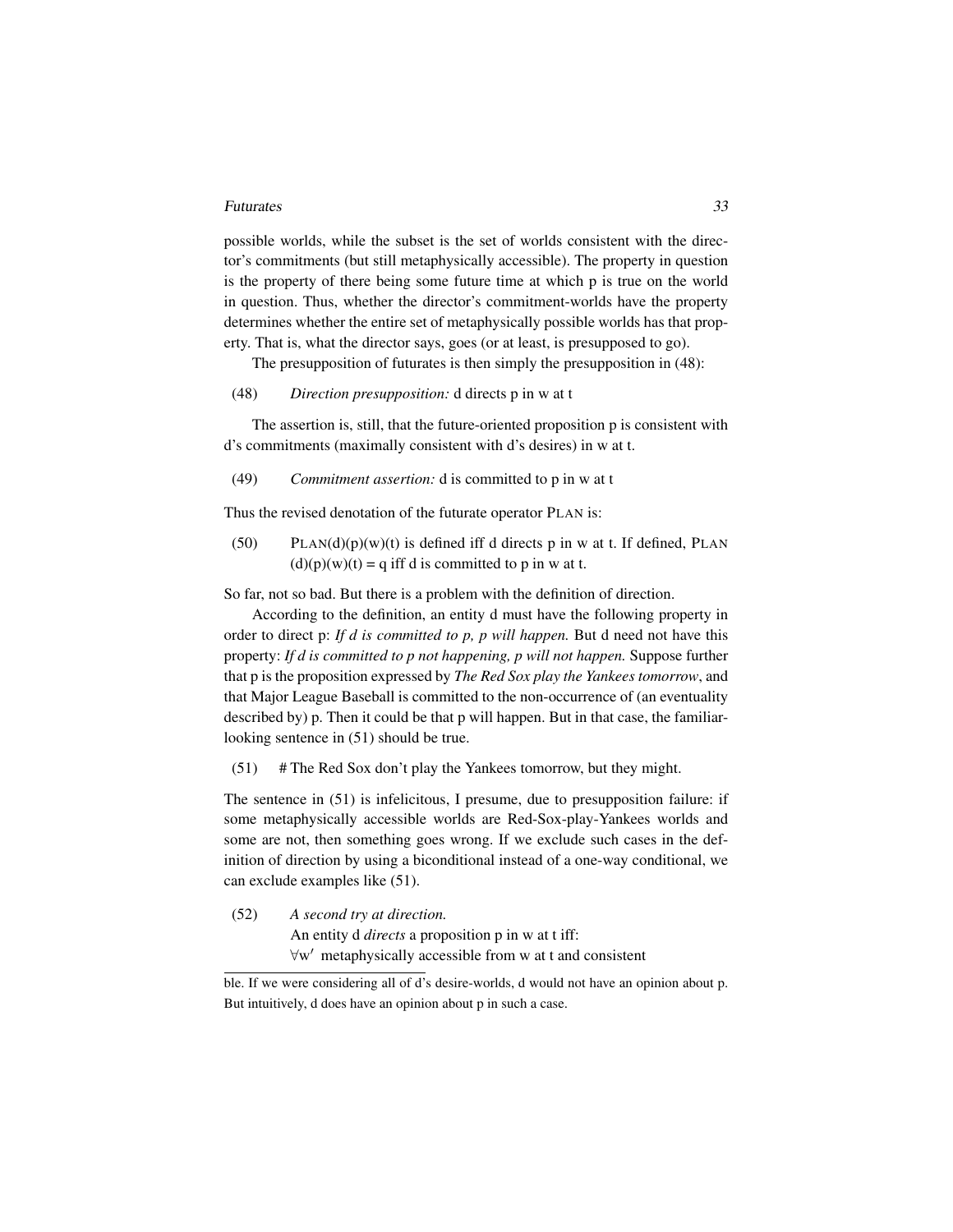with d's commitments in w at t: [∀w" metaphysically accessible from w at t:  $[\exists t' > t: [p(w')(t')] \Leftrightarrow [\exists t'': > t: [p(w'')(t'')]]]]$ 

The example in (51) highlights an interesting consequence of this revised definition of direction: either all the metaphysically accessible futures are p-worlds, or none are. For suppose, for reductio, that there are both p and not-p worlds among d's commitment-worlds (the subset). Consider a p world in the subset. Then by (47), all worlds in the larger set (including those in the subset) are p worlds, contradicting our assumption that there exists a not-p world in a subset of the larger set. Therefore, there cannot be any not-p worlds in the larger set. (If we switch "p" and "not-p," of course, the same result obtains.)

The states of affairs permitted by the definition, in other words, obeys the Principle of the Excluded Middle. The definition guarantees that either p is true on all the metaphysically accessible worlds, or not-p is true on all the metaphysically accessible worlds; excluded is a situation in which p is true on some worlds and not-p is true on others. Thus either a futurate is true, in which case all the metaphysically accessible worlds are p-worlds, or its negation is true, in which case all the metaphysically accessible worlds are not-p worlds. There is no case in which some of the metaphysically accessible worlds are p-worlds and some are not-p worlds. This is good; we saw earlier that the middle is excluded in futurates, since cases in which the relevant plan says nothing about whether the two teams play tomorrow are true for neither (53a) nor (53b).

- (53) a. The Red Sox are playing the Yankees tomorrow.
	- b. The Red Sox aren't playing the Yankees tomorrow.

I have now redeemed my earlier promissory note that the PEM would be dealt with. Before moving on to some other consequences of this denotation of futurates, I would like to first discuss two issues having to do with the definition of direction (the second of which will prompt us to alter the definition again).

#### 2.1.7.2 Scopal Relations in the Definition of Direction

The first issue has to do with how the scopal relations in the definition of direction were determined. While the relative scope of the universals is not significant, the scope of the existential temporal operators with respect to the universal quantifiers and the biconditional operator is important. For suppose that, instead, the existential quantification over times took higher scope than the universal quantification over worlds, as in (54).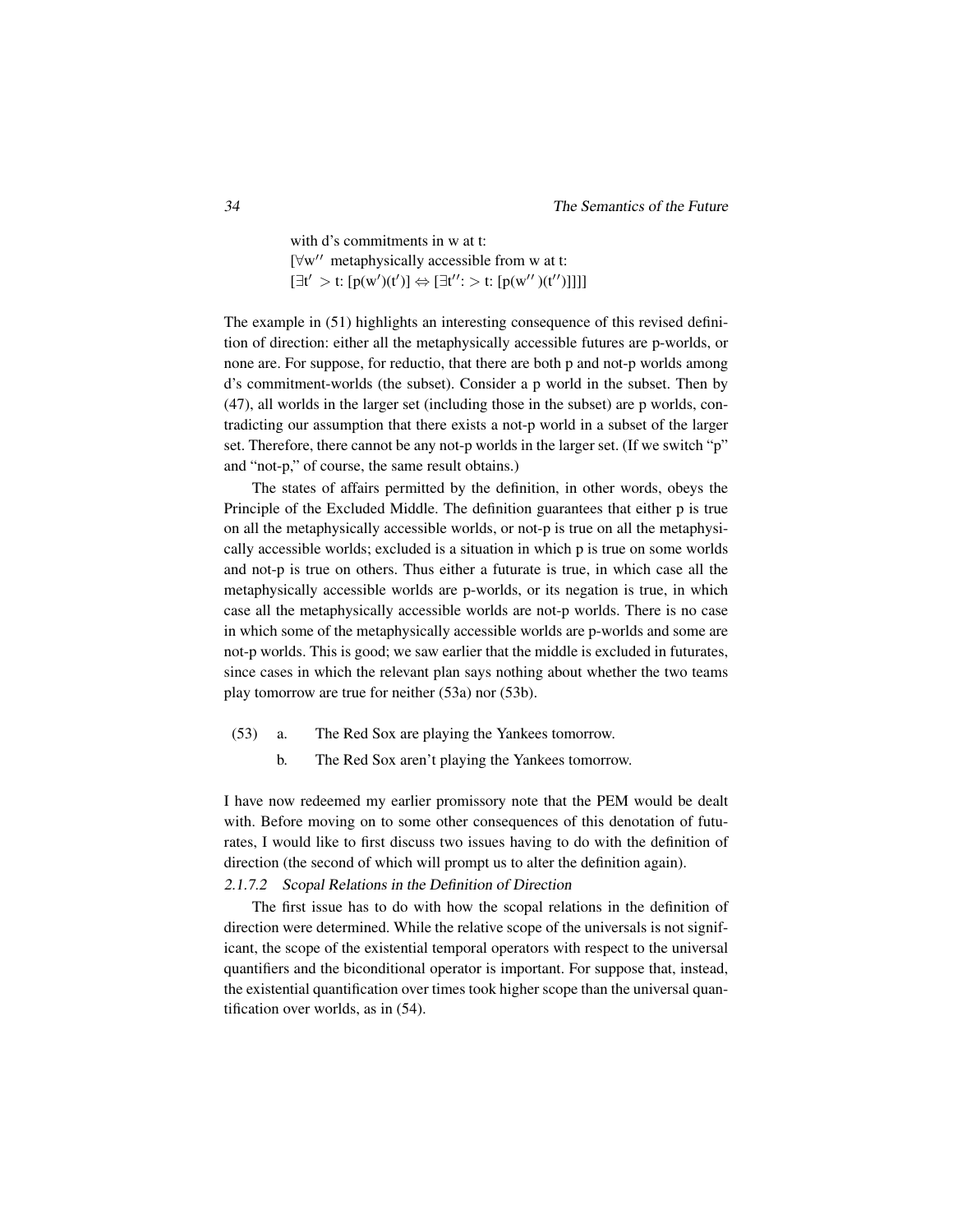(54) *An overly strong definition of direction.* An entity d *directs* a proposition p in w at t iff: [∃t' > t: [∀w' metaphysically accessible from w at t and consistent with d's commitments in w at t: [∀w" metaphysically accessible from w at t:  $[p(w')(t')] \Leftrightarrow [p(w'')(t')]]]$ 

This definition says that there is a time t such that all the metaphysically accessible worlds agree that either p is true at t or that it is not the case that p is true at t. This requirement is too strong. The reason is that a director may be committed to having something happen at an unspecified future time. I have a plan that sometime this evening I will eat dinner. But this plan is consistent with worlds in which I eat dinner at 6, worlds at which I eat dinner at 6:01, and so on. If the definition in (54) were the correct one, such a state of affairs would be ruled out. The same problem, incidentally, afflicts a version of the definition in which the the existential quantification has scope between the universal quantifiers and the biconditional:

(55) *Another overly strong definition of direction.* An entity d *directs* a proposition p in w at t iff: ∀w <sup>0</sup> metaphysically accessible from w at t and consistent with d's commitments in w at t: [∀w" metaphysically accessible from w at t:  $[\exists t' > t: [[p(w')(t')] \Leftrightarrow [p(w'')(t')]]]]$ 

So the low existential quantifiers in (47) are really what we want.

## 2.1.7.3 Ability and Accidental Directors

There is a real problem, however, with the proposed definition of direction. The problem is that so far we have not captured the intuition, discussed above, that the director must have the ability to see that p happens or doesn't happen.

Imagine that there is an entity d who is the director of a certain proposition, in having the ability to see that his or her commitments with respect to p are realized. Imagine too that there is a second entity  $d'$  whose commitments happen to correspond to the commitments of the director, but who has no ability to see that those commitments are realized. According to our current definition of direction, d' would count as a director for p. This undesired result stems from the fact that we have not yet formally distinguished between d's and d''s abilities.

Ability is, needless to say, a thorny topic (Bhatt, 2000; Hackl, 1998; Kratzer, 1991; Thomason, 2005) and I will not attempt to deal with it fully here. But roughly, if an entity has an ability to carry out p, then the entity has properties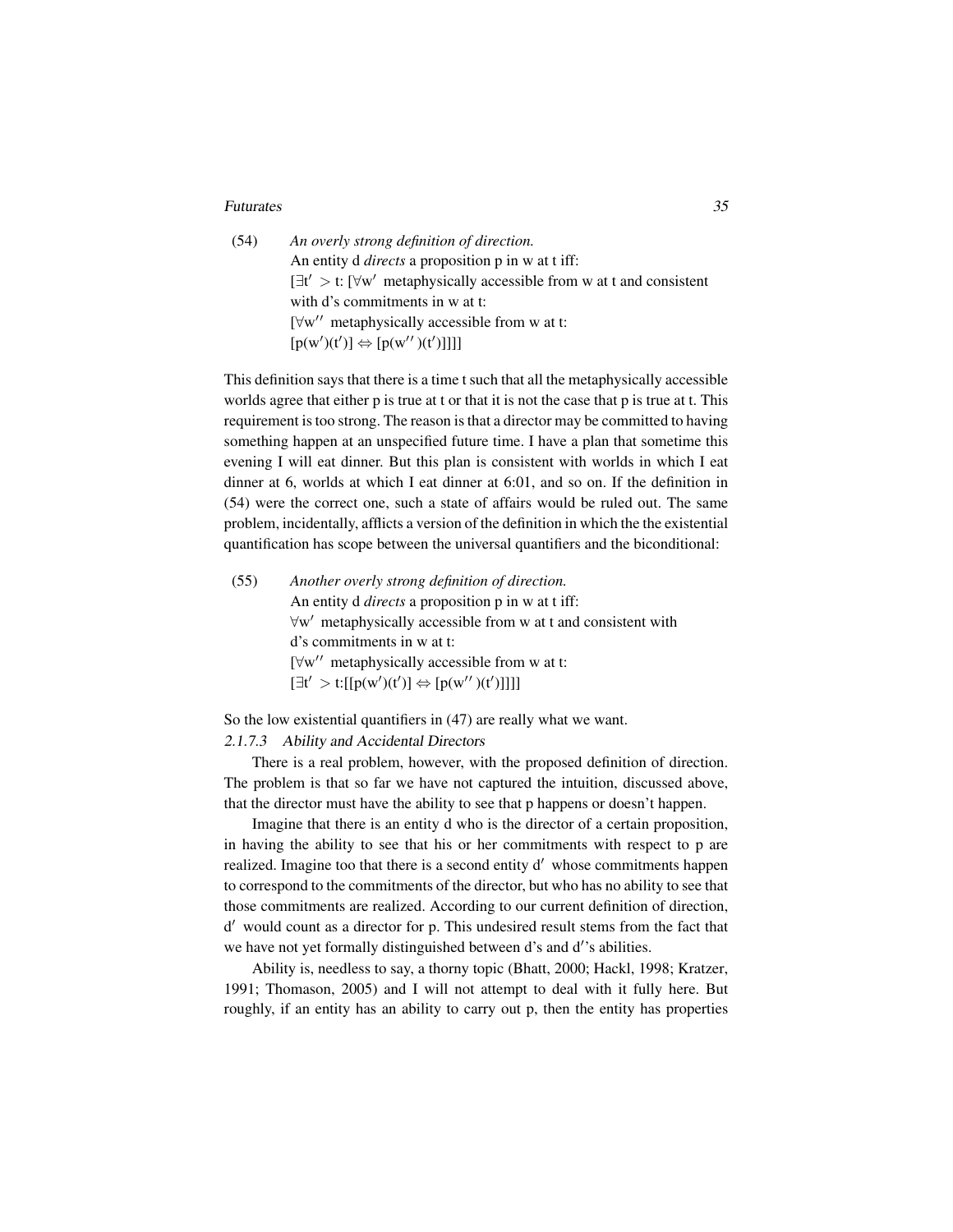such that in more or less every situation, real or counterfactual, in which the entity wants p, the entity carries out p.<sup>18</sup> The *more or less* stands in for a real theory of how to restrict the universal modal. Counterfactual modality, I assume, uses a normal or inertial ordering source such that the worlds in which the entity does not have the relevant properties are not considered. For example, if it is true that Zoe is able to swim, then Zoe has properties that entail that in more or less every situation, real or counterfactual, in which she feels like swimming (and there is water, and it is not too wavy, etc.), she swims.

I do not want to delve too deeply into the mysteries of ability and counterfactuality here, but at the same time, I would like to revise the definition of direction to reflect these considerations. As an admittedly incomplete solution, I will insert a reference to the modality of ability into the definition, with its meaning understood to be left unformalized. Thus:

(56) *A third try at direction.* An entity d *directs* a proposition p in w at t iff:  $\forall w'$ , d has the same abilities in w' as in w: [∀w" metaphysically accessible from w'at t and consistent with d's commitments in w'at t: [∀w'" metaphysically accessible from w at t:  $[\exists t' > t: [p(w'')(t')] \Leftrightarrow [\exists t'' : > t: [p(w''')(t'')]]]]]$ 

Having come to a definition of direction that appears adequate, we are ready to propose a denotation for (progressive) futurates. Suppose we retire the term "PLAN" and create a function  $ALL<sub>b</sub>$  that is responsible for the universally quantified, bouletically ordered modal meaning of progressive futurates. Then  $ALL<sub>b</sub>$ should look like the following:

(57) *A first try at progressive futurates.*  $ALL<sub>b</sub>(d)(q)(w)(t)$  is defined iff d directs q in w at t. If defined,  $ALL_b(d)(q)(w)(t) = 1$  iff  $\forall w'$  metaphysically accessible from w at t and consistent with d's commitments in w at t: [ $\exists t' > t$ : [q(w')(t')]]

This denotation accounts for the facts observed above.

<sup>18.</sup> For reasons of space, not to mention complexity, I will not discuss ability further, but I take the abilities in the definition of direction to be substantive abilities, i.e., those that supervene on physical and social facts about the director.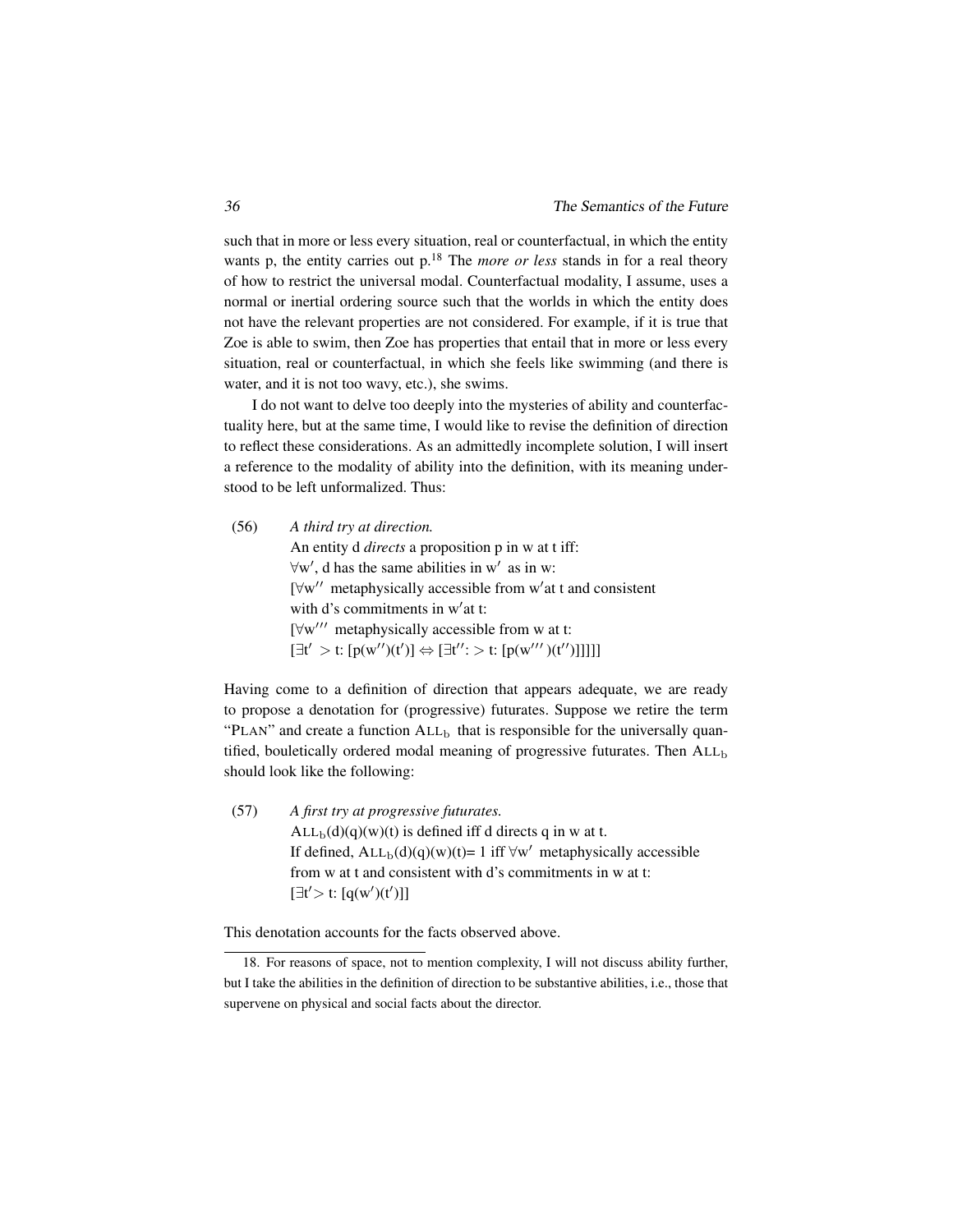# 2.1.8 Simple Futurates

So far we have considered only progressive futurates. Simple futurates (those that use the simple form of the verb, which has no morphology aside from agreement) are very like progressive futurates in certain respects. For example, the problems that occasioned our search for a new meaning for progressive futurates are likewise problems with simple futurates, as shown in (58).

- (58) a. # I doubt that it rains tomorrow.
	- b. # The Red Sox play the Yankees tomorrow, but they won't/might not.

However, there are some intriguing differences between progressive and simple futurates.

One difference can be seen in (59). The progressive futurate question in (59a) clearly asks whether the plan provides for Joe to go skydiving tomorrow. However, the simple futurate question does not ask that. Rather, it presupposes that the plan provides for Joe to go skydiving at some point, and asks whether tomorrow is the day.

- (59) a. Is Joe going skydiving tomorrow?
	- b. Does Joe go skydiving tomorrow?

The negated futurates in (60) demonstrate the same fact. Unlike (60a), (60b) still commits the speaker to the belief that Joe is going skydiving at some point.

- (60) a. Joe isn't going skydiving tomorrow.
	- b. Joe doesn't go skydiving tomorrow.

Likewise, a simple futurate is clearly inappropriate in a context in which the content of the plan, not just the time at which it is to be realized, is taken to be new information. Consider a context where the speaker is informing a friend of his marriage plans. While the progressive futurate in (61a) could be used in such a context, the simple futurate in (61b) is impossible. This is presumably because (61b) wrongly takes for granted that there is a plan for the speaker to get married, asserting only that the plan is to be realized in June.

- (61) a. Guess what? We're getting married in June.
	- b. # Guess what? We get married in June.

Thus the simple futurate cannot have the same semantics as the progressive futurate. The meaning proposed for the progressive futurate in (57) above, repeated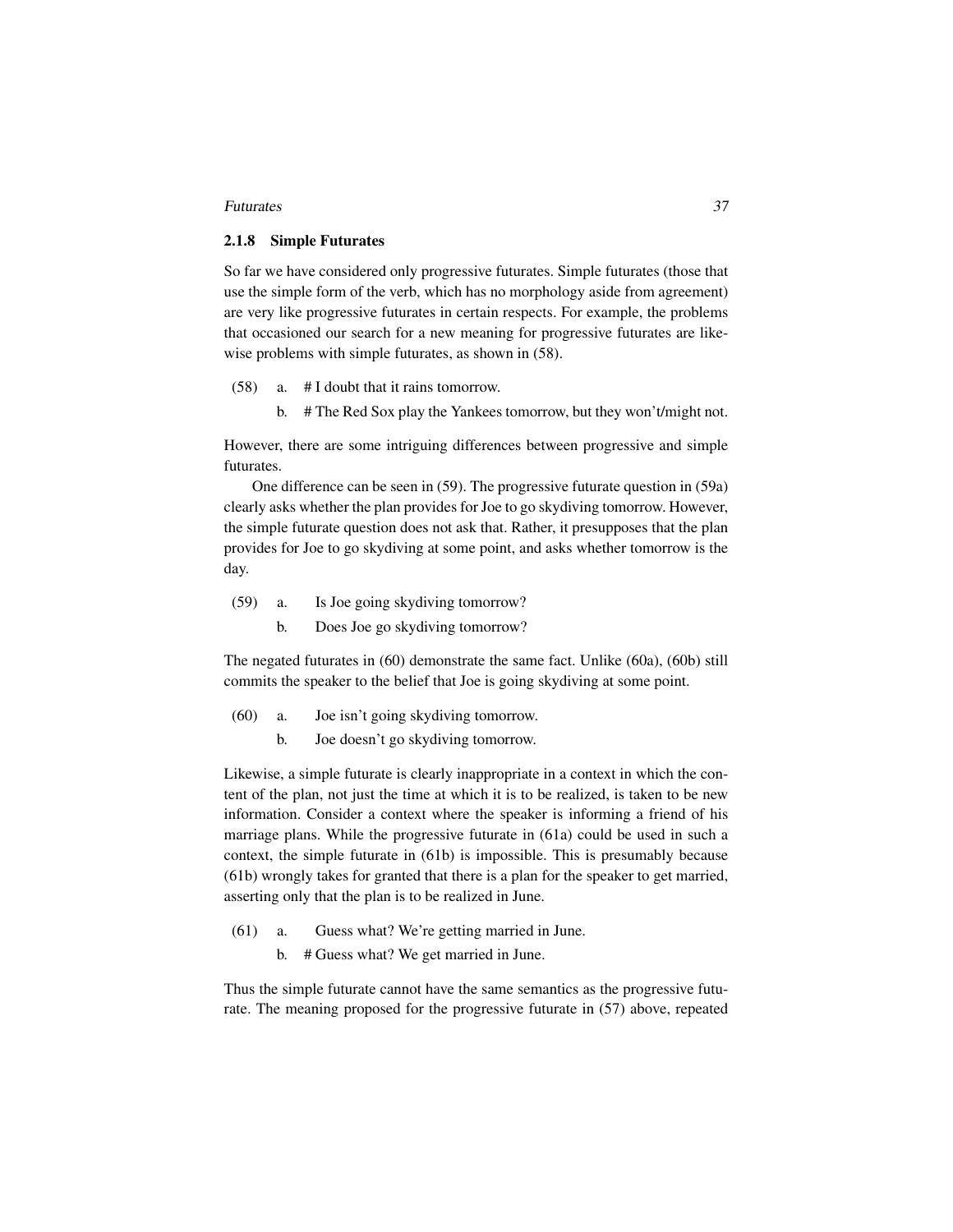here in (62), must be altered for the simple futurate, so that what is asserted in progressive futurates is actually in the presupposition in simple futurates.

 $(62)$  ALL<sub>b</sub> $(d)(q)(w)(t)$  is defined iff d directs q in w at t. If defined,  $ALL_b(d)(q)(w)(t) = 1$  iff  $\forall w'$  metaphysically accessible from w at t and consistent with d's commitments in w at t:  $[\exists t' > t : [q(w')(t')]]$ 

The assertion, as far as we know, could be either that d is committed to p happening at a certain time, or that d will happen at a certain (later) time. Since the latter would be entailed by the former, let us suppose it is the former. How do we write such an assertion? So far, we have spoken only of commitments as commitments to propositions, not commitments to propositions with the time argument saturated, i.e., to predicates of worlds. Here it seems we need to have direction apply to predicates of worlds instead. We also need the director to direct both the proposition with the time specified and the proposition with the time unspecified.

The way to think about this issue, it seems, is in terms of focus alternatives (Rooth, 1995, 1996; von Fintel, 1995). Consider a simple futurate such as *Joe skydives tomorrow,* with a structure as given in (63). Normally, the temporal adverbial receives a focus accent, denoted by subscript *F*. The proposition expressed by *Joe skydives* is q. Existential closure binds off the temporal argument of q.



The assertion in a simple futurate makes reference to the node I have labelled  $Q<sup>t</sup>$ , not to the node labelled q.  $Q^t$  is a predicate of worlds that is true at a world w iff there is a t' such that Joe skydives at t' and t' is included in tomorrow, while q is true at a world w and a time t iff Joe skydives in w at t.

Here is a denotation for  $Q<sup>t</sup>$  in the sentence under consideration:

 $(64)$  $(w) = 1$  iff  $\exists t' > t: [(q)(w)(t') \& (t')$  is included the day after the day which includes t]

The presupposition of simple futurates refers neither to q nor to  $Q<sup>t</sup>$ , but to the union of the focus alternatives to q *Joe skydives tomorrow<sub>F</sub>* that are obtained by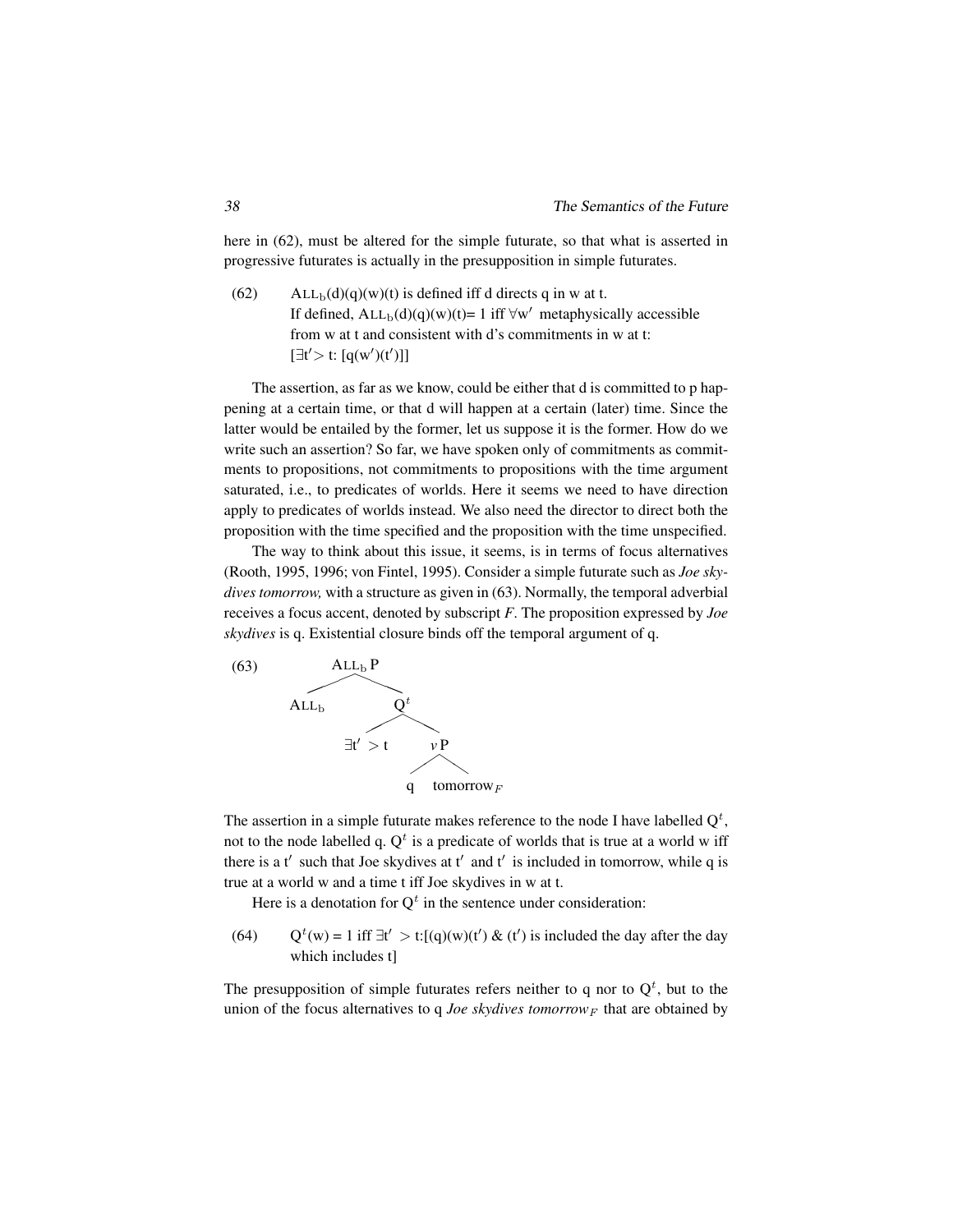replacing *tomorrow* with alternatives to *tomorrow: Joe skydives the day after tomorrow, Joe skydives the day after that,* and so forth. Without going into a detailed account of the mechanics of focus here, let us assume that the set of focus alternatives corresponds to a function  $F$  as follows:<sup>19</sup>

 $(65)$  $(w) = 1$  iff  $\exists t' > t: [(q)(w)(t')]$ 

 $F<sup>t</sup>$  is a function of type  $\langle w,t \rangle$ , a predicate of worlds as desired.

We revise the definition of direction to take a predicate of worlds rather than a proposition:

(66) *A fourth try at direction.* An entity d *directs* a predicate of worlds P in w at t iff:  $\forall w'$ , d has the same abilities in w' as in w: [∀w" metaphysically accessible from w' at t and consistent with d's commitments in w' at t: [∀w''' metaphysically accessible from w at t:  $[[P(w'')] \Leftrightarrow [[P(w''')]]]]]$ 

We proceed to a denotation for simple futurates, with  $Q<sup>t</sup>$  and  $F<sup>t</sup>$  defined with respect to q as described above:

(67) *A first try at simple futurates.* ALL<sub>b</sub>-simple(d)( $Q^t$ )(w)(t) is defined iff d directs  $F^t$  in w at t, and  $\forall w'$ metaphysically accessible from w at t and consistent with d's commitments in w at t:  $[F^t(w')]$ . If defined,  $ALL_b\text{-simple}(d)(Q^t)(w)(t) = 1$  iff  $[\forall w'$  metaphysically accessible from w at t and consistent with d's commitments in w at t:  $[Q^t(w')]$ .

We should make sure that our progressive futurate semantics is still consistent with the new definition for direction. In principle there are two options for the predicate of worlds to use in the assertion:  $Q^t$  and  $F^t$ . But we don't want the latter, because then it would be impossible to otherwise specify the run time of q.

At first glance, a definite time seems to be required for the simple futurate, but not for the progressive futurate.

<sup>19.</sup> I have said nothing in this example about how  $t'$  is constrained to be future with respect to t. Here I assume that this can be done by the semantics of direction, since clearly one cannot direct what has already happened. The modal/temporal framework proposed by (Werner, 2002, 2006) could be of use here.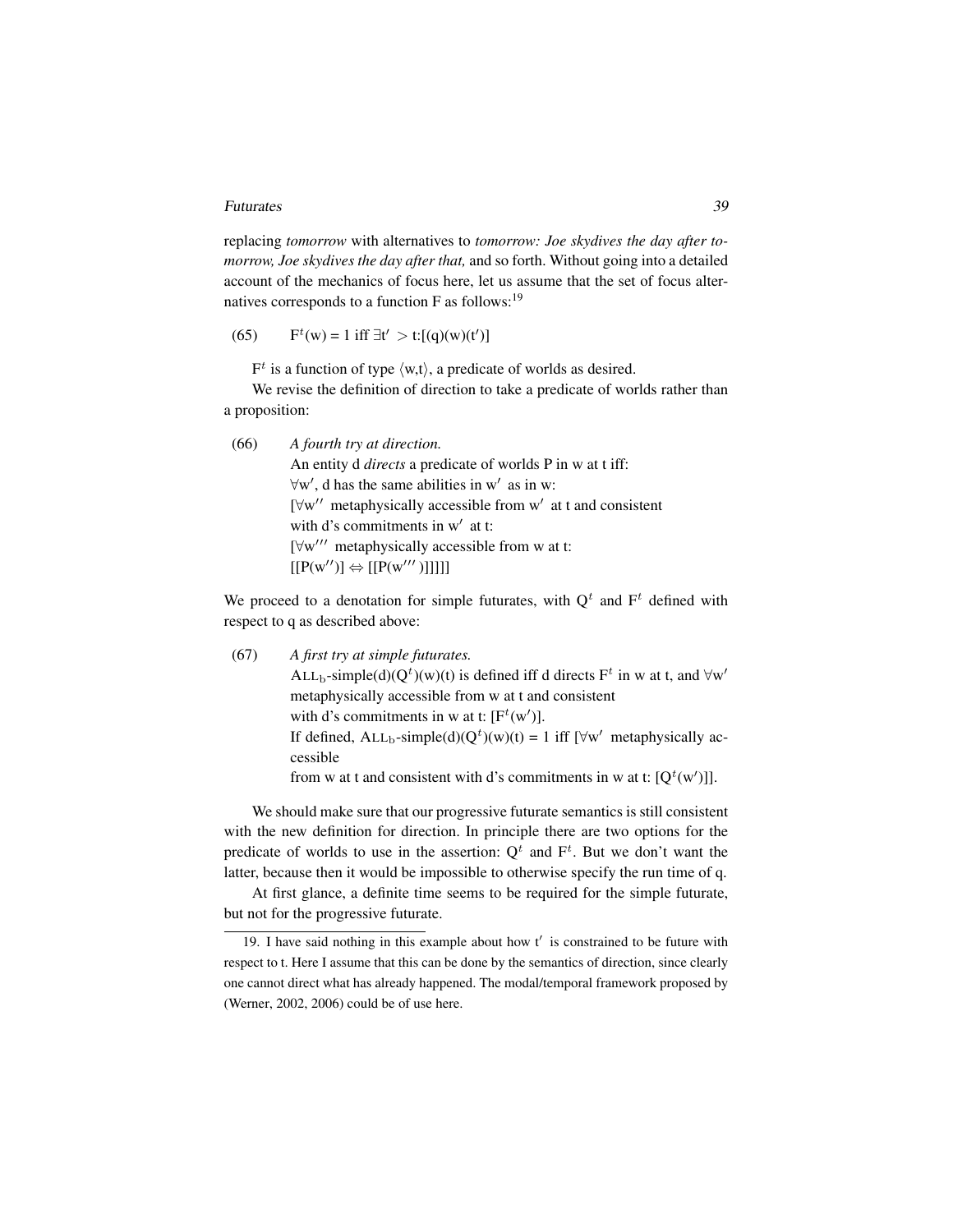(68) a. Joe is leaving.

b. # Joe leaves.

This requirement on the simple futurate can also be satisfied contextually:

(69) What happens tomorrow? Joe leaves.

The observation in (68) makes it seem as if progressive futurates do not require a temporal specification, so that  $Q<sup>t</sup>$  is not what we want. On the other hand, (68) describes an achievement, and it is known that progressive achievements are somewhat strange, as instantaneous events should in principle not be able to be ongoing at any particular time. Rothstein (2001) posits a null event representing the preparation that leads up to the achievement. If she is correct, then we should not think of (68a) as a "real" futurate.

Progressive futurates with other kinds of eventualities do seem to require a temporal specification, be it overt or covert. Without such specification, the progressives in (70) are understood to refer to ongoing eventualities.

- (70) a. Joe is building a house.
	- b. Joe is watching TV.

Thus it is appropriate to use the definition of direction in (66) for progressive futurates, and write a new assertion to the effect that d is committed to  $Q^t$ :

(71) *A second try at progressive futurates.*  $ALL_b(d)(Q<sup>t</sup>)(w)(t)$  is defined iff d directs  $F<sup>t</sup>(q)$  in w at t. If defined,  $ALL_b2(d)(Q^t)(w)(t) = 1$  iff  $[\forall w'$  metaphysically accessible from w at t and consistent with d's commitments in w at t:  $[Q^t(w')]$ .

The content of the presupposition is a real difference between simple and progressive futurates and is reflected in the denotations. The need to specify a future time is common to both simple and progressive futurates, despite initial appearances.

Still mysterious is one other difference between simple and progressive futurates. While progressive futurates are possible in the past tense, simple futurates are not, unless in a Sequence of Tense context:

- (72) When does Lowe start next?
	- a. Lowe was starting tomorrow against the Yankees.
	- b. # Lowe started tomorrow against the Yankees.
	- c. Jenny said that Lowe started tomorrow against the Yankees.

This difference we will have to set aside for now.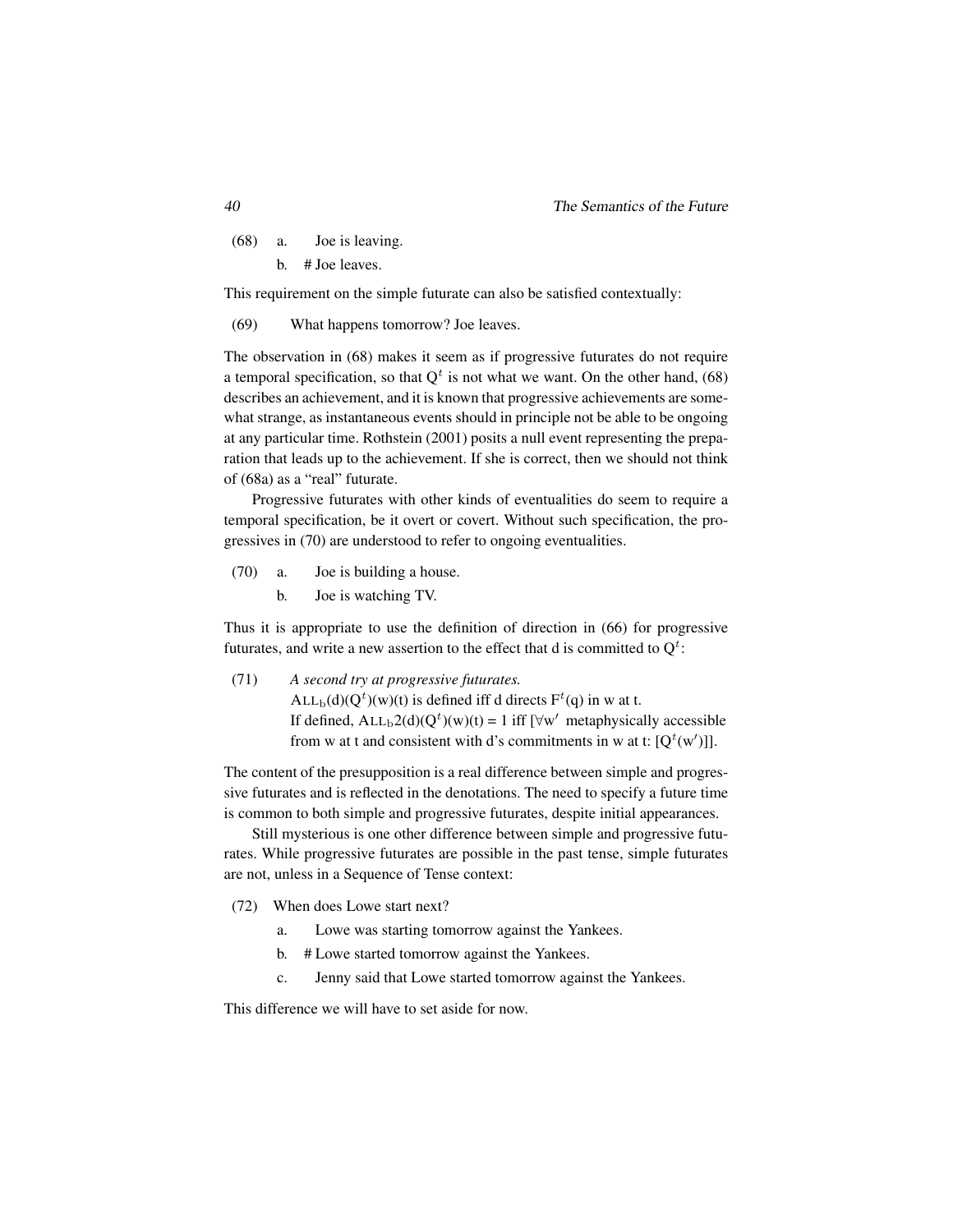# 2.1.9 Futurates Without Directors

There is a final kind of example that should be addressed before we move on to consider how futurate meaning is mapped to the morphosyntax. The fact is that it is possible to have futurates without a director or a plan—this despite the usefulness of directors and plans so far.

The classic example is (73), as in Leech (1971).

(73) The sun rises tomorrow at 5:13 a.m.

Leech finds the progressive in (74) bad. Speakers I have consulted differ as to its unacceptability, but in any case, whatever is bad about it is quite subtle, so I will mark it with a question mark. (Note as well that if the progressive and simple do have different judgments here, it is an additional difference between them not mentioned in the last section.)

(74) ? The sun is rising tomorrow at 5:13 a.m.

For now, though, let's leave the unacceptability of (74) aside while we consider the surprising acceptability of (73). If plans are necessarily only made by animate entities, there is a problem: There is no one who makes a plan for the sun to rise.<sup>20</sup> It would appear that the idea of directors as central to futurate meaning, while promising, is not quite right. The right notion would encompass both the director cases and (73).

Similarly to the theory about directors, it would also exclude the unacceptable case in (75) and those like it.

 $(75)$  # It rains tomorrow at 5:13 a.m.

Previously, we ruled (75) out by virtue of there being no possible director for the rain. But now that we would like to rule in another case that lacks a director, (73), we need a different reason to rule out (75).

Perhaps the difference has to do with the fact that the sun's rising is a regular event in some sense, while the rain is not. But some one-shot events can occur in futurates:<sup>21</sup>

(76) The meteorite impacts tomorrow at 5:13 a.m.

<sup>20.</sup> I am not ready to say that (73) forces us to posit a God in the grammar, though that would certainly get us out of this difficulty.

<sup>21.</sup> The example is due to Sabine Iatridou (personal communication).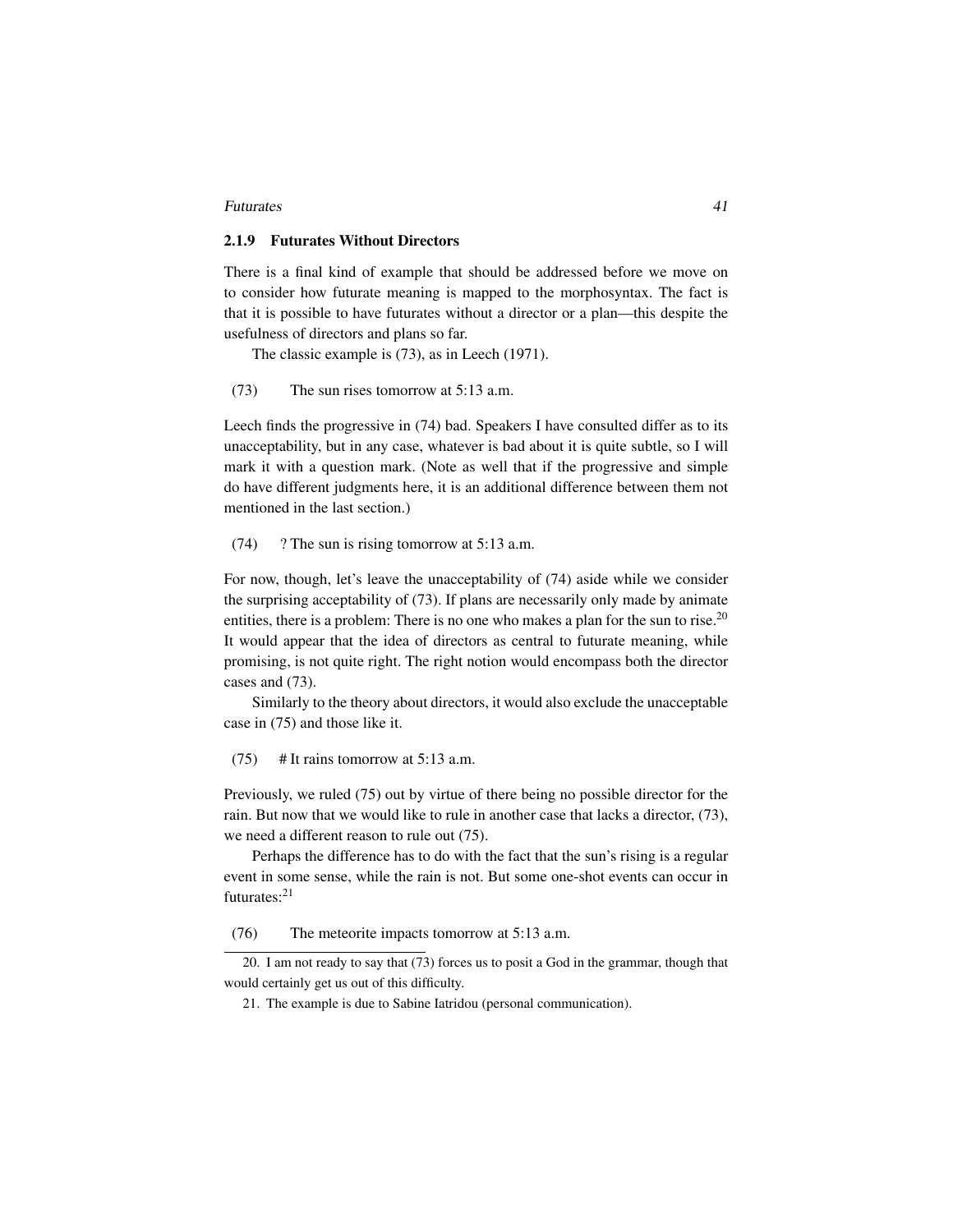The difference between (75) and (76) on the one hand and (73) on the other seems to have something to do with the fact that the sun's rising and the meteorite's striking at 5:13 are entirely sure things, due to fixed properties of the universe: the laws of gravity, the masses of the sun and the earth.<sup>22</sup> The clockwork motion of the universe, as Newton would have it, determines the movement of the earth around the sun and that is that. The prospect of rain tomorrow at 5:13, however, is much less sure. We know of no law-like principles true at this moment that entail either that it will happen or that it will not. Howsoever we rule in cases like (73), we must be sure to build this difference into the theory, so as not to rule in (75) erroneously.

Suppose we give directorless futurates a meaning as similar as possible to those for other simple futurates. When there is an animate director, d's abilities entail that d's commitments determine whether p. When there is no animate director, let's say, law-like properties true of the world-time pair in question entail that other law-like properties of the world-time pair determine whether  $p^{23}$  It may thus make a certain amount of sense to speak of the world as a "director."

Of the questions raised by these data, chief among them is the question of whether the alternation between director and no director is a coincidence, or has some principled explanation. Through a cross-linguistic study of similar expressions in a number of other languages, we should be able to answer this question. If the alternation between directors and the absence of directors turns out to be involved in many other constructions in different languages, it will be safe to say that the alternation has a principled explanation and is not just a coincidence. Preliminary evidence indicates that the director alternation is quite widespread.

For example, the abilitative form in Tagalog systematically has both a "managed to do" construal and an "accidentally did" construal, as shown in (77) (Schachter and Otanes, 1972).

(77) Nakagamit siya use-Abil-Pf 3rd-Top Unm mango-Lnk green ng manggang hilaw. 'He managed to use a green mango.' 'He accidentally used a green mango.'

These two construals become easier to understand, I believe, if we think of them as a director alternation. On the 'managed to do' construal, the agent of the event

<sup>22.</sup> The particular theory of *which* fixed properties cause the sun to rise or the meteorite to strike at 5:13 is not important; what is important is that there be such properties.

<sup>23.</sup> Could it instead be just that law-like facts about the universe entail that p will happen at some point? Yes, and that is entailed by what I have written above.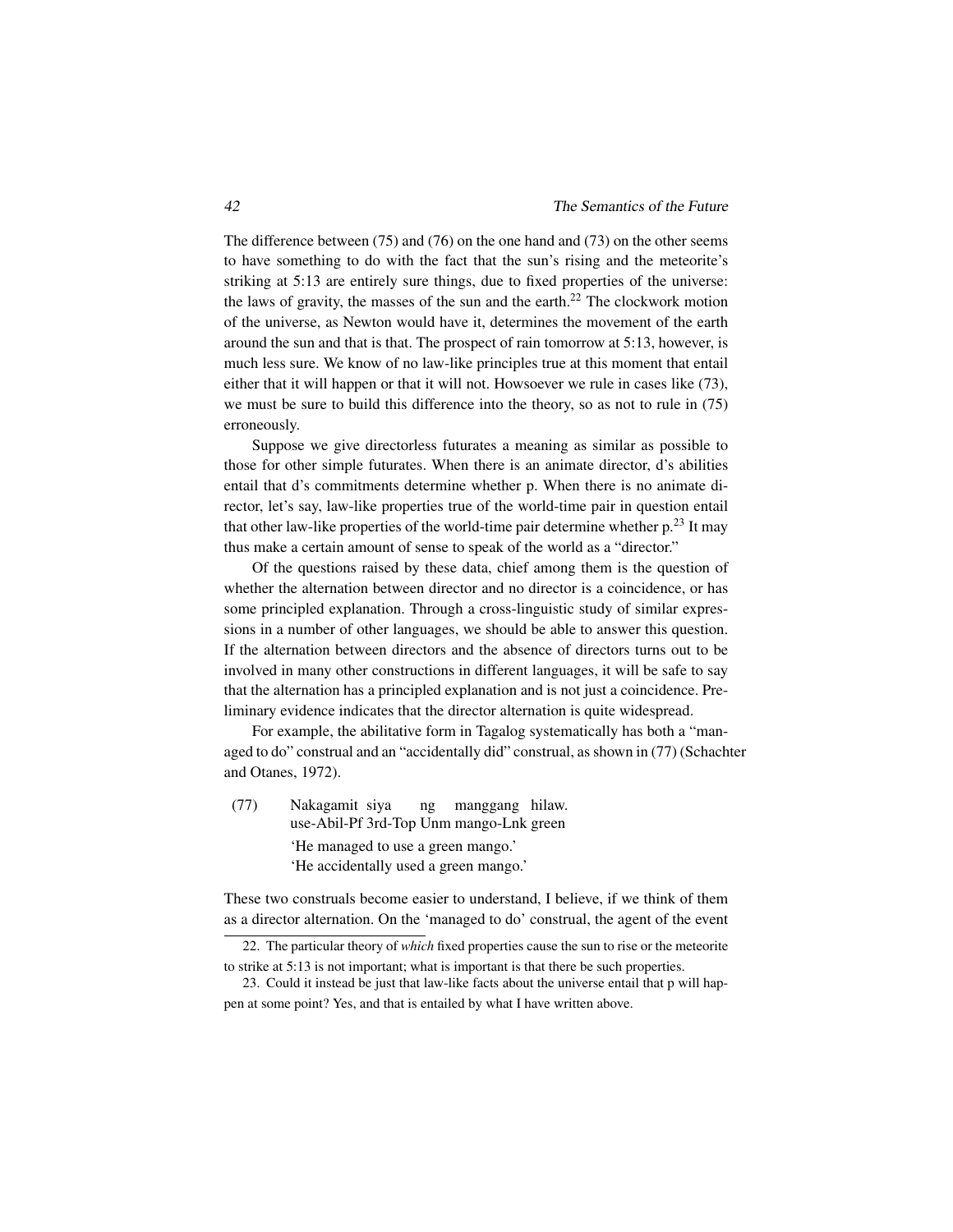is unexpectedly the director: Their intentions determined what happened next, although the speaker did not expect them to. On the 'accidentally did' construal, the world is unexpectedly the "director": That is, the properties of the world determined what happened next, although the speaker did not expect them to.

Another candidate for a director alternation modal is to be found in Tohono O'odham (an Uto-Aztecan language spoken in southern Arizona). Tohono O'odham has a particle *cem*, that when used with an eventive predicate means something like 'tried to do' or 'partly did,' and with a stative predicate means something like 'was but is no longer' (Hale (1969); Devens (1972); Copley (2005a)).

(78) a. Huan 'o cem g pualt kukpio'k. Juan Aux cem Det door open 'Juan tried to open the door.'

> b. Howij 'o cem suam. banana Aux cem yellow 'The banana was yellow (implication: it is no longer yellow).'

In (78a), the agent Huan had been committed to opening the door, so if Huan had determined what happened next, he would have succeeded in opening it, but his commitment was in fact unfulfilled. In (78b), perhaps, if the properties of the world determined the future, the state of the banana's being yellow would have continued, but that continuation too was unfulfilled.<sup>24</sup>

Thus, it seems that we are justified in proceeding under the assumption that director alternations of the kind found in futurates are no coincidence.<sup>25</sup>

From this cursory investigation, it is not clear how to unify the semantics of a construal that refers to the intentions and abilities of an animate entity with a construal that makes no such reference to an animate entity. Examination of these alternations in several different constructions, in several different languages, will be important in pursuing this unification. For now, having made a start, let us move on.

<sup>24.</sup> We might more accurately speak of the alternation here as one between an animate intender and the world as 'intender,' since in neither case does the intender actually succeed in directing what happens next. I have discussed this case at greater length in Copley (2005a), in which I argue that *cem p* sentences presuppose that in all inertia worlds, p holds, and assert that the actual world is not an inertia world.

<sup>25.</sup> See also Talmy (1975, 1985, 1988); Wolff (2007); Copley (2005b) for discussion of how physical forces and psychological forces are treated similarly in language and cognition.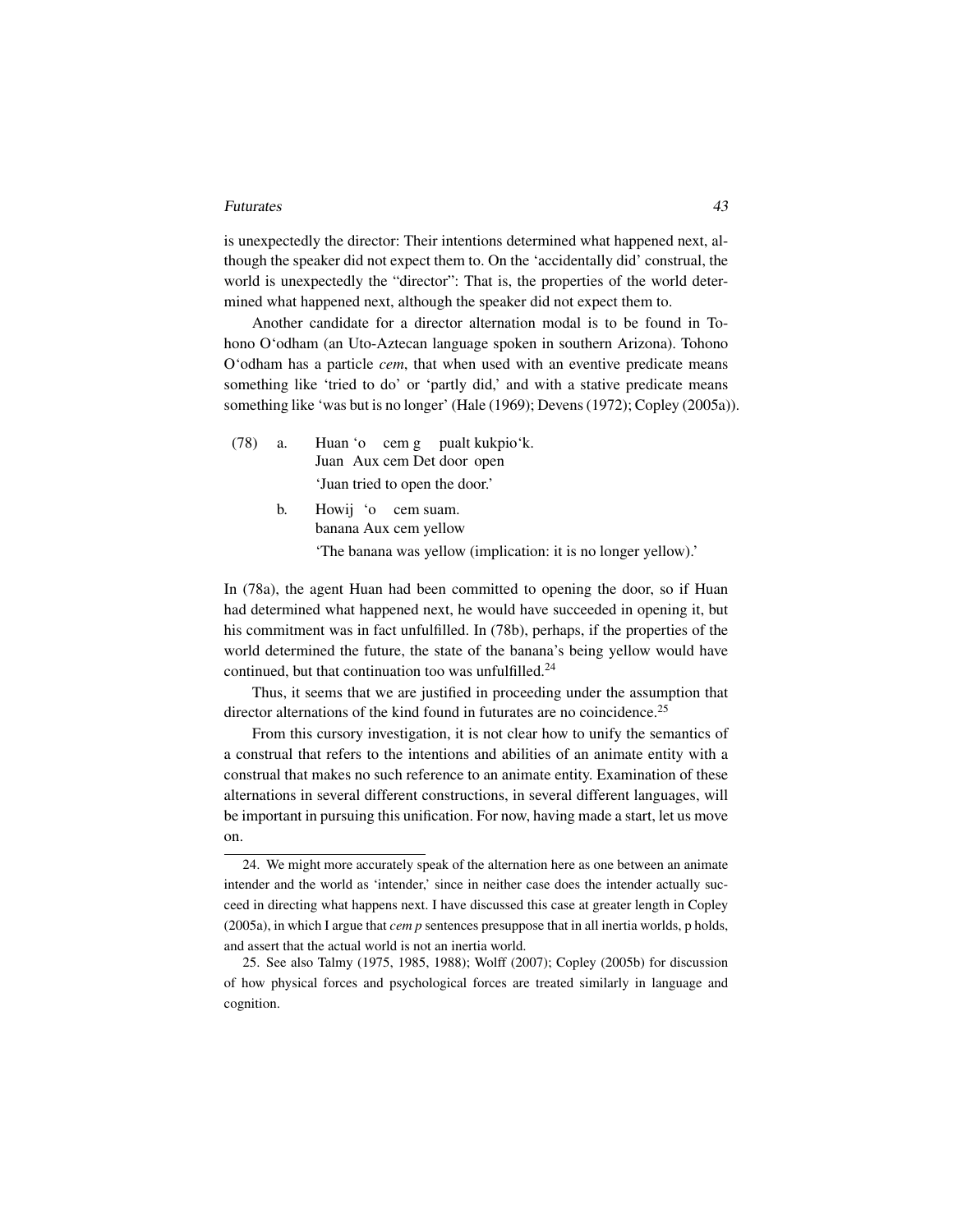# 2.1.10 Summary

In this section, we have elucidated the basic meaning of futurates. Progressive futurates presuppose that there is an entity (the "director") with the ability to determine whether p, and assert that the director is committed to p. Together these entail that p will happen. Simple futurates are similar, but presuppose both of these and assert that d is committed to p happening at a certain time. Directorless simple futurates are possible, but constrained; We gave a first look at their semantics and suggested that the alternation between having a director and having no director was a principled one.

At this point I would like to ask how these semantics map onto the morphosyntax of progressive and simple futurates. So far the only thing that seems clear about the mapping is that it is not obvious what the mapping is.

# 2.2 Mapping Futurate Meaning onto Morphosyntax

Because we have to start somewhere, let us start from the supposition that there is a single head associated with the futurate semantics I have argued for above. This supposition immediately raises two questions.

The first question is where the head is located. It turns out that we can rather easily say something about the general region in which it is located. The relevant arguments are given in section 2.2.1.

The second question is whether this hypothetical head is a familiar one (as opposed to a totally new head, null in English). In section 2.2.2, I will follow Dowty (1979) and others in the idea that a progressive operator is responsible for futurate modality in progressives. I strike out into new territory in section 2.2.3 by suggesting that a generic operator is responsible for the futurate modality of simple futurates.

A third question that comes out of the preceding discussion is whether, in cases with animate directors, the director is represented in the syntactic input to the semantics. The alternative would be that all the semantics can see is the set of best worlds, with pragmatics calculating that set from the director's commitments. In section 2.2.4, I will say what I can about this question. There is some evidence suggesting that directors are, in fact, visible to the syntax.

# 2.2.1 The Location of ALL-b

As we begin our investigation into the morphosyntax of futurates, the first question to ask—and the easiest one to answer—is where, roughly, the futurate modal is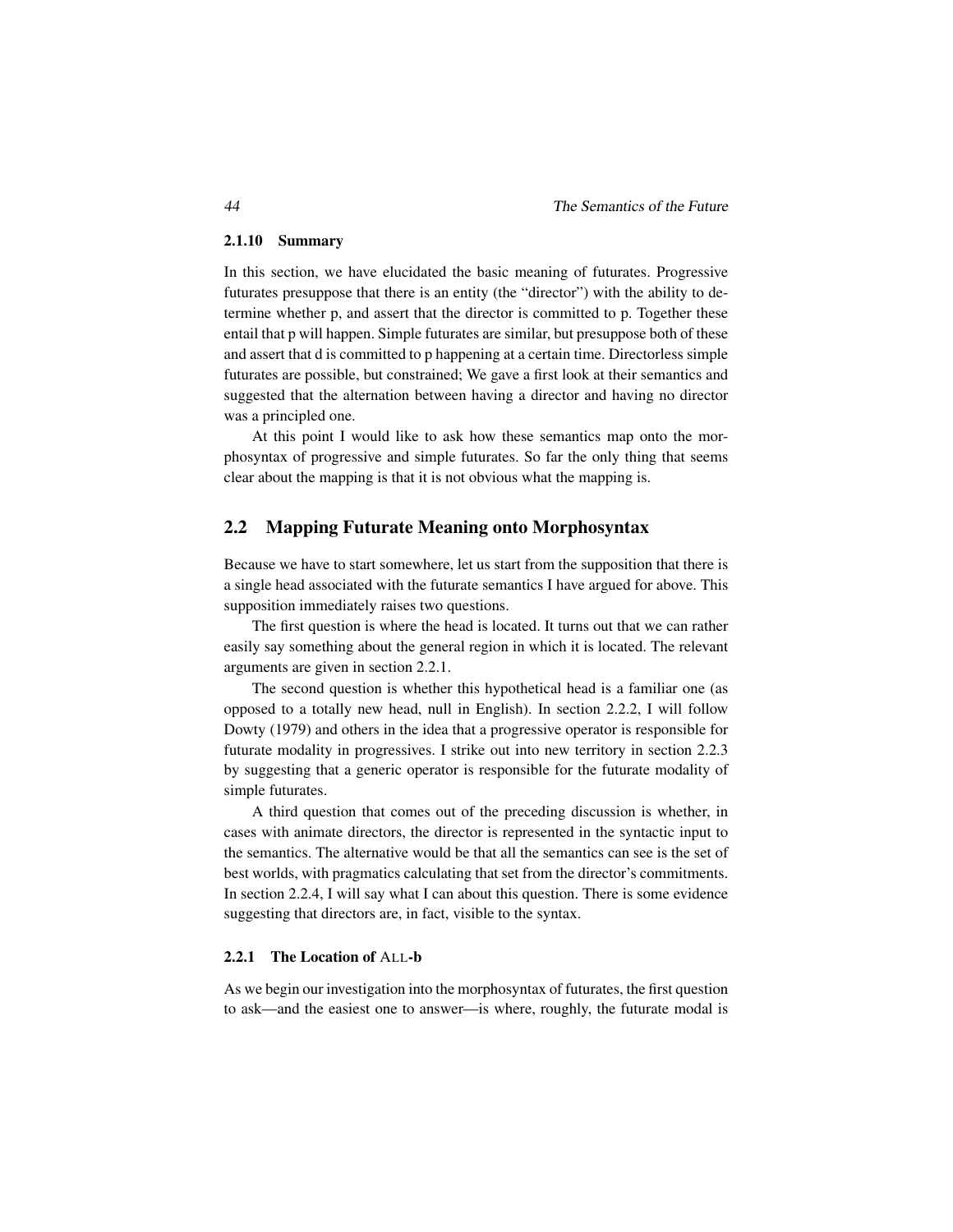located.

The temporal input to  $ALL<sub>b</sub>$ , i.e., the time at which the plan is asserted to hold, is affected by tense. For (79a) to be true, the time of the plan must overlap the present, while for (79b), it must overlap a time in the past.

- (79) a. The Red Sox are playing the Yankees tonight.
	- b. The Red Sox were playing the Yankees tonight (but they're not any more).

Assuming that there is an existential binder in the denotation of past tense that introduces the temporal argument of  $ALL_b$ ,  $ALL_b$  should be lower than tense.

As for the lower bound,  $ALL_b$  seems to be outside of the  $vP$  at the very least. The reason is that the agent of the eventuality is included in the content of what the director is committed to. Since by definition (Kratzer, 1996), *v* P is the projection that introduces the agent,  $ALL<sub>b</sub>$  must be higher than  $v$  P.

Evidence from temporal adverbials confirms this lower bound. Temporal adverbials can appear both clause-initially and clause-finally in futurates. Each position is associated with a particular time: The high adverbial constrains the time at which the plan is asserted to hold, and the low adverbial constrains the time at which the planned event is scheduled to take place. These adverbials cannot be switched (e.g., (80b) cannot be used to express what (80a) expresses).

- (80) a. Yesterday, the Red Sox were playing the Yankees tomorrow.
	- b. \* Tomorrow, the Red Sox were playing the Yankees yesterday.

Assuming unselective binding by temporal adverbials, this means that the plan time is bound higher than the position of the lower adverbial. Where is this lower adverbial? VP-fronting evidence indicates that it is part of the VP (that is, the *v* P):

- (81) VP-fronting
	- a. Mary said the Red Sox are playing tonight, and [playing tonight] they are.
	- b. \* Mary said the Red Sox are playing tonight, and [playing] they are tonight.

Thus we can conclude that the futurate head  $ALL_b$ , whatever it is, is located somewhere between tense and the *v* P.

Of course, we would like to know this head's location with greater precision. Even better would be to know its identity.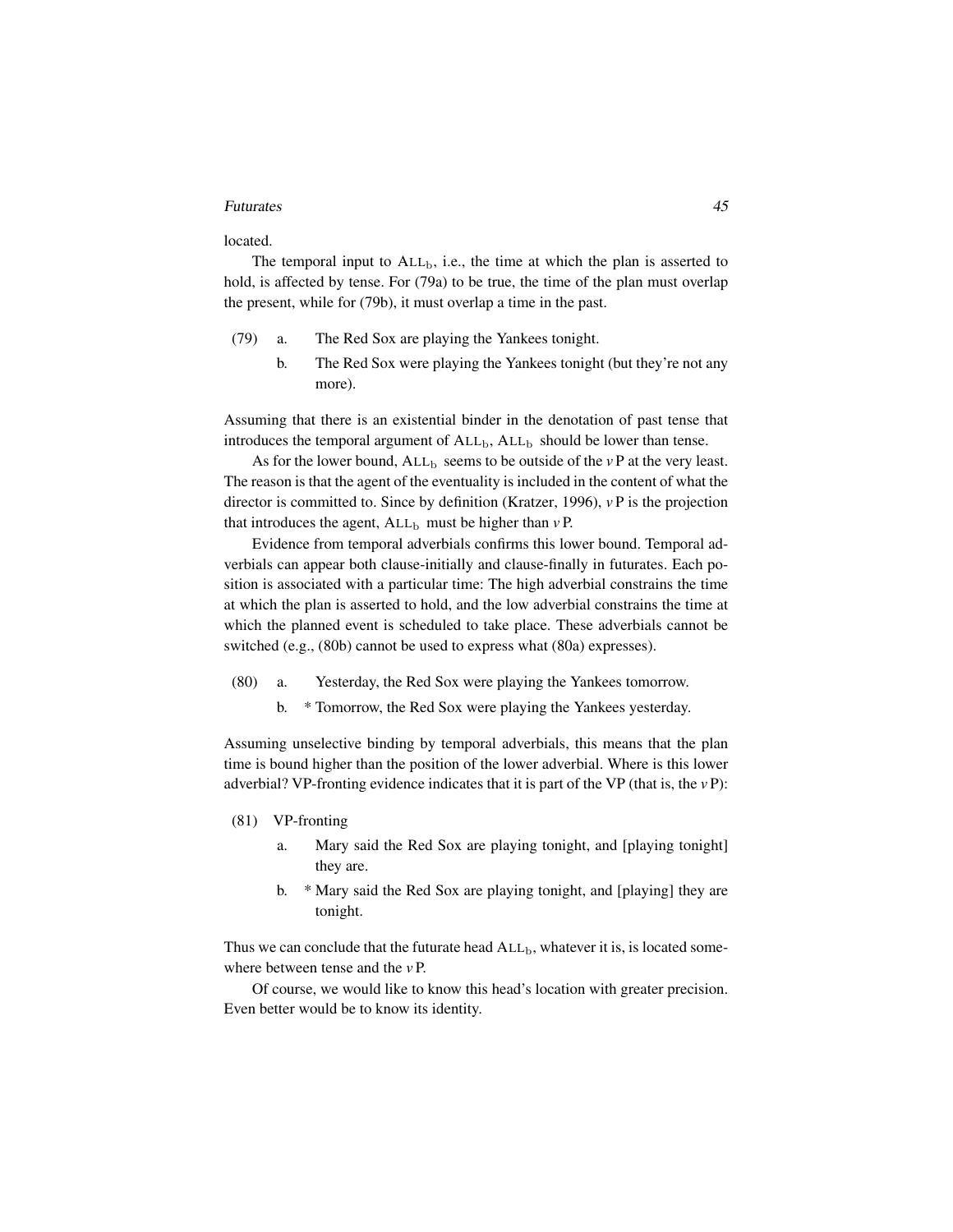# 2.2.2 ALL-b in Progressive Futurates

We turn now to a long-standing hypothesis that the modal semantics in progressive futurates is contributed by progressive aspect. The progressive has been implicated in the meaning of progressives since at least Dowty (1977, 1979), who explicitly applied his semantics to progressive futurates as well. Modal analyses of the progressive have been taken up more recently in Parsons (1990) and Portner (1998).

I should note, before going on, that attributing the modality of futurate readings to something in the meaning of the progressive would not entail that ongoing and futurate readings of progressives have the same semantics. The futurate could involve an extra bit of meaning that would interact with a progressive operator PROG in the correct way to yield the plan meaning, for example. In fact, I will propose such an analysis below; the extra bit is the temporal specification for futurates discussed above. First, however, I would like to compare my denotation of progressive futurates with Dowty's (1979) analysis of progressives (futurate and non-futurate). I will show that with a minimum of additional assumptions, my denotation, like Dowty's, can perform both functions, while additionally accounting for certain data that Dowty's analysis cannot.

#### 2.2.2.1 Dowty's Modal Progressive

Dowty (1979) provides an account of both ongoing and futurate readings of progressives, based on a Thomason-style branching future.<sup>26</sup> Dowty's progressive operator PROG is based on the Bennett and Partee progressive (1978) but set up for branching worlds.<sup>27</sup> Time in this model branches, in the sense that an interval is not just a length of time but, rather, a part of a world.

(82) PROG(p)(t) = 1 iff  $\forall$ w metaphysically accessible at t: there is a t' such that t' included in w and t is included in  $t'$ , and  $p(t')$ 

Temporal adverbials are given a lot to do:

(83) [*tomorrow*]<sup>g</sup>(p)(t) = 1 iff: in all worlds containing t, for some interval  $t'$  included in the day following the day that includes t,  $p(t')$ ; and the truth of p at t' is planned or predetermined by facts or events true at some time  $t'' \leq t$ 

The composition of Dowty's progressive futurate is as follows:

<sup>26.</sup> See Chapter 1 for a brief introduction to Thomason's future.

<sup>27.</sup> Note that it does not take a world argument because there is only the actual world; any other worlds split off from the actual world at some time in the past.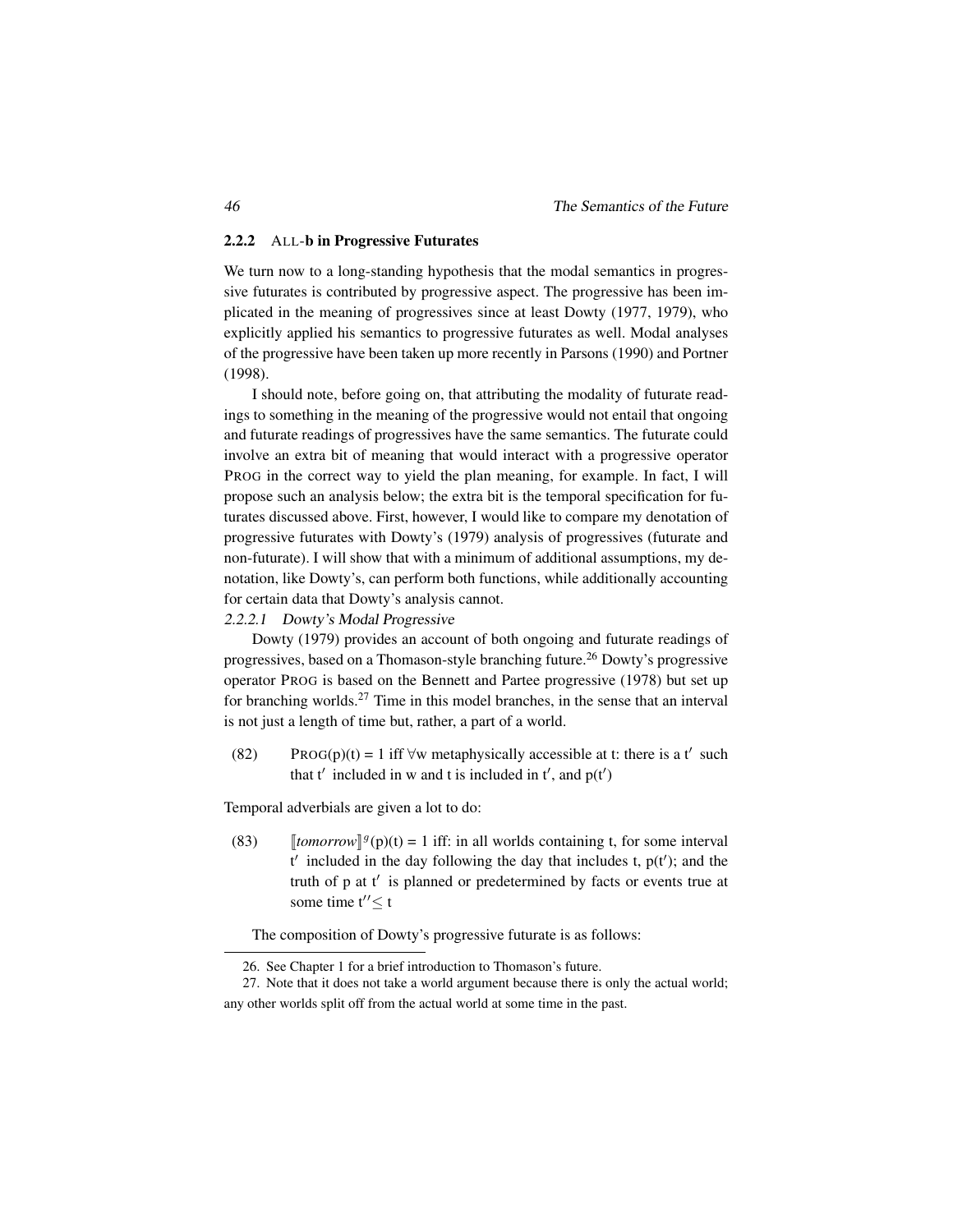(84) *Downty's progressive future*. 
$$
PROG([tomorrow]^{g}(p))(t)
$$

Thus a progressive futurate, which Dowty assumes to have a future-oriented adverbial such as *tomorrow* (even if covert), means the following:

(85) PROG ([[tomorrow]<sup>g</sup>(p))(t) = 1 iff  $\forall$ w metaphysically accessible at t: there is a t' such that t' is included in w and t is included in t' and in all worlds containing t', for some interval t'' included in the day following the day that includes t,  $p(t'')$ ; and the truth of p at  $t''$  is planned or predetermined by facts or events true at some time  $t'' \le t'$ 

Here is a graphical representation. The branching worlds are all *inertia worlds*, i.e., worlds which continue as current facts allow.

(86) A case in which Dowty's progressive (non-futurate) is true



Reviewing the benefits and drawbacks of this analysis, we see that although it could account for the fact that futurates have two temporal arguments, it does not have them in the correct syntactic configuration, since *tomorrow* has scope under PROG. 28

Furthermore, the account correctly puts the plan in the assertion, but the facts that we saw above about the presuppositions of futurates, are not addressed.<sup>29</sup> If we consider the futurate presupposition more closely, we may note that the interval t' is situation-like, in that it occurs only on some of the metaphysically possible worlds. For Dowty, then, the progressive futurate is true in a case in which p only happens on some of the futures. For Dowty this is an explanation of the judgment

<sup>28.</sup> Unless the plan time introduced by *tomorrow* were to be bound by a higher operator.

<sup>29.</sup> This second shortcoming is shared by Cipria and Roberts (2000).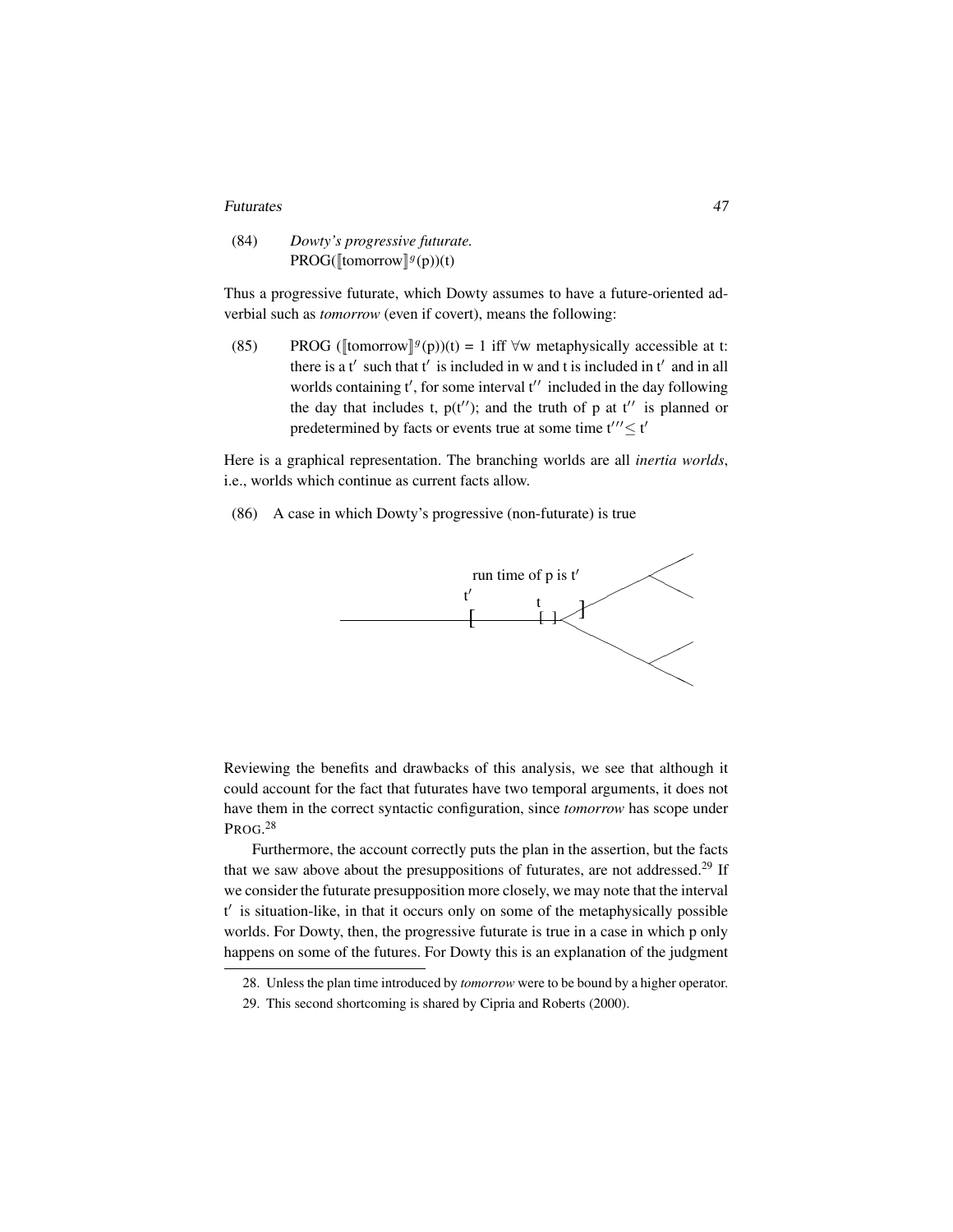that progressive futurates reflect a lesser degree of certainty than does *will* (he assumes *will* to be essentially Thomason's future).

However, this judgment conflicts with what we saw above, that speaker confidence that the eventuality will occur is entailed by progressive futurates. We needed to say that because of the contradiction in (87):

(87) # The Red Sox are playing the Yankees tomorrow, but they might not.

The situation-like interval which occurs only on some futures is of no help in capturing that fact: (87) should come out acceptable and true on Dowty's account.

Can we create a modal analysis of the progressive that would help us account for such facts? We saw that the certainty alluded to above came from belief in the ability of the person who made the plan. Dowty does discuss people who make plans:

"When a person makes a decision to do something at a future time and then does it as he intended, two things are involved: the initial decision to perform the action at a later date, and moreover, a failure to change his mind between the time he makes the decision and the time he carries it out. If the person changes his mind and is not otherwise bound to carry out the action, then his decision did not really predetermine the event. If a person has made such a decision, then clearly, in all the inertia worlds containing the time of the decision, he carried it out. The inertia worlds for a time t should quite clearly be worlds in which nobody changes his mind after t."

So for Dowty, an example like (88) ends up saying that in all inertia worlds from t, I leave tomorrow. The actual world wasn't inertial, but that is fine: It need not be.

(88) I was leaving tomorrow, but I changed my mind.

But the real thing missing from Dowty's framework is what it means to be confident that something planned will be realized. This comes up in two places.

Consider again the examples with Max and his mother. I have said that if Max's mother says *We're seeing Scooby Doo tomorrow*, then on all the worlds that are both inertially normal and maximally compatible with her commitments, they see Scooby Doo. But instead suppose we tried quantifying over just the inertially normal worlds, worlds in which no one changes their mind. But in that case, we are constrained to worlds in which (for example) Max doesn't change his mind. That constraint seems too restrictive.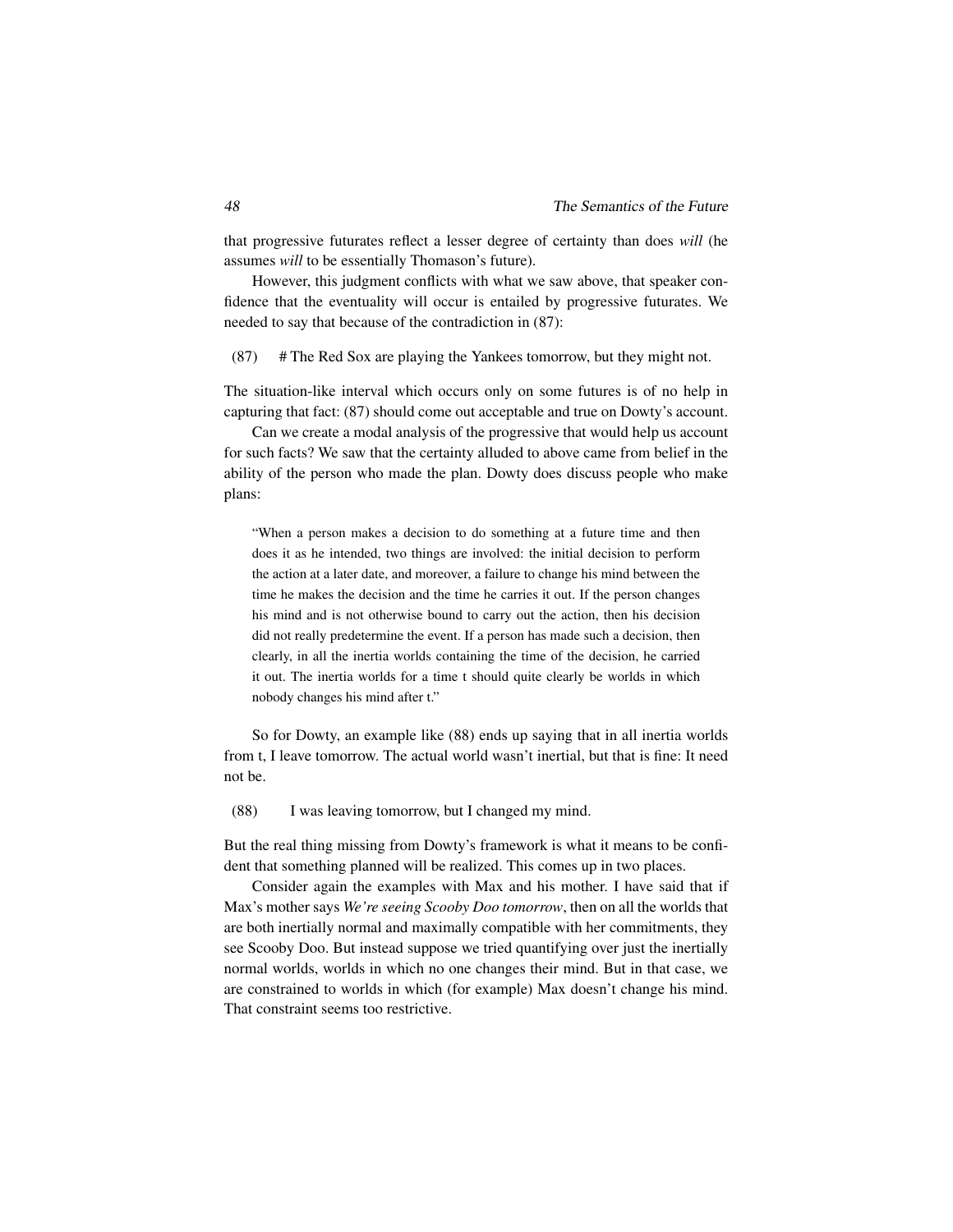Furthermore, as we saw, faith in the ability of the person making the plan was crucial to explaining why we can't say, without contradicting ourselves, both that the Red Sox are playing the Yankees tomorrow and that they might not. If both the progressive and *might* quantify over the same set of inertia worlds, there should be no contradiction.

I will treat the notion of inertia as the ordering source for modals used even when there is no animate director whose commitments would provide a bouletic ordering source.The facts about the world that are inclined to remain true, all else being equal, are what provides the inertial ordering.<sup>30</sup>

If we need both inertial and bouletic ordering sources for futurates, and if we are going to try to attribute this modal meaning to the progressive, we should ask whether non-futurate readings (ongoing readings) of progressives also have both inertial and bouletic ordering sources.

2.2.2.2 Ongoing Readings of Progressives

Dowty and others (Landman, 1992; Portner, 1998, , for instance), treat the progressive as quantifying over inertia worlds. Ongoing progressives are generally felicitous even when there is no individual who could possibly direct the proposition, as in (89).

# (89) It's raining.

This can be true even when there is a possible director that is contextually available. Suppose that Jenny wants to draw a circle and starts drawing. The sentence in (90a) can mean that Jenny thinks she is a director for an ongoing drawing-of-acircle eventuality, but she isn't actually a director: That is, what she says doesn't necessarily go. In the same context, we could utter (90b), and it could be true, even though Jenny doesn't want to draw an oval. In fact, no one need want it.

- (90) a. Jenny thinks she is drawing a circle.
	- b. She is actually drawing an oval.

This is exactly the kind of problem for which inertial orderings were invented. Is there any need for a bouletic ordering as well? Possibly, but with ordinary progressives, it is hard to see what truth-conditional effects there might be if the ordering

<sup>30.</sup> As I have mentioned, these notions should be unified, though I will not do it here. But see Portner (1998) for a detailed modal analysis of the progressive that treats this issue. To the extent that desires and intentions are also to be treated as "inertial," perhaps a better label for the non-bouletic cases would be *metaphysical* or even *physical*.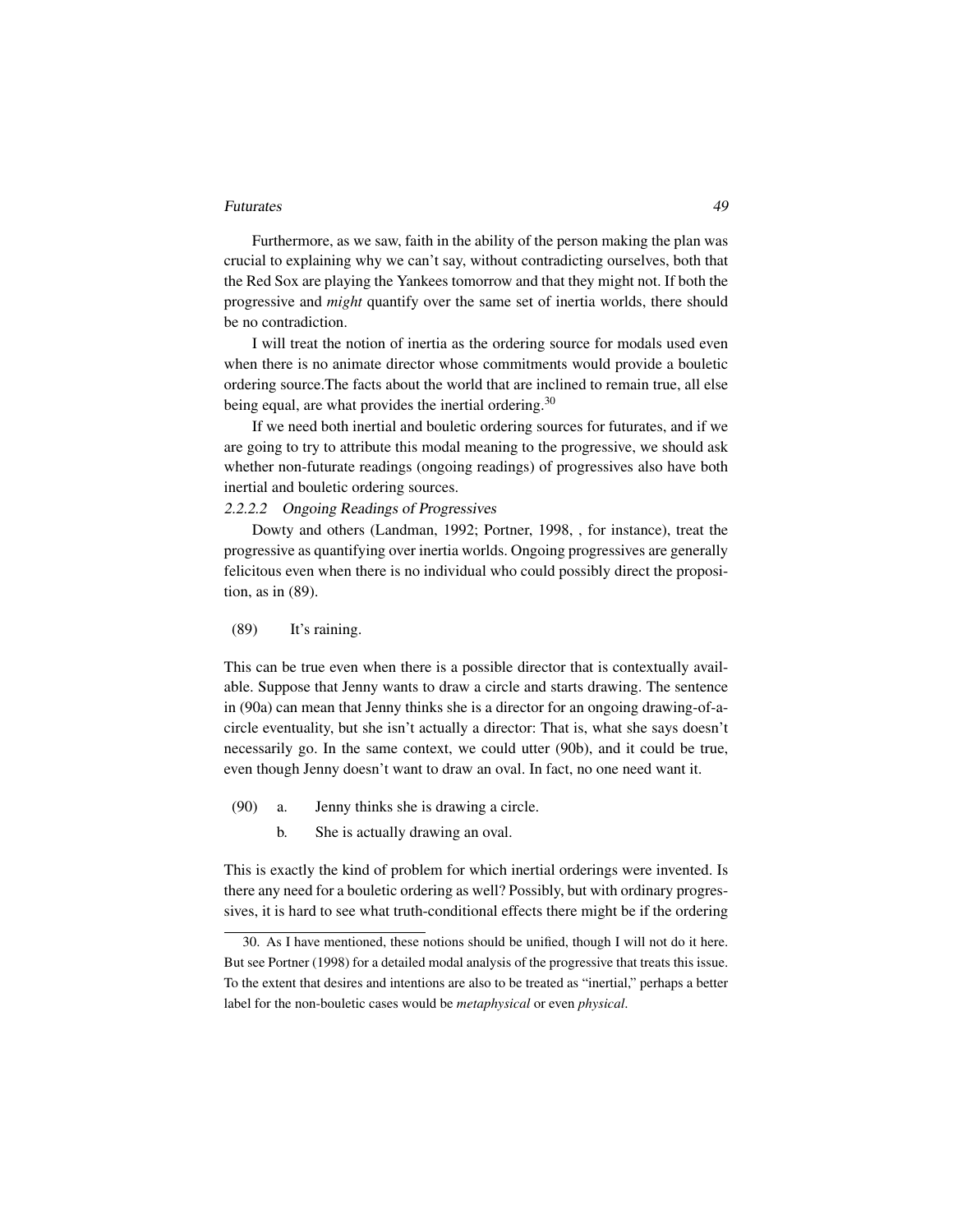were bouletic instead of inertial. However, there is a case where a bouletic ordering source might be useful. The progressive statives in (91), from Rothstein (1999), arguably require the subject to be the director.

- (91) a. John is being annoying.
	- b. # The children are being asleep.

I will not try to explain here why this effect should occur only for statives, but merely note that a bouletic ordering might be useful as an option in this case, so since it is consistent with the progressive data, we might as well consider bouletic ordering to be available to ongoing readings of progressives as well as to futurate readings.

2.2.2.3 A Temporal Issue

Let us see if we can put together a modal expression that will account for both futurate and non-futurate readings of progressives. As in Dowty's analysis, in the assertion we want an aspectual element that takes a modal element, if for no other reason than the present -SIP constraint.<sup>31</sup>

Here is the current proposal for futurate progressives.

(92) ALL<sub>b</sub>(d)(Q<sup>t</sup>)(w)(t) is defined iff d directs  $F<sup>t</sup>(q)$  in w at t. If defined,  $ALL_b(d)(Q<sup>t</sup>)(w)(t) = 1$  iff  $[\forall w'$  metaphysically accessible from w at t and consistent with d's commitments in w at t:  $[Q^t(w')]$ .

We use a version of the Bennett and Partee (1978) progressive (" $SOME<sub>t</sub>$ ") to put on top:

(93) SOME<sub>t</sub>(p)(w)(t) = q iff  $\exists t' \supset t$ :[p(w)(t')]

The result is as follows.

(94) *A second try at progressive futurates.*  $\llbracket$ SOME<sub>t</sub>([ALL<sub>b</sub>(d)(Q<sup>t</sup>)]]<sup>g</sup>(w)(t) is defined iff d directs F<sup>t</sup>(q) in w at t. If defined,  $[\text{SOME}_t([\text{ALL}_b(d)(Q^t)]]^g(w)(t) = 1$  iff  $\exists t' \supset t$ :  $[ALL_b(d)(Q^{t'})(w)(t')] = 1$  iff [∀w' metaphysically accessible from w at t' and consistent with d's commitments in w at t':  $[Q^{t'}(w')]$ 

This should still be fine for futurate readings of progressives. But we need to undo some of the work we did earlier if we want to account for ongoing readings. Unlike

<sup>31.</sup> See Chapter 1 for discussion.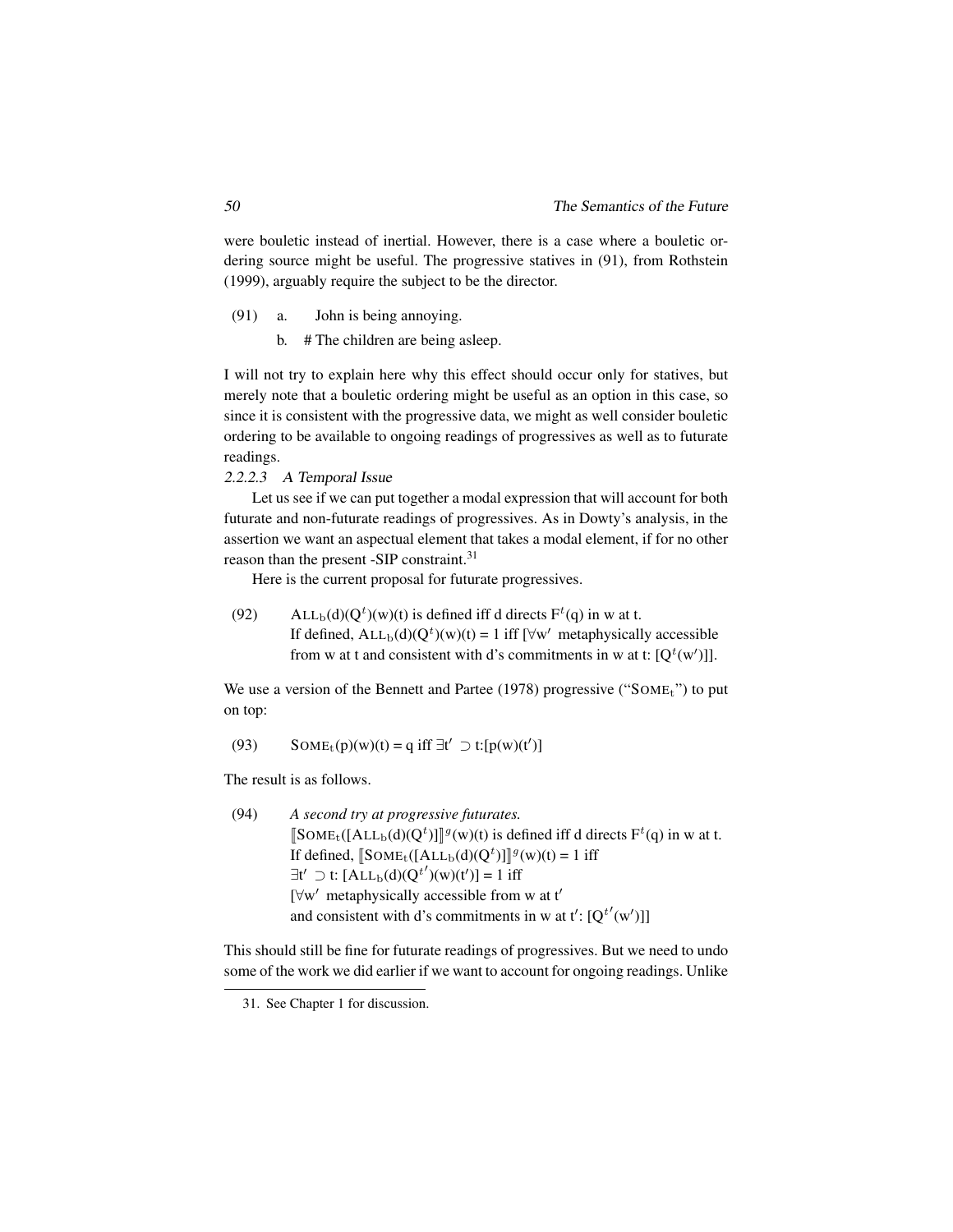futurate readings, ongoing readings do not require a future temporal specification. In fact, they forbid it.

For example, if all the progressive in (95) says is that there is some later time of John's watching a movie on the appropriate worlds, there is, incorrectly, no entailment that he is watching it now.

(95) John is watching a movie.

Accomplishments also get the wrong interpretation: What (96) conveys is that in the appropriate worlds, Mary-build-a-house holds over an interval including the present. The denotation in (94), however, says that Mary-builds-a-house holds over an interval entirely in the future.

(96) Mary is building a house.

Finally, we have what seems to be an extra time in the denotation. Futurates, as I have said, can have two temporal adverbials: one for the time of the plan, and one for the time of the eventuality. Ongoing readings do not have this property.

The solution to these problems is the same: Remove the temporal specification in the denotation of  $ALL<sub>b</sub>$  and the definition of direction. Then the higher existential temporal binder in  $SOME_t$  (the one that binds the time of the plan in futurates) will bind the time of the eventuality, requiring it to be true of a time overlapping the modal temporal input, as in (97).

(97) *Modal component in ongoing reading of progressives.*  $ALL_b\text{-ongoing}(d)(q)(w)(t)$  is defined iff d directs q in w at t. If defined,  $ALL_b\text{-ongoing}(d)(q)(w)(t)= 1$  iff  $\forall w'$  metaphysically accessible from w at t and consistent with d's commitments in w at t:  $[q(w')(t)]$ 

Composition with  $SOME_t$  yields the desired denotation for ongoing progressives:

(98) [SOME<sub>t</sub>([ALL<sub>b</sub>-ongoing(d)(q)]]<sup>g</sup>(w)(t) is defined iff d directs q in w at t. If defined,  $\llbracket \text{SOME}_t([\text{ALL}_b(d)(q)] \rrbracket^g(w)(t)$  $= 1$  iff  $\exists t' \supset t$ : [ALL<sub>b</sub>-ongoing(d)(q)(w)(t')] = 1 iff [∀w <sup>0</sup> metaphysically accessible from w at t' and consistent with d's commitments in w at t':  $[q(w')(t')]$ 

So it seems that we can use very similar though not identical semantics for both ongoing and futurate readings of progressives.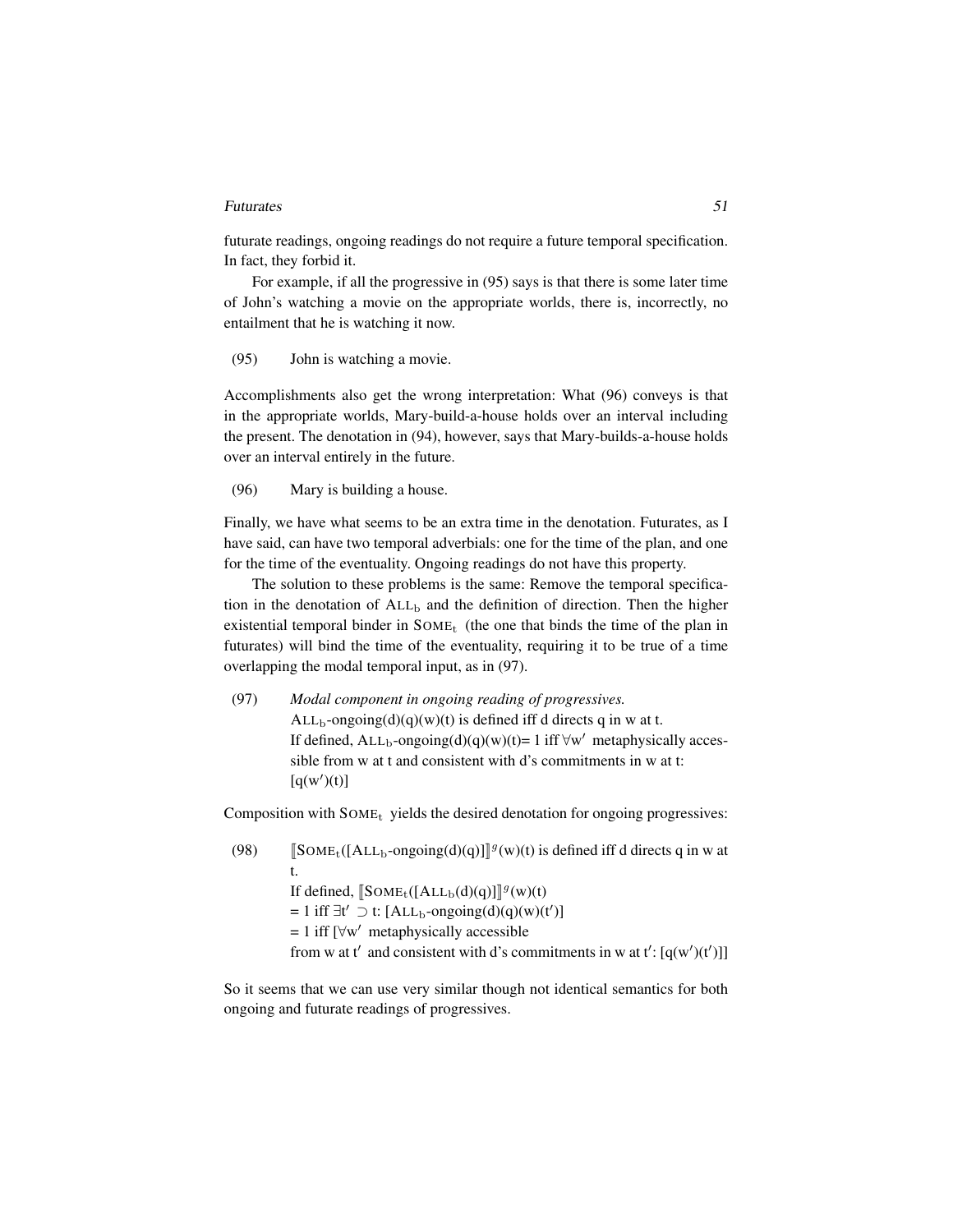Of course, as we have seen, there are futurates that do not have progressive morphology. Therefore, the idea that the progressive operator is what contributes futurate meaning to progressive futurates stands or falls depending on whether we can convince ourselves that there is a different operator to do something similar for simple futurates.

#### 2.2.3 ALL-b in Simple Futurates

Here I would like to explore the idea that a generic<sup>32</sup> operator GEN is the part of simple futurates which gives them their modal quality, modeling the argument on the one just given for progressive futurates.

This idea of a relationship between generics (or habituals) and simple futurates has come up before: It has been said that there is a "close relationship between habitual activities and the future events resulting from them" (Wekker, 1976). This point, of course, can't always be true, as not every simple futurate reflects a habitual activity. But there is no particular problem that arises from this fact, since we also have bouletic ordering to take care of the activities that are not habitual.

We have seen above, as well, that generics have von Fintel's Homogeneity Presupposition, which could be explained via a direction presupposition.

Furthermore, it is well-known that there is a prohibition against present -SIP predicates. That being the case, we expect -SIP simple futurates, at least, to have a higher +SIP operator that allows them to occur with a *now* input. If it is GEN, the generic operator, that will explain the possibility for simple futurates.

Finally, many languages (e.g., Greek, Romance languages) use the same morphology for (modal) progressives as for generics and habituals. PROG and GEN thus obviously have something in common. If they both permit futurate readings, that is another property they have in common.

# 2.2.3.1 Ordering in Generics

Generics do seem to have both inertial and bouletic ordering. They also famously do not require the event to actually be happening at the time of utterance. For example, (99a) can be truthfully uttered even when no bears are eating meat. But most generics do require the event to have been instantiated. (99b) cannot be true in a case where bears secretly have the ability to engineer corporate takeovers but have never actually done so.

<sup>32.</sup> I recognize that generics and habituals have different semantics, and indeed may have different morphology in some languages. I will conflate them here under universal quantification over law-like worlds.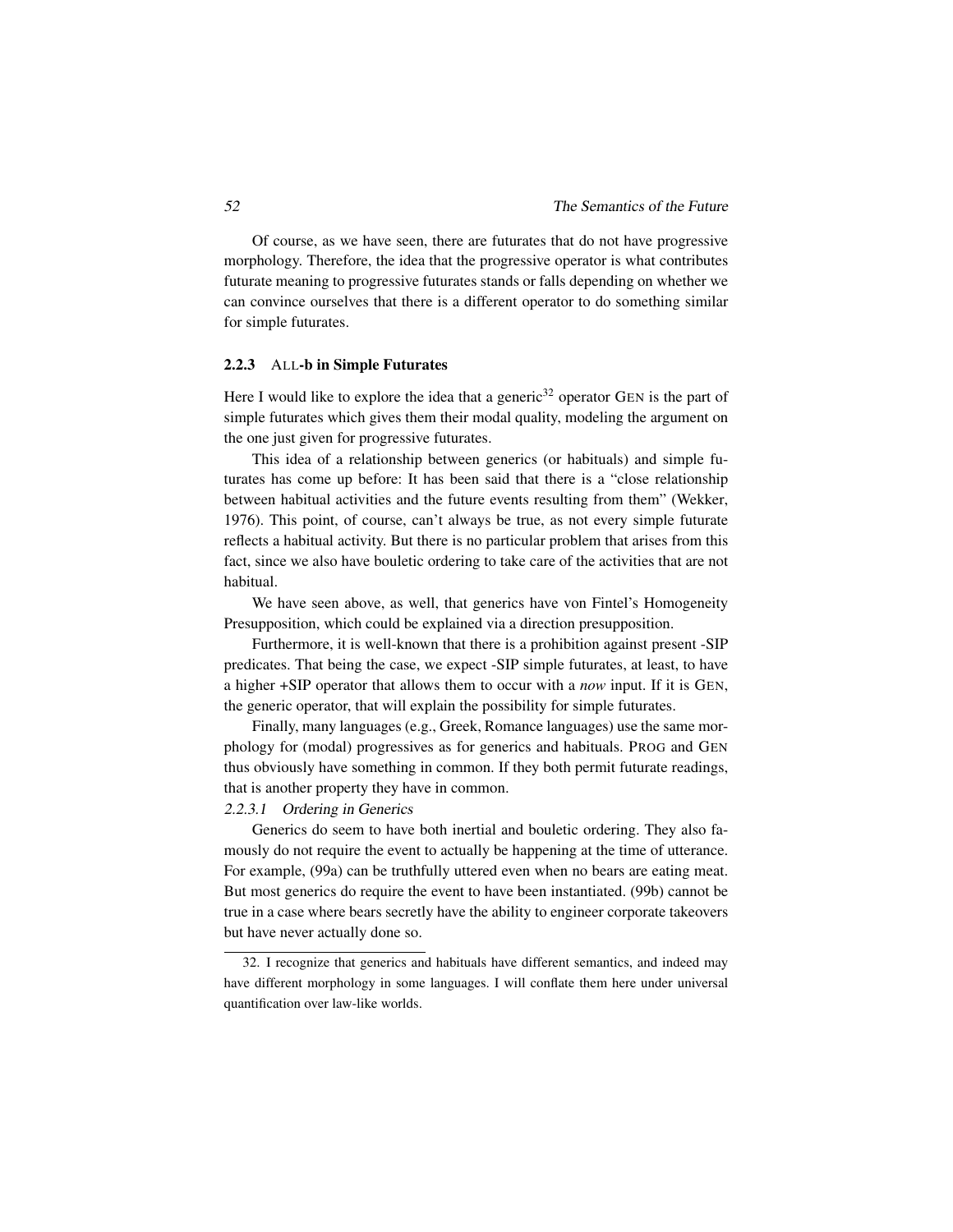- (99) a. Bears eat meat.
	- b. Bears engineer corporate takeovers.

There is also a "lawfulness" requirement: That is, there must be something true about bears that keeps them eating meat (Kratzer, 1989). It is not just that they all seem to independently happen to decide to eat some meat.<sup>33</sup>

The only generics that do not require instantiation are generics that are somehow based on rules made by people (Carlson, 1995), as in (100a) and (100b), and generics involving machines as in (100c) and (100d).

- (100) a. Sally handles the mail from Antarctica.
	- b. The Speaker of the House succeeds the Vice President.
	- c. This machine crushes oranges.
	- d. This car goes 140 mph.

I would like to propose that the examples in (100) have a bouletic ordering source. The first two are relatively clear: Sally handles the mail from Antartica in all situations that have mail from Antarctica and are most compatible with what the boss wants, and the Speaker of the House succeeds the Vice President in all situations where they are supposed to according to the commitments of the Constitution. The machine examples in (100c) and (100d) can be seen as being about what the designer of the machine is committed to.

In all of these cases, if the ordering source is bouletic, the events need not be instantiated. That is what we want. Generics like those in (99), however, must have had their event instantiated at least once. Those, I would like to propose, use the inertial ordering, and depend on law-like facts about the world.

# 2.2.3.2 The Principle of the Excluded Middle Revisited

Another similarity between futurates and generics has to do with the Principle of the Excluded Middle. As von Fintel points out, generics and conditionals do obey the PEM, as futurates do. For example, the negated generic in (101b) is not true in a situation where one atypical bear does not eat meat: It is, as Carlson (1977) remarks, also a generic, and its truth conditions require that bears generally fail to eat meat.

- (101) a. Bears eat meat.
	- b. Bears do not eat meat.

<sup>33.</sup> There are some exceptions that are not problematic: law-like properties of kinds, law-like behavior inside stories, etc.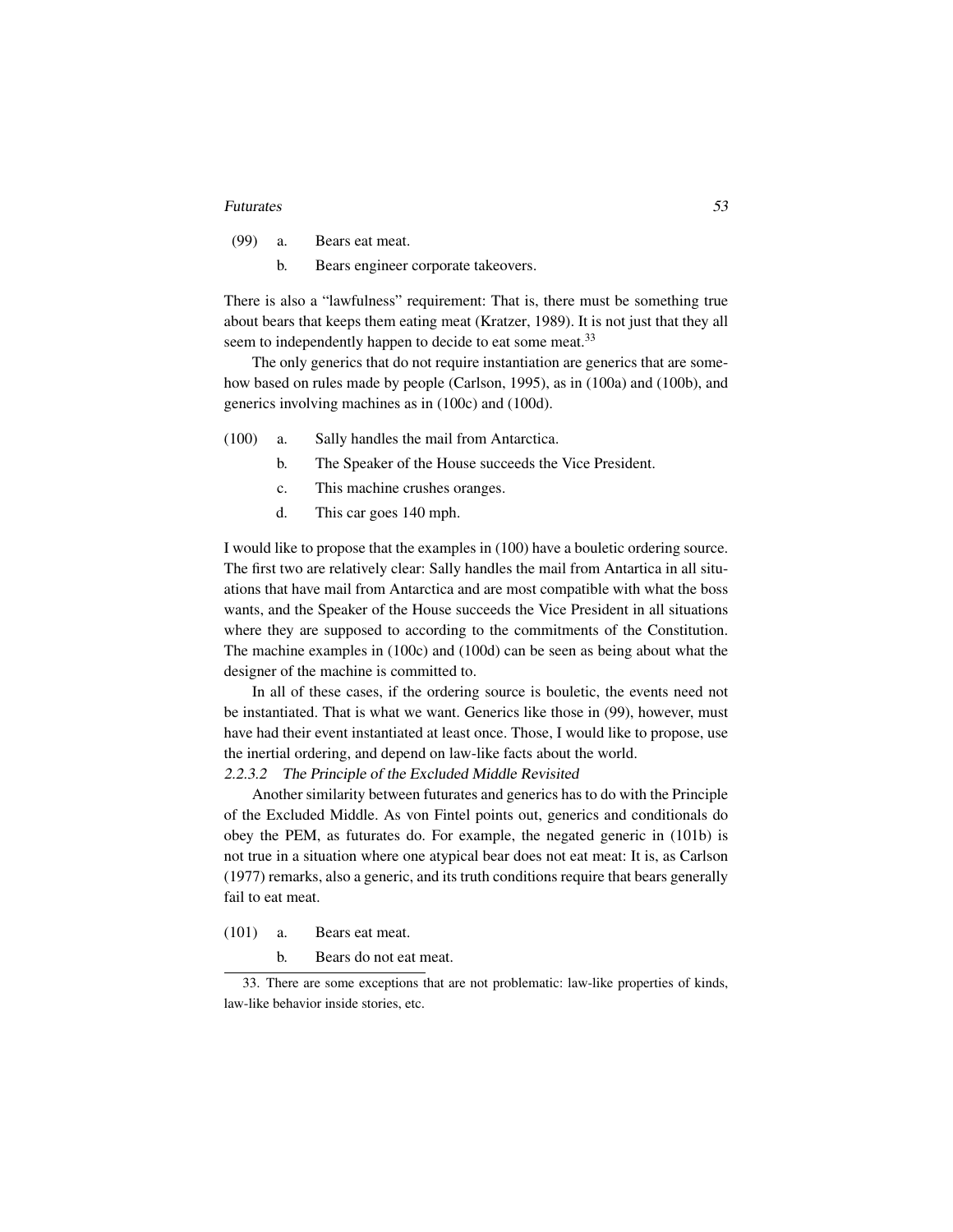Likewise, the negated conditional in (102b) is true only if on all the worlds being quantified over in which I strike this match, it does not light. It is not true in a case where in some worlds it does light and in some worlds it doesn't.

- (102) a. If I strike this match, it will light.
	- b. If I strike this match, it won't light.

Von Fintel, rejecting an explanation of these facts given by Carlson that makes reference to kinds, proposes that generics and conditionals have a presupposition as in (103), from which the PEM follows.

(103) *The Homogeneity Presupposition.* (von Fintel, 1997)  $\llbracket$ GEN $\rrbracket$ <sup>g</sup>(f)(p)(q) is only defined for w if  $[\forall x \in f(w)(p): q(x)] \lor [\forall x \in f(w)(p): \neg q(x)]$ 

While von Fintel speculates about the origin of the Homogeneity Presupposition, he does not propose a definitive derivation. The direction presupposition that I have independently proposed for futurates appears to do the same work as von Fintel's Homogeneity Presupposition. Could they be related? If generics and conditionals such as those von Fintel considers have a direction presupposition, then perhaps the direction presupposition is the source of the Homogeneity Presupposition. In the next chapter, I will argue that the direction presupposition is in fact an important component of *will*, which provides a source for the Homogeneity Presupposition in conditionals.

# 2.2.3.3 Generics and the Simple Futurate Presupposition

Now to determine whether our denotation for simple futurates can be modified to account for generic readings of simple forms. Recall our current denotation for simple futurates:

(104) *A first try at simple futurates.*

 $ALL_b\text{-simple}(d)(Q^t)(w)(t)$  is defined iff d directs  $F^t(q)$  in w at t, and ∀w <sup>0</sup> metaphysically accessible from w at t and consistent with d's commitments in w at t: [ $F^t(q)(w')$ ]. If defined,  $ALL_b\text{-simple}(d)(Q^t)(w)(t) = 1$  iff  $[\forall w'$ metaphysically accessible from w at t and consistent

with d's commitments in w at t:  $[Q^t(w')]$ .

Supposing that simple futurates have a generic aspectual operator " $ALL_t$ " as in (105), the denotation for simple futurates is given in (106) below.

(105)  $\text{ALL}_{t}(p)(w)(t) = q \text{ iff } \forall t' \supset t:[p(w)(t')]$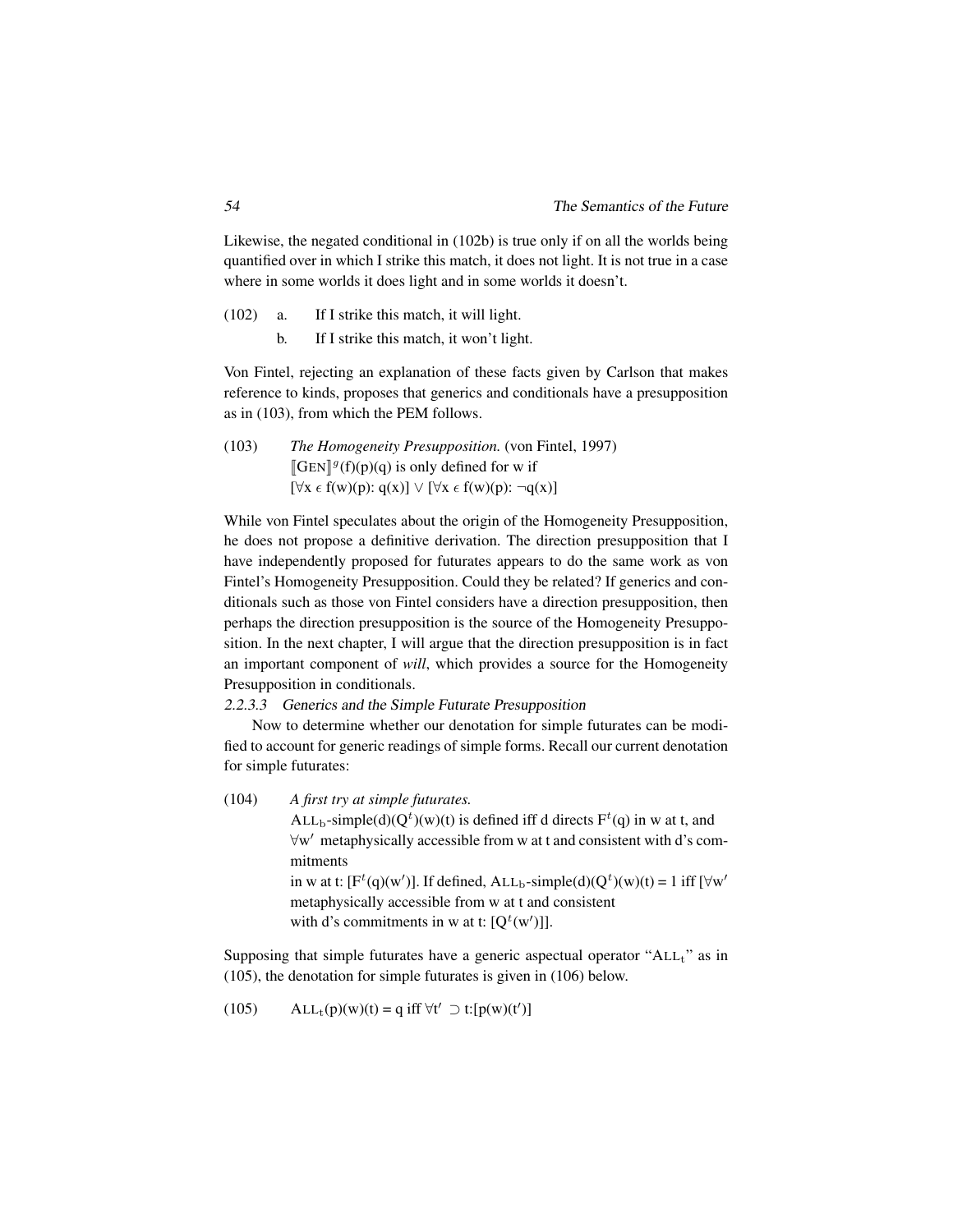(106) *A second try at simple futurates.*  $ALL_t([ALL_b\text{-simple}(d)(Q^t)])(w)(t)$  is defined iff d directs  $F^t(q)$  in w at  $t'$ , and  $\forall w'$  metaphysically accessible from w at t and consistent with d's commitments in w at t:  $[Q^t(w')]$ . If defined,  $ALL_t(ALL_b - ...)$  $simple(d)(Q<sup>t</sup>))(w)(t) = 1$  iff [∀t' ⊃ t: [∀w' metaphysically accessible from w at t' and consistent with d's commitments in w at t':  $[Q^t(w')]$ ].

The same problem arises here that arose with progressives: The temporal specification is inappropriate for non-futurate readings. A more serious difference, however, is that generics don't have the additional presupposition that we observed simple futurates to have. The question in (107), for instance, does not necessarily presuppose that bears eat meat.

(107) Do bears eat meat in the morning?

Therefore the denotation we want for GEN is more along the lines of (108).

(108) [ALL<sub>t</sub>([ALL<sub>b</sub>-ongoing(d)(q)]]<sup>g</sup>(w)(t) is defined iff d directs q in w at t. If defined,  $\left[\text{ALL}_{t}([\text{ALL}_{b} \text{-ongoing}(d)(q)]\right]^{g}(w)(t) = 1 \text{ iff } \forall t' \supset t$ :  $[ALL_b\text{-ongoing}(d)(q)(w)(t')] = 1$  iff  $[\forall w'$  metaphysically accessible from w at t' and consistent with d's commitments in w at t':  $[q(w')(t')]$ 

The origin of this difference is not clear to me.

2.2.3.4 Summary

To summarize: since the semantics of planning (direction, commitment, and so forth) are necessarily modal, and since there seems to be a similar modality associated with the progressive operator in ongoing readings of progressives, it makes sense to see if these modals could be one and the same. This hypothesis, however, raises the question of how simple futurates get their futurate meaning. I argued that they get it from a generic operator. There is, however, a presuppositional difference between simple futurates and the other forms that was left unexplained.

# 2.2.4 On Directors in the Syntax

I have now presented arguments that progressive and generic aspect provide the modality that yields futurate readings. This modality, I argued, involved either inertial or bouletic ordering sources. In the latter case, there is an animate director who is presupposed to have the ability to determine the future.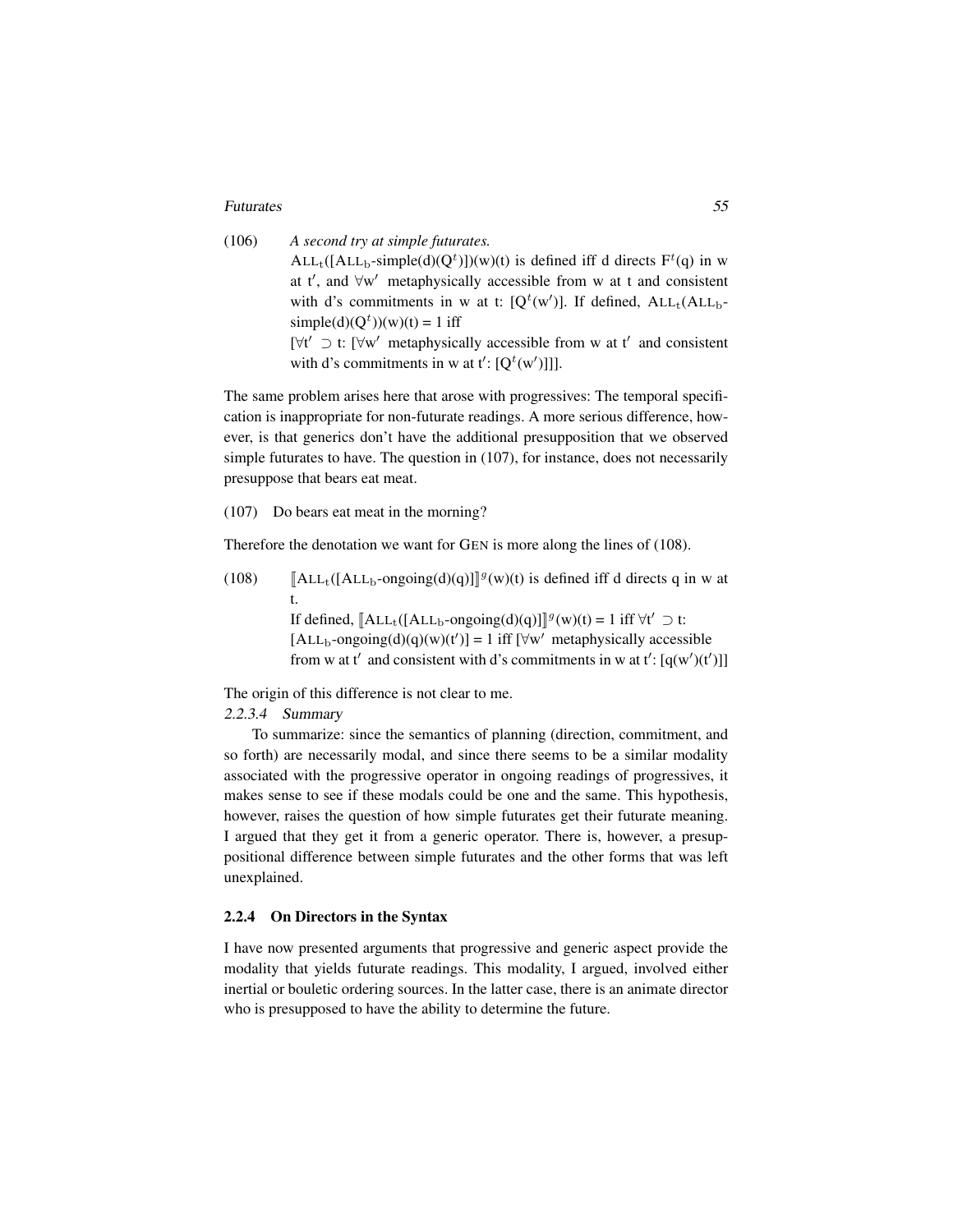# 56 The Semantics of the Future

One question prompted by this discussion is whether we need to have an explicit representation of the director in the syntax and semantics, as is currently the case.<sup>34</sup> We saw that the grammar must have a more nuanced notion of plans than just sets of future-oriented propositions. What was not clear was what part of the grammar needed to have access to this information.

In the futurate sentences examined so far, the director can be, but need not be, the agent of the sentence. The identity of the director seems to be contextually determined. Given that that is the case, is there any reason for the semantics to "see" the director by means of an explicit variable? Why wouldn't the pragmatics just provide for the semantics the set of propositions in the plan? In that case, the pragmatics could deal with the considerations having to do with director ability and commitment <sup>35</sup>

I will argue now that in at least some cases, the identity of the director is apparently constrained by syntax. In these cases it seems that the director must be the subject of the clause. If directors already have to be represented in the syntax, they ought to be visible to the semantics as well, not just to the pragmatics.<sup>36</sup>

One kind of evidence that directors do interact with syntax in English comes from futurates with manner adverbials.

Manner adverbials are adverbials that can receive different interpretations depending on their location in the sentence: They can either describe the manner of the event (the "manner" reading), or they can describe the manner in which the subject participates in the event (the "subject-oriented" reading) (Jackendoff, 1972). *Cleverly* and *stupidly* are two such adverbs. *Cleverly* in (109a) has only the manner reading: 'John answered the question in a clever fashion'. (109b), according to Jackendoff, has both that reading and the subject-oriented reading: 'it was clever of John to answer the questions'. (I find the manner-oriented reading for (109b) somewhat marked.)

- (109) a. John answered the question cleverly.
	- b. John cleverly answered the question.

That these are two different meanings for the adverbs can be shown by the fact

<sup>34.</sup> Thanks to Sabine Iatridou, personal communication, for first posing this question to me.

<sup>35.</sup> One piece of evidence against this picture is the progressive stative data in (91) above, supposing that those data do really involve directors. See also the discussion of dispositional *will* in Chapter 3.

<sup>36.</sup> It is not true that in general all objects visible to the syntax are visible to the semantics, but in this case it is a viable conclusion.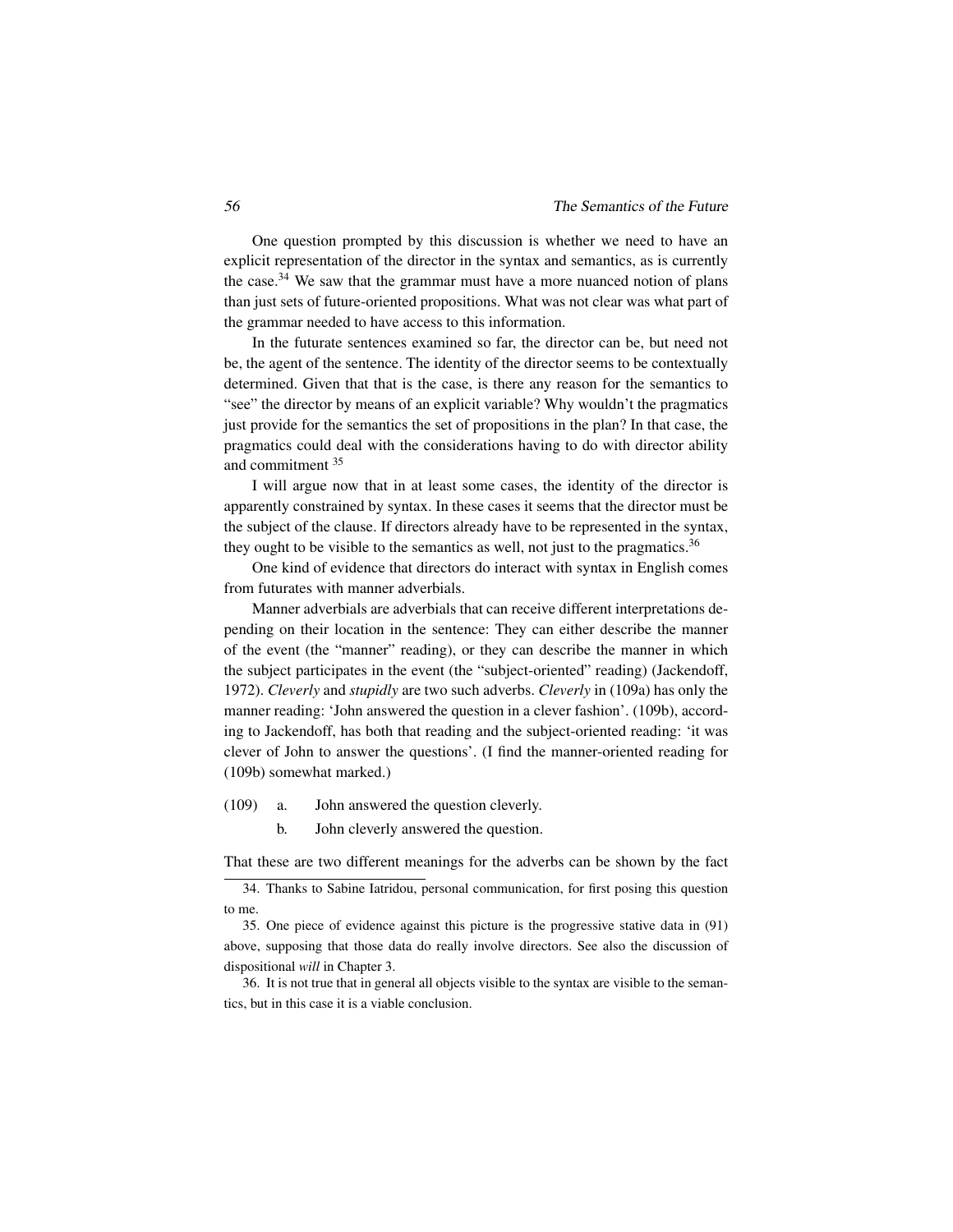that such adverbs can occur together. The sentence in (110) conveys that it was clever of John to answer the question in a stupid manner. That is, his participation was clever, though the event itself was stupid.

(110) John cleverly answered the question stupidly.

Manner adverbials can generally appear in either position, although in some cases a meaning difference between the two positions is not terribly clear, as in (111):

- (111) a. John answered the question secretly/carefully/suddenly =?
	- b. John secretly/carefully/suddenly answered the question.

The reason for this seems to be simply that some adverbials are more conducive than others to holding of just the subject's participation in the event, without holding of the event itself (and vice versa). $37$  This does not mean, however, that these adverbials are different from *cleverly* and its ilk. With a bit of finessing we can set up contexts in which the examples in (112), with apparently contradictory adverbials, make sense. For example, John's answering the question may be secret to some while obvious to others, he may be quite careful in affecting a careless attitude as he answers, and he might suddenly begin his answer and then take a long time to finish.

- (112) a. John secretly answered the question in plain view.
	- b. John carefully answered the question carelessly.
	- c. John suddenly answered the question gradually.

Thus we will consider all of these adverbs to be interpretable with either a manner reading or a subject-oriented reading.

In futurates as well (here we will use only progressive futurates), manner adverbials can have either a manner reading or a subject-oriented reading. The subject-oriented reading of the adverbial, however, appears to involve a description of the subject's participation in the plan, not the subject's participation in the planned event.

(113) a. Nomar is practicing cleverly/secretly tomorrow.

b. Nomar is cleverly/secretly practicing tomorrow.

<sup>37.</sup> The fact that manner adverbials seem to be predicated of both events and participation in events is quite interesting. I will just acknowledge that it is apparently true, however, without offering an explanation.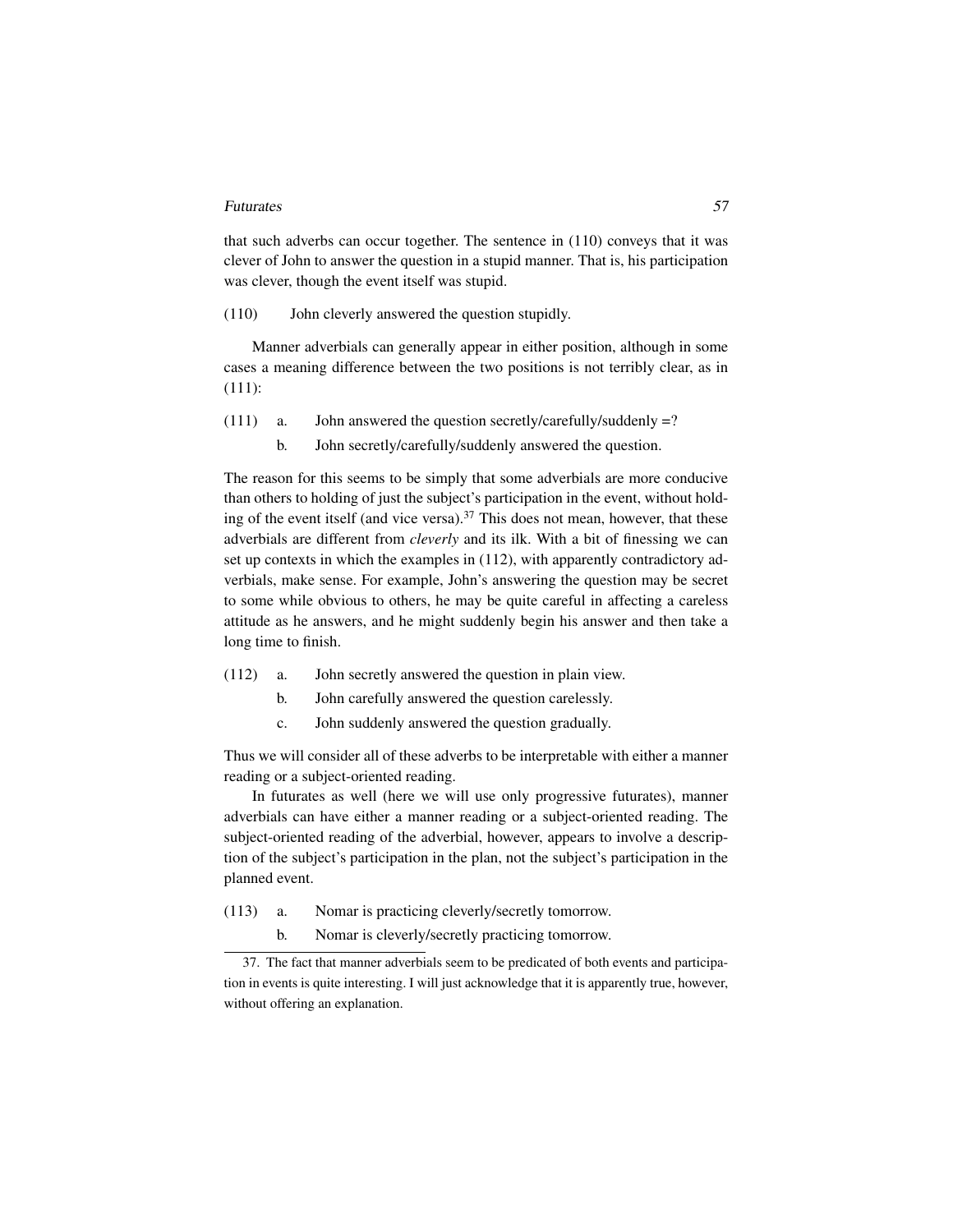The (a) examples in (113) assert that there is a plan for Nomar to practice cleverly or secretly tomorrow; the (b) examples assert that Nomar's making of the plan is clever or secret.

Adverbs can again appear in both slots:

- (114) a. Nomar is cleverly practicing stupidly tomorrow.
	- b. Nomar is secretly practicing in plain view tomorrow.

In (114a), Nomar's participation in the plan for him to practice stupidly tomorrow is asserted to be clever. The example in (114b) says that the plan for him to practice in plain view tomorrow is secret.

The point of this discussion is the following data. Certain manner adverbials require the subject to be a director. (115a), for instance, is not felicitous if the subject is not the one in charge of the plan for her to sing tomorrow. An inanimate subject, as in (115b), is not possible at all.

- (115) a. Andrea is magnanimously/reluctantly/egotistically singing tomorrow.
	- b. # The concert is magnanimously/reluctantly/egotistically happening tomorrow.

Given, then, that an adverbial in a certain position can force an NP in a certain position to be a director, we can conclude that the syntax can "see" directors.

These facts are reminiscent of certain facts about passives pointed out by Wyner (2000). Wyner sets out to explain why what looks like an agent-oriented adverbial can comment on Mary's participation in an event when she is not participating as the agent.

(116) Reluctantly, Mary was hit by Bill.

I would like to suggest that here Mary is the director, linking this fact to the futurate facts.<sup>38</sup>

# 2.3 Conclusion

We have thus far made several significant inroads into the semantics of futurates.

Futurates, I argued, are essentially special cases of progressives and generics and share similar semantics. All have a universal metaphysical modal with

<sup>38.</sup> See also Kratzer (1981) for a similar phenomenon involving bouletic modals.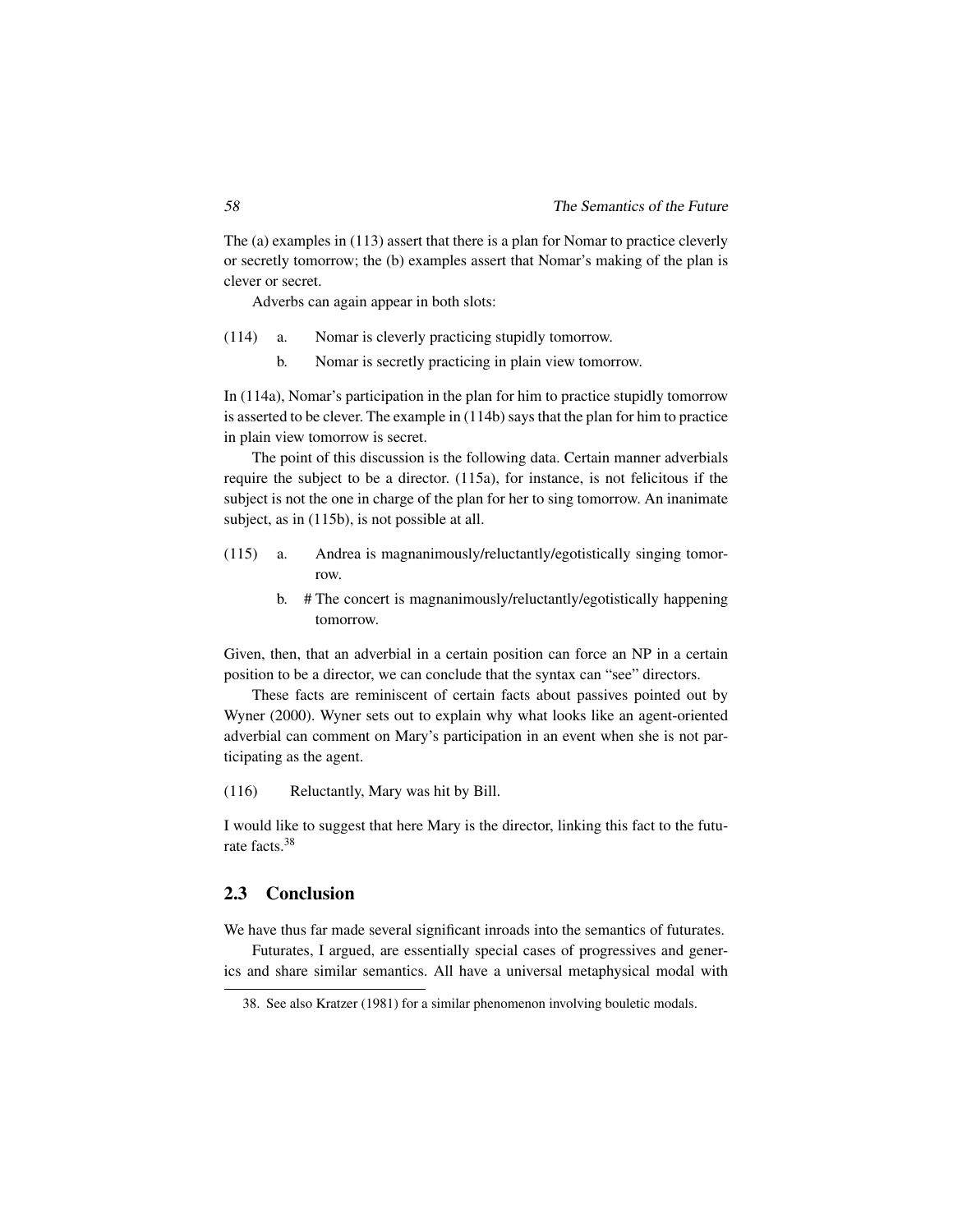bouletic or inertial ordering. Above this modal is an aspectual operator, either  $SOME_t$  (for progressives) or  $ALL_t$  (for generics). However, futurates of both kinds have an additional temporal specification for the run time of the eventuality with a future relation. Simple futurates in addition have a presupposition that is not shared by the other forms.

I argued as well that the pervasive duality between bouletic and inertial orderings suggested that we should aim for a unification of the two. Directors, the animate entities whose desires provide the bouletic orderings, were argued to be visible to the syntax on the strength of adverbial evidence.

In the next chapter, we will see how some of the same elements, namely bouletic-inertial modality and aspect, contribute to the meaning of *will* and *be going to* sentences.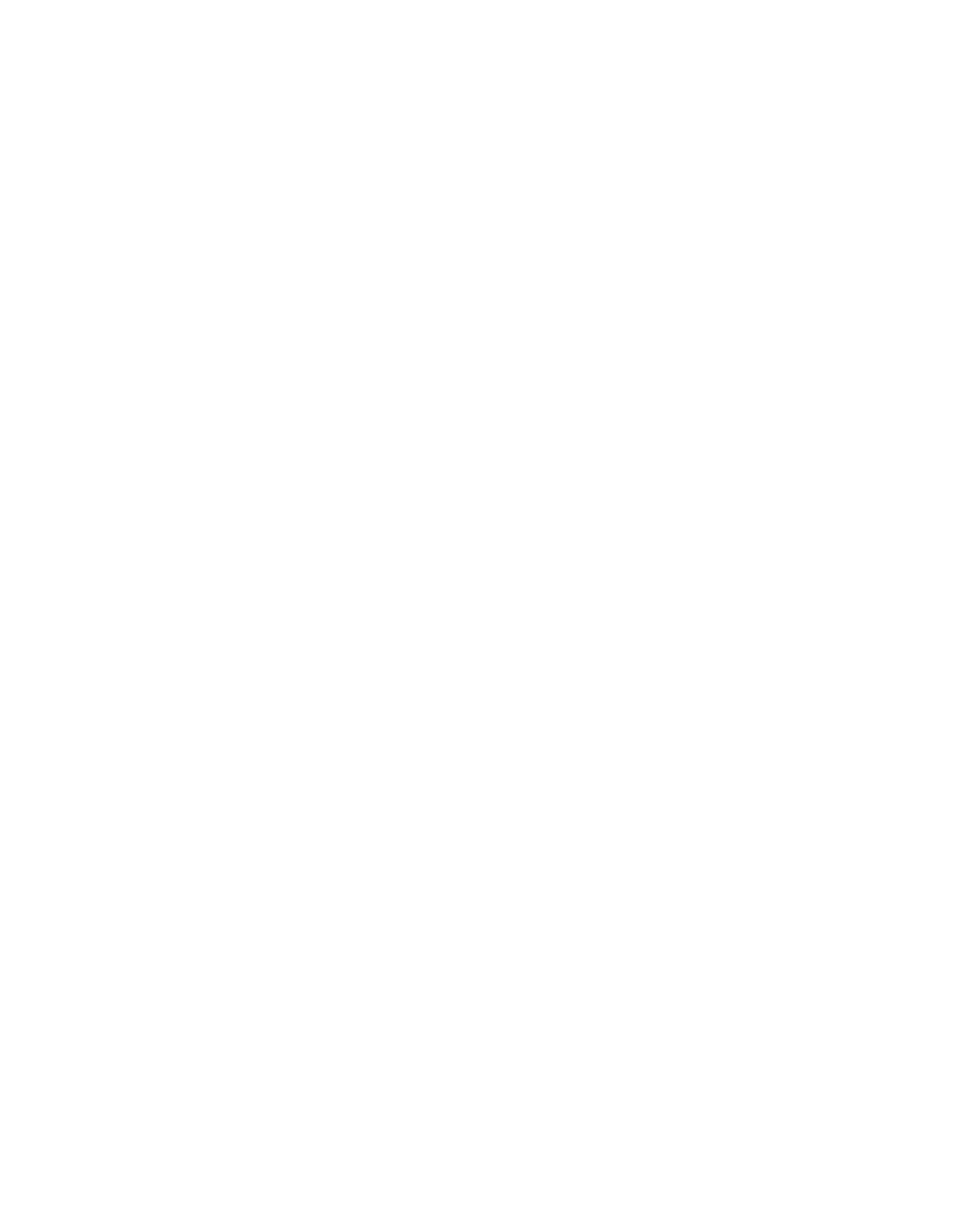CHAPTER 3

# Futures

"Don't worry about what anybody else is going to do The best way to predict the future is to invent it. Really smart people with reasonable funding can do just about anything that doesn't violate too many of Newton's Laws."

Alan Kay

We saw in Chapter 2 that there are two ways for a speaker to be confident enough about the future to use a futurate. One way is to be confident that someone (the agent of the sentence or some other person) has the ability to determine whether an eventuality happens or not, and is committed to making it happen. The other is to be confident that non-accidental properties of the world entail that it will happen. These two options were reflected in bouletic and inertial orderings on a metaphysical modal base, with universal quantification over the set of worlds. Certain differences between progressive and generic futurates were taken to be aspectual in nature; others were left unexplained. A low existential temporal quantifier was held to be responsible for differences between futurate and non-futurate readings.

In this chapter, we shift our attention to other kinds of future-oriented expressions, represented in English by *will* and *be going to*, as given in (117). The Turkish and Indonesian<sup>1</sup> forms in (118) and (119) are analogues to the English forms: In many cases, where English uses *will* and *be going to*, Turkish uses the Aorist<sup>2</sup>

<sup>1.</sup> The discussion of Indonesian futures, together with some additional material, has been adapted as "Three Futures in Indonesian" in the volume Layers of Aspect (to appear), edited by Patricia Cabredo-Hofherr and Brenda Laca and published by CSLI.

<sup>2.</sup> Traditional terminology strikes again: The Turkish Aorist is used to talk about the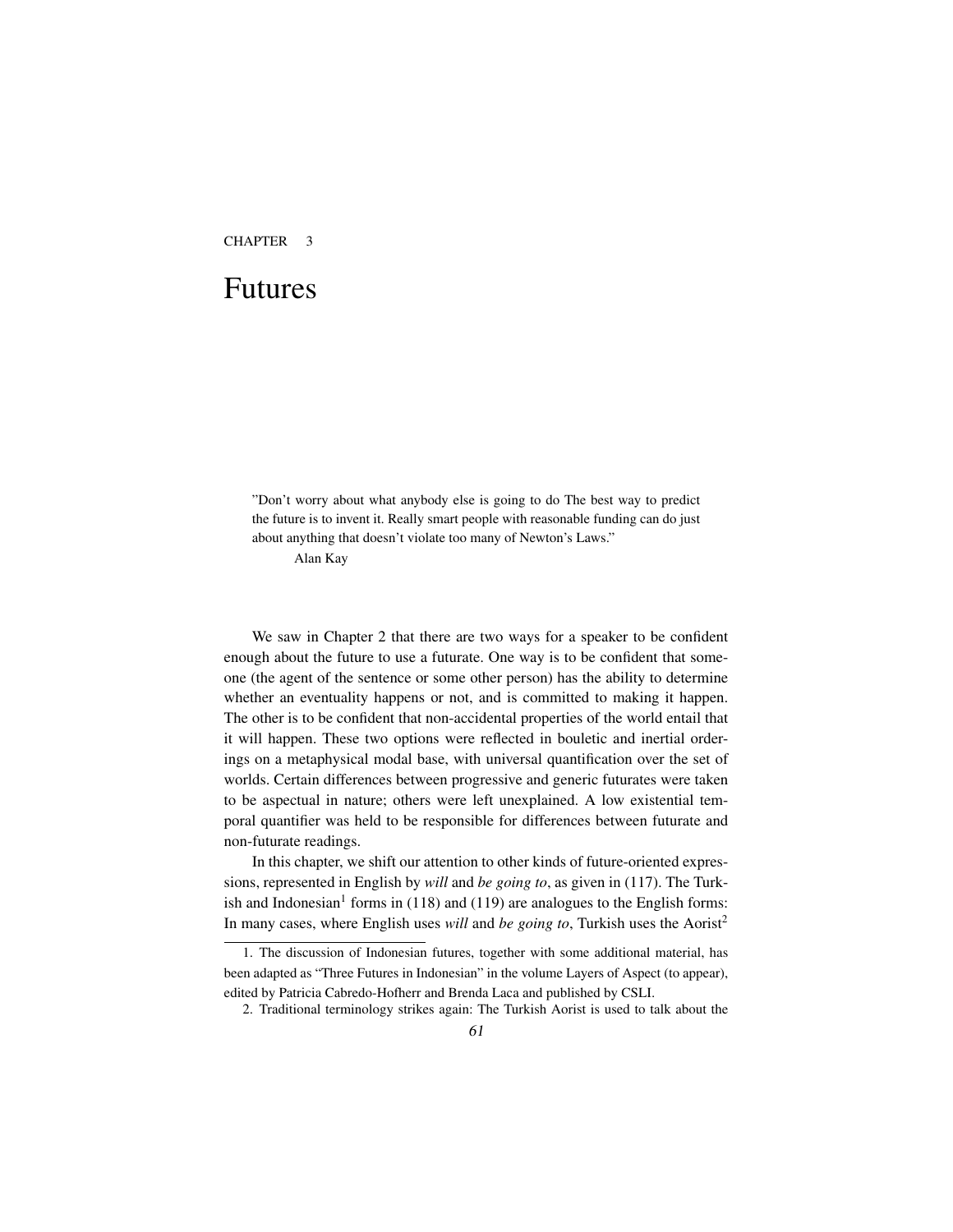and the Future, and Indonesian uses *akan* and *mau*, as in (118) - (119) below. Sentences with the future morphemes in the (a) examples share various characteristics, and sentences with the future morphemes in the (b) examples share others. All of these will be discussed below.

- (117) a. The Red Sox will defeat the Yankees.
	- b. The Red Sox are going to defeat the Yankees.
- (118) *Turkish*

a. Atla-r. Jump-Aorist 'He'll jump.'

b. Atla-yacak. Jump-Future 'He's going to jump.'

# (119) *Indonesian*<sup>3</sup>

- a. Budi akan makan ikan. Budi akan eat fish 'Budi will eat fish.'
- b. Budi mau makan ikan. Budi mau eat fish 'Budi is going to eat fish.'

I will avoid calling *will* and *be going to* and their counterparts in other languages future "tenses," for pre-theoretic as well as theory-internal reasons. There is a long-standing debate about whether *will* is a tense or a modal (see, for example, Hornstein (1990); Sarkar (1998)); *be going to* has been variously labeled prospective aspect, futurate, and so on.<sup>4</sup> In addition, I will not be analyzing these items as tenses. For lack of a better word, I will call items like *will* and *be going to* simply "futures".

My position on futures will look very similar to my account of futurates. What futurates share, I argued, is a certain modal element; where they differ is

future despite the fact that most aorists are used to talk about the past.

<sup>3.</sup> The facts given here only hold in some dialects of Indonesian. In others *akan* behaves like *mau*, with the exception of the data in (202) in section 3.4.4 below.

<sup>4.</sup> *Be going to* has not been much discussed in the formal literature, but it has been discussed in cognitive grammar approaches. See Brisard (2001) and references cited therein.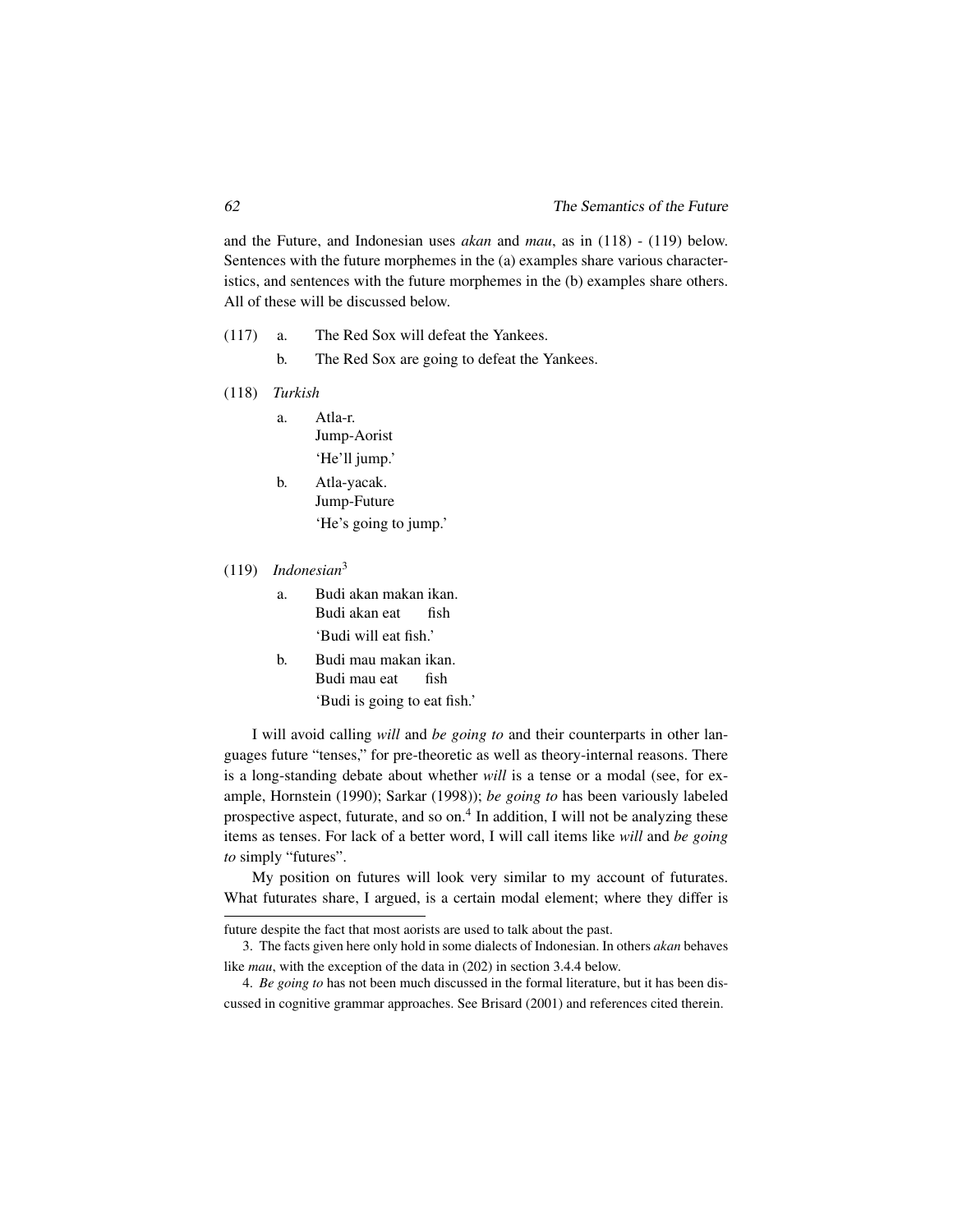# Futures 63

in the aspectual component of their meaning. The same is true, I will argue, for futures: They share a modal element, and they differ from each other aspectually. While futures and futurates of course differ in some important ways (to be discussed in more detail below), it turns out that we can justifiably treat a version of the modal element in futurates defined in chapter 2  $(ALL<sub>b</sub>)$  as a decent first approximation to the modal element of futures. Likewise, I will assume no appreciable difference between the aspectual components I proposed for futurates (SOME<sub>t</sub> and  $ALL<sub>t</sub>$ ) and the aspectual components in futures. I will have some speculations about where the differences between futures and futurates lie, but the majority of this chapter does not involve those differences.<sup>5</sup>

It may not be clear at this point why I have bothered to write this chapter at all, if futures are so similar to futurates. One reason is that it is not a trivial result if futurates and futures should turn out to share a great deal of their semantics. A second reason is that a discussion of their similarities provides a basis on which to frame more precisely questions about their differences. Finally, since futures are, for some reason, permissible in a larger set of contexts than are futurates, it is possible to run tests on futures that are not possible with futurates, and thus to find out more about the modal and aspectual nature of future reference.

Here is the hypothesis about futures, in brief: The modal is a version of ALLband has both bouletic and inertial orderings. On the aspectual side, I will argue that *be going to* is the *progressive future*  $SOME_t + ALL_b$  and that there is both a generic version of *will*  $(ALL_t + ALL_b)$  and a null aspect (perfective) version of *will* (ALL<sub>b</sub>). The aspects have detectable effects on the modal characteristics of these futures.

Among those who consider *will* to have a modal component, it is commonplace by now to assume that *will* and *would* are the present and past tense versions of a future modal termed *woll*. So far as I understand, the idea originally appears in Abusch (1985). We will call the version of  $ALL<sub>b</sub>$  to be used here as *woll*. I first proposed that *woll* could support aspect as well as tense in Copley (2001). On that account, *will* and *would* have no aspect, while *be going to* has a progressive operator, as in the structures below:

<sup>5.</sup> The differences, I have argued elsewhere (Copley, 2005b), have to do with whether the eventuality follows directly from a force exerted in the local evaluation time, or whether it follows from a chain of events beginning at the local evaluation time.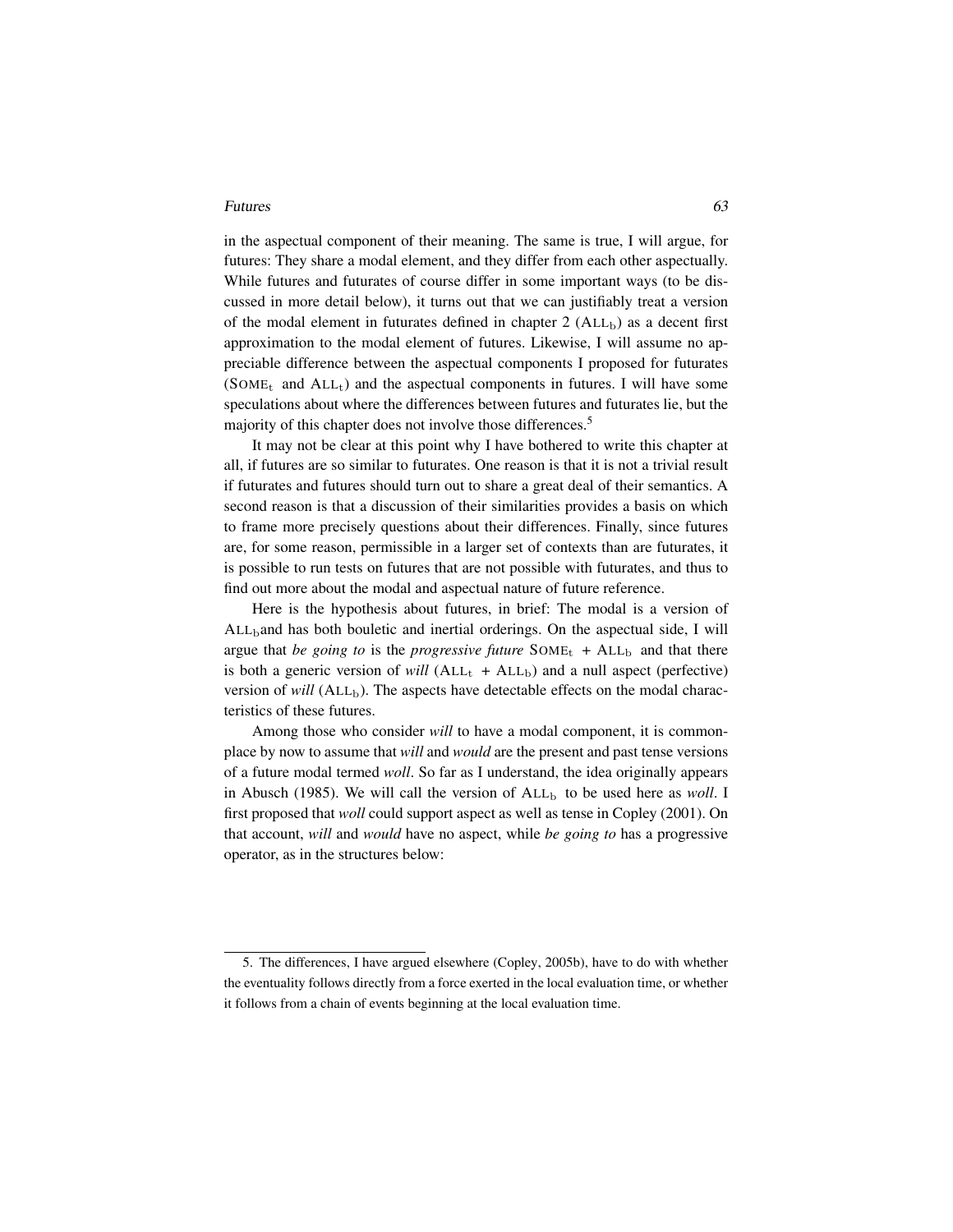64 The Semantics of the Future



In Copley (2001, 2002), I identified the aspectual, non-modal component of *be going to* with PROG, i.e., the same operator that makes progressives progressive. Although I will defend essentially the same denotation here, I would like to note that the aspectual component is what I have been calling  $SOME<sub>t</sub>$ .<sup>6</sup>

But if we are going to posit aspectual operators on future modals, why shouldn't we, for example, put GEN, a real generic, on top of a future modal such as ALL<sub>b</sub>, for the meaning of a generic *will*? That combination would be true just in case in generic situations a particular eventuality will happen. This is a meaning we get in Indonesian with imperfective *sedang* in front of *akan*: 7

 $(122)$  a. Wati always Impf eat selalu sedang makan durian. durian 'Wati is always eating durian.'

<sup>6.</sup> As we mentioned in Chapter 2, such an operator does not account for the meaning of progressives.

<sup>7.</sup> Note that this meaning is not the same as the so-called "dispositional *will* reading, which (122b) lacks: 'If Wati gets a durian, she will eat it.' I will discuss dispositional *will* in section 3.4 below.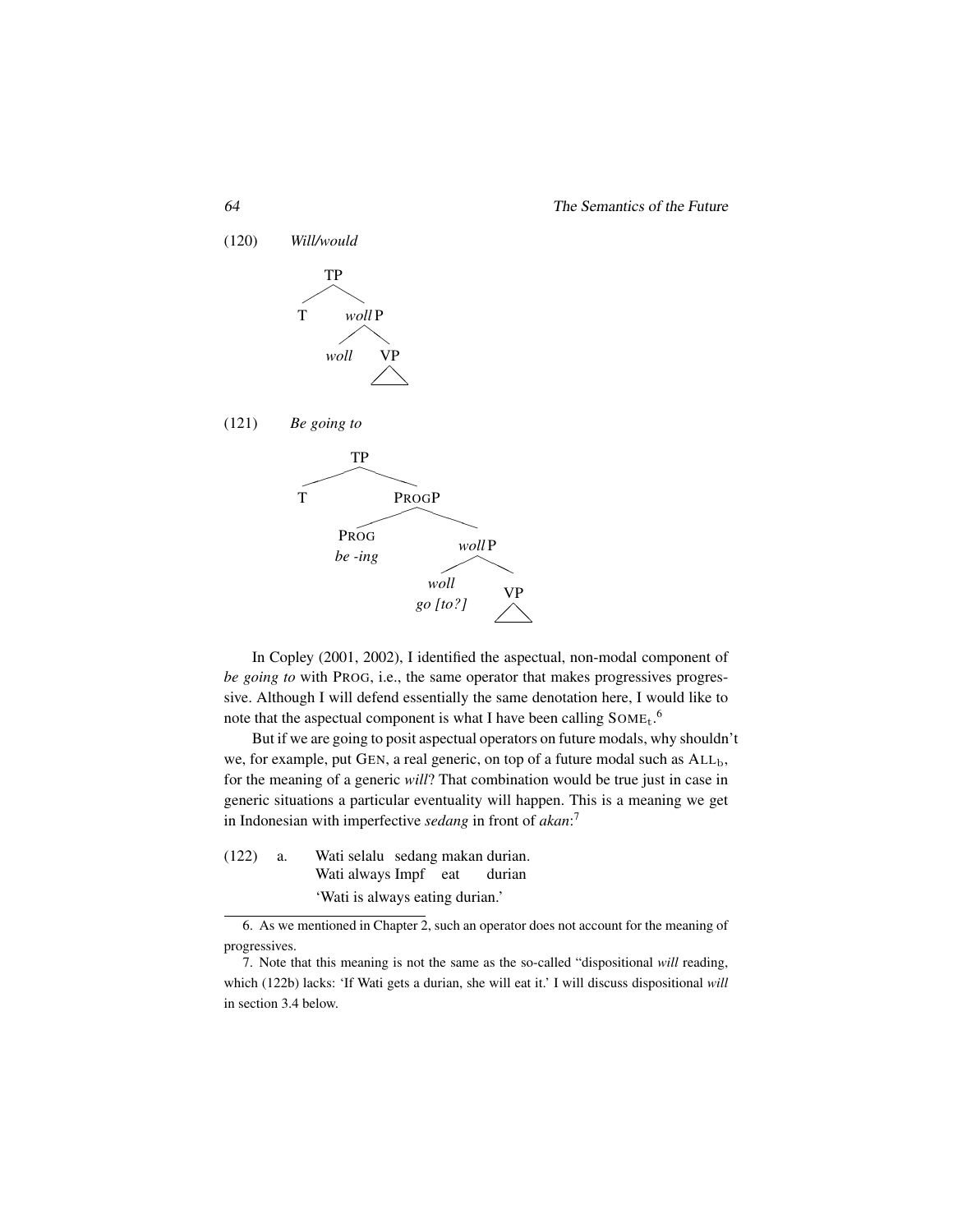# Futures 65

b. Wati selalu sedang akan makan durian. Wati always Impf will eat durian 'Wati is always about to eat durian.'

*Sedang* in its generic meaning is, we assume, GEN, and *akan*, as we will see later, is likely to be a bare (aspectless) future. The meaning of (122b) is that of a real generic on a real future. In contrast, English *will* seems to have no such reading, as one attempt attests:

 $(123)$  # Wati always will eat durian.

A real generic on a real future is *not* the denotation of what I will be calling generic *will*. I will give justification for the  $ALL_t + ALL_b$  denotation shortly.

A great deal of evidence will be required before we can truly assess the extent to which future and aspectual morphemes within and across languages share semantic components, and the extent to which they differ. The goal of this chapter is to begin this assessment for English. First, in section 3.1, I present some of the evidence for both an modal and an aspectual component in futures, and point out some differences between futures and futurates.

In section 3.2, we find that the aspectual quantifier, or lack thereof, affects the modal properties of the sentence, providing evidence for the hypothesized denotations. In section 3.3 I use another interaction between aspect and modality in futures to predict certain facts about *be going to*, indicating certain restrictions on inertial orderings. Section 3.4 returns to *will* with a hypothesis about the meaning of dispositional *will*. Section 3.5 concludes the chapter.

# 3.1 Ordering and Aspect in Futures

We will begin, in section 3.1.1, by demonstrating for futures what we demonstrated earlier for futurates: Namely, that the ordering source can be either bouletic or inertial. Section 3.1.2 presents some evidence for aspectual distinctions in futures. This result too is similar to what we found with futurates, though there are differences as well, which are discussed in more detail in section 3.1.3.

# 3.1.1 Ordering in Futures

In Chapter 2, I proposed that both progressives and generics involved similar universal metaphysical modals, and that these modals had two possible orderings. One possible ordering was inertial: I treated Dowty's (1979) inertia worlds, designed to deal with progressive modality, as a set of worlds provided by an inertial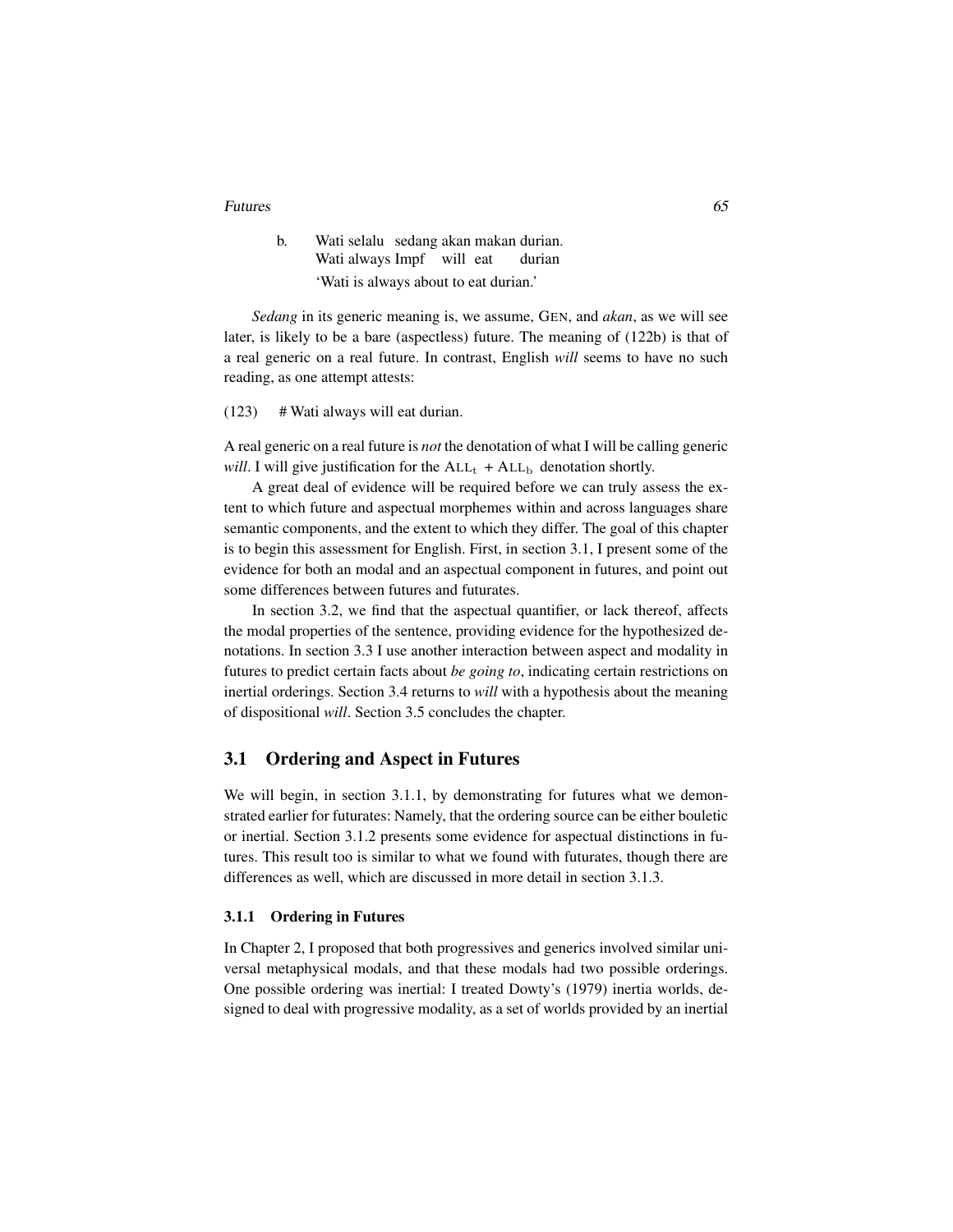# 66 The Semantics of the Future

ordering on a metaphysical modal base (following Portner, 1998, , for example). I extended the account to explain properties of generics as well. The other possible ordering was bouletic, where the person with the commitments was either the agent or some other contextually specified animate entity. Generics and (possibly) progressives seemed to have both bouletic and inertial readings regardless of whether the readings were futurate or not. This led us to consider a unification of bouletic and inertial orderings as a desirable goal.

It seems unobjectionable to say that in futures, universal modality is also at work. In this section I will argue that the universal modal at work in both *will* and *be going to* has both inertial and bouletic orderings, and then point out a number of puzzling differences between these orderings in futures and futurates.

3.1.1.1 Inertial and Bouletic Construals of Futures

In Dahl's (1985) survey of the tense and aspect systems of 64 genetically and areally diverse languages, he found a large number of items that were used both in a "prediction" sense and an "intention" sense. I will argue here that both inertial ("prediction") and bouletic ("intention") orderings occur in English futures as well.

Let us first suppose that you have a friend who does not always show up when she says she will. You are supposed to meet her at 5:00 p.m., but you are expressing doubt that she will show up. Another friend might say the sentence in (124), to comfort you.

# (124) Don't worry, she'll be there at 5:00 p.m.

The other friend has two possible reasons for asserting this: Either he believes that some fact about the world will ensure that she is there (she has some obligation just before 5:00 in the same room, she always walks by there at 5:00, etc.) or that he believes some person will personally ensure that she is there, and has the power to do so. The first reason seems to reflect an inertial ordering, and the second a bouletic ordering.

The bouletic ordering, by the way, really does depend on a presupposed director's ability to ensure that the eventuality will happen. For example, if your forgetful friend says (125) and you believe her, and you furthermore believe that she really directs that proposition, then that is all the assurance you need.

(125) Don't worry, I'll be there at 5:00 p.m..

If, though, you believe that she does not direct that proposition, perhaps because she is overly busy and distractible, you might not believe her.

The two orderings are clearer (for some reason) when sentences like these are embedded. Normally when a speaker utters (126), they presuppose that they are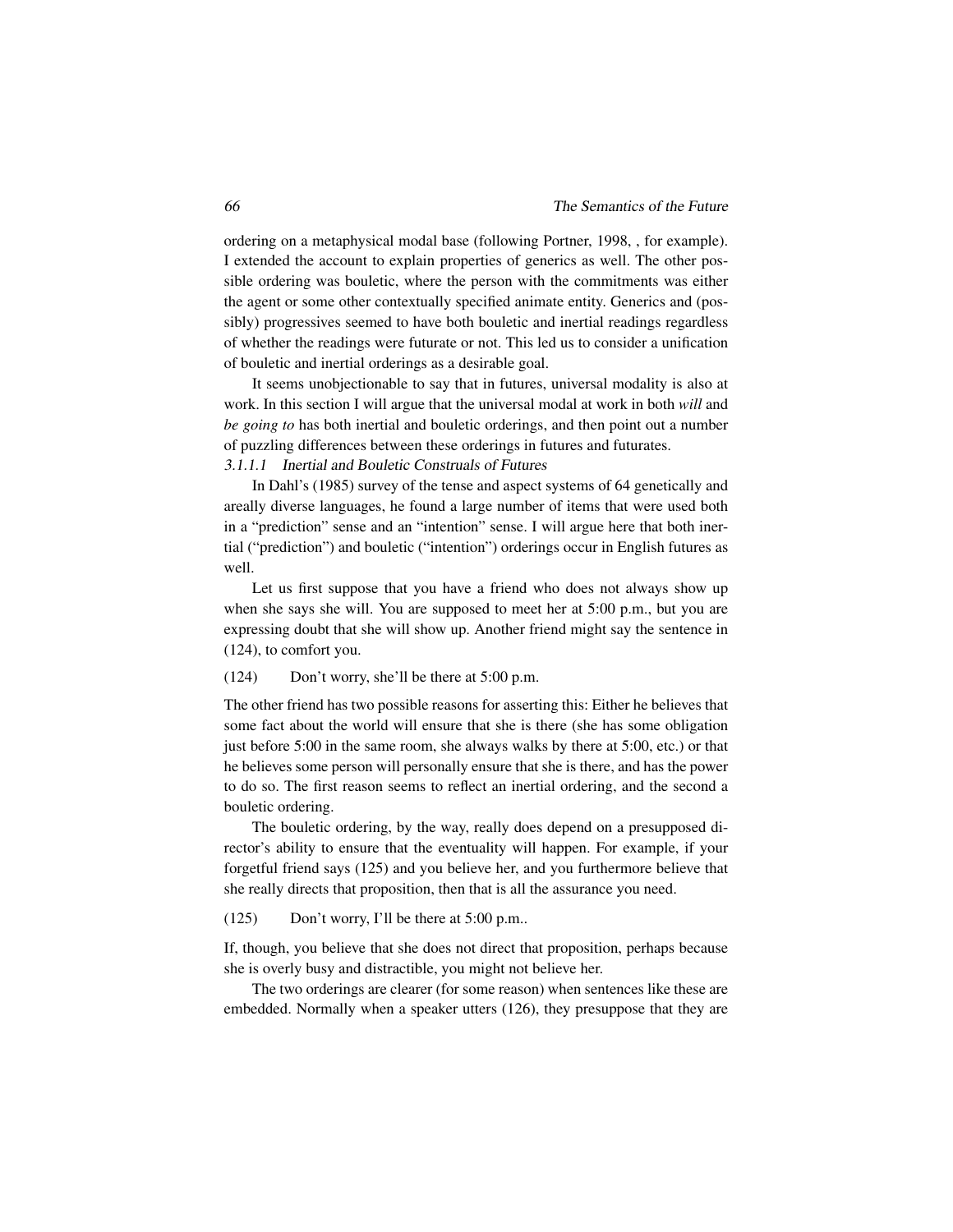# Futures 67

the director of their own actions. The speaker might continue with (126a). However, there is a reading in which the speaker presupposes that inertia determines what will happen. On this reading, the speaker believes that certain facts about the world, rather than the speaker's intentions, will cause the speaker to go to Harvard Square. In that case the speaker might continue with (126b).

(126) I think that I will go to Harvard Square tomorrow. . .

- a. . . .I've been meaning to get some shopping done.
- b. . . .that's just the kind of thing I might do.

The same split between intention and prediction is available for *be going to* as well.

(127) I think I'm going to go to Harvard Square tomorrow.

The bouletic-inertial split also has something to say about a certain, somewhat archaic opposition (Leech, 1971). Many speakers, even some who do not normally use *shall*, find a difference between (128a) and (128b). (128a) is plausible, while (128b) might be said only by a person bent upon suicide:

- (128) a. No one will help me; I shall drown!
	- b. No one shall help me; I will drown!

If *will* favors a bouletic and *shall* an inertial ordering, we can say what the contrast is between (128a) and (128b). The *will* clauses express what the speaker intends (with a direction presupposition that it will come to pass), while the *shall* clauses express what will happen if facts about the world are allowed to determine what happens, presupposing that they will.

Now, let's move ahead to try to formalize these intuitions about future modality. The obvious starting point should be the denotations and definition of direction from Chapter 2, since future modality and futurate modality are evidently quite similar. If we consider the futurate denotations from Chapter 2, though, we find a number of discrepancies that prevent us from treating futurates and futures in exactly the same manner. These discrepancies are thorny enough that I will do little more than present them here.<sup>8</sup>

<sup>8.</sup> Fortunately, even without a complete understanding of the modality in futures, we will still be able to investigate aspect in futures in section 3.1.2, and interactions between the modality and aspect, in sections 3.2 and 3.3.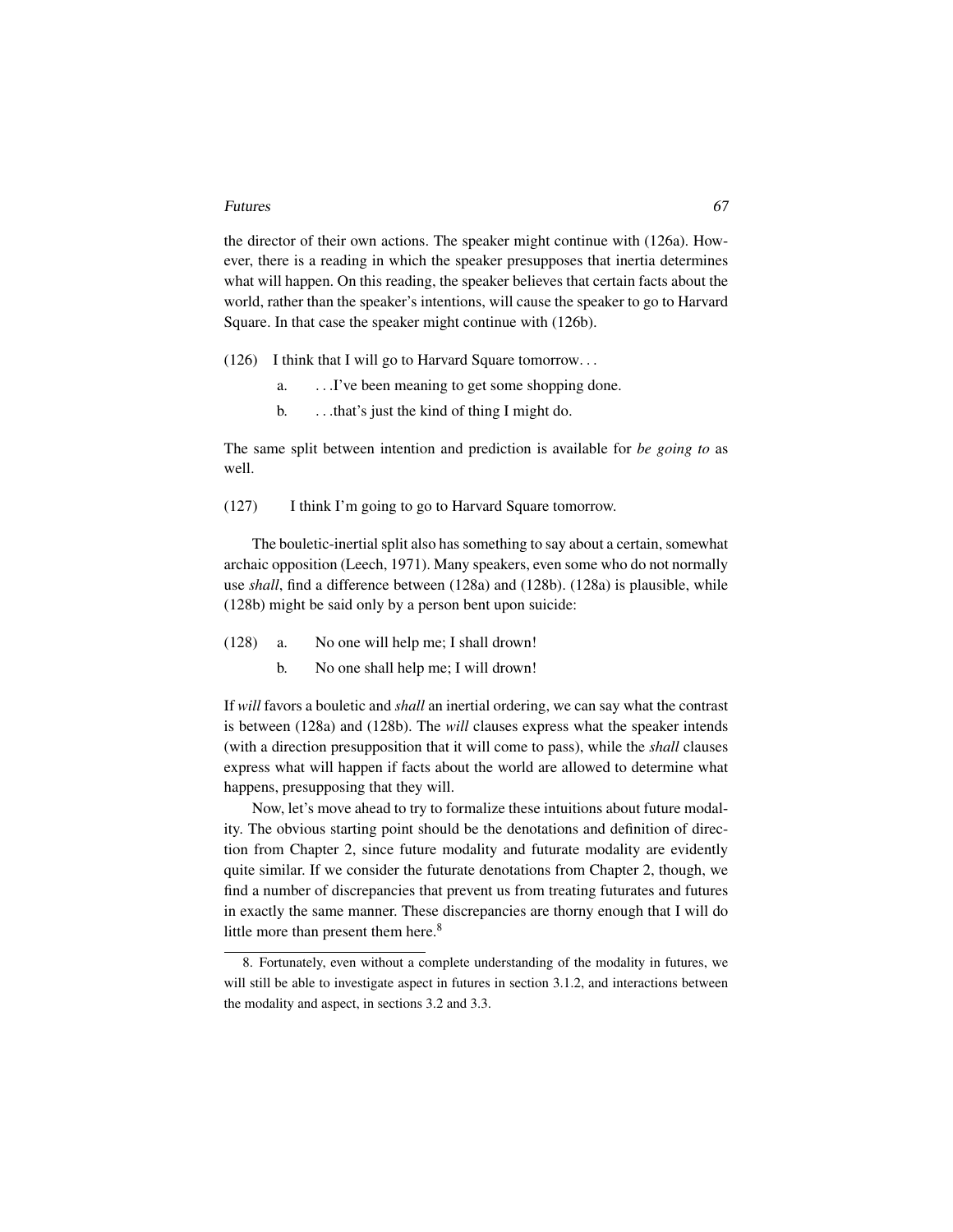# 3.1.1.2 Different Directions

Recall the last two definitions of direction from Chapter 2, which are repeated below. The only difference between them is that in (129), propositions (type  $\langle w,(i,t) \rangle$ ) are the things that get directed, while in (130), predicates of worlds (type  $\langle w,t \rangle$ ) are what gets directed.

(129) *A third try at direction.* An entity d *directs* a proposition p in w at t iff: ∀w', d has the same abilities in  $w'$  as in w: [∀w" metaphysically accessible from w'at t and consistent with d's commitments in w'at t: [∀w''' metaphysically accessible from w at t: [∃t' > t: [p(w'')(t')]  $\Leftrightarrow$  [∃t'': > t: [p(w''')(t'')]]]]] (130) *A fourth try at direction.*

An entity d *directs* a predicate of worlds P in w at t iff: ∀w', d has the same abilities in w' as in w: [∀w" metaphysically accessible from w'at t and consistent with d's commitments in w'at t: [∀w''' metaphysically accessible from w at t:  $[[P(w'')] \Leftrightarrow [[P(w''')]]]]$ 

We preferred the definition in (130) over the definition in (129) for two reasons. The first is that the presupposition and assertion in simple futurates required the definition to refer to both a proposition evaluated at any future time and a proposition evaluated at a particular future time. Simple futurates (in contrast to progressive futurates) presuppose that the director is committed to the eventuality's happening (or that law-like facts about the world entail the eventuality's happening) at some time. What they assert is that that eventuality will happen at a particular time. For example, while the progressive futurate in (131a) presupposes nothing about whether the director is committed to the eventuality's happening at some time, the generics in (131b) and (131c) both do have such a presupposition.

- (131) a. Joe isn't skydiving tomorrow.
	- b. Joe doesn't skydive tomorrow.
	- c. The moon doesn't eclipse the sun at 5:13 a.m. tomorrow.

The second reason that the definition in (130) worked well for futurates is that progressive and simple futurates alike seem to require a temporal specification in order to get a futurate reading. The sentences in (132), for example, are not interpreted as futurates unless a definite future time is contextually available.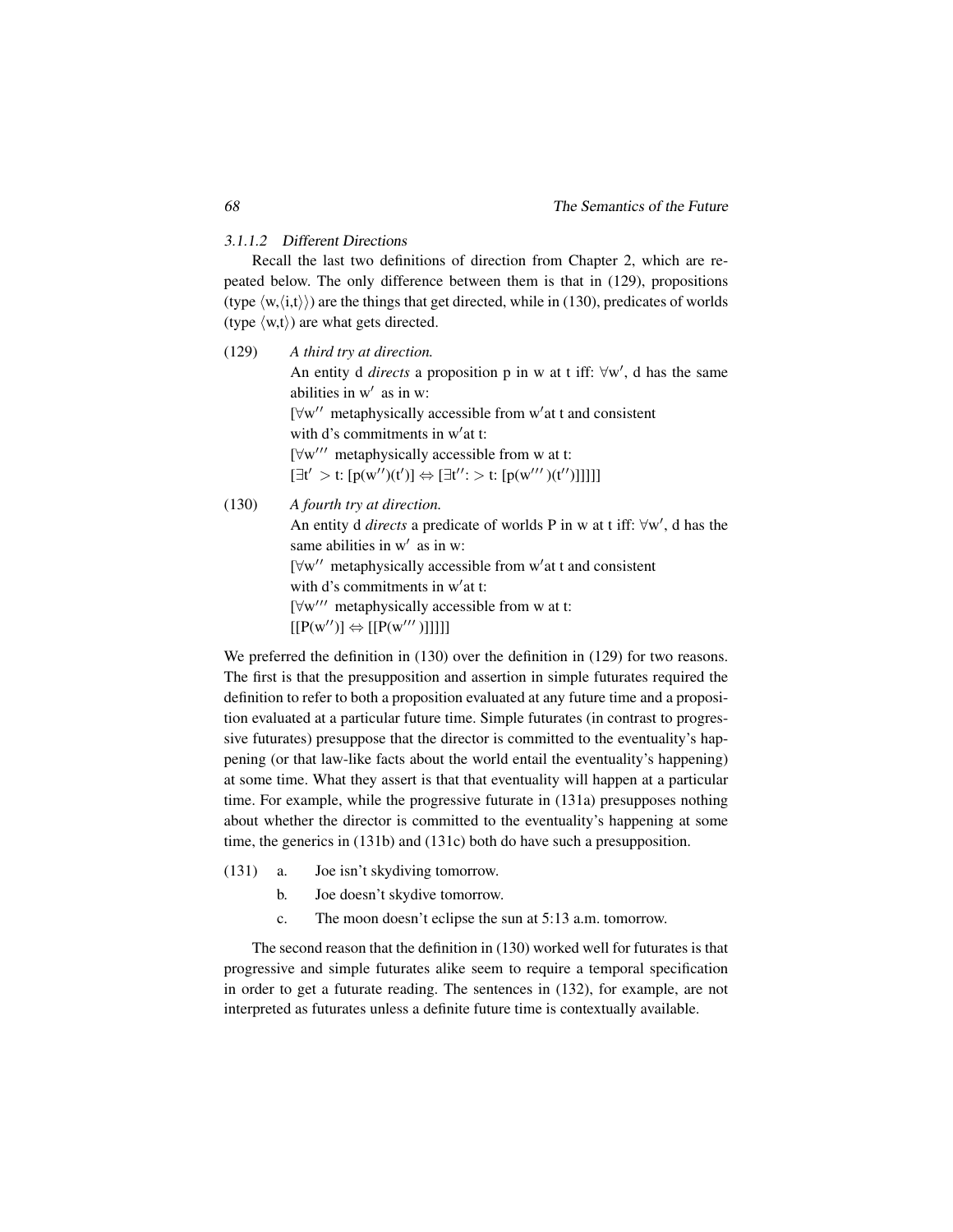Futures 69

(132) a. Joe is skydiving.

b. Joe skydives.

Thus it made sense to say that what gets directed is a proposition evaluated at a particular time.

These two reasons, however, do not apply to futures, which looks like evidence that the revised definition in (130) is not correct for futures. A *will* sentence does not have the presupposition that the director is committed to the eventuality's happening at some time. However, the sentence in (133) does commit the speaker to the belief that the Red Sox will win the World Series someday.

(133) The Red Sox won't win the World Series next year.

Neither do futures require an overtly or covertly specified future time in order to have a future-oriented readings. For instance, the skydiving eventuality in the sentences in (134) can only be future-oriented.

(134) a. Joe will skydive.

b. Joe is going to skydive.

It is reasonable to assume, then, that propositions, not predicates of worlds, are what is directed in futures. In which case, the denotation of *woll*, the future modal, should be something like the following attempt at a definition of  $ALL<sub>b</sub>$  from Chapter 2.

(135) ALL<sub>b</sub>(d)(q)(w)(t) is defined iff d directs q in w at t. If defined,  $ALL_b(d)(q)(w)(t)= 1$  iff  $\forall w'$  metaphysically accessible from w at t and consistent with d's commitments in w at t: [ $\exists t' > t$ : [q(w')(t')]]

It is not immediately clear where this assumption might take us. Let us briefly consider a few other differences between future and futurate modality, indulging in a bit of speculation, after which we will abandon this thread and take up the question of aspect in futures.

3.1.1.3 Inertial Differences

There are several differences between inertial futures and inertial futurates. The most striking difference is that inertial futurates place a restriction on their eventuality. For example, raining eventualities are not acceptable in futurates:

- (136) a. # It's raining tomorrow.
	- b. # It rains tomorrow.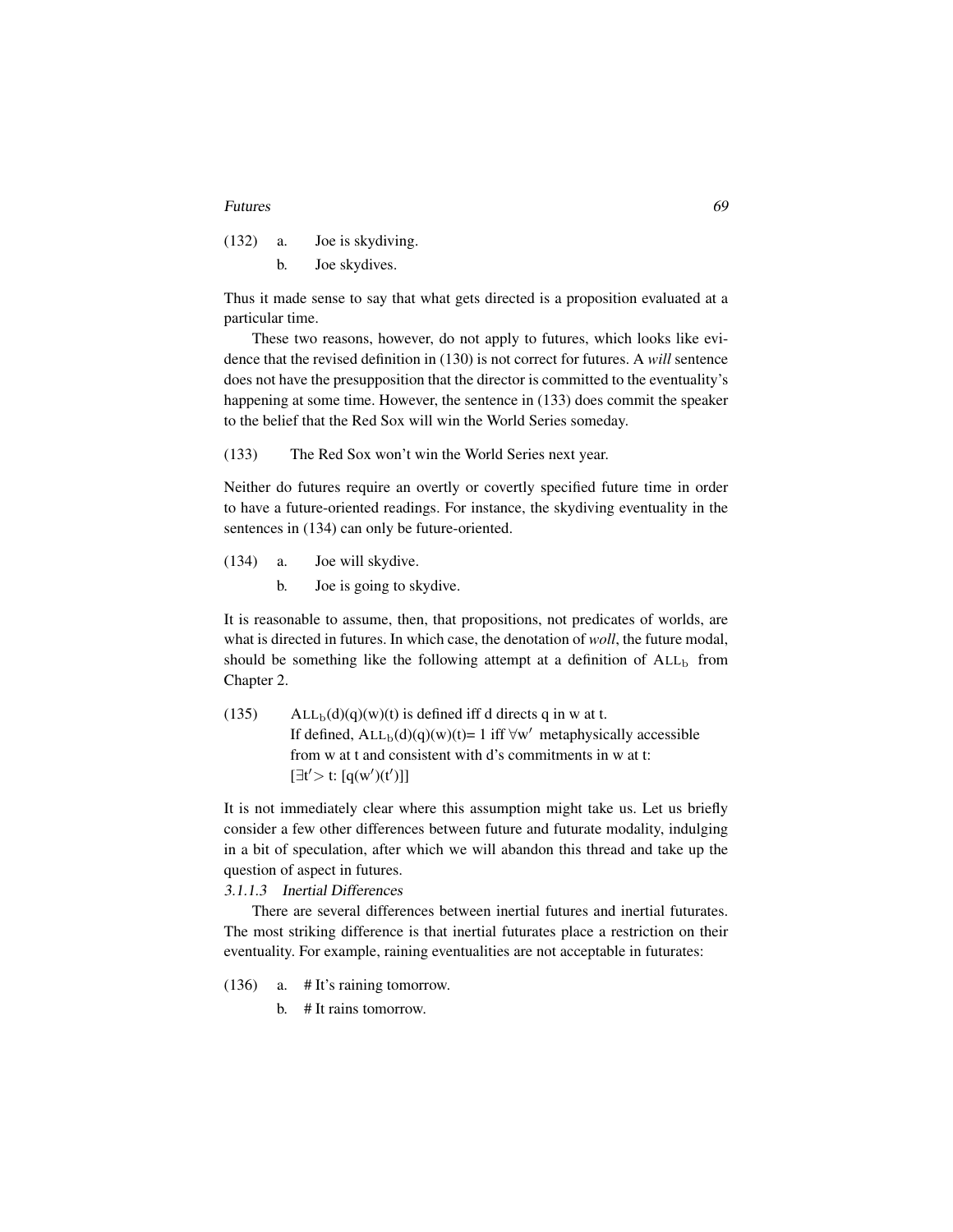In Chapter 2, I suggested that (136a,b) have no futurate readings because in inertial futurates, the occurrence of the eventuality must be entailed by law-like facts about the world. Since there are no laws that force rain to occur at a particular time, (136a) and (136b) are not good as futurates. (If there were such laws, (136a,b) would be good.) I contrasted this state of affairs with sentences like (137), in which the eventuality's happening is entailed by law-like facts and a futurate reading is possible.

(137) The sun rises tomorrow at 5:00 a.m.

Futures, though, are much more permissive, allowing future reference even when the eventuality's happening follows from mere accidental facts.

- (138) a. It's going to rain.
	- b. It will rain.

A second difference is that although progressive futurates are considered by most speakers to be a bit strange with inertial orderings, as in (139a), inertially ordered progressive futurates, as in (139b), are not strange.

(139) a. ? The sun is rising tomorrow at 5:00 a.m.

b. The sun is going to rise tomorrow at 5:00 a.m.

It may be that what is odd about (139a) is that it asserts that there is an interval surrounding the present in which law-like facts are asserted to entail the sun's rising tomorrow at 5:00 a.m. This is a bit strange, because law-like facts should hold over every interval surrounding the present, by virtue of being law-like. Somehow the future in (139b) escapes this problem. If, as I suggested above, inertial futures require the eventuality's happening to follow only from accidental facts, then perhaps there is a way to derive this difference.

# 3.1.1.4 Bouletic Differences

There are also differences between bouletic futures and futurates, though these are more subtle. Speakers agree that there is some difference between (140a) and (140b), though they find it difficult to put their finger on what it might be.

- (140) a. I'm teaching tomorrow.
	- b. I'm going to teach tomorrow.

For reasons that are not clear to me, the contrast is a bit sharper under an intensional predicate such as *think*, as in (141).

(141) a. I think I'm teaching tomorrow.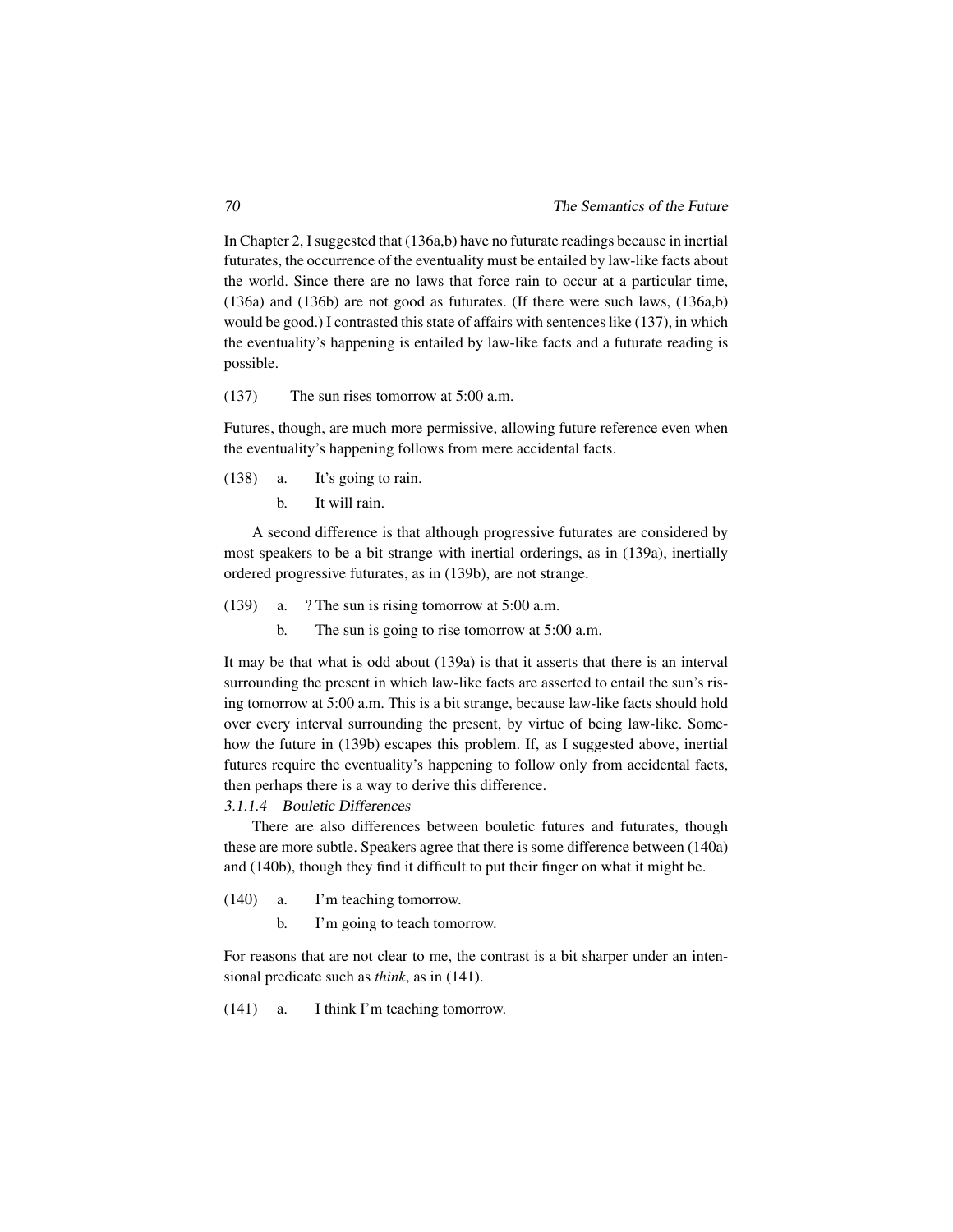Futures 71

# b. I think I'm going to teach tomorrow.

Suppose we only consider bouletic readings in which the speaker is the director. The embedded futurate in (141a) seems to convey that the decision has already been made. The speaker has forgotten what his exact commitments are, but thinks that they entail that he teaches tomorrow. This situation, it seems to me, is not compatible with the utterance of (141b) in which, perhaps, the decision to teach tomorrow is in the process of being made.

3.1.1.5 Summary

Futures, like futurates, exhibit both inertial and bouletic orderings. There are a number of modal differences between futurates and futures that we cannot yet explain. At this point, I would like to leave the precise characterization of future modality aside, and argue for aspectual components in futures.

# 3.1.2 Aspect in Futures

In this section I argue that futures have three possible aspectual values: generic, progressive, and no aspect at all (bare). The following are the working denotations to be used. First, the bare future (pronounced *will*):

(142) ALL<sub>b</sub>(d)(q)(w)(t) = 1 iff  $\forall w'$  metaphysically accessible from w at t and consistent with d's commitments in w at t:  $[q(w')(t)]$ Presupposed: d directs p in w at t

Secondly, the generic future (also pronounced *will*):

(143) ALL<sub>t</sub>(ALL<sub>b</sub>(d)(q))(w)(t) = 1 iff  $\forall$  t' $\supset$  t:[ $\forall$ w' metaphysically accessible from w at t' and maximally consistent with d's commitments in w at t': [ $\exists t'' > t'$ : [q(w')(t'')]]] Presupposed: d directs q in w at  $t'$ 

A generic future, despite its genericity, can be used to talk about a definite future time. Generic *will* would be expected to have the meaning that in all situations overlapping the present, a contextually specified director wants p at some future time. The sentence in (144) contains an example of a generic future, with a definite time at which the snowing is to happen.

(144) Don't worry, it'll snow tomorrow—it always snows on my birthday.

What is generic is the director's (in this case, the world's) commitment to the snow. The eventuality itself, however, occurs at an existentially bound time.<sup>9</sup>

<sup>9.</sup> As with generic futurates.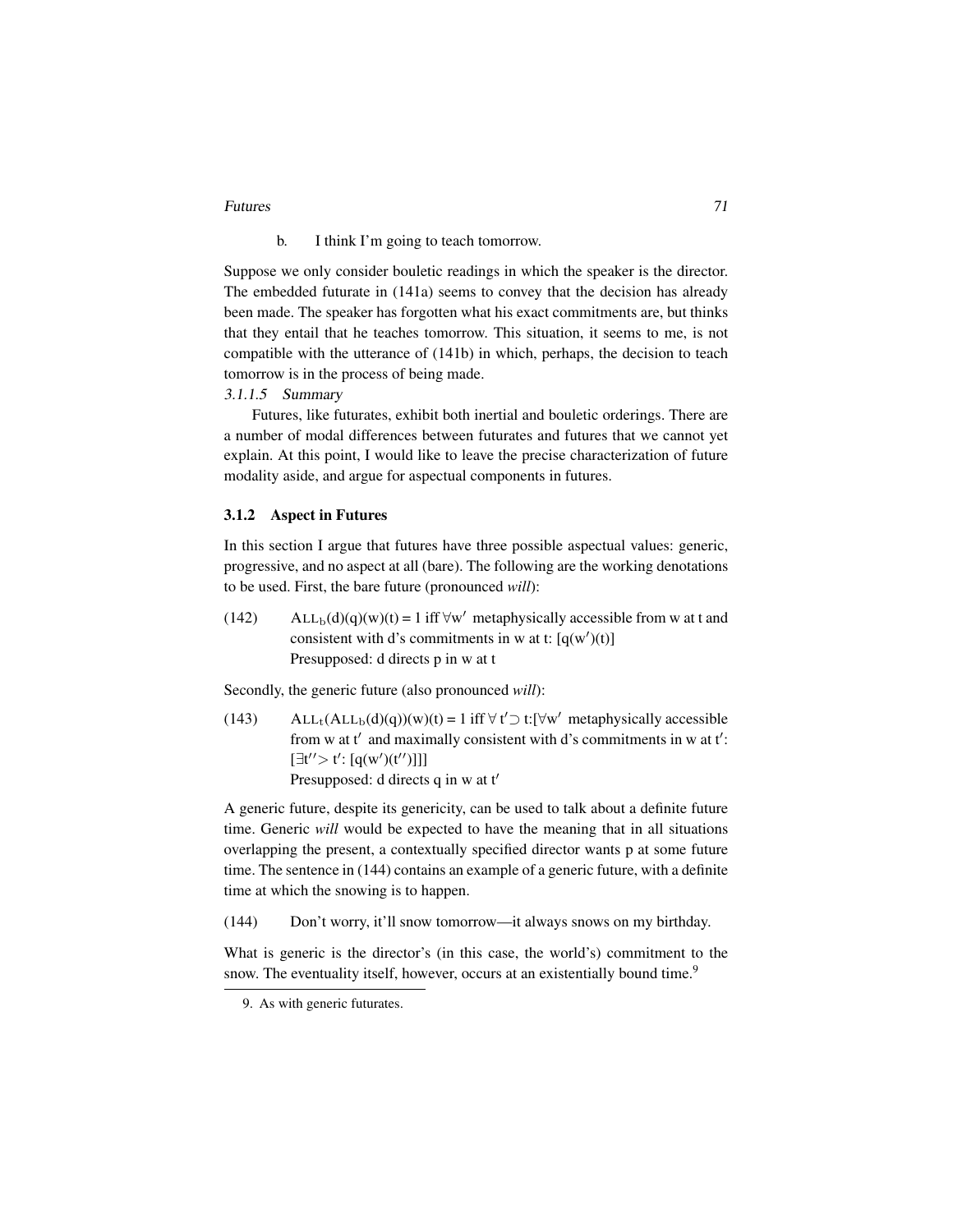The progressive future is by hypothesis *be going to*, and has the following denotation:

(145) SOME<sub>t</sub>(ALL<sub>b</sub>(d)(q))(w)(t) = 1 iff  $\exists$  t'  $\supset$  t: [∀w' metaphysically accessible from w at t' and maximally consistent with d's desires in w at  $t':[\exists t'' > t':$  $[q(w')(t'')]$ Presupposed: d directs q in w at  $t'$ 

Now we will want to see if there is support for this three-way distinction among bare, progressive, and generic futures. The hardest part (for purely morphological reasons) is to make the case for a distinction between a bare *will* and a generic *will*. There are two kinds of tests that distinguish them: a present temporal input to *will*, which is examined in section 3.1.2.1, and generic readings of indefinites, in section 3.1.2.2. Both of these should be possible with generic *will* but not with bare *will*; it turns out that the prediction is borne out.

Having distinguished two readings of *will*, we will then differentiate the meaning of the progressive future *be going to* from the generic future. Present input should be possible with the progressive future *be going to*, but generic readings of subjects should not be. These predictions are borne out as well.

# 3.1.2.1 Present Temporal Input

In Chapter 1, I discussed a constraint against present temporal input with -SIP predicates (predicates that lack the subinterval property; originally due to Bennett and Partee (1978)). We expect generic and progressive futures to be +SIP, by virtue of having a high +SIP predicate  $(ALL_t \text{ or } SOME_t)$ . Bare futures we might expect to be -SIP. We thus might expect the present -SIP constraint to discriminate between generic and progressive futures on the one hand, and the bare future on the other hand. In fact, this expectation turns out to be correct. Two kinds of evidence point to a split between +SIP and -SIP futures: present input contexts that rule out generic readings (section 3.1.2.1.1), and embedding under *I can't believe (that)* (section 3.1.2.1.2). The split itself is clear, though the explanation for the facts turns out not to be as simple as might be desired.

3.1.2.1.1 Contexts that Rule Out Generics Since present temporal input rules out the -SIP reading, we expect that a context that provides a present temporal input and that rules out the generic reading should not permit *will* sentences at all. *Be going to* sentences, being non-generic, and having the subinterval property, should still be permitted.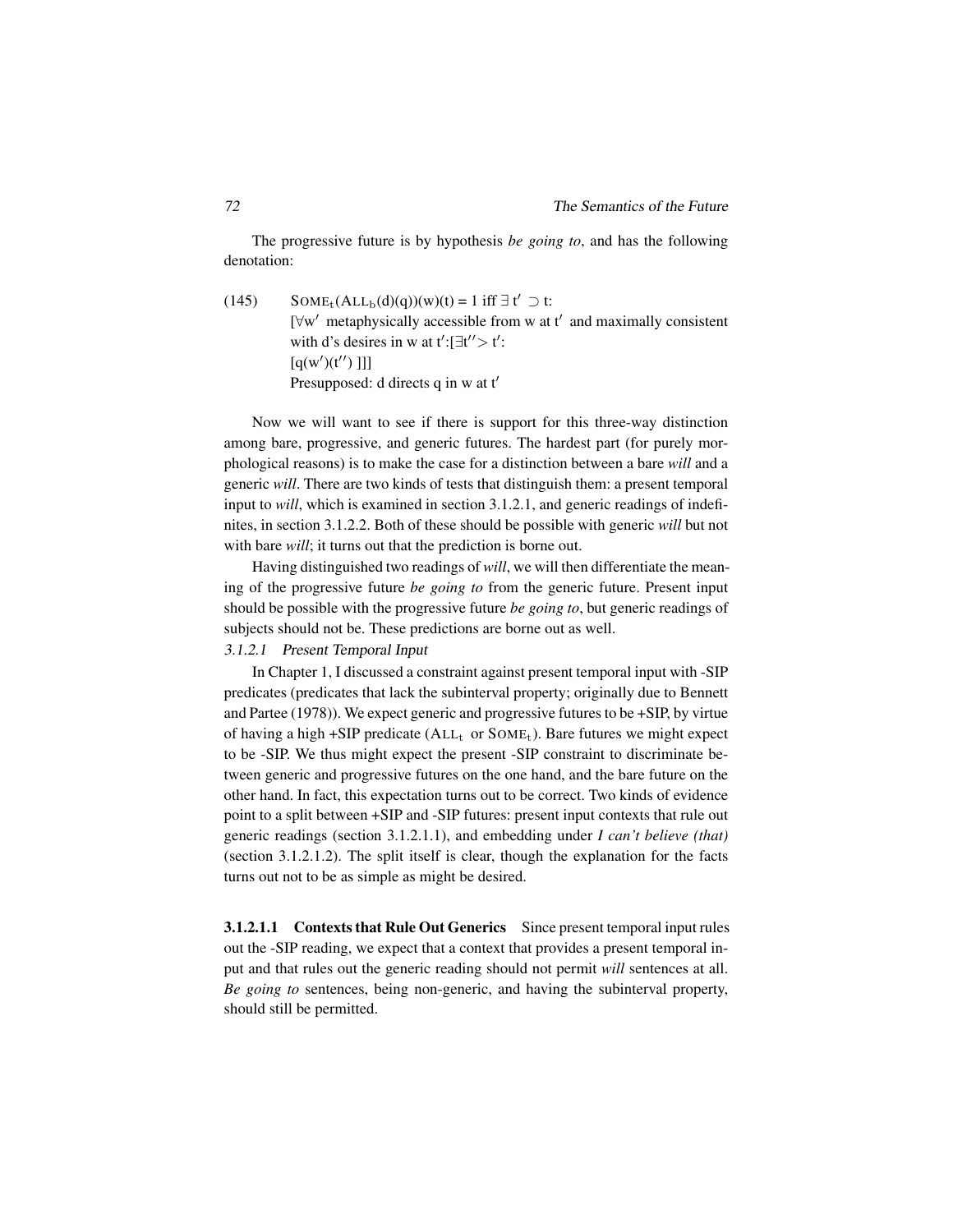If we carefully consider which contexts might rule out generics, we see immediately that this is a tricky question. The point about generics is that they are assertable even in contexts where the eventuality described is not taking place. However, just because a context is compatible with the assertion of a generic, it does not follow that the generic is assertable only on the basis of the situation in which the speaker finds himself. Suppose, for example, we are walking along in Scotland and we see a black sheep. From a situation such as the minimal one containing us and the sheep, we are clearly not entitled to conclude (146a). Somehow, *oh look!* at the beginning of the utterance highlights the sense that the only situation we are talking about is the current one. We could comment on the blackness of Scottish sheep, as in (146b), but then we would not be making a claim about the current situation. $10$ 

- (146) a. # Oh look, sheep in Scotland are black.
	- b. Did you know, sheep in Scotland are black.

Generic *will*, if that is what it really is, should work the same way. We expect generic *will* sentences to be infelicitous when in only a very small set of intervals overlapping the present, the world or an animate director wants q (rather than in *all* intervals overlapping the present).

This turns out to be the case. If clouds have gathered and rain is imminent, we can use the progressive and say (147a) but not (147b). Presumably this is because the context limits the evidence for the rain to currently available evidence.

- (147) a. Oh look, it's going to rain.
	- b. # Oh look, it'll rain.

Likewise, plausibly, with (148) and (149):

- (148) a. Guess what? We're going to get married!
	- b. # Guess what? We'll get married!
- (149) a. Oh, no! He's going to jump!
	- b. # Oh no! He'll jump!

10. Peter Svenonius (personal communication) points out to me that this is not true of all generics. Sometimes you can assert a generic on the basis of a single observation: *Oh look, copper conducts electricity.* Or even, after looking at all the sheep in Scotland but one, and upon seeing the last one: *?Oh look, sheep in Scotland ARE black.* These cases will not matter to us here, however.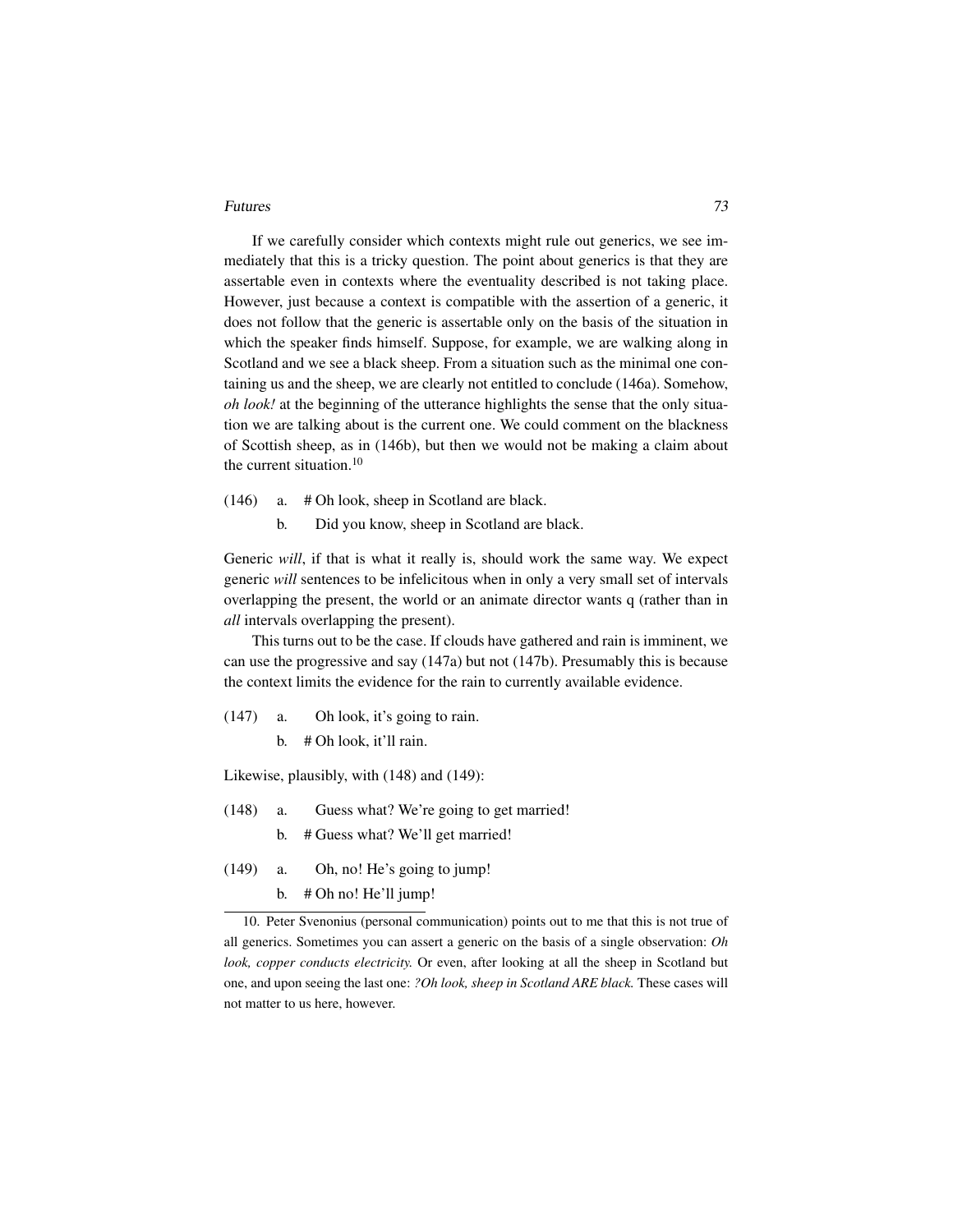Where it is clear that we are speaking about the way things generally are, rather than about the present situation, of course we can say things like (150).

(150) Don't worry, it'll rain.

Since the bare reading is ruled out by virtue of the present temporal input and the present -SIP constraint, the only possible reading of *will* in (150) is the generic reading.

3.1.2.1.2 Some Unbelievable Data Consider for a moment the expression *I can't believe (that) p*. It has two readings: a literal reading, true if the speaker literally is unable to believe p; and an idiomatic reading, in which the truth of p is presupposed, and the speaker is only expressing amazement at the truth of p. For example, the literal reading of (151) might be used in a context where you have just met someone and want to express doubt that they in fact are married. The idiomatic reading might be used if you are at a friend's wedding reception where you are in no doubt about whether he is married or not; you can use (151) to express your amazement about that fact.

#### (151) I can't believe you're married!

That the truth of p is presupposed in the idiomatic reading is shown by the fact that either a yes or a no answer to the question in (152) still commits the answerer to the proposition that the speaker is married.

#### (152) Can you believe I'm married?

In what follows, we will be interested in the idiomatic reading, precisely because of this presupposition. Since the presupposition is evaluated in the present, we expect p to be impossible when it lacks the subinterval property (that is, when it is -SIP). This is indeed the case. Statives as in (151), futurates as in (153a,b), generics as in (153c), and past tense<sup>11</sup> as in (153d) are all possible.

- (153) a. I can't believe you are getting married next week!
	- b. I can't believe you get married next week!
	- c. I can't believe people get married all the time in this hall!

<sup>11.</sup> Recall the suggestion made in Chapter 1 that past tense behaves as if it has the subinterval property with respect to the present -SIP constraint. Since past tense is a predicate of times and meets the criteria for the subinterval property, I treat it as such. This idea is revisited in Chapter 4.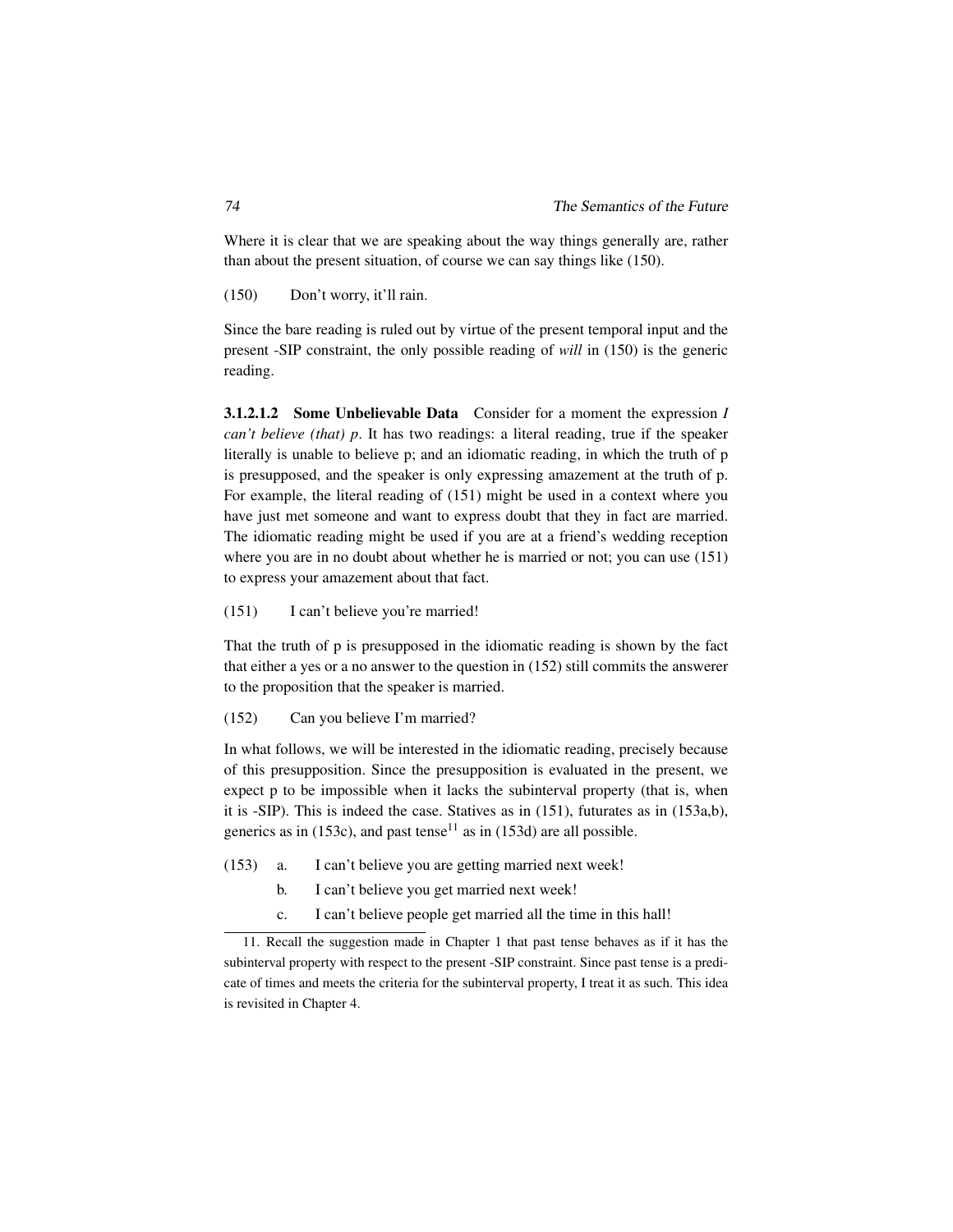d. I can't believe you got married last week!

Non-futurate readings of (153a) and (153b) are not possible at all. Recall that futurates are +SIP because their highest operator is either  $ALL_t$  or  $SOME_t$ .

- (154) a. # I can't believe it's raining tomorrow!
	- b. # I can't believe it rains tomorrow!

So *I can't believe (that) p* is a good way to detect whether the highest predicate in p has the subinterval property.<sup>12</sup>

Now, consider the cases in which *p* is a future sentence. We expect to be able to get the idiomatic reading with *be going to* since (by hypothesis) it is progressive. The question then is whether *will* can get the idiomatic reading in (155b). It seems that it cannot. But it can get the non-idiomatic reading.

- (155) a. I can't believe you're going to get married next week!
	- b. I can't believe you'll get married next week! #idiomatic reading

This is an odd result. The assertion, which is embedded, apparently does not violate the present -SIP constraint, while the presupposition, interpreted as if it is not embedded, does trigger a violation of the constraint. Suppose that the violation is telling us that the embedded clause is in fact -SIP. But then, why should embedding bleed the present -SIP constraint in this case?

I have no answer to that question, but here is a reason to think that that question is the right one. Some speakers report that in a present input context where generics are ruled out, a *will* sentence improves under an intensional verb like *think*, as in (156).

- (156) a. # It'll rain.
	- b. I think it'll rain.

*Will* is in marked contrast to simple form -SIP predicates, which do not improve.

- (157) a. # It rains.
	- b. # I think it rains.

12. Of course testing whether p can occur in the matrix clause without a futurate reading is also a good way to detect the SIP value of p. When p is a future clause, however, speakers seem to find the judgment much sharper in the embedded cases given here.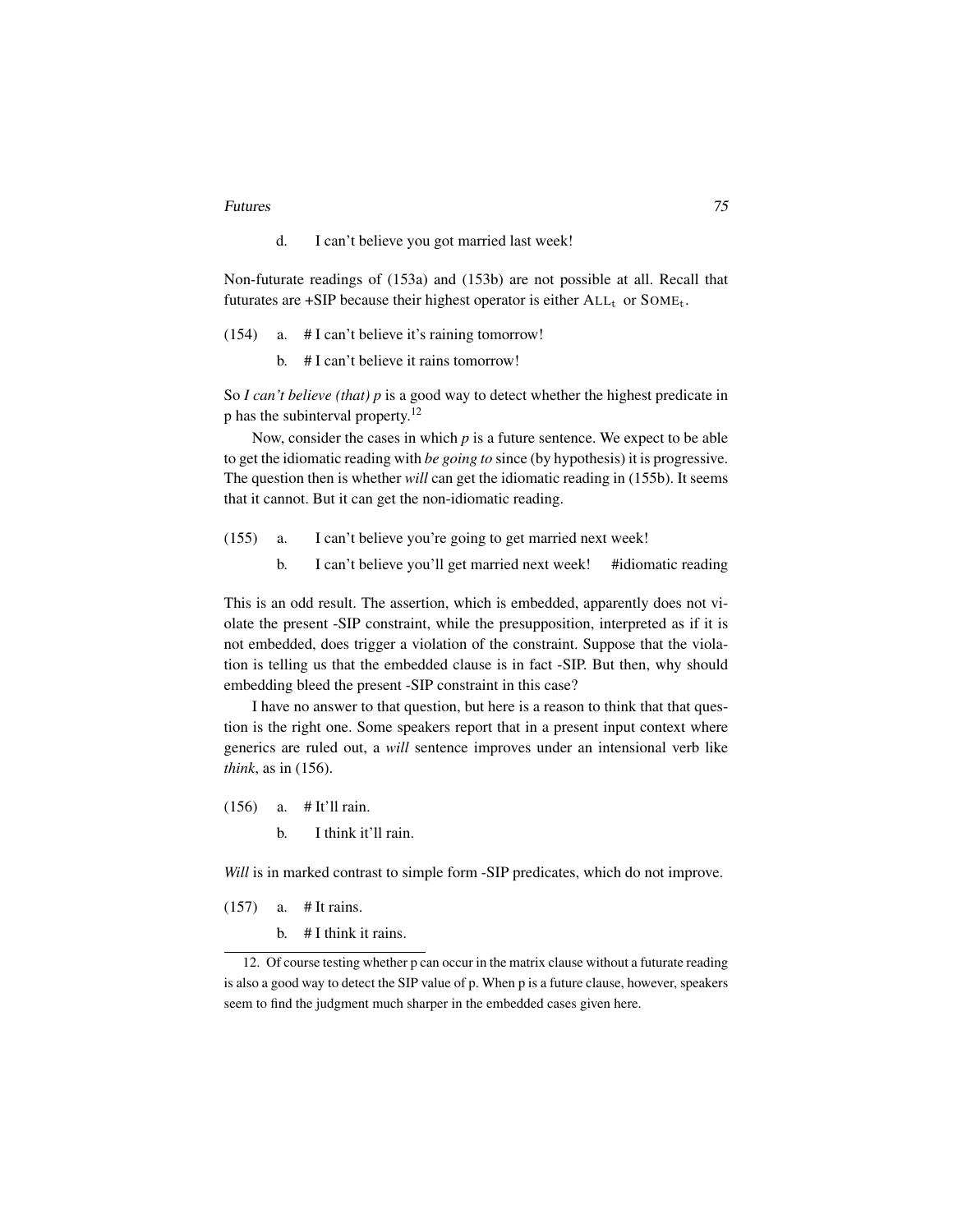Here too, it could be that embedding somehow saves the -SIP bare *will* sentence from violating the present -SIP constraint.

What about the proposed generic version of *will?* Sometimes *will* clauses can support the idiomatic reading of *I can't believe (that) p*. For example, suppose that Mary has just come out of the closet (on the idiomatic reading). Her grandparents, who we may suppose had been looking forward to attending her wedding, might utter (158) even if they accept Mary's life choice and merely wish to express their amazement that the wedding will never happen.

#### (158) I can't believe Mary will never get married!

What can we say about this use of *will*? At the very least we may say that it is +SIP. I suspect this is a generic reading of *will*. The other use of *will*, exemplified in (155b), is perhaps best thought of as -SIP, with something strange going on with the embedding.

To summarize, the present input tests show that there are two readings of *will*: one that allows present input (and which has something of a generic "flavor" to it), and one that does not. *Be going to,* by hypothesis a progressive future, permits present input as expected. Next we will look at how indefinites are interpreted in futures. If futures have different aspects, we should be able to see a difference.

### 3.1.2.2 Indefinites

As has been noted (Dowty, 1979; Carlson, 1989; Diesing, 1992) generics allow generic readings of indefinites, while progressives do not. For instance, while (159a) allows a generic reading of the subject, making a claim of typical children, (159b) generally has only an existential reading for the subject, claiming that some kids are currently eating candy:

- (159) a. Kids eat candy.
	- b. Kids are eating candy.

This is not to say that generic readings of bare plurals are always impossible with progressives. On the contrary, they are possible in the presence of a "related constituent" in the Carlson (1989) sense:

- (160) a. Kids are always eating candy.
	- b. Kids are eating candy more and more these days.

What about perfectives? Perfectives, again, are hard to come by in English because it is difficult to distinguish them from generics, as they both use the simple form of the verb. In a language that does distinguish them, however, such as Greek, perfectives do not allow a generic reading of indefinite subjects.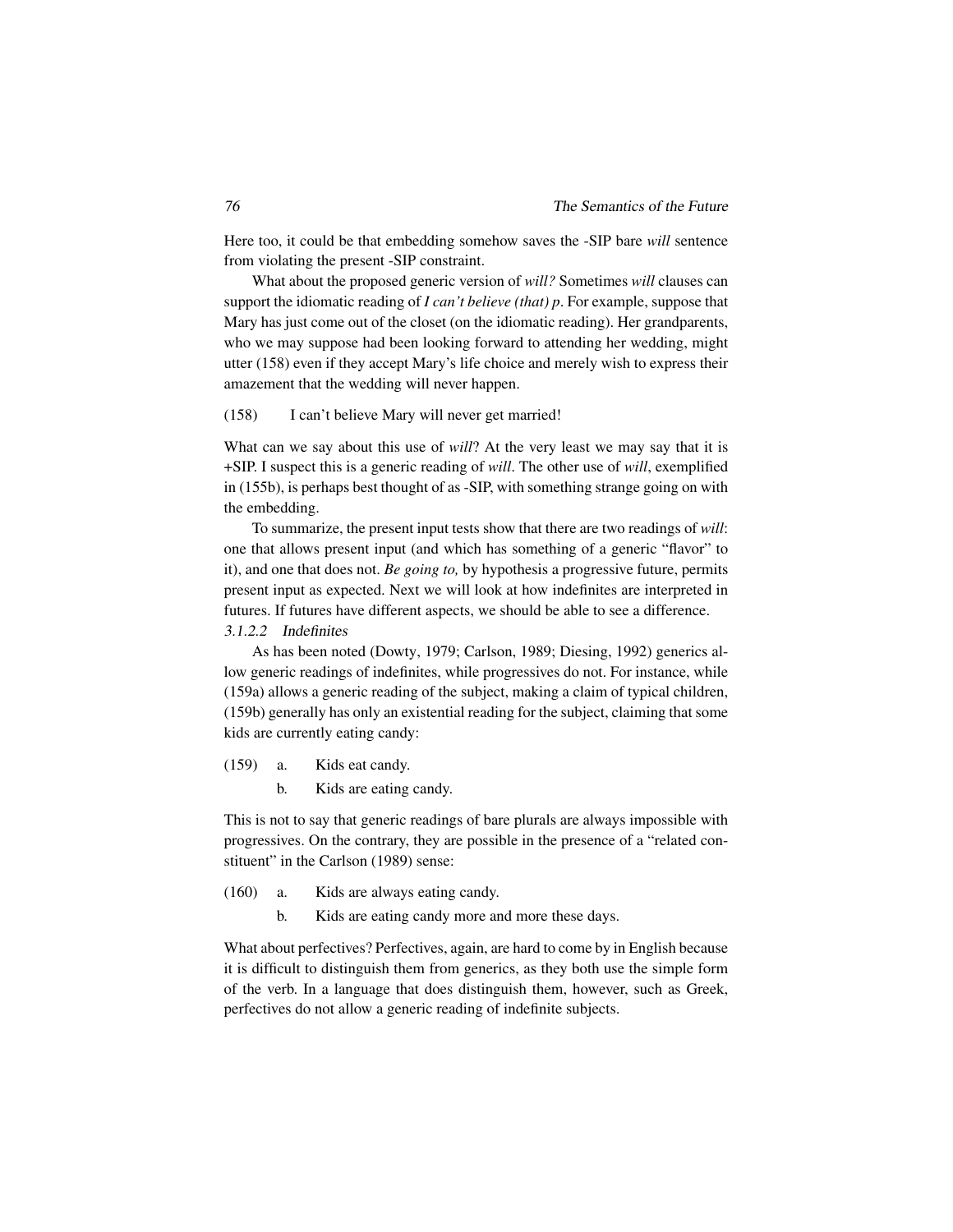| $(161)$ a. |    | Ena pedhi etroge psomotiri.<br>child eat.past.impf bread.with.cheese |                                 |
|------------|----|----------------------------------------------------------------------|---------------------------------|
|            |    | 'A child ate impf bread with cheese.'                                | $\sqrt{GEN}$ , $\sqrt{\exists}$ |
|            | b. | Ena pedhi efage psomotiri.<br>child eat.past.pf bread.with.cheese    |                                 |
|            |    | 'A child ate.pf bread with cheese.'                                  | *GEN, $\sqrt{\exists}$          |

If the quantifiers we have been treating as temporal quantifiers,  $ALL_t$  and  $SOME_t$ , are really situational quantifiers as I have been hinting, then there is an explanation for these facts. Generic readings stem from universal situational quantification (Kratzer, 1989; Chierchia, 1995, , for example) when the indefinite is allowed to be interpreted in the restriction of the quantifier (Diesing, 1992). Progressives have an existential situational quantifier while generics have a universal situational quantifier, therefore it is natural that progressives should not (easily) get generic readings of bare plurals while generics do. If, though, a universal situational quantifier is added, as in the examples in (160), it becomes possible to get a generic reading of an indefinite in progressive sentences.

Like progressives and unlike simple verb forms, *be going to* does not generally have generic readings in the absence of a "related constituent" in the sentence. On the other hand, *will* does license generic readings in those contexts. This is demonstrated in (162), which parallels (159) above: (162a) has a generic reading of the bare plural about the tendency of kids to eat candy, $^{13}$  but (162b) has a tendency to make only an existential claim.

- (162) a. Kids will eat candy.
	- b. Kids are going to eat candy.

As with progressives, generic readings of indefinite subjects in *be going to* sentences improve when there is a universal situational quantifier in the sentence. The sentence in (163a), for example, may be used to make a prediction that it will always be the case that kids will be candy-eaters.

- (163) a. Kids are always going to eat candy.
	- b. Kids are going to eat candy no matter what you do.

<sup>13.</sup> There are actually two readings here, one with generic *will* (kids just generally eat candy) and one with dispositional *will* (kids will eat candy if you offer it to them). I will continue to postpone discussion of dispositional *will* until section 3.4.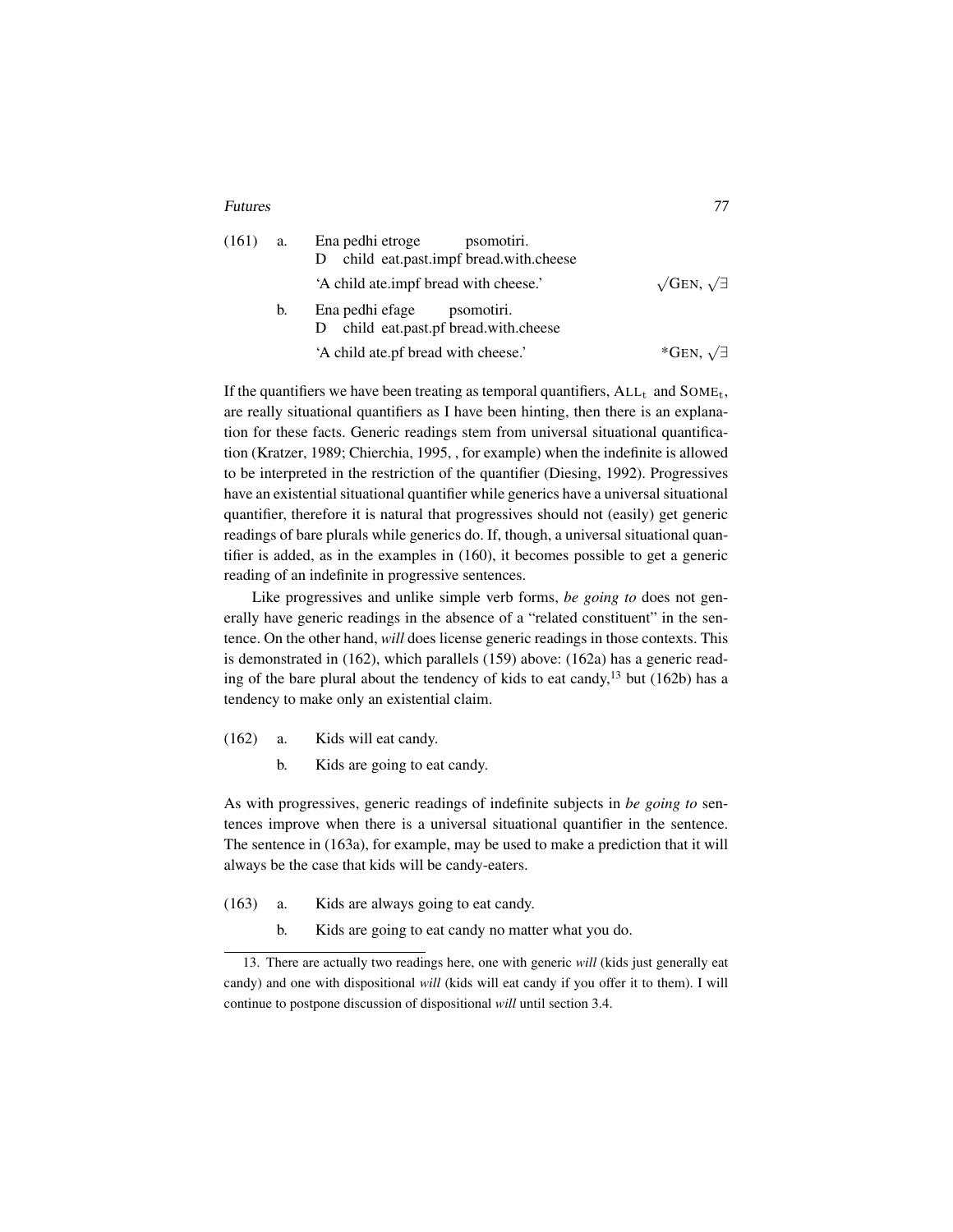These facts can be explained if *be going to* and PROG both contain SOME<sub>t</sub>, and generic *will* and GEN both contain ALL<sub>t</sub>. The similarity between *be going to* and PROG on the one hand and generic *will* and GEN on the other thus provides some support for the hypothesis.

#### 3.1.2.3 Distinguishing Bare and Generic Will

A few words, before we move on, on distinguishing bare and generic *will*, since English morphology is so unhelpful in this regard.

Let's take stock of what we know so far. We have learned that sometimes *will* clauses take present input and sometimes they don't. If a *will* clause allows present input, it has at least a generic *will* reading. If it does not allow present input, it has no generic *will* reading (and incidentally, no bare *will* reading either). So the present input tests constitute tests for the presence of the generic *will* reading.

The indefinite test is not useful in distinguishing different readings of *will*, because of the fact that generic *will* is predicted to allow both generic and existential readings of indefinites. Bare *will* sentences, we predict, should allow only existential readings. So, if a *will* sentence is ambiguous between a generic *will* reading and a bare *will* reading, it should allow both generic and existential readings, just like a *will* sentence that has only a generic *will* reading. If we had a context in which we expected the generic *will* reading to be ruled out but the bare *will* reading to be permitted, then we could see if bare *will* permits only existential readings of indefinites as predicted.

#### 3.1.2.4 Summary

In this section I presented evidence for three aspectual values of futures. The evidence was in the form of present temporal input evidence, which disallows perfectives but allow generics and progressives, and generic readings of indefinites, which only occur with generics.

I now would like to concentrate on a particular interaction between modal and aspectual properties of futures. Although the denotations we have so far for futures cannot explain all the data presented above, it turns out that the denotations are accurate enough to account for this interaction. <sup>14</sup> In the next section, I will demonstrate that the aspectual operator in futures, or the lack of one, constrains the accessibility relation of the modal operator.

<sup>14.</sup> Many of the tests used in the next two sections are not possible to run on futurates these therefore constitute more unexplained differences between futures and futurates.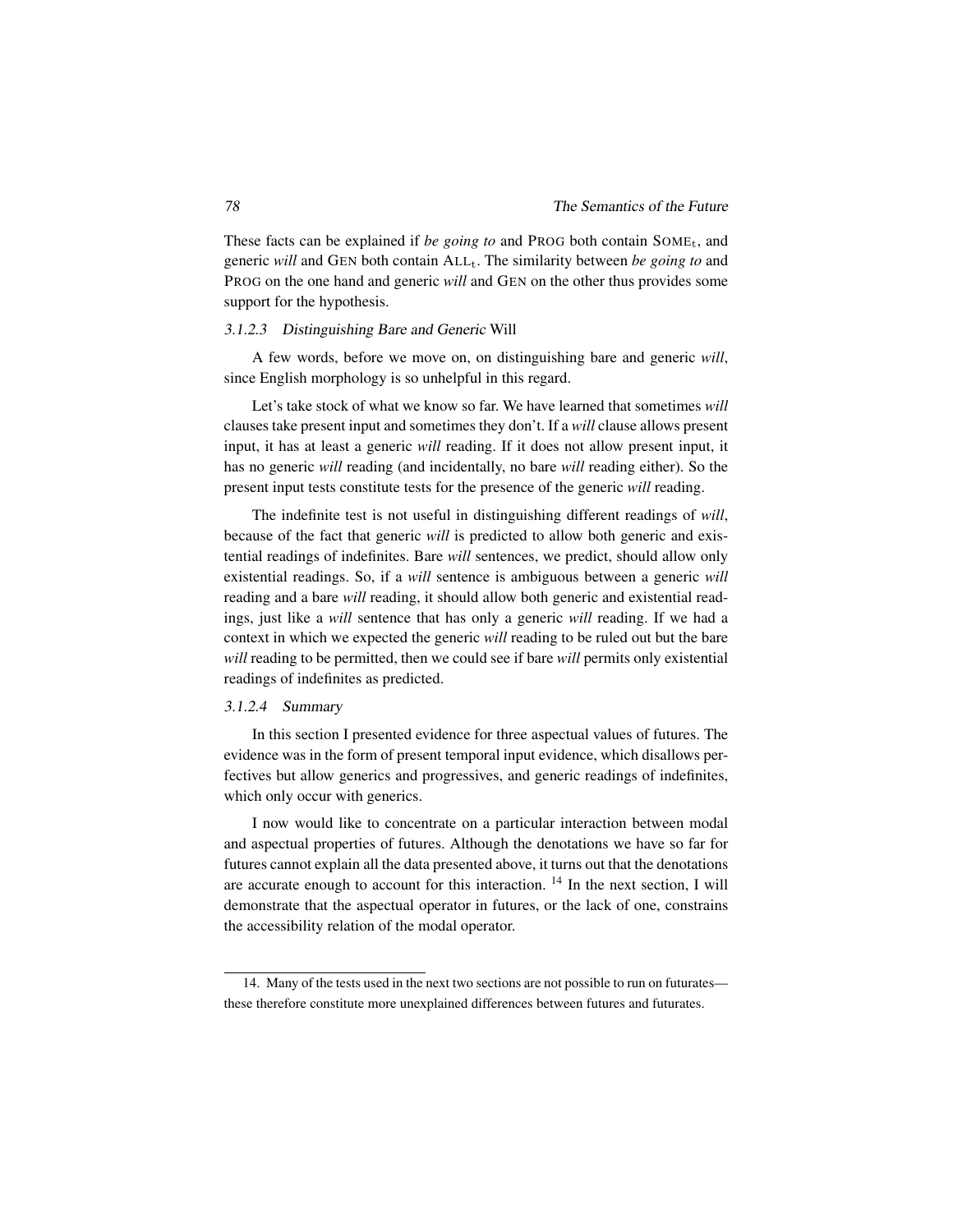# 3.2 Aspect Constrains the Accessibility Relation

Here I lay out some facts that reinforce the analysis of *be going to* as a progressive future, and indicate that the progressive operator  $SOME_t$  proposed in the denotation of *be going to* affects the future modal  $ALL_b$ .<sup>15</sup> We begin with a puzzle about offering.

Driving along the highway in California one day, I saw a billboard advertising a mechanic's shop in Madera. It included the sentence in (164a). The puzzle is: Why couldn't it instead have included the sentence in (164b)?

(164) A sign seen (and one not seen) on the highway

- a. We'll change your oil in Madera.
- b. # We're going to change your oil in Madera.

The property of the context that is relevant here is that the author of the billboard is making an offer. The difference between (168a) and (168b) seems to be that *will* can be used to make an offer, while *be going to* cannot. The sentence in (168b) sounds more like the author of the billboard is informing the motorist of a fact, or indeed making a threat, rather than making an offer. So the puzzle becomes: Why can't *be going to* be used to make an offer?

#### 3.2.1 The Pragmatics of Offering

Suppose we consider in more depth what it is to make an offer. There are three issues to consider: the contribution of the speaker, the contribution of the hearer, and temporal restrictions.

First, the speaker. It seems clear that only someone who believes they can direct whether an eventuality happens or not can felicitously make an offer for that eventuality to happen. I cannot make an offer for it to rain tomorrow, for instance, because I have no authority over the weather and I know it. The definition of direction we will use for futures is repeated below.

(165) *A third try at direction (direction for futures).*

An entity d *directs* a proposition p in w at t iff: ∀w', d has the same abilities in  $w'$  as in w:

[∀w" metaphysically accessible from w'at t and consistent

<sup>15.</sup> As we will see in Chapter 4, some of the same tests for aspect constraining the accessibility relation can be done with futurates as well. It is easier to show it with the futures first, however.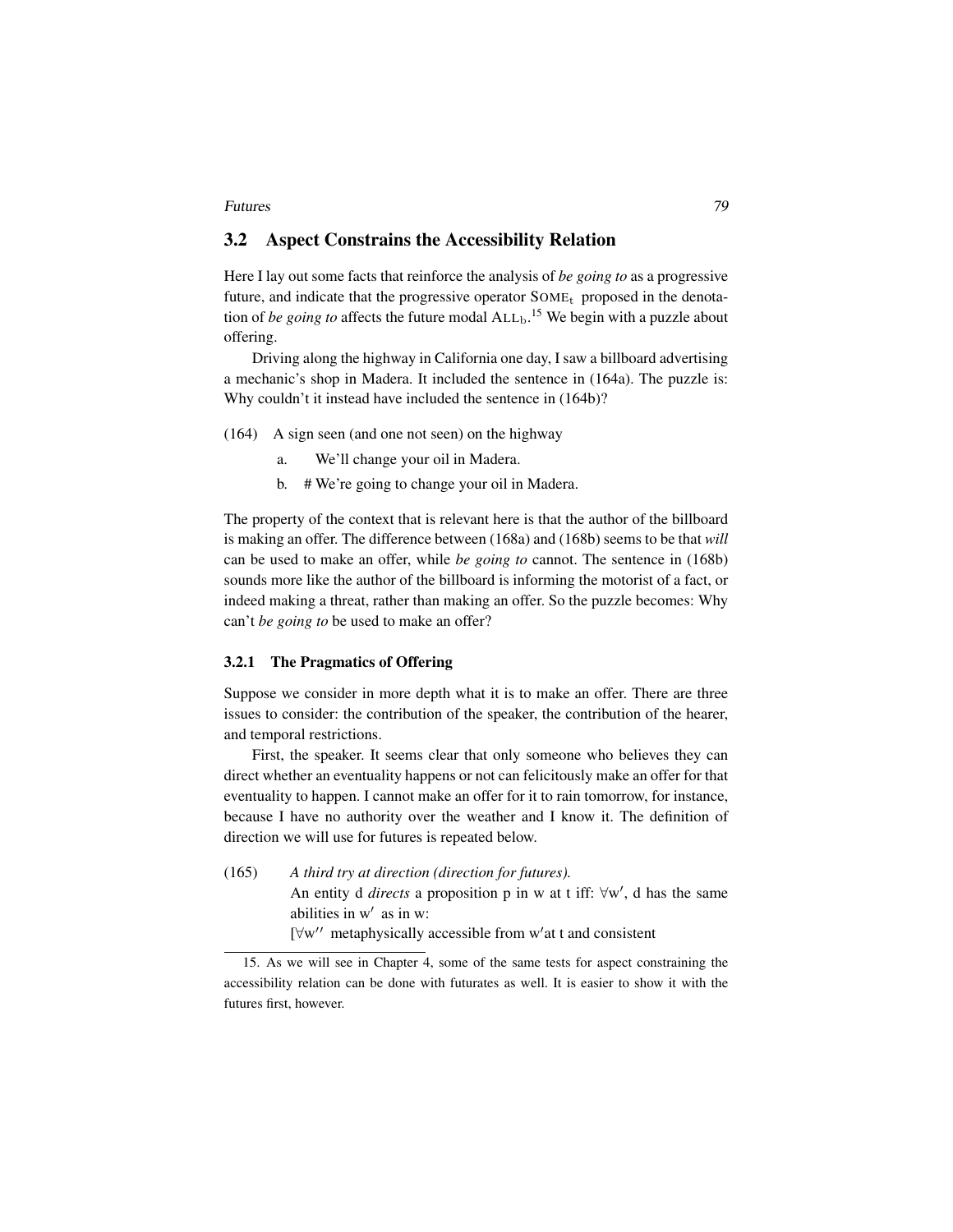with d's commitments in w'at t: [∀w''' metaphysically accessible from w at t: [∃t' > t: [p(w'')(t')]  $\Leftrightarrow$  [∃t'': > t: [p(w''')(t'')]]]]]

So in order for an individual d to be able to make a valid offer to carry out a eventuality of which q holds, d must direct q. (In which world(s) and at which time the speaker should direct q is as yet not clear; we will get to that question shortly.)

The hearer, whom I will refer to as h, also seems to have some control over whether the q-eventuality occurs. It should happen if h wants it to happen, and, equally importantly, it should not happen if h doesn't want it to happen.<sup>16</sup> It would certainly be rude for someone to make an assertion that entails that in some worlds where you do not want them to change your oil, they do it anyway. For an utterance to count as an act of offering, the speaker's carrying out of the offered eventuality has to be contingent on the interlocutor's preferences.

Could we say then that d and h both direct q? In a way, that is true, but it is significant that h only ends up directing q as a consequence of h's desires being important to d. To put it another way, the fact that d directs q is presupposed, while the proposition that h directs q is somehow asserted or entailed. Let's treat a sentence of offering as a conditional with an elided antecedent *if you want q*, an overt consequent *will q*, and a presupposition that d directs q. And let us further say that in making a valid offer, d is also committed to the truth of the proposition expressed by the conditional *If you don't want q, won't q.*<sup>17</sup>

There is one point now to make about temporal interpretation of these elements. The antecedent and the consequent of both conditionals must all have the same time of evaluation: The time at which h wants, or doesn't want, q must be the same time that d is prepared to carry out, or not carry out, q. What matters for the offer is not whether you want q now, but whether at some non-past, contextually salient time, you want q.

To show this, let's suppose that someone says she will bring you food tomorrow if you are hungry now, and won't if you are not hungry now. But perhaps you are full now; that means the speaker will not bring you any food tomorrow. Under the assumption that your being hungry now does not have anything to do with whether you are hungry tomorrow, this speech act, according to what we have said, turns out not to be an act of offering, which is intuitively correct.

<sup>16.</sup> On the neg-raising reading of *doesn't want*, of course.

<sup>17.</sup> Note that the hearer need not be referred to in the offer: *I'll mow the lawn* can be a perfectly fine offer.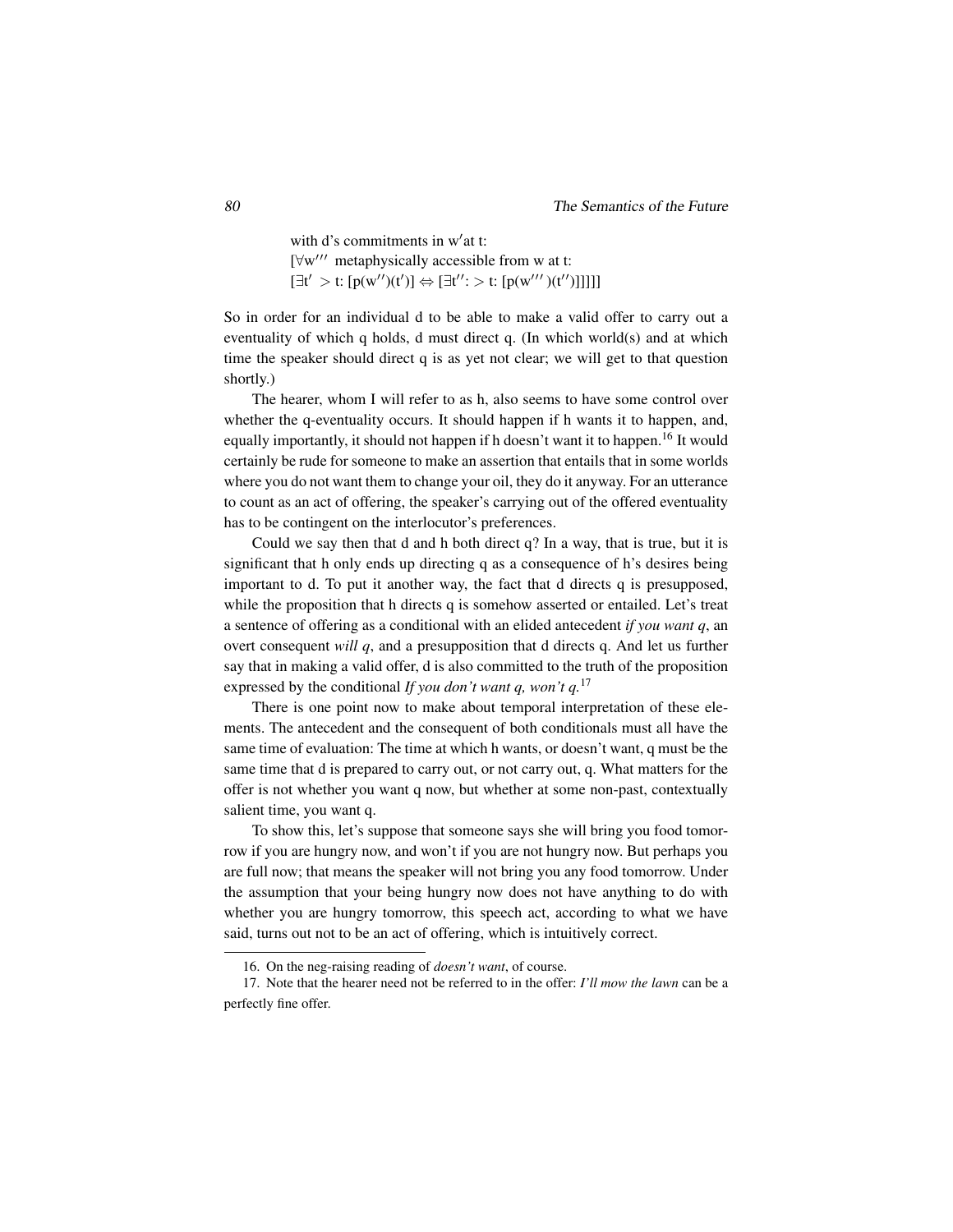Let's assume the following pragmatic condition on acts (speech or otherwise) that are offers.

(166) *Condition on offers:*

A person d has offered in w at t to bring about q for h only if  $\forall w'$  such that w' is consistent with d's beliefs at w, t :  $[\forall w''$  metaphysically accessible from w' at t: [ $\exists t'$  such that d directs q in w'' at  $t'$  : [ $\forall t'' > t'$  : [ $\forall w'''$ compatible with h's commitments in w" at t':  $\forall w''''$  metaphysically accessible from w''', t': [q(w''')(t'')  $\Leftrightarrow$  q(w'''')(t'')]]]]]

Leaving out the worlds and times we can abbreviate this condition as follows:

- (167) A person d has offered to bring about q for h iff d believes d directs q and:
	- a. If h wants q, q.
	- b. If h doesn't want q, not-q.

This characterization of the offering context will now allow us to determine what the problem is with using *be going to* in an offering context.

## 3.2.2 Back to the Billboard

Returning to our billboard, we can now say that in order for the author of the billboard to truly be making an offer, they must be able to consistently assert both of the following:

- (168) a. If you want us to change your oil in Madera, we'll change your oil in Madera.
	- b. If you don't want us to change your oil in Madera, we won't change your oil in Madera.

According to our assumption, an offering utterance has an antecedent whether or not it is pronounced. In that case, the billboard utterances actually have the meaning of the conditionals given in (169).

### (169) *Revision of the billboard utterances*

- a. (If you want us to change your oil in Madera,) we will change your oil in Madera.
- b. # (If you want us to change your oil in Madera,) we are going to change your oil in Madera.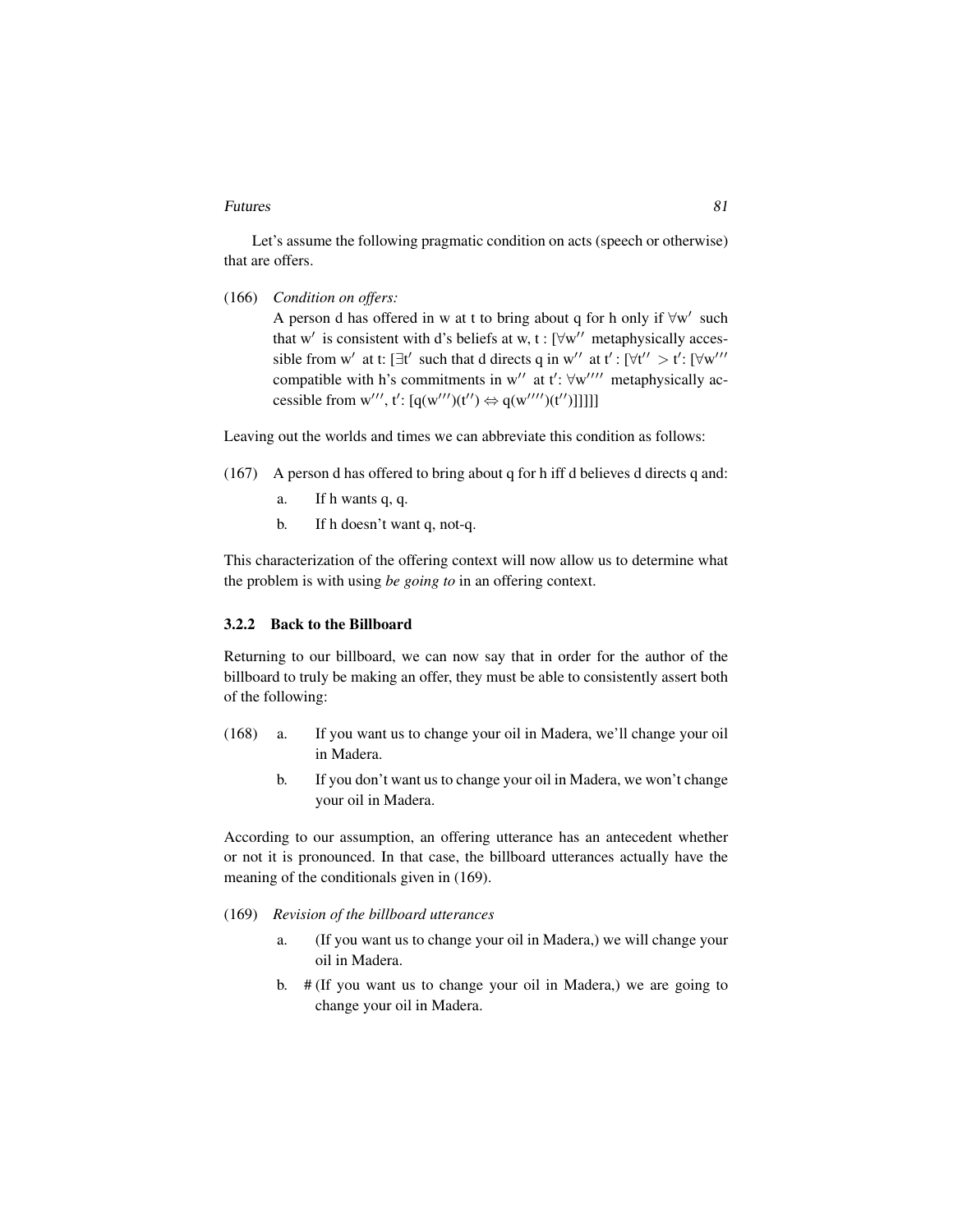Now we have another way to restate our puzzle. The conditional in (169a) is identical to the conditional in (168a). The speaker of (169a) of course can also assert (168b), which fits nicely with the intuition that a *will* sentence can be an offer, because in order to make an offer one must be able to assert both (168a) and (168b).

As for *be going to*, (169b) is, like (164b), infelicitous. This ought to be because the speaker of (164b) cannot assert both (168a) and (168b), the conditions on offering. In fact, there seems to be no problem with the speaker of (164b) asserting (168a). Rather, the problem seems to be that the speaker of (164b) cannot then agree with the statement in (168b). So the final version of our puzzle is, why wouldn't the speaker of (169b) be able to agree with (168b)?

Before we answer this question, let us note that it is not only English that has this property: Indonesian and Turkish futures behave similarly. For example, the sentences in (170a) and (171a) could be used to respond to "I need a volunteer. Who will make coffee?" The sentences in (170b) and (171b) could not, unless the answerer was already going to make coffee regardless of what the asker wanted.

#### (170) Turkish

|       | a. | Ben kahve yap-ar-im.<br>coffee make-aorist-1sg<br>L<br>'I'll make coffee.' | offer ok |  |
|-------|----|----------------------------------------------------------------------------|----------|--|
|       | b. | Ben kahve yap-acagim.<br>coffee make-future-1sg<br>Ι                       |          |  |
|       |    | 'I'm going to make coffee'                                                 | #offer   |  |
| (171) |    | Indonesian                                                                 |          |  |
|       | a. | Saya akan membuat kopi.<br>akan make<br>coffee<br>'I'll make coffee.'      | offer ok |  |
|       | b. | Saya mau membuat kopi.<br>mau make<br>coffee<br>I                          |          |  |
|       |    | 'I'm going to make coffee.'                                                | #offer   |  |

In fact, English may not be alone in overtly marking a future form with aspectual morphology. Blackfoot has two future forms, *áak* and *áyaak*, where the second form is what would be expected from the composition of a durative marker *a-* and *(y)aak ´* . And indeed, in offering contexts *aak ´* behaves like *will* and *ayaak ´* behaves like *be going to:* (172a) is possible as an offer, but (172b) is not (Reis Silva, 2007).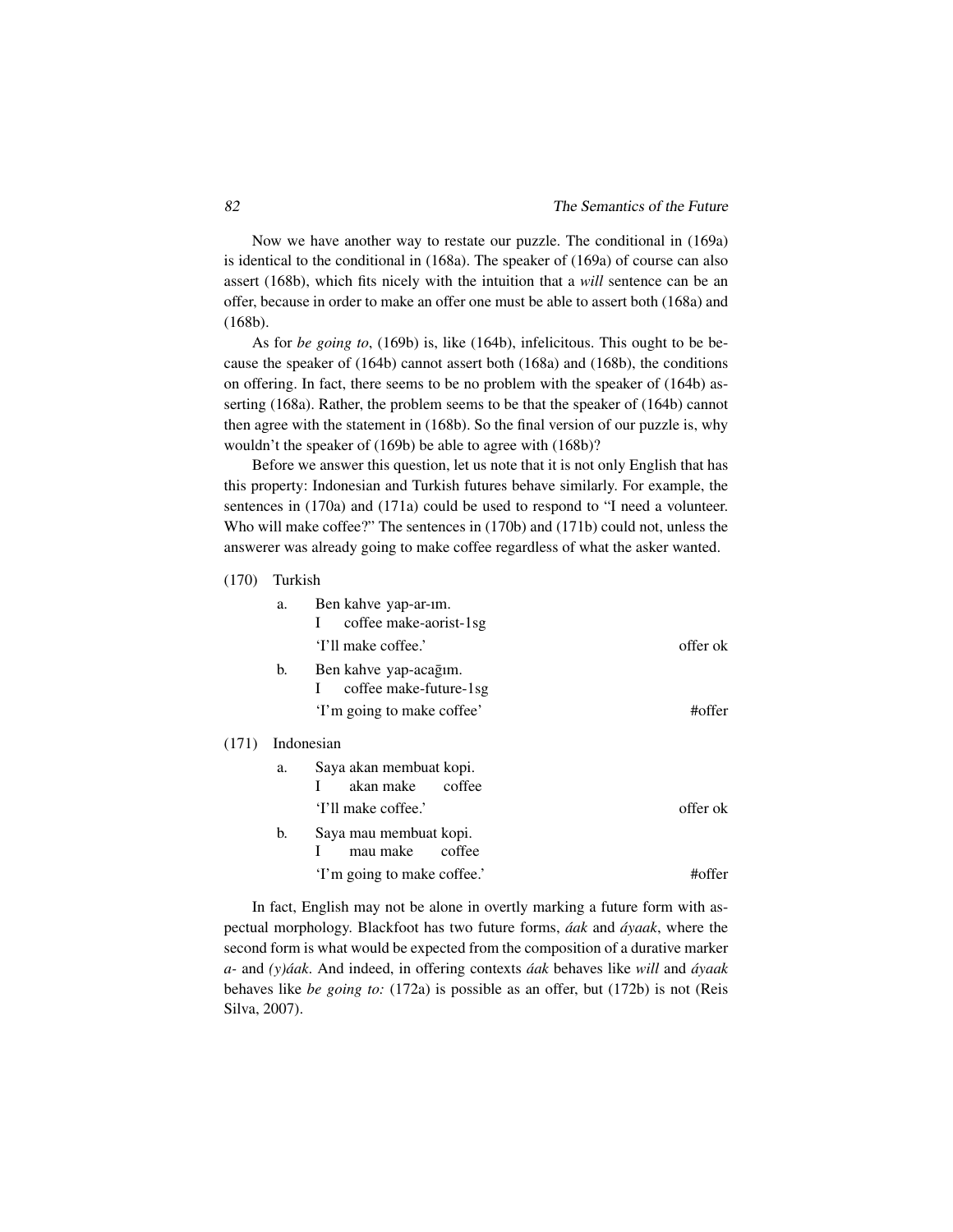| (172) | a. | Nisto nitáakihkiita            |  |
|-------|----|--------------------------------|--|
|       |    | $1sg$ 1sg-FUT-cook             |  |
|       |    | 'I will cook.'                 |  |
|       | h. | Nisto nit <b>ávaak</b> ihkiita |  |
|       |    | $1sg$ $1sg$ -FUT-cook          |  |

'I am going to cook.'

The puzzle is therefore not just a puzzle about futures in English, but about futures in other languages as well.

#### 3.2.3 Proposal

Let's return to English, and to the version of the billboard puzzle we ended with: Why wouldn't the speaker of (169b) agree with (168b)?

As promised, my answer to this puzzle will rely on an aspectual difference between *be going to* and *will*. <sup>18</sup> Let us assume, as I suggested in the introduction to this chapter, that *be going to* involves the progressive operator  $SOME_t$  plus the universal bouletic/inertial modal  $ALL<sub>b</sub>$ , lower in the structure. Assume as well that *will*, in these cases at least, is just  $ALL_b$  (that is, bare *will*, not generic *will*). Using these assumptions, along with what we have learned about offering contexts, we will be able to explain why offers can be made with *will* but not with *be going to*.

Consider *be going to*, which by hypothesis is  $SOME_t + ALL_b$ .  $SOME_t$ , evaluated at t, w, and p, yields a truth value of 1 just in case p holds over a superinterval  $t'$  of t in w, where t is an internal interval of  $t'$ . *Be going to* represents a case where p is  $ALL_b(d)(q)(w)(t')$  (for some d, q). This means that the worlds *be going to* quantifies over are not just the set of worlds  $ALL<sub>b</sub>(d)(q)(w)(t)$  quantifies over, i.e., those that are maximally compatible with what d wants at t, but a larger set of worlds: the worlds that are maximally compatible with what d wants for some interval surrounding t.

Suppose we depict the differences between these two sets graphically. Let the horizontal line in the diagram below represent the actual world. The lines branching off represent the worlds maximally consistent with what the director

<sup>18.</sup> An additional reason to ascribe the offering puzzle to an aspectual difference has to do with the fact that offers are performative speech acts. Performatives are known to be incompatible with aspect (Austin, 1976; Leech, 1971). For example, the simple present is used for an act such as a christening, while the progressive is infelicitous: *I (hereby) christen this ship the Queen Mary,* but not *I am (#hereby) christening this ship the Queen Mary.* Therefore, we should not be surprised if aspectualized futures are likewise incapable of being used to express offers.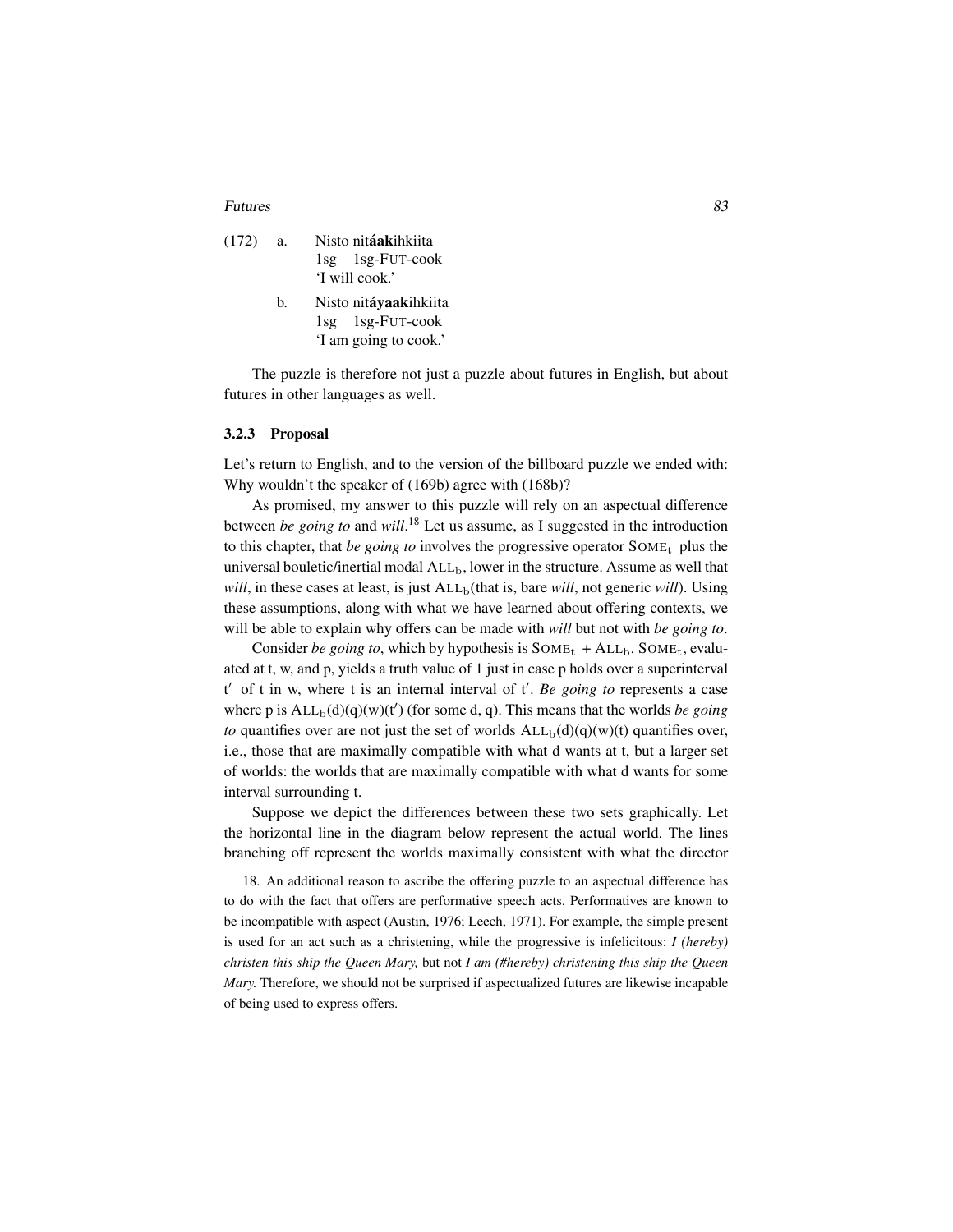wants at the time of branching. If, for some d, q,  $ALL_b(d)(q)(w)(t)$  is true, that means that all the worlds branching off during time t are q worlds.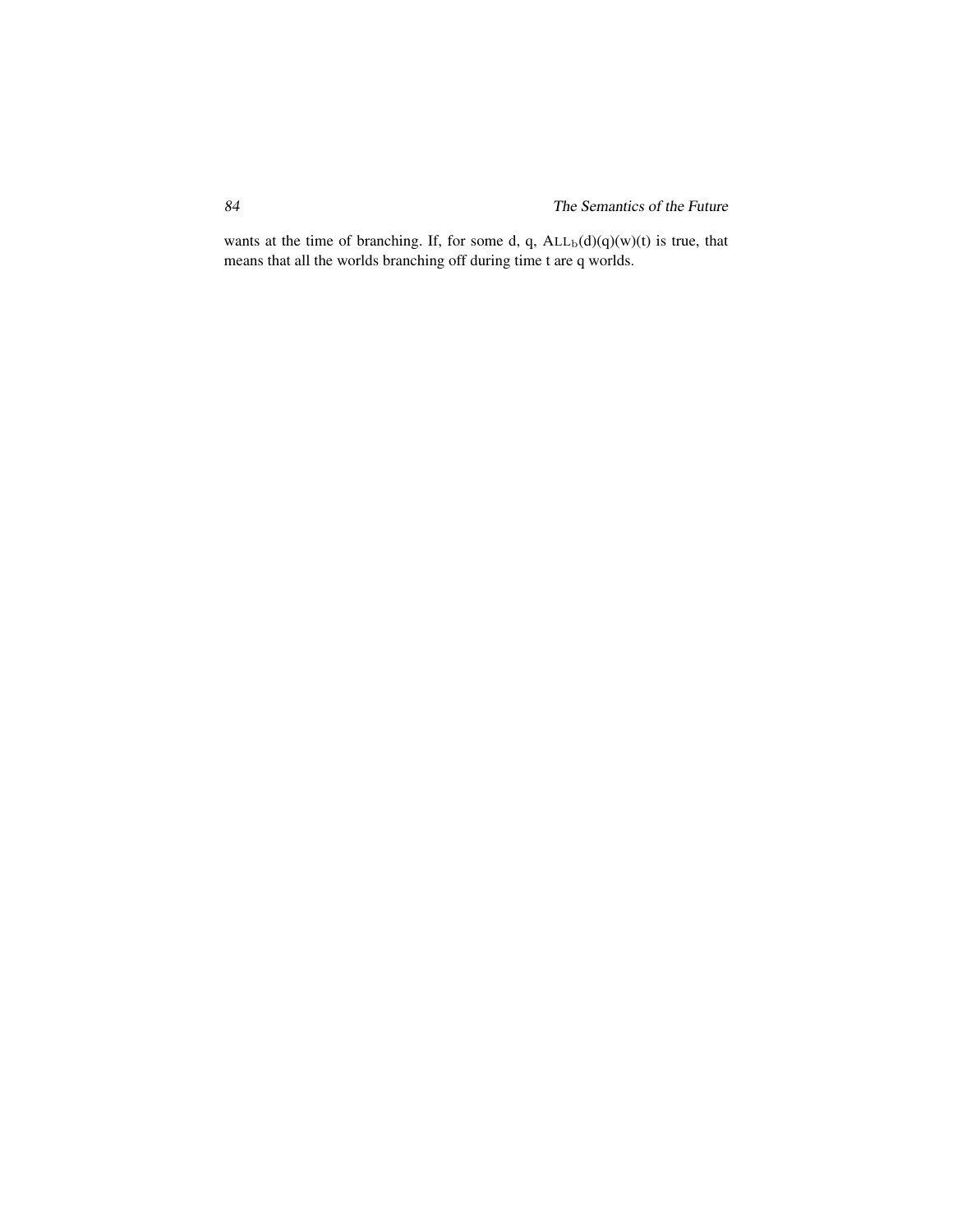

Now consider *be going to*. The temporal argument of ALL<sub>b</sub> is not t but rather some larger interval t'. The worlds quantified over are those that are maximally consistent with what the director wants at the interval  $t'$ . We would represent the worlds *be going to* quantifies over as the diagram in (174). If  $[be \text{ going to}]^g(d)(q)(w)(t)$ is true, that entails that all the worlds pictured branching off during  $t'$  are q worlds, as shown.



*Be going to* therefore quantifies over not only the worlds that bare *will* would quantify over given the same arguments, but also over additional worlds. The additional worlds are those that branch off during  $t'$  but before t (the fact that t is not an initial interval of  $t'$  guarantees that there *are* worlds that branch off in  $t'$  but before t).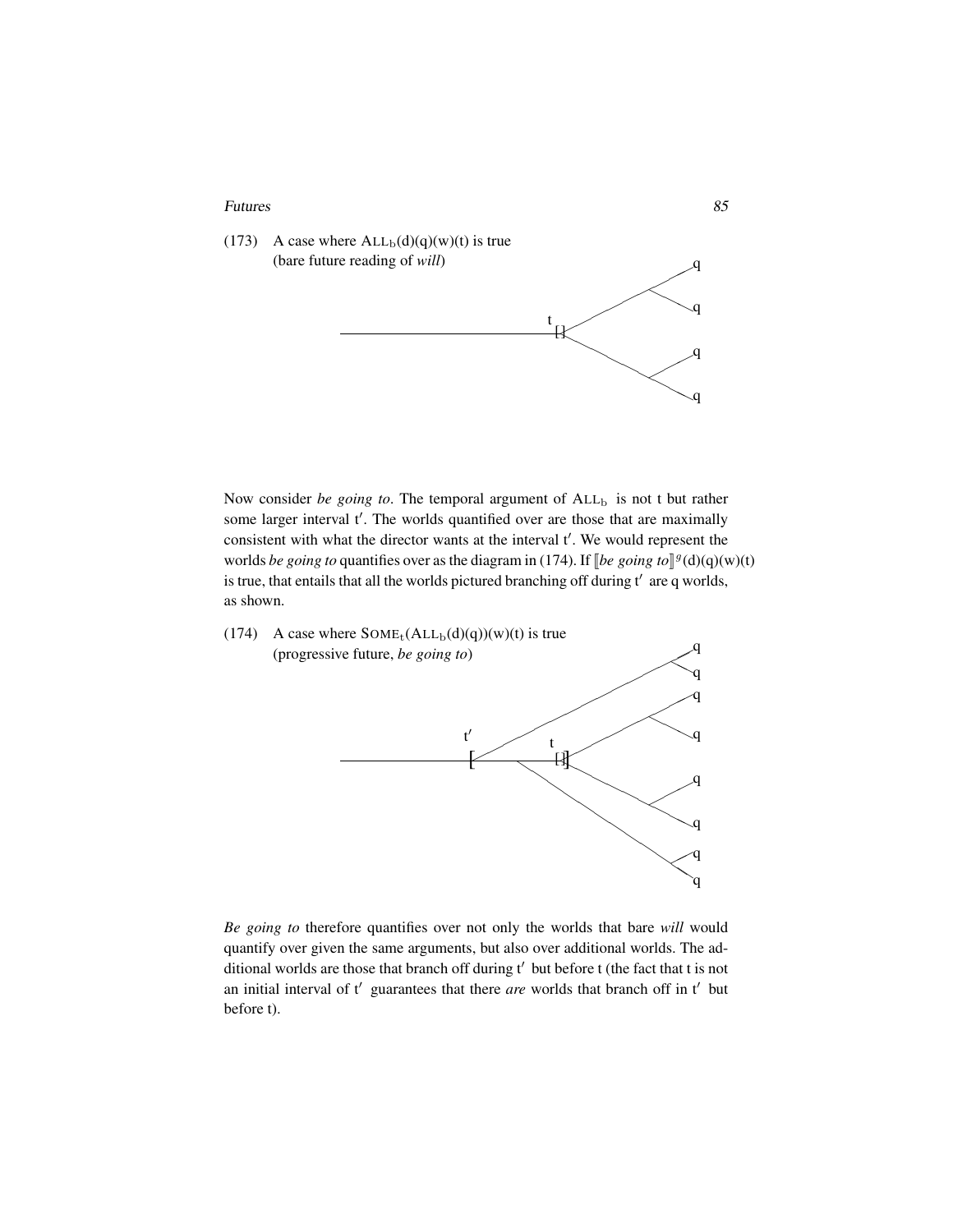#### 3.2.4 Explaining the Puzzle

We are now in a position to return to the puzzle about offering and explain why the speaker of (169b) (i.e., the billboard *be going to* utterance with the elided antecedent made explicit) cannot also consistently assert (168b). Both sentences are repeated below in (175).

- (175) a. # If you want us to change your oil in Madera, we're going to change your oil in Madera. (= (169b))
	- b. If you don't want us to change your oil in Madera, we won't change your oil in Madera. (= (168b))

Let p be the proposition expressed by *you want us to change your oil in Madera in the context in question, q be the proposition expressed by* we change your oil in Madera *in the context in question, and t = a time non-past with respect to the reading of the billboard*. Then (169b) and (168b), the incompatible utterances from the puzzle, turn out as follows. As far as temporal concerns go, let us sidestep the issue and just consider those worlds at which p is true at some time, and call the time at which p is true, t. We will assume that t is also the temporal argument of the consequent. I argued above that offering contexts demand this state of affairs, which is all we need for the time being. I will put off a detailed discussion of the relative temporal interpretation of antecedents and consequents until Chapter 4.

| $(176)$ a. | $p(w)(t) = 1 \Rightarrow$ SOME <sub>t</sub> ALL <sub>b</sub> (d)(q)(w)(t) |  | $(=(169b))$ |
|------------|---------------------------------------------------------------------------|--|-------------|
|------------|---------------------------------------------------------------------------|--|-------------|

b. not-p(w)(t) = 
$$
1 \Rightarrow
$$
 ALL<sub>b</sub>(d)(not-q)(w)(t) (= (168b))

Now we will see how the current proposal derives the intuition that (176a) and (176b) are incompatible, thus solving the puzzle. Suppose now we consider one of the worlds in which p is true at t. We can imagine possible worlds in which p is not true at t (i.e., worlds in which not-p is true at t, assuming contradictory negation, for the sake of simplicity). These worlds branch off before t. Of course, not all of the worlds that branch off before t are worlds that make not-p true at t: some of the worlds that branch off before t make p true at t. In general, for any interval  $t'$  which properly includes t, there will be some worlds that branch off from the actual world during  $t'$  such that not-p is true at t. This state of affairs is represented in (177) below.

(177)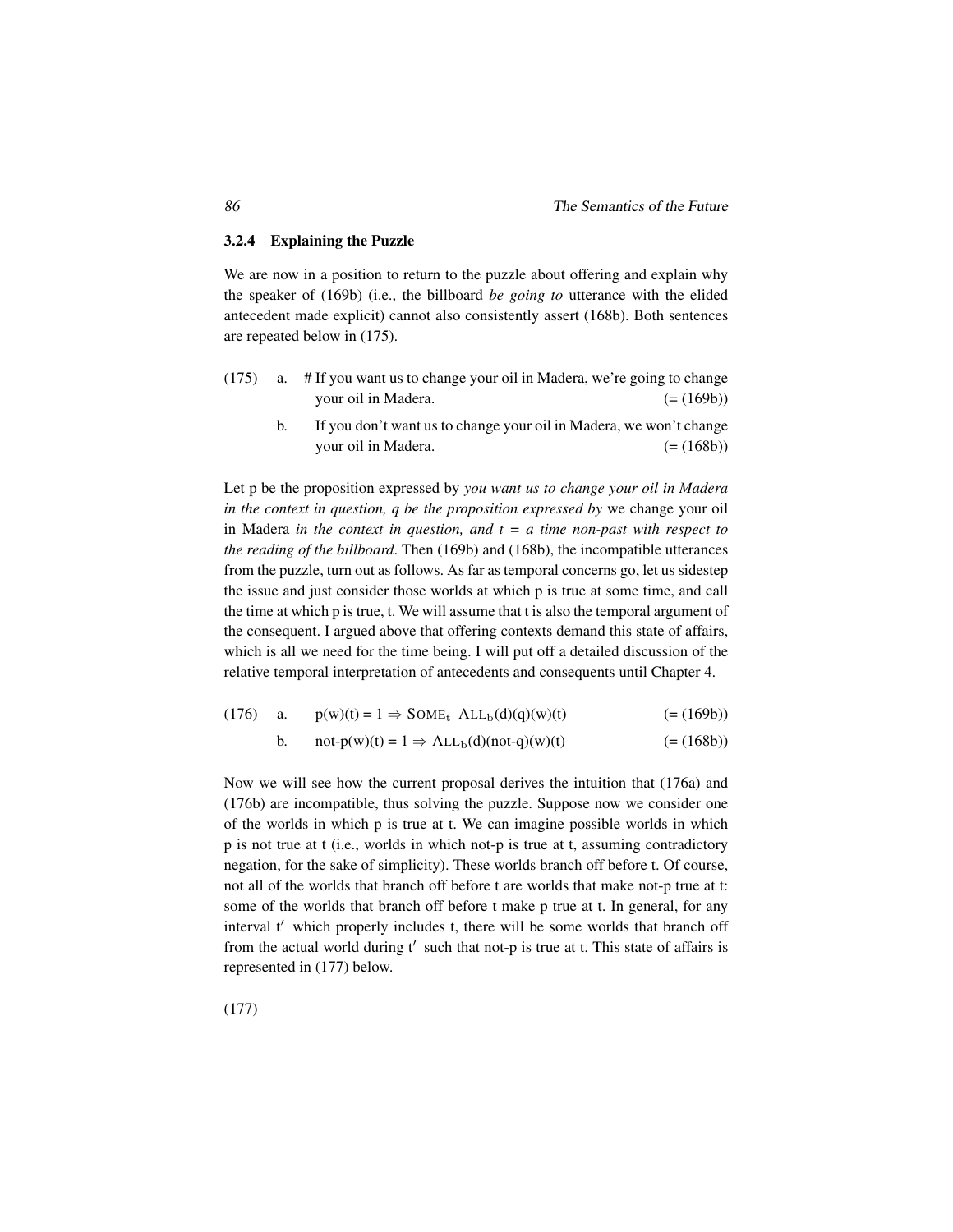

Now, let us further suppose that (176a) is true. Therefore on any world that makes p true at t, there is an interval  $t'$  such that all the worlds that branch off during  $t'$ make q true at some later interval. This state of affairs is given below.

(178)



But now notice that in a situation in which (176) is true—that is, in which there is an interval  $t'$  including t such that all worlds branching off during  $t'$  have q true at some later time—there can still be not-p worlds among these q worlds. Two such worlds in the diagram above are those with boldface, larger q. The existence of such worlds is inconsistent with the condition in (176b) that all not-p worlds are worlds in which not-q will happen (assuming that q and not-q are inconsistent).

<sup>18.</sup> It is important that t not be an initial subinterval of  $t'$ : If it were, there would be no difference in the sets of worlds quantified over. I take the temporal output of SOME<sub>t</sub> to be restricted to realis times, following, e.g., a discussion in Abusch (1997).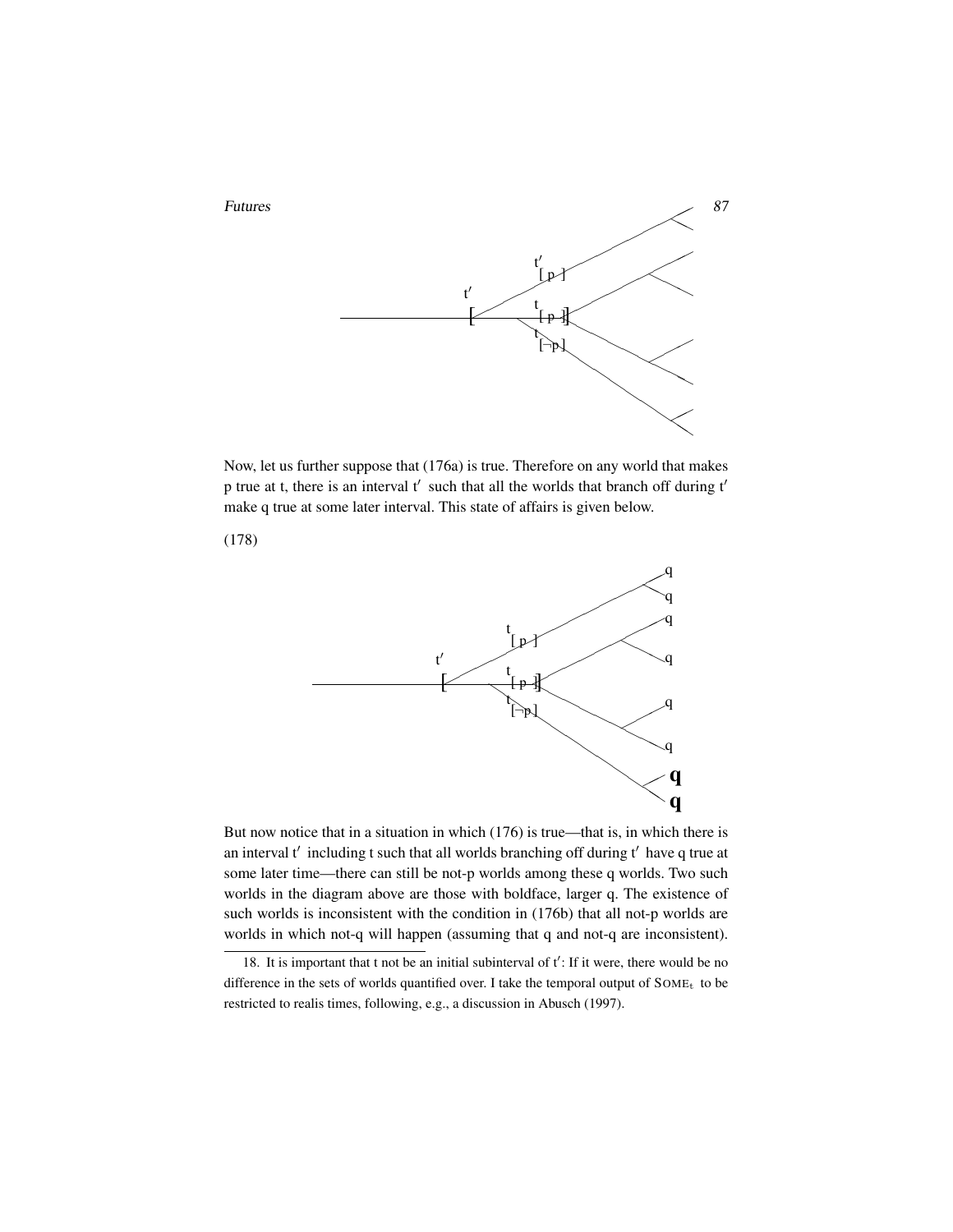That, then, is why *be going to* sentences like the billboard sentence in (164b) can't be used to make an offer. This incompatibility with a condition on offering explains the infelicity of a *be going to* sentence such as (164b) in this context, and is the correct characterization of the puzzle.

That this is the right approach to the puzzle becomes clear when we consider contexts in which not-p worlds are assumed to be non-existent. In these contexts, *be going to* sentences suddenly don't sound so rude. Consider, for example, another possible billboard (suppose you are already in Madera):

(179) We're going to make you happy in Madera.

It is safe for the speaker to assume that there are no not-p worlds. That is, conceivably there are no possible worlds in which you don't want to be happy. The utterance of (179) doesn't entail that any not-p worlds are q worlds. Hence no contradiction emerges.

The puzzle with which we began, i.e., that *be going to* cannot be used to make an offer, provided empirical support to the proposal that this construction involves two ingredients: progressive aspect and a future modal. Indeed the semantic result of composing these two operators is apparently incompatible with what it means to make an offer.<sup>19</sup>

Thus we have seen that an aspectual difference between *will* and *be going to* can account for modal differences between them. The modal semantics are the same, but because there is a temporal input to the accessibility relation, a difference in aspect means a difference in the set of worlds quantified over by the modal. In this case we saw that a progressive future conditional *If p, be going to q* will typically entail that some not-p worlds are q worlds, while a bare future conditional will not have such an entailment.

I will have a lot more to say about this mechanism in Chapter 4 when I discuss futures in conditionals. For now, let us close this chapter by considering first what

<sup>19.</sup> We know that *will* has a dispositional use. The sentence *John will eat beans* has a reading on which what is claimed is not that John, at some point in the future, will eat beans, but rather that he is generally willing or disposed to eat beans. *Be going to* apparently cannot express anything about John's dispositions: *John is going to eat beans* can only be a claim about the future. The question that arises at this point is whether the difference between *will* and *be going to* in offering contexts rather is due to the availability of dispositional readings, since plausibly making an offer might have something to do with being willing to follow through on the offer. When we look at languages other than English, as we shortly will in section 3.4.4 below, we discover that such a unified account is actually undesirable.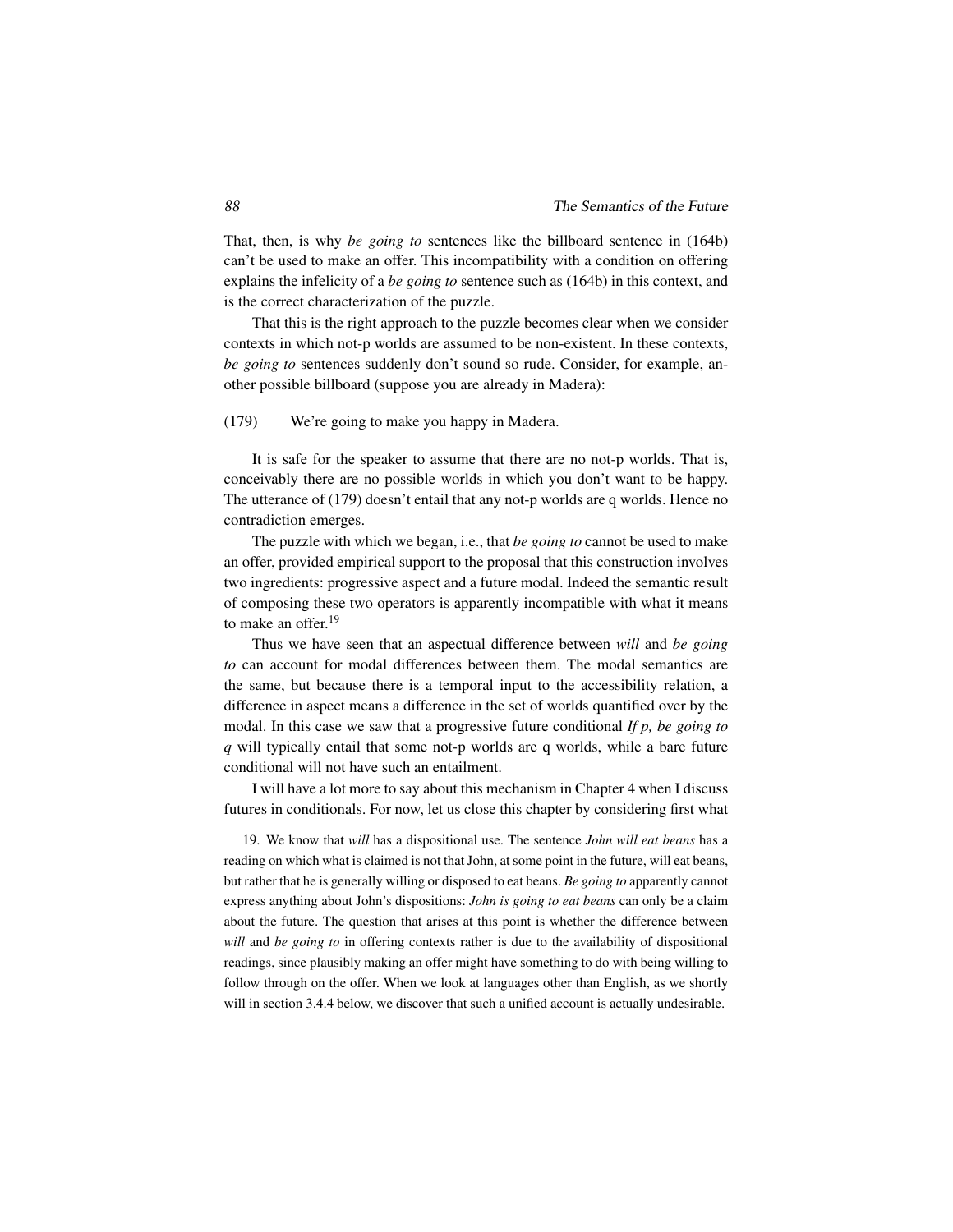past futures can tell us about the interaction between aspect and the future modal, and secondly, dispositional futures.

# 3.3 Aspectual-Modal Interactions in Past Futures

Despite the apparently contradictory nature of the terminology, there is such a thing as a "past future" form.<sup>20</sup> This is not a controversial point, but for those unfamiliar with it, I will briefly explain what the term "past future" refers to and why it makes sense.

Like other modals, the modal component of futures *woll* takes a temporal input. It is this input that gets modified by aspect, as we have seen. It is also possible to modify the input with tense, as in (180) below. Intuitively, a past tense has the effect of shifting into the past the time at which the branching takes place.

- (180) a. It was going to rain.
	- b. Andi would become president.

Syntactically, the past and the future morphemes are not competing for the same "slot": the tense head is located above the future morpheme (Cinque, 1999). For us, there is an aspectual head between the tense and the aspect.

Past futures display two contrasts between generic and progressive aspect that are not observable in present tense futures.

#### 3.3.1 Fate-in-Hindsight

The first of these contrasts is that unrestricted *would* sentences (which I assume to be generic *would* sentences) entail that the eventuality happened, while unrestricted *was/were going to* sentences do not.

Sentences such as the one in (181) are contradictory, as observed by Binnick (1971).

- (181) a. This little boy would grow up to be king.
	- b. # This little boy would grow up to be king, but then he caught pneumonia, and he didn't.

Evidently, the eventuality in question has to have been instantiated by the speech time. In contrast, the example using the past progressive future *was going to* in (182) does not.

<sup>20.</sup> As Ultan (1978) notes, it is particularly common in Indo-European languages, while less common in other language families.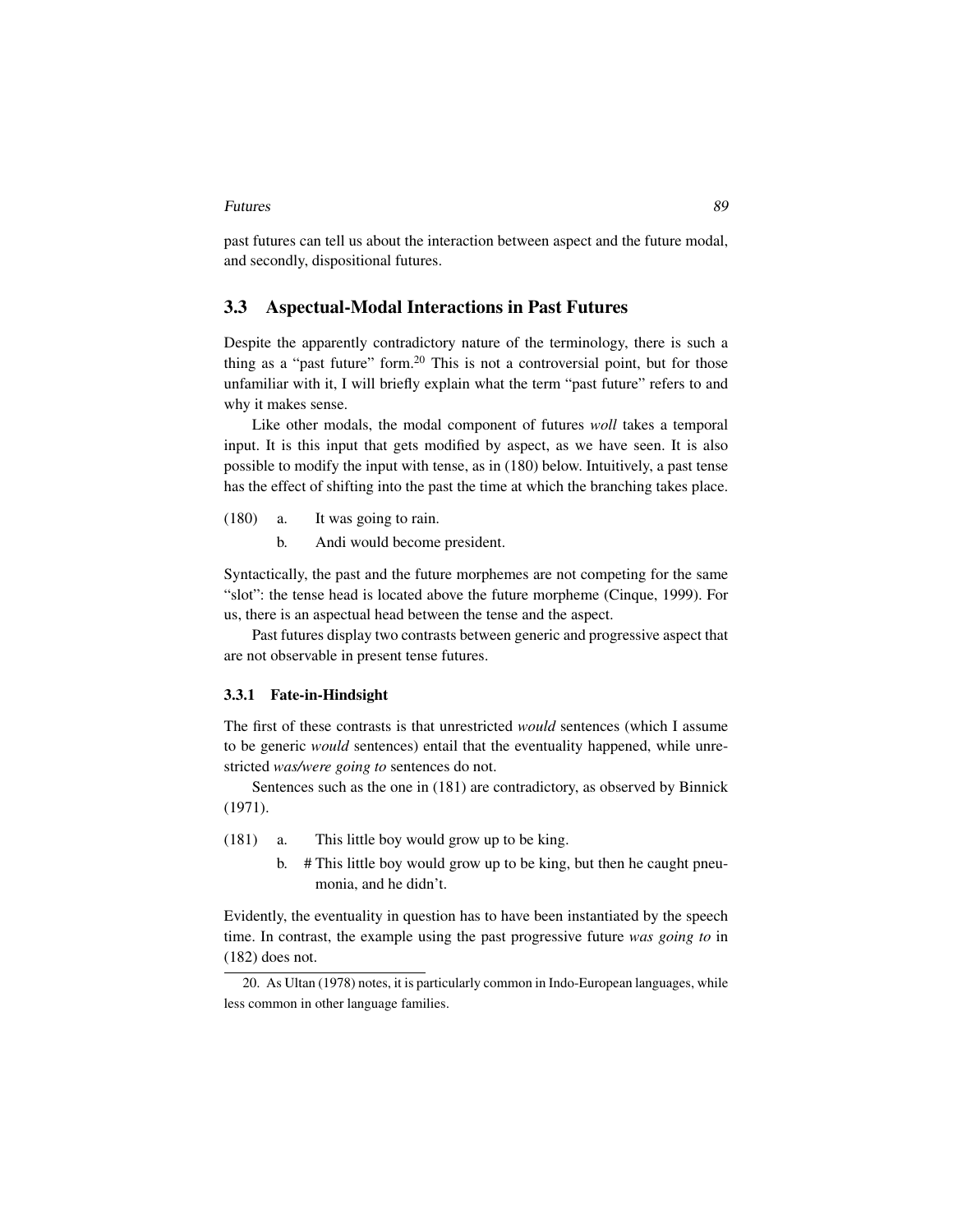(182) I was going to order the oysters, but then I thought better of it, so I didn't.

To be fair, there is another difference between (181) and (182) aside from aspect. (181) seems to have inertial ordering while (182) has bouletic ordering. So one might think that the contrast could be due to the ordering difference rather than the aspectual difference. Indeed, in Chapter 2, we saw cases where the director's commitments do not get realized because of unexpected turns of events. So perhaps it really is a fact about orderings.

However, there are reasons to think otherwise. Many speakers accept sentences such as those in (183), which are inertially ordered but use *was going to*. 21

- (183) a. ? This little boy was going to grow up to be king, but then he got pneumonia and didn't.
	- b. ? It was going to rain, but then it got colder, and it snowed instead.
	- c. ? He was going to get well, but then he went out in the cold, and he didn't.

And all speakers accept the sentence in (184).

(184) The vase was going to fall, but at the last moment I caught it.

To the extent that the inertial examples in (183) and (184) are acceptable, the correct generalization is that past generic futures entail that the eventuality happened, while past progressive futures do not.<sup>22</sup>

Let us consider what the current theory should say about these examples. Recall what we had to say about futures in general: They assert that certain facts about the world determine whether p happens or not. That is, the set of metaphysically possible futures that agree with certain facts about the current world themselves all agree on whether p is true or not (at some time). Suppose they agree that p is true at some time. Then by the definition of direction, it is presupposed that on all the metaphysically accessible worlds, p is true at some time.

<sup>21.</sup> I do not consider bouletically ordered past generic futures here because, as we will see below, they apparently do not exist.

<sup>22.</sup> Like so many correct generalizations, this one is not quite true. In a situation in which the boy was to be crowned the next day, (181a) could still be felicitously uttered. This fact is reminiscent of past counterfactuals that refer to future events, such as *If we had gotten married tomorrow, it would have rained on our wedding.* Counterfactuals of this sort are treated at length in Ippolito (2002).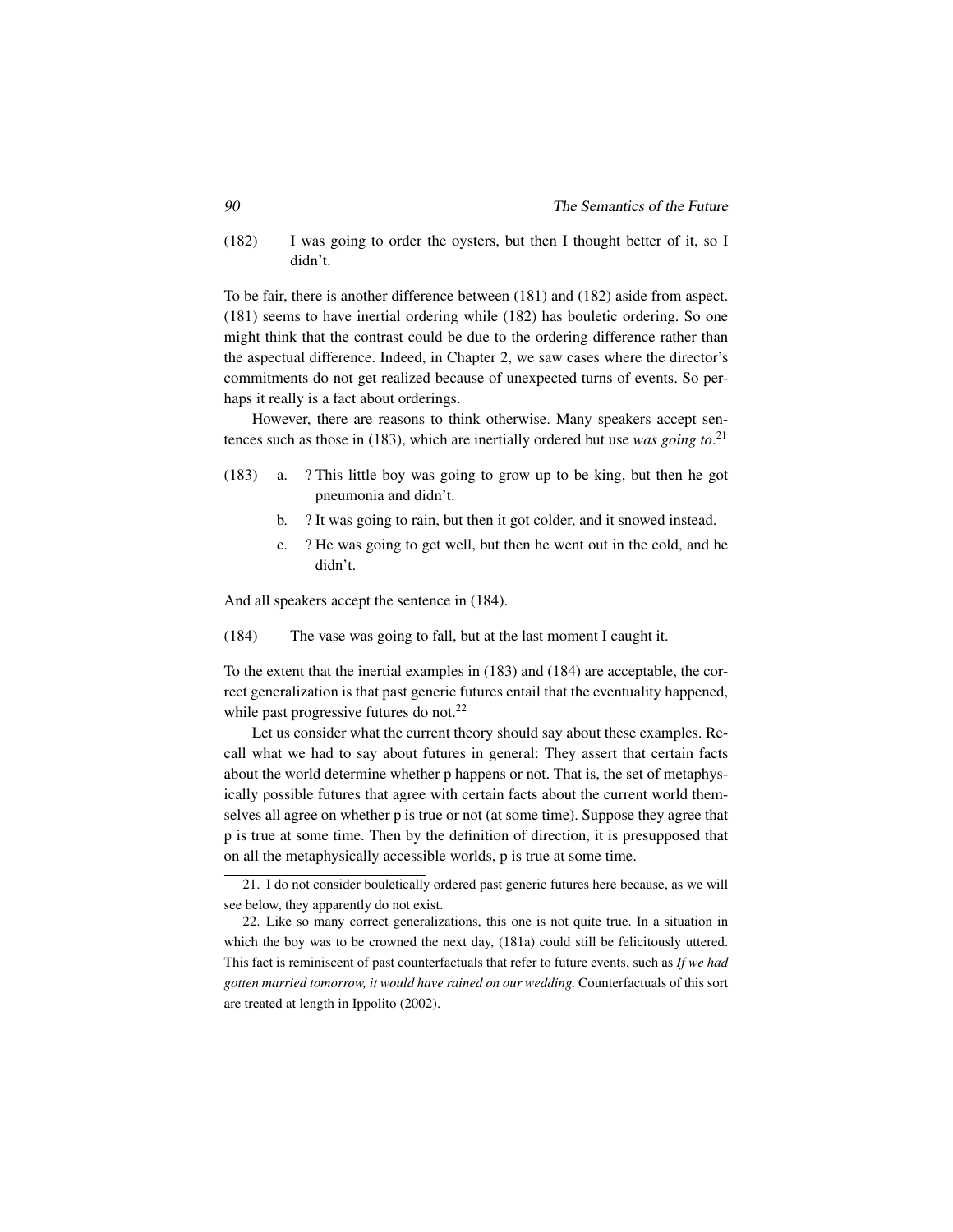This definition seems correct for generic past futures. The entailment that p has to happen signifies that there are no metaphysically accessible worlds on which p does not happen.

For the past progressive futures, that definition does not seem to work. The lack of an entailment that p happens means that there are some metaphysically accessible worlds on which p does not happen. Therefore, the past progressive future cases do not carry a presupposition that p is true at some time on all the metaphysically accessible worlds. At most, they carry a presupposition that p is true at some time on a set smaller than, and contained within, the set of all the metaphysically accessible worlds.

It is not clear to me how this smaller set is constructed, or why it is smaller.

### 3.3.2 No Past Bouletic Generics

Here is another puzzle about past generics. For some reason, only inertial readings are possible with past generics, whether future or futurate. This is the case for both ordinary generics and generic futurates:<sup>23</sup>

- (185) a. # Sally handled the mail from Antarctica, but none ever came.
	- b. # John always left the next day, but he always ended up changing his mind.

This is true of *would* as well, though something like a past bouletic *would* seems to have been possible earlier in the history of the language.

<sup>23.</sup> Embedded under a higher past operator (Sequence of Tense), these all improve, which is expected if Sequence of Tense past morphology is semantically empty (Ogihara, 1996).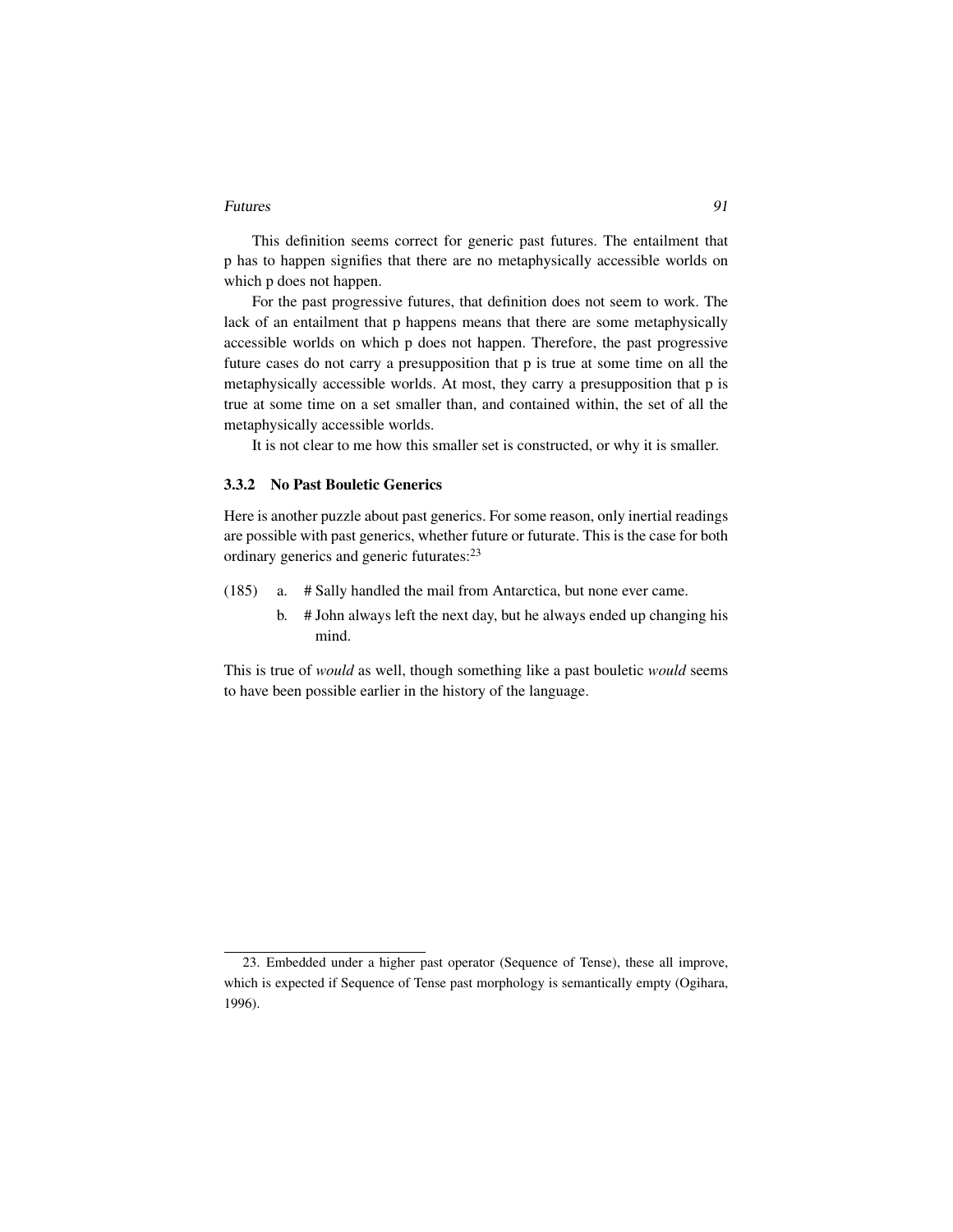(186) This little boy would grow up to be king.

- a. inertial reading: "that's what eventually would happen"
- b. # bouletic: "that's what he wanted to happen, and it did (?)"

However, with progressives, both ongoing and futurate readings are possible with bouletic ordering, as in (187) and (188a) respectively.

- (187) Mary was building a house, but she didn't end up finishing it.
- (188) a. The Red Sox were playing the Yankees tomorrow.
	- b. # The Red Sox were defeating the Yankees tomorrow.

And with *be going to*, the bouletic reading is also possible (and as expected, so is the inertial reading as well, which entails that the eventuality did happen).

(189) The Red Sox were going to play the Yankees. (ok on both inertial and bouletic readings)

So in general, while a bouletic ordering is available for past progressives, it is not available for past generics.

We would expect that if the inertial reading of a past progressive future sentence was ruled out, it should behave bouletically: That is, it should be good with eventualities that the director has the ability to bring about, and bad with other eventualities.

One way to rule out the inertial reading is to put a durative temporal adverbial at the beginning of the clause. Bouletic readings, but not inertial readings, can occur with a clause-initial durative adverbial constraining not the time of the eventuality, but the time during which the director was committed to the eventuality's happening. The futurates with clause-initial durative adverbials in (190) exhibit the expected futurate pattern of judgments.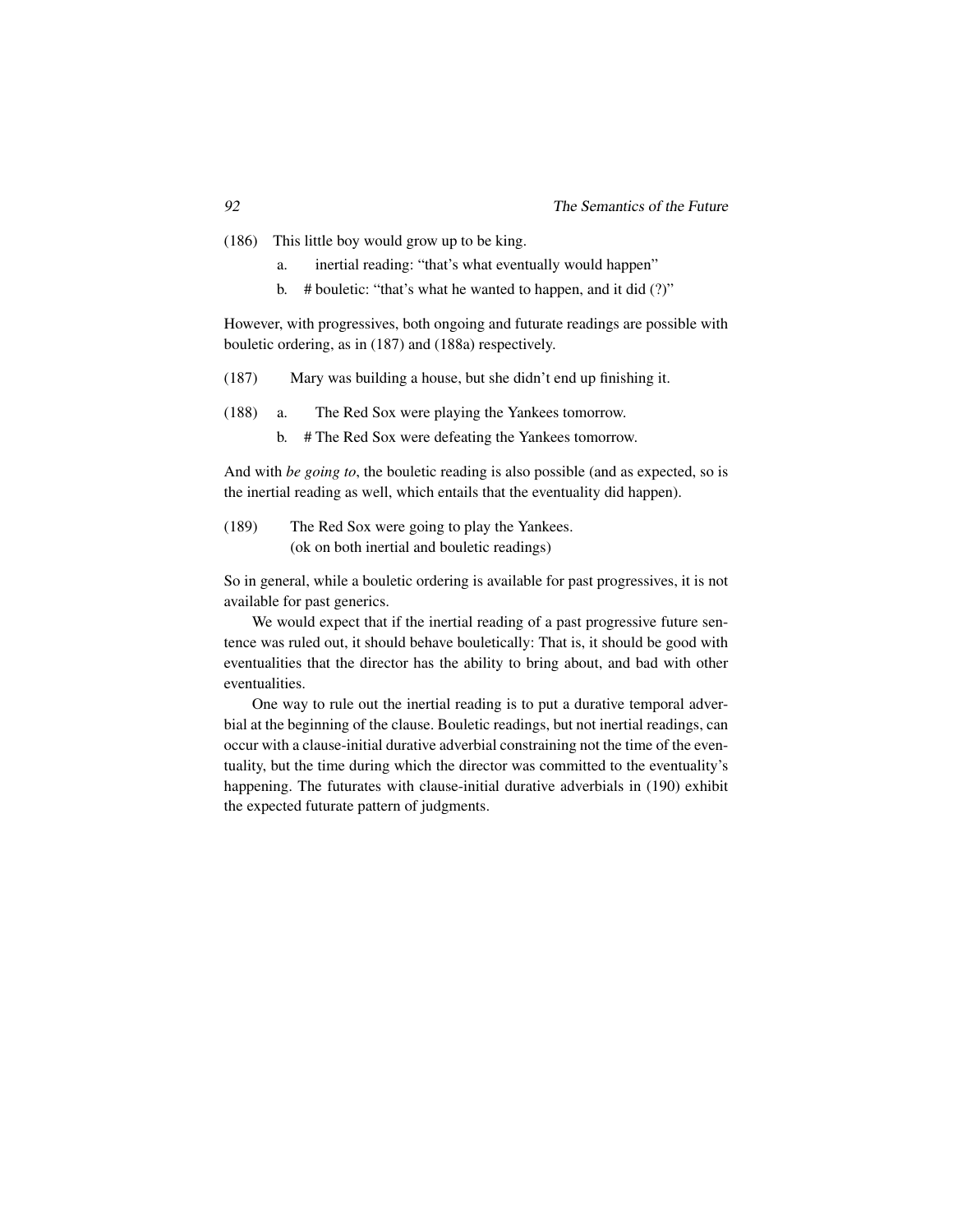- (190) a. For several days, Nomo was pitching against the Yankees (next Thursday).
	- b. # For several days, Nomo was pitching a perfect game against the Yankees (next Thursday).

This evidence demonstrates that *was going to*, when the inertial reading is ruled out, behaves, as expected, like a futurate, where the eventuality has to be plannable.

We have seen in this section how interactions between aspect and modality occur in past futures. To round out this chapter, we discuss briefly a third reading of *will*: so-called dispositional *will*.

# 3.4 Dispositional *Will*

So far we have been discussing two readings of *will*: a bare (no aspect) reading, and a generic reading. There is a third reading of *will* that has been mentioned in the literature but which we have not yet discussed: dispositional *will*. This use of *will* seems to have a different meaning from the two other *wills* analyzed above.

The dispositional reading of (191a) conveys that John is willing to eat beans. (191a) also has a generic reading. This reading is brought out in (191b), which lacks the dispositional meaning.

- (191) a. John will eat beans.
	- b. John will eat beans tomorrow.

In this section I will argue that dispositional *will* is a special case of generic *will* with a particular kind of (usually covert) antecedent attaching to  $ALL<sub>t</sub>$ , where any overt antecedent restricts  $ALL<sub>b</sub>$ . Thus it is like generic *will* in some ways and unlike it in others. As I will show toward the end of this chapter, data from Indonesian confirm that the generic future and the dispositional future do not always travel together.

#### 3.4.1 Genericity in Dispositional *Will*

Like generic *will*, dispositional *will* can take present input, indicating that it is +SIP (has the subinterval property). It also permits generic readings of indefinite subjects, indicating that that temporal quantifier is  $ALL_t$ .

Embedding under *I can't believe (that)* is fine, showing that a present temporal input is possible, and therefore, that dispositional *will* is +SIP.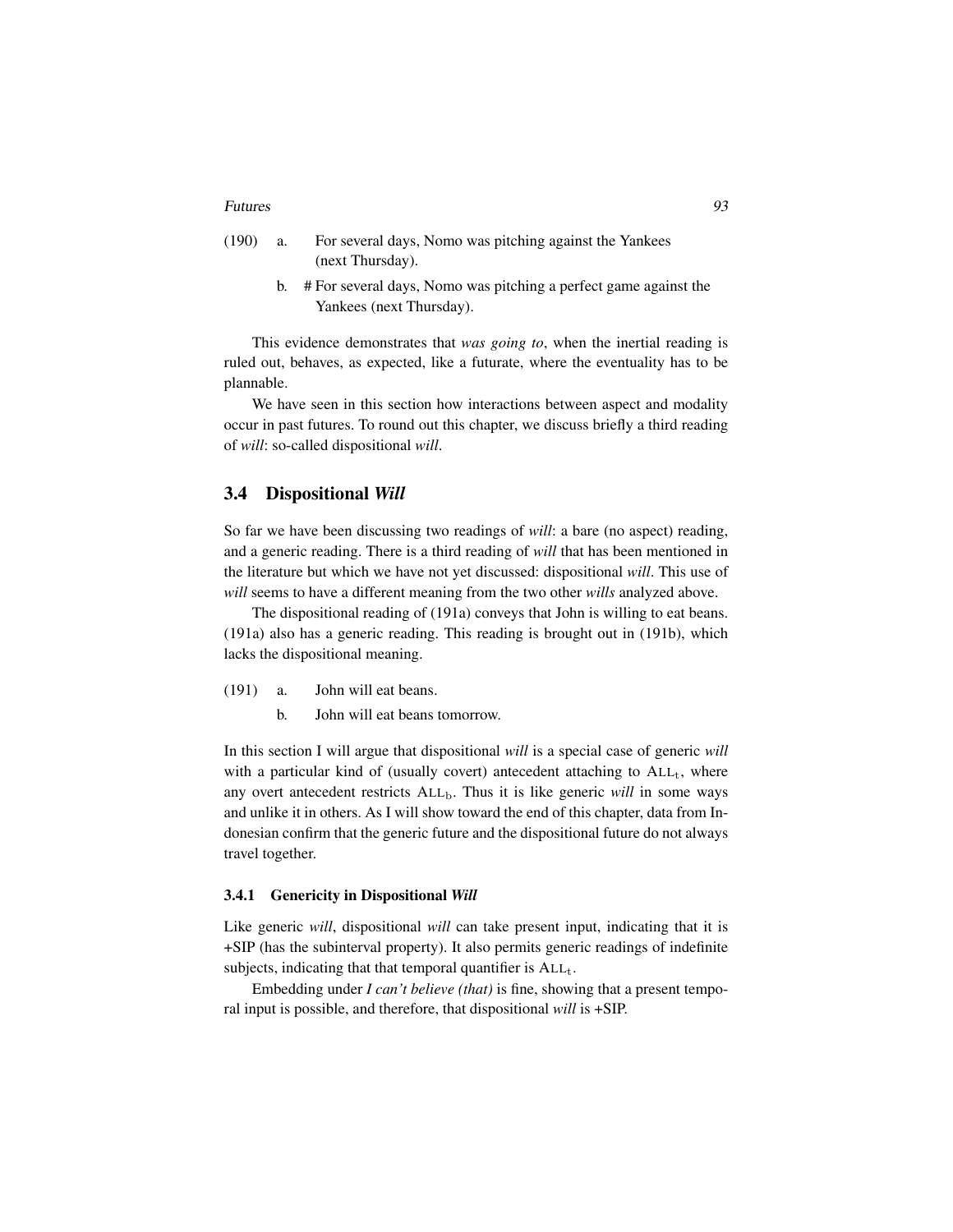(192) I can't believe Mary will eat beans these days!

Dispositional *will* also need not be embedded.

(193) Mary will eat beans these days.

These facts make sense only if either  $SOME_t$  or  $ALL_t$  is in the denotation. In fact, it must be  $ALL_t$ . As we saw above in section 3.1.2.2,  $ALL_t$ , but not  $SOME_t$ , licenses generic readings of bare plural subjects. Consider the sentence with a bare plural subject in (194).

(194) Dogs will eat doughnuts.

There are three readings of this sentence. The bare *will* reading, as we expect, says that there will be an instance of some dogs eating doughnuts. The bare plural can get only an existential reading on the bare *will* reading. The generic *will* reading, which we have also seen, says that in general, dogs will, every now and then, eat doughnuts, and there's no way to stop them. On this reading, (194) seems to be false; I know of no dog who goes around eating doughnuts. On the other hand, the dispositional *will* reading says something along the lines of, if you give a dog a doughnut, the dog will eat the doughnut. That is quite different from the generic reading, and I think true (though I haven't tried it). But as in the generic *will* reading, the bare plural gets a generic reading with dispositional *will*. This allows us to conclude that  $ALL_t$  is a component of dispositional *will*.

#### 3.4.2 Dissimilarities with Generic *Will*

There are, in fact, a number of differences between generic *will* and dispositional *will*. First, the covert *if you give it to them* that seems obligatory on dispositional *will* is important. Also, as I said above, dispositional *will* is incompatible with anything that marks a specific eventuality, as in (195), although in such a case, a generic *will* reading is allowed.

(195) John will eat beans tomorrow.

This is perhaps related to the fact that (196) on the generic reading can have either an existential or universal subject (Carlson, 1995), but the existential one is much better with the adverbial.

(196) Dogs will eat doughnuts (tomorrow).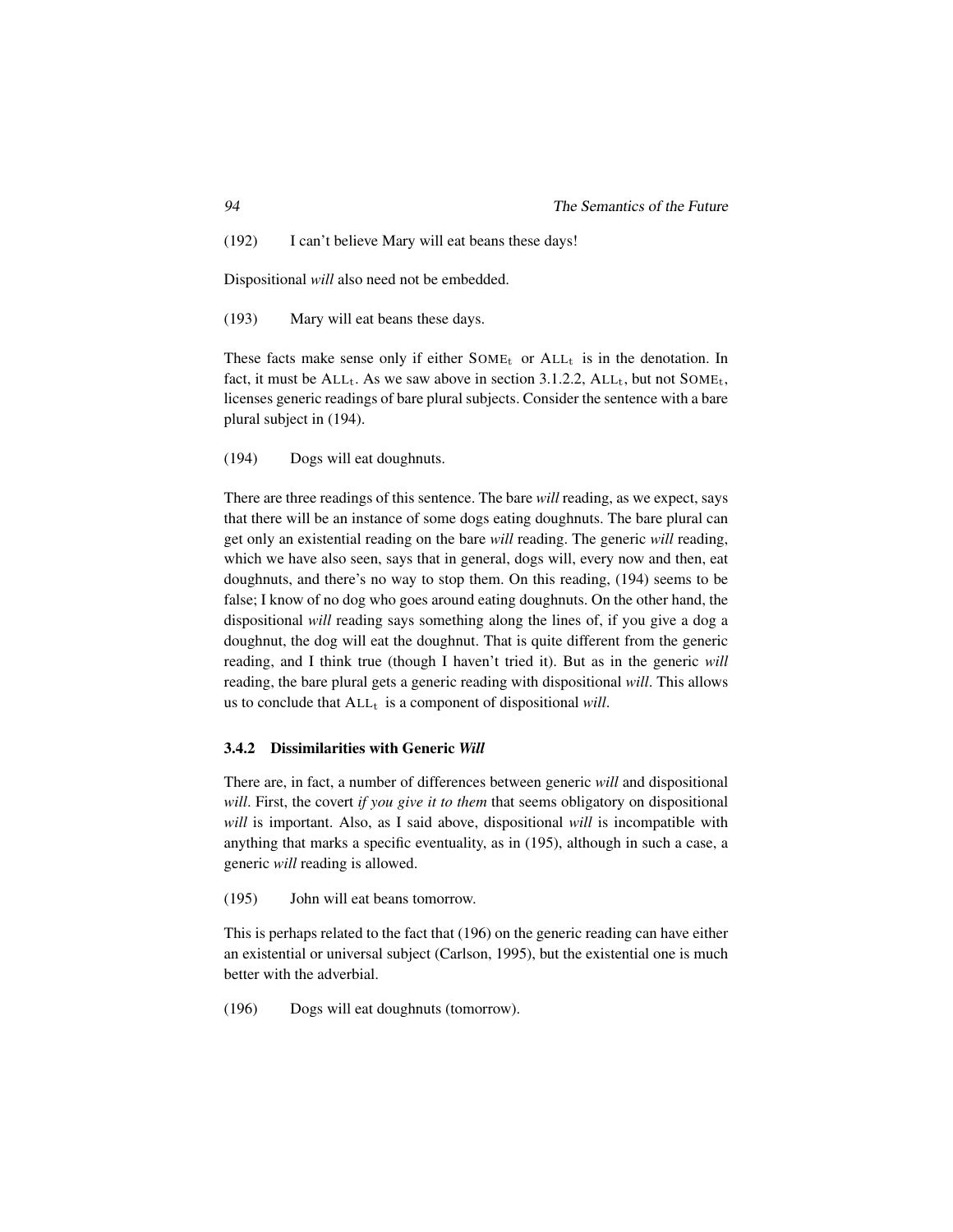I have no explanation for this interesting fact.

We might expect that something called "dispositional" might be impossible with an inanimate subject. This is not so, but the facts around inanimate subjects in dispositional *will* point to another difference between dispositional and generic *will*. Inanimate subjects are fine with dispositional *will* as well as generic *will*, but the dispositional part has to do with non-accidental (i.e., lawful) properties of the subject, as in (197a). The sentence in (197a) is true or false in part because of properties of hydrangeas. However, I can utter the generic *will* sentence in (197b) as a prediction, and its truth conditions have nothing to do with any inherent properties of hydrangeas. If I know that aliens will land and plant hydrangeas next spring here and keep them alive with special techniques, I would still be able to utter (197b) in good faith.

(197) a. Hydrangeas will grow to a height of 5 ft. in this area.

b. Hydrangeas will grow here next spring.

Dispositional *will* is even compatible with passives, as long as the eventuality's happening depends on a non-accidental property of the subject.

(198) Chocolate cakes will be eaten (if you just leave them lying around).

So while dispositional *will* does not require an animate subject or agent, it still differs from generic *will* in that the inherent, non-accidental properties of an inanimate subject must entail that the eventuality will happen.

#### 3.4.3 Towards a Hypothesis

The questions to be answered about the meaning of dispositional *will* are as follows: Why does it allow generic readings of indefinites? Why the covert *if*-clause? Why the subject-bouletic or subject-inherent properties?

The possibility for generic readings of indefinites suggests there is a high generic operator, i.e.,  $ALL_t$ .

The need for a hedge—*if you offer, if you let them, if the conditions permit it*—is missing from any other future we have talked about so far. Let's say this antecedent has an existential bouletic-inertial modal  $SOME<sub>b</sub>$ , a modal of permission, modeled on  $ALL<sub>b</sub>$ . The director is the world or an animate entity; which one it is can be detected by what the hedge is.

What about the consequent? Perhaps, in all situations overlapping the present in which it is permitted (by some higher power) for the subject to do q, the subject does q. But this is not quite right. There is nothing here so far about the dispositions, or inherent properties, of the subject. The fact that we are talking about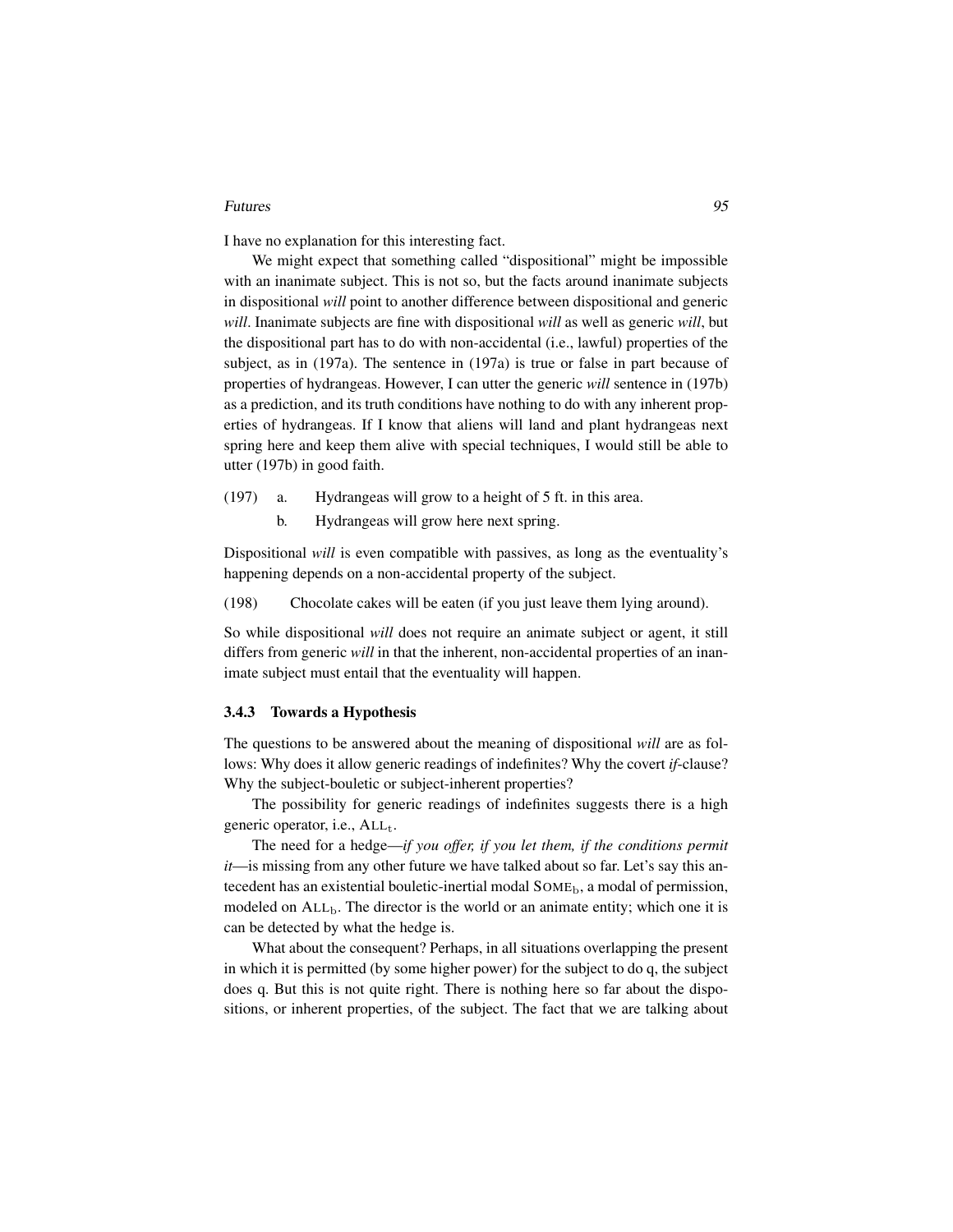dispositions and inherent properties suggests that a bouletic-inertial modal phrase is in the consequent as well. The subject, if animate, gets to choose whether to do q or not. If inanimate, non-accidental properties do the "choosing." A kind of director alternation seems to be at work.

If we were to redefine  $ALL_t$  to take two propositional arguments, we informally get the following meaning for dispositional *will*:

(199) In all times (situations) in which it is permitted by d that d' (the subject of q) directs q,  $d'$  wants q. Presupposed: d directs whether  $d'$  directs q.

The meaning given above is a preliminary hypothesis. There are a number of questions that would have to be answered in a more complete account: why the lower director has to be the subject<sup>24</sup>, for instance, and how the complex direction presupposition is calculated.

Nevertheless, this discussion demonstrates how useful the notion of direction may be in sorting out the meaning of modals. The fact that dispositional *will* appears to have two directors sets it clearly apart from generic *will*. <sup>25</sup> And indeed, Indonesian provides us with another reason to want to distinguish these two readings.

#### 3.4.4 Facts from Indonesian

In Indonesian, neither *akan* (a bare future) nor *mau* (a progressive future) are really felicitous in generics or conditionals—an interesting fact in itself. Yet *mau* has dispositional readings. Calling *mau* a progressive future is based on the fact that *akan* can be used to make an offer and *mau* cannot.

| (200) | a. | Saya akan membuat kopi.<br>woll make coffee          |          |
|-------|----|------------------------------------------------------|----------|
|       |    | 'I'll make coffee.'                                  | offer ok |
|       | b. | Saya mau membuat kopi.<br>going to make coffee<br>be |          |
|       |    | 'I'm going to make coffee.'                          | #offer   |
|       |    |                                                      |          |

Also, *mau* can have present input, while *akan* cannot:

<sup>24.</sup> The fact that the lower director has to be the subject constitutes more evidence that directors are (sometimes) visible to the syntax.

<sup>25.</sup> I anticipate some interesting difficulties in setting dispositional *will* apart from the *can* of ability, however.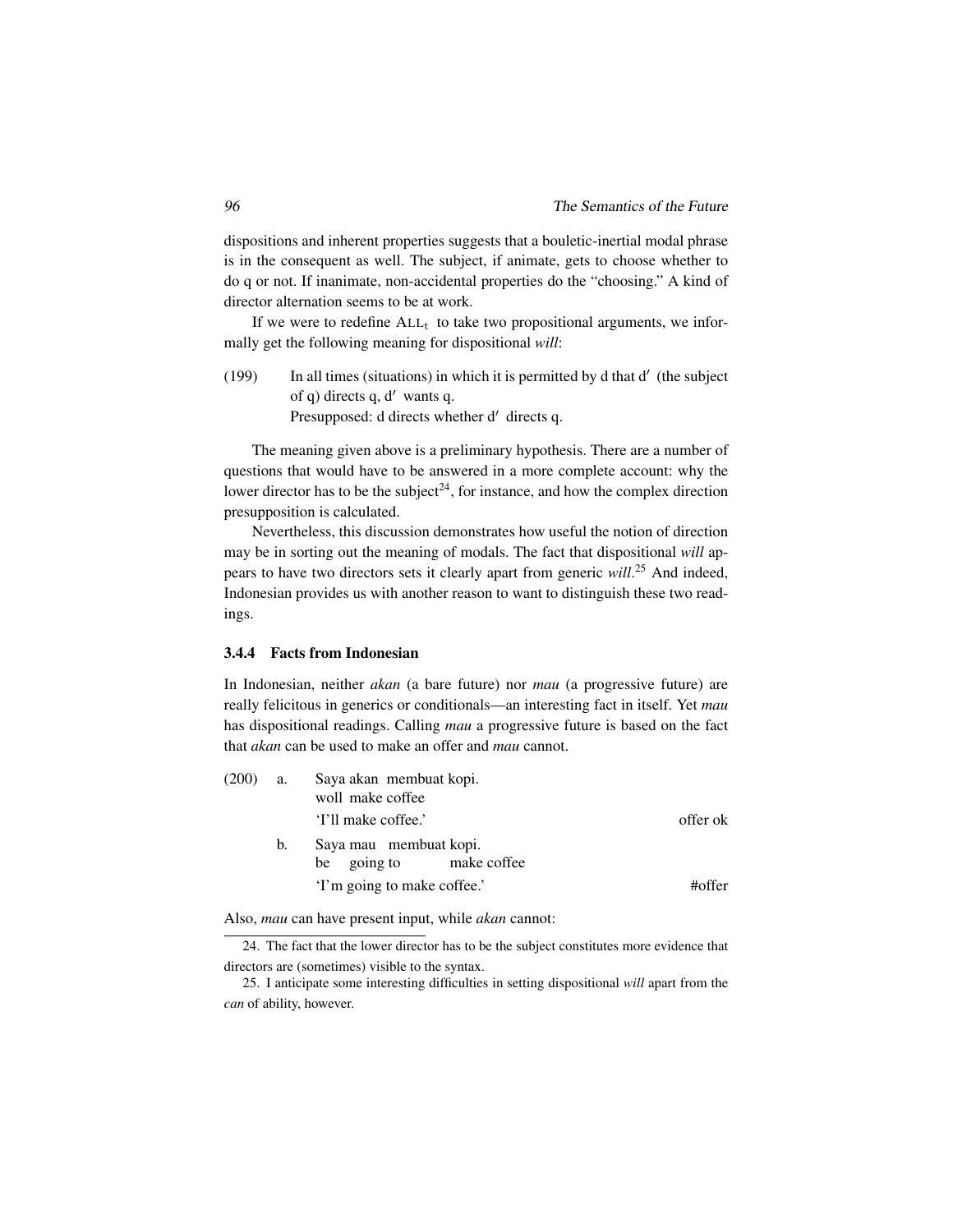| (201) |  | a. #Aduh, akan hujan. |
|-------|--|-----------------------|
|       |  | Oh.look woll rain     |
|       |  | 'Oh look, it'll rain' |

b. Aduh, Oh.look, be going to rain mau hujan. 'Oh, it's going to rain.'

In these respects it appears that *akan* is much like *will* (*woll*, really, since there is no present tense marked in Indonesian) and *mau* is much like *be going to*. However, when we turn to the possibility of dispositional uses, the situation is reversed. It is *mau* that has a dispositional use, not *akan*.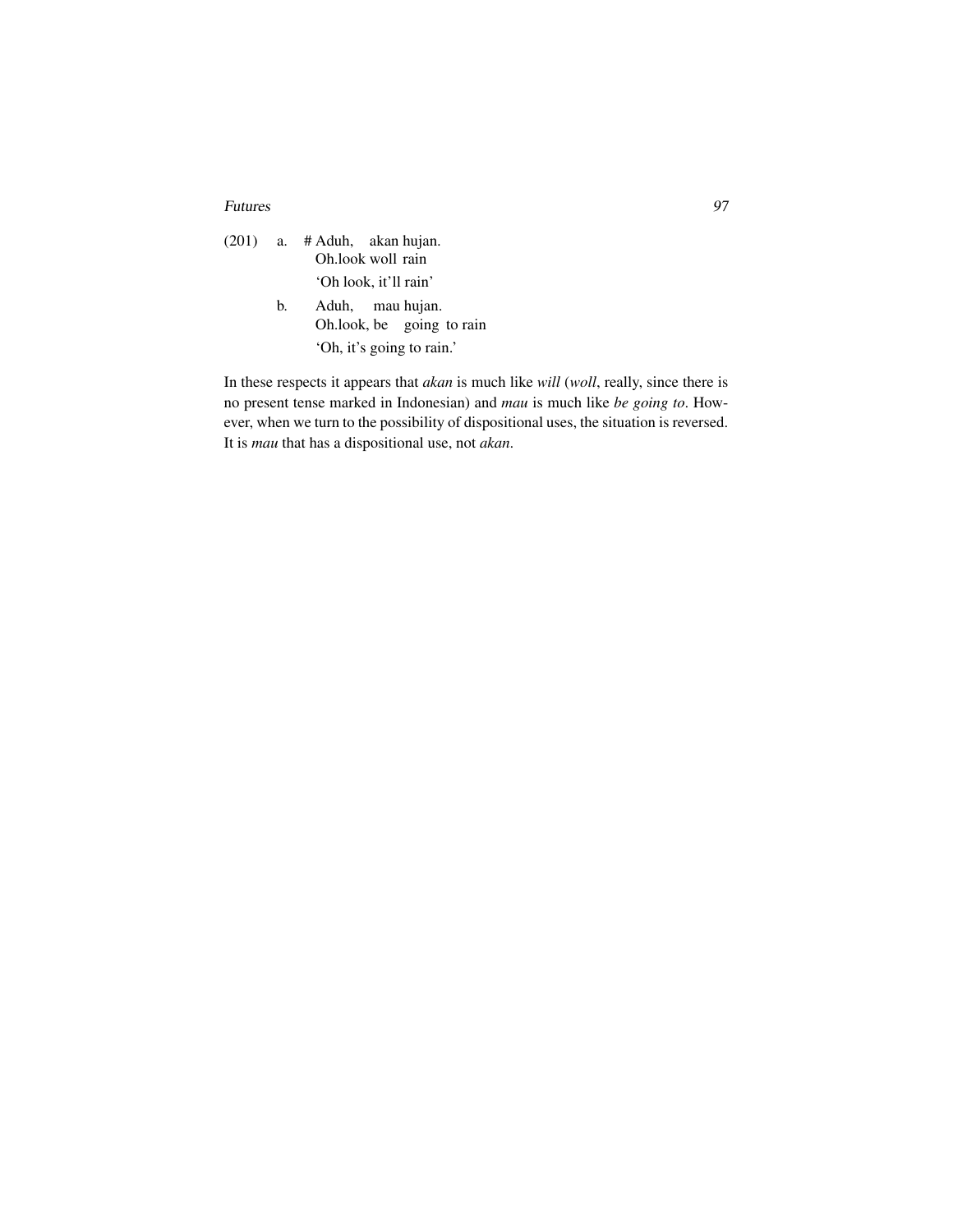| $(202)$ a. |    | Ali akan makan ikan.<br>Ali woll eat fish                     |
|------------|----|---------------------------------------------------------------|
|            |    | 'Ali will eat fish (later)'<br>*'Ali is willing to eat fish.' |
|            | b. | Ali mau makan ikan.<br>Ali be going to eat fish               |
|            |    | 'Ali is going to eat fish.'                                   |
|            |    | 'Ali is willing to eat fish.'                                 |

Thus generic and dispositional futures are not the same thing, supporting the analysis given above. In Indonesian, the question that arises is whether the Indonesian dispositional *mau* is generic or progressive. Later research will answer this question.

# 3.5 Conclusion

In this chapter I have introduced a semantic classification of future morphemes into progressive, generic, and bare futures. Aspect was shown to have detectable effects on the worlds quantified over, as well as on the ordering source used. We have seen, to some extent, how futures differ from futurates, but they have a number of similarities: an aspectual operator and a modal with bouletic or inertial ordering.

In Chapter 4, we will consider how futures and, to some extent, futurates, behave in conditionals.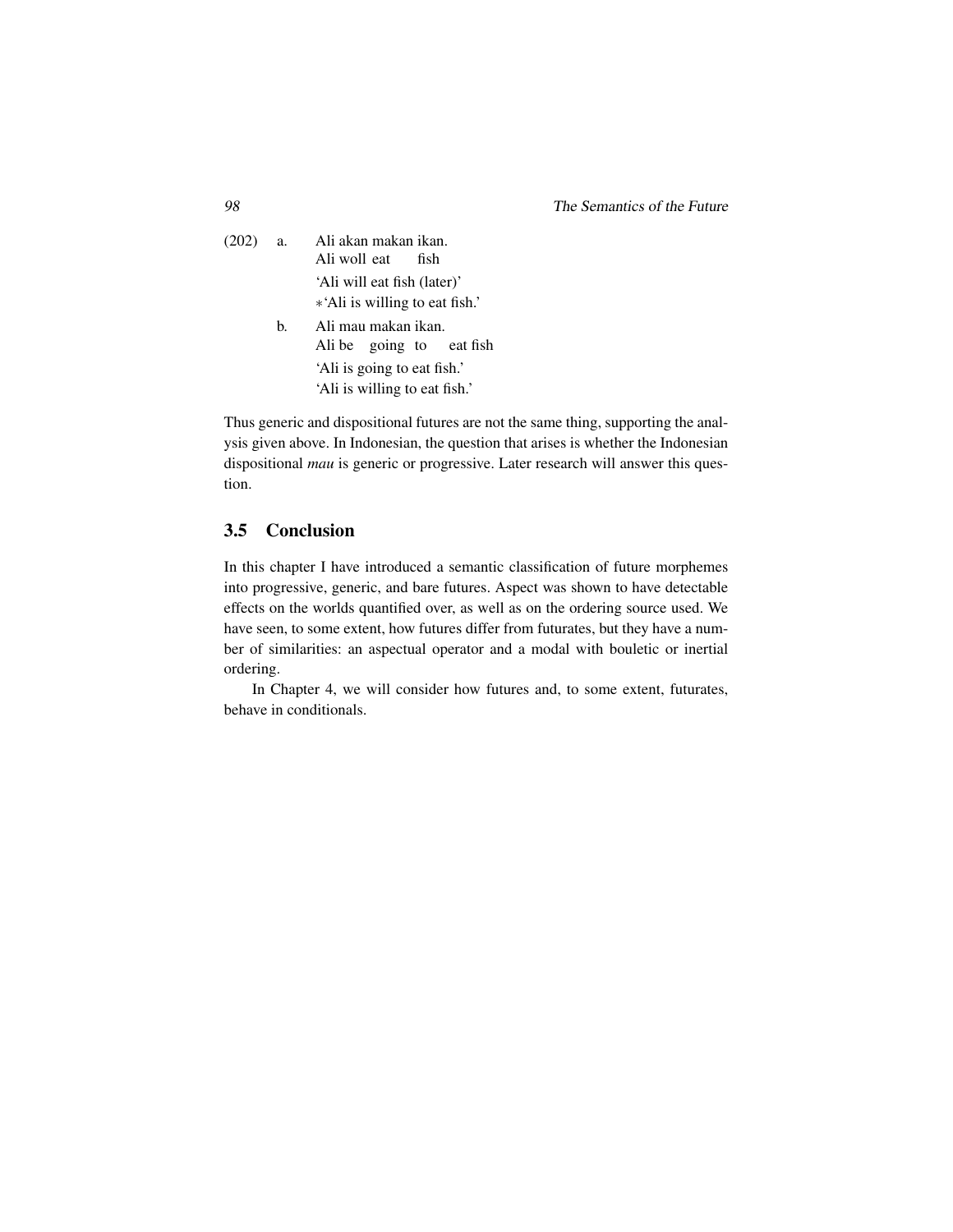CHAPTER 4

# Conditionals

Âs côusas mudárão dê aspécto. The things have changed to aspect. -José da Fonseca and Pedro Carolino *English as She Is Spoke: Being a Comprehensive Phrasebook of the English Language, Written by Men to Whom English was Entirely Unknown,* 1855

In the previous two chapters, we began an investigation of the semantics of futurates as in (203a,b), and futures as in (203c,d):

- (203) a. Devon is leaving tomorrow.
	- b. Devon leaves tomorrow.
	- c. Devon is going to leave tomorrow.
	- d. Devon will leave tomorrow.

However, we did not go into much detail regarding interactions between the semantics of conditionals and the proposed denotations of futures and futurates. In this chapter we will examine more closely the behavior of futures and futurates in conditionals. In particular, we will find that their behavior will allow us to determine the scope of pronounced and unpronounced modals in conditionals.

I argued in Chapters 2 and 3 that variations on a universal bouletic-inertial modal, termed ALL<sub>b</sub>, are involved in futures and futurates. This modal allows both bouletic and inertial ordering sources, and has a "direction presupposition" to the effect that either an animate entity (in the case of bouletic orderings) or certain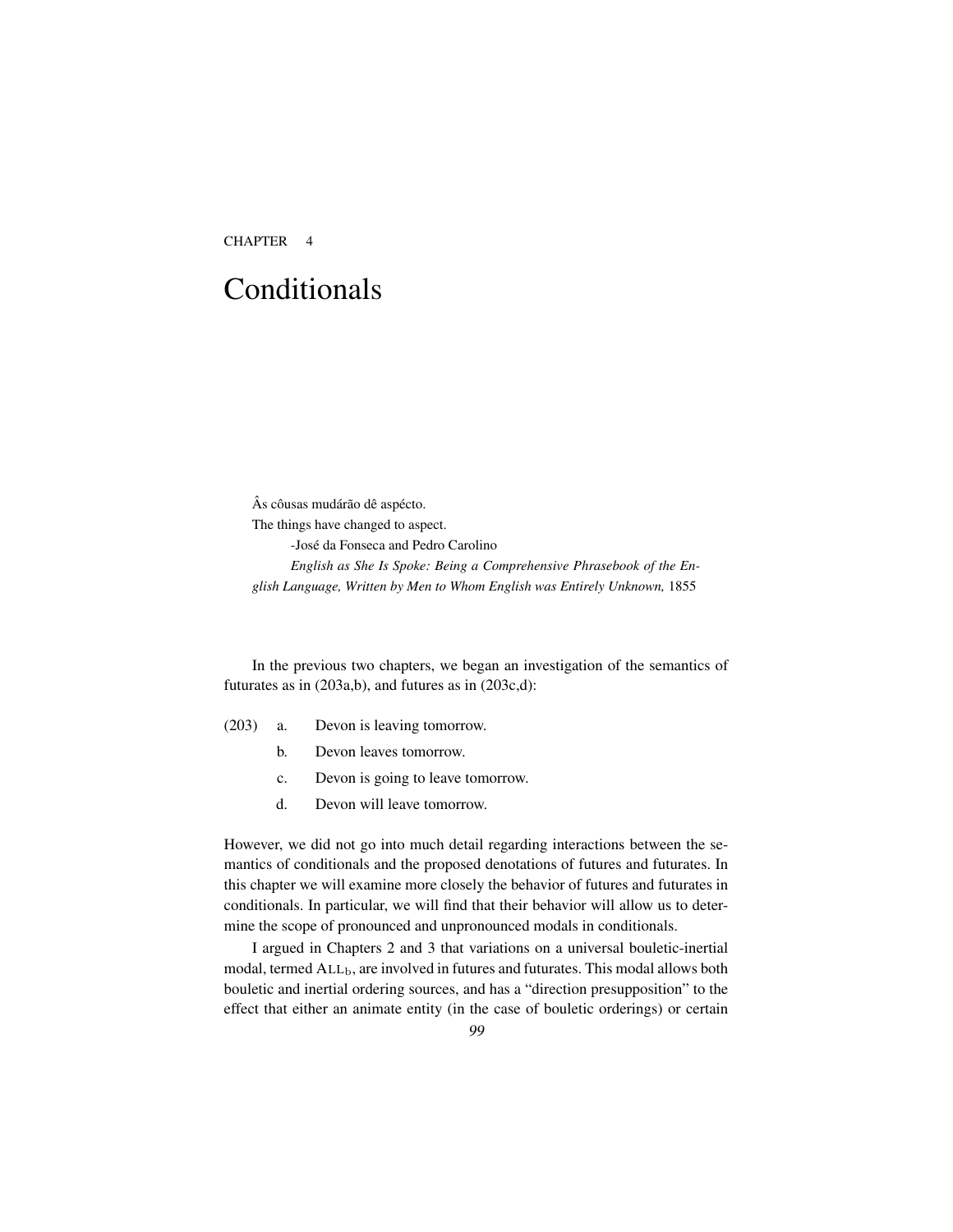facts about the world (in the case of inertial ordering) determine what happens in the future.

I further argued that GEN and generic *will* had an aspectual element in common, ALL<sub>t</sub>, and that PROG and *be going to* had an aspectual element in common as well, SOME<sub>t</sub>, which in all cases scopes over the bouletic-inertial modal. I claimed there was a lower operator constraining the time of the eventuality to be in the future (this operator was absent in ongoing readings of PROG and GEN sentences). $<sup>1</sup>$ </sup>

The questions that will dominate this chapter concern how to modify the proposed semantics to account for the semantics of conditionals containing futures and futurates, and in particular, for the effects of aspect on the set of worlds quantified over and the entailments of the conditional. We have seen some of these effects in Chapter 3, in contexts of offering where bare *will* is possible, but *be going to* is not possible, as in the case of the appropriateness of (204a) as an offering on a billboard and the inappropriateness of (204b).

(204) a. We'll change your oil in Madera.

b. # We're going to change your oil in Madera.

The sentence in (204b) is rude in an offering context, I said, because it entails that the speaker believes that in some worlds in which the hearer does not want their oil changed, the speaker will change their oil anyway. I explained this effect by means of a conditional account of offering. Offering commits the offerer to the proposition in (205), where p is the proposition that the hearer wants q, but the *be going to* sentence entails the proposition in (206). It is because these are incompatible that the *be going to* sentence in (204b) cannot be used in that context.

- (205) All not-p worlds are not-q worlds
- (206) Some not-p worlds are q worlds

In the explanation I gave for this effect, I used two crucial assumptions:

<sup>1.</sup> In what follows, I will set aside the third reading of *will* that was discussed (dispositional *will*).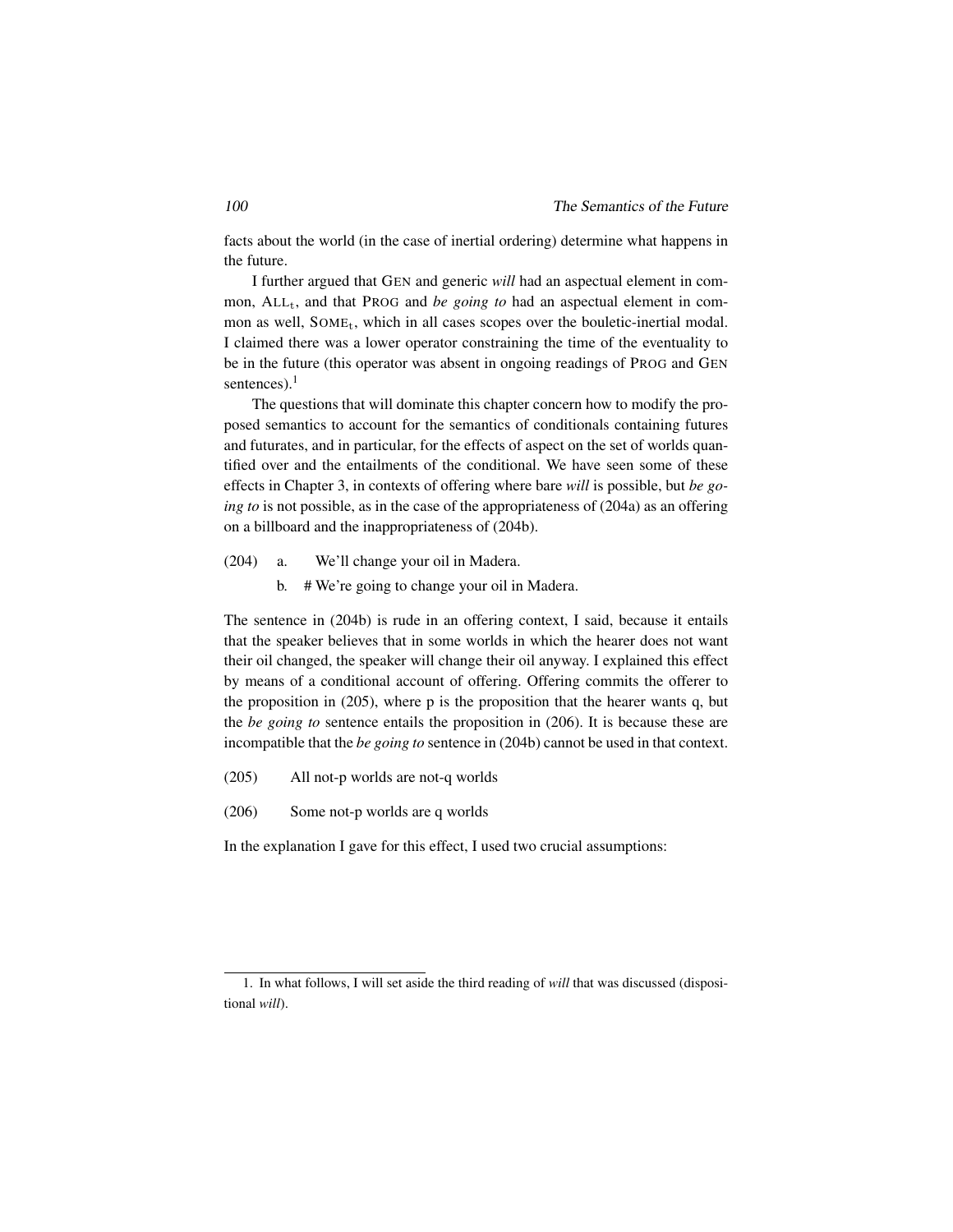### Conditionals 101

| (207) | The highest predicate in <i>be going to</i> , which is interpreted in the |
|-------|---------------------------------------------------------------------------|
|       | consequent of the conditional, has the subinterval property $(is + SIP)$  |

b. The time when it matters whether the hearer wants q is the same as the time when the offerer is prepared to undertake q

I will not review here the mechanism that depended on these assumptions, which can be found in section 3.3. It is important to note that there is nothing about the semantics of conditionals that conflicts with *be going to*. In (208a), for example, we see one such felicitous conditional.

- (208) a. If the clouds get heavy enough, it's going to snow.
	- b. If the clouds get heavy enough, it'll snow.

In fact, if we compare (208a) with (208b), they seem to have quite similar meanings. Rather, what caused the conflict was the pragmatic requirements on felicitous acts of offering. And indeed, when we consider various other contexts in which conditionals occur, differences between *be going to* and the bare future arise that are reminiscent of the differences in offering contexts. As with the mechanism proposed in Chapter 3, aspect affects which worlds are quantified over, influencing the entailments. Let's call the proposition in (206), that some not-p worlds are q worlds, the *anyway entailment*, reflecting the idea that those worlds are q worlds "anyway," even without being p worlds.

Here we will look at other conditionals, some that have the anyway entailment and some that do not. These will help us put the assumptions in (207) in a more general form and thereby determine the logical forms of various different kinds of conditionals.

We will need to make some starting assumptions about the logical form of conditionals. I assume, following Kratzer (1986); Stalnaker (1968); Barwise and Cooper (1981), that they are modal in nature; that is, they involve quantification over possible worlds or situations.<sup>2</sup> I assume nothing else special about the semantics of conditionals: That is, there is no additional meaning stemming from the fact that a conditional is a conditional other than what stems from its modal quantifier. Quantifiers in general I assume to have a tripartite structure, taking two propositional arguments which are referred to as the restrictor and the nuclear scope respectively.<sup>3</sup>

<sup>2.</sup> This includes our aspectual quantifiers  $ALL_t$  and  $SOME_t$ , since, as we have said, they properly ought to be situational rather than temporal quantifiers in order to account for the distribution of generic readings.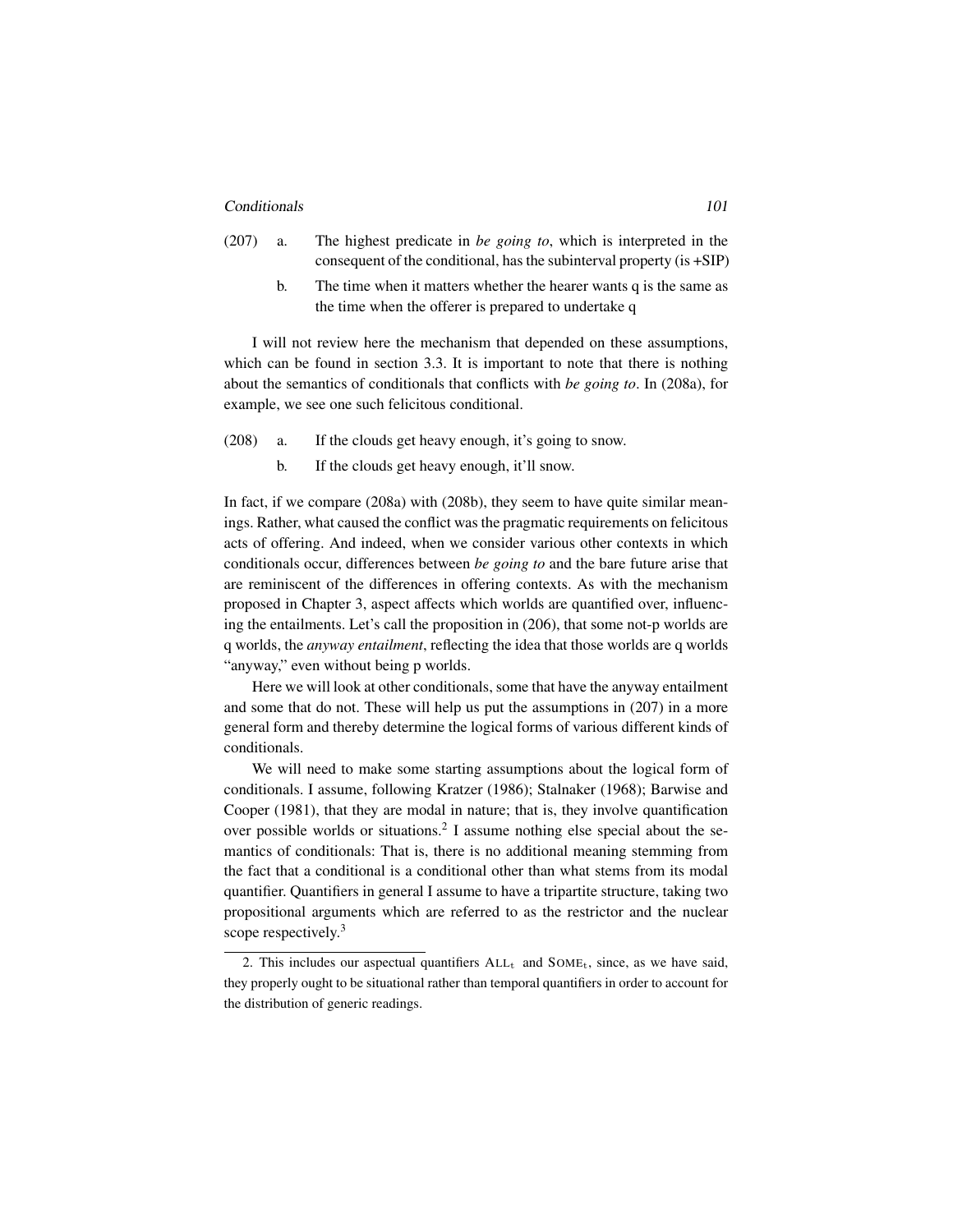### 102 The Semantics of the Future

In a conditional, the *if*-clause restricts a modal.<sup>4</sup> However, conditionals may have several, often null, modal quantifiers, so it typically will not be obvious which modal the *if*-clause restricts (this modal I will term the "conditional modal"). If it is pronounced at all, the conditional modal is always in the consequent in English, but it will become clear that not every modal that appears in a consequent is the conditional modal. For the most part, we will not be investigating modals in the antecedent, though those certainly occur as well.

Careful consideration of the truth and assertability conditions of each conditional will be vital to determining where the overt modals are interpreted and what, if any, covert modals are present. The results we have obtained so far will be helpful in this regard. In particular, the presence or absence of the anyway entailment will indicate whether the highest predicate interpreted inside the consequent is +SIP or not.

The discussion will lead us to the finding that different kinds of conditional modals put different temporal requirements on their antecedent and consequent. In one kind of modal (epistemic), each clause takes a present temporal input; in another kind of modal (metaphysical, e.g.  $ALL<sub>b</sub>$ ), the temporal input of the consequent depends on the temporal location of the antecedent in a particular way. Thus we will be well-situated to develop not only a theory of the logical forms of conditionals, but also a theory of how temporal considerations are to be integrated into theories of modality.

In section 4.1, I present conditional data that supports the main result of Chapter 3: +SIP consequents trigger the anyway entailment that some not-p worlds are q worlds. Unexpectedly, however, certain *be going to* conditionals—those in which *be going to* has a -SIP complement—can lack the anyway entailment.<sup>5</sup>

The reason, I suggest, is that in these cases the  $+SIP$  aspectual element  $SOME_t$ is interpreted outside the conditional, making the highest predicate interpreted in the consequent -SIP, so that there is no anyway entailment. In these cases,  $ALL<sub>b</sub>$ is interpreted as the conditional modal. In general, the presence or absence of the anyway entailment can provide evidence about the relative scope of modals in

<sup>3.</sup> It is well-known that the apparent structure of conditionals as determined by syntactic means is in conflict with the logical form needed for modals. See von Fintel (1995), among others, for discussion. I will not deal with that issue here.

<sup>4.</sup> Note that the modal denotations given in Chapters 2 and 3 only take one propositional argument, the nuclear scope, so they will need to be modified to take a restrictor as well.

<sup>5.</sup> Generic *will*, because it is morphologically identical to bare *will*, turns out to be less useful in this discussion; some of the same facts hold as hold for *be going to*, but the picture is far less clear.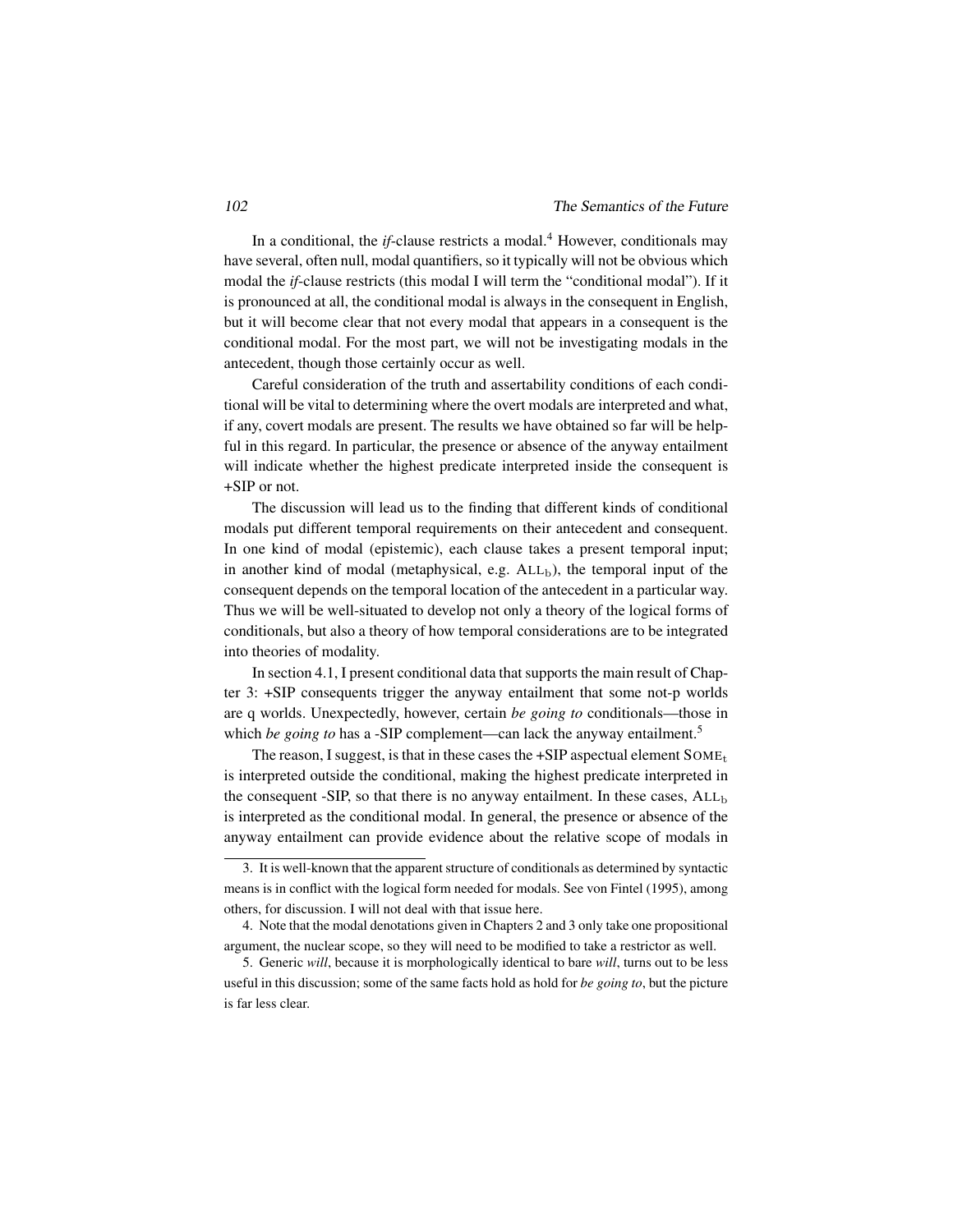# Conditionals 103

conditionals, whether they have wide scope (interpreted as the conditional modal) or narrow scope (interpreted in the consequent), as below.



Considering the possibility for modals to be interpreted outside of the consequent, it makes sense to ask whether in such a case a +SIP complement remaining in the consequent triggers the anyway entailment. The answer to this question seems to be yes. Up to this point we have only used -SIP verb phrases under modals, but in section 4.2, we will find that wide scope *be going to* conditionals, when the complement of *be going to* is +SIP, again have an anyway entailment. We can then refine our scope test from the previous section to reflect this sensitivity to the SIP value of the modal complement (the "complement SIP effect"). The complement SIP effect is observed with bare *will* as well; I discuss some ramifications of that fact.

Section 4.3 is concerned with modeling the complement SIP effect formally. First, I ask whether the same mechanism developed in Chapter 3 to explain the anyway entailment for  $+SIP$  modal  $SOME_t$  in *be going to* could be used to explain the presence of the anyway entailment for lower +SIP predicates. I demonstrate that the mechanism will work if certain times in the antecedent and consequent have a certain relation, and elucidate what would have to be true about temporal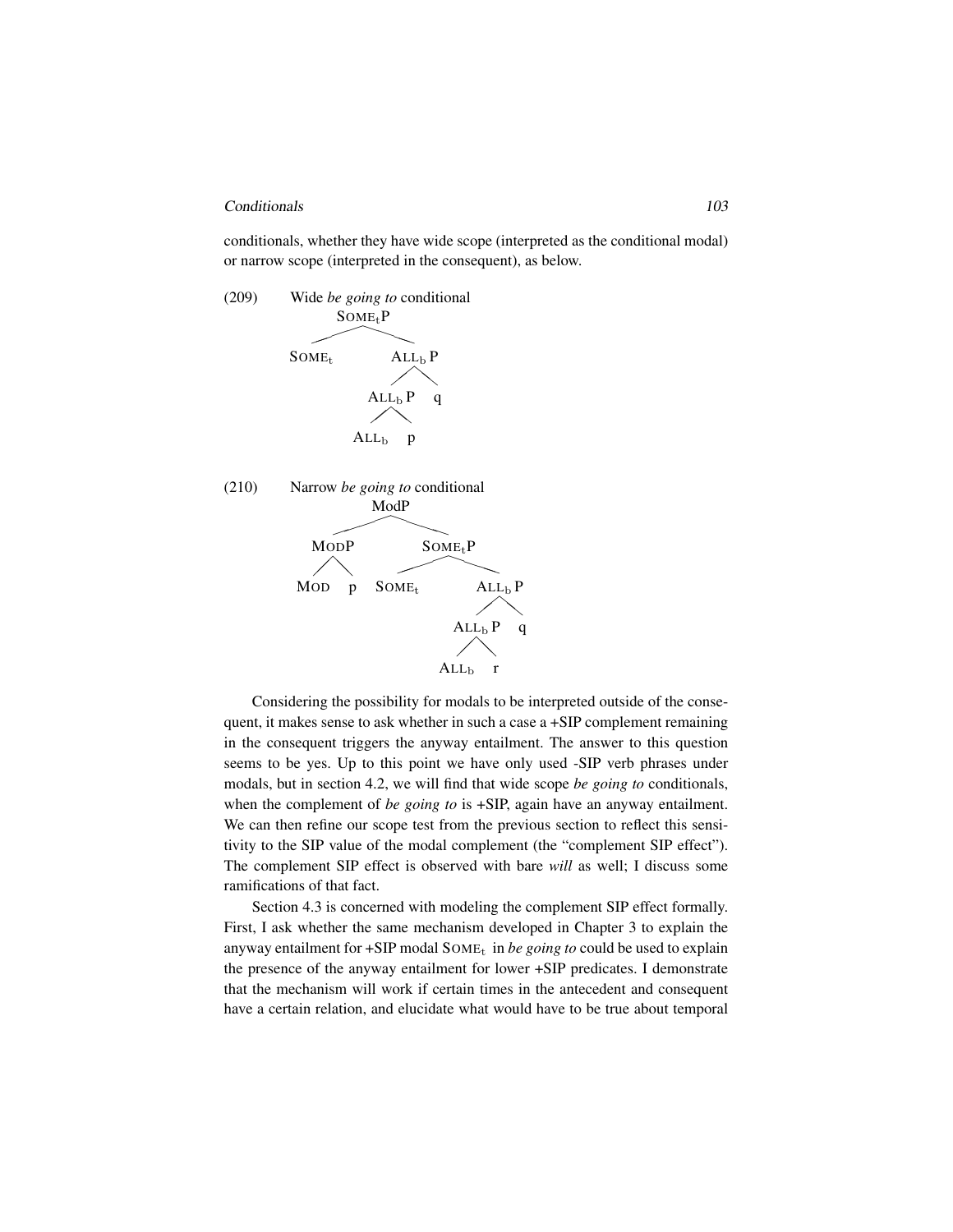interpretation in conditionals for that relation to hold. I present two lemmas about temporal interpretation in two different kinds of conditionals: epistemic conditionals (those in which an epistemic operator such as null EP is restricted by the *if*clause), and bouletic-inertial conditionals (in which a bouletic-inertial modal such as ALL<sub>b</sub> is restricted by the *if*-clause). It is demonstrated that these two cases involve different temporal interpretation, but that in either case, the mechanism from chapter 3 will work for lower +SIP predicates. Formal details are presented.

Section 4.4 presents an unexplained fact about temporal interpretation in narrow scope *be going to* conditionals, and the chapter concludes with section 4.5.

#### 4.1 Conditional Contexts

Recall that in Chapter 3, our original discussion of the anyway entailment arose out of a discussion of conditionals in offering contexts. In this section we will look at two other contexts besides offering that allow us to detect the anyway entailment, and see how different futures and futurates behave in conditionals in those contexts. Throughout this section, we will consider only examples in which the modal complements are -SIP. The results are, for the most part, compatible with the results of Chapter 3. However, there are some anomalous *be going to* and generic *will* cases. These, I will argue, are cases in which the modal, along with its +SIP aspectual component, is interpreted outside of the consequent.

Sections 4.1.1 and 4.1.2 look at conditionals that have futures with -SIP complements. Relevance conditionals, I will show in section 4.1.1, require that all not-p worlds are q-worlds, which is compatible with the anyway entailment (that some not-p worlds are q worlds). +SIP futures (generic *will* and *be going to*) are, as predicted, felicitous in relevance conditionals. Unexpectedly, bare *will* is infelicitous although there is no conflict with the relevance requirement. To explain this fact, I propose that the source of the conflict is not a modal conflict induced by aspect, but actually an aspectual conflict with the present -SIP constraint. In section 4.1.2, I show that conditionals in indication contexts (those in which the truth of the antecedent is asserted to be an indication of the truth of the consequent) require that some not-p worlds are q worlds (echoing the anyway entailment). Again *be going to* and generic *will*, which we expect to have the anyway entailment, are good; again we have a question about why bare *will* is not. Indication contexts are contrasted with causal contexts, which, like offering, are demonstrated to require that all not-p worlds are not-q worlds. This raises a further question about why in causal contexts *be going to* and generic *will* are possible. This question is subsequently sharpened in section 4.1.3, where I propose that in these cases, the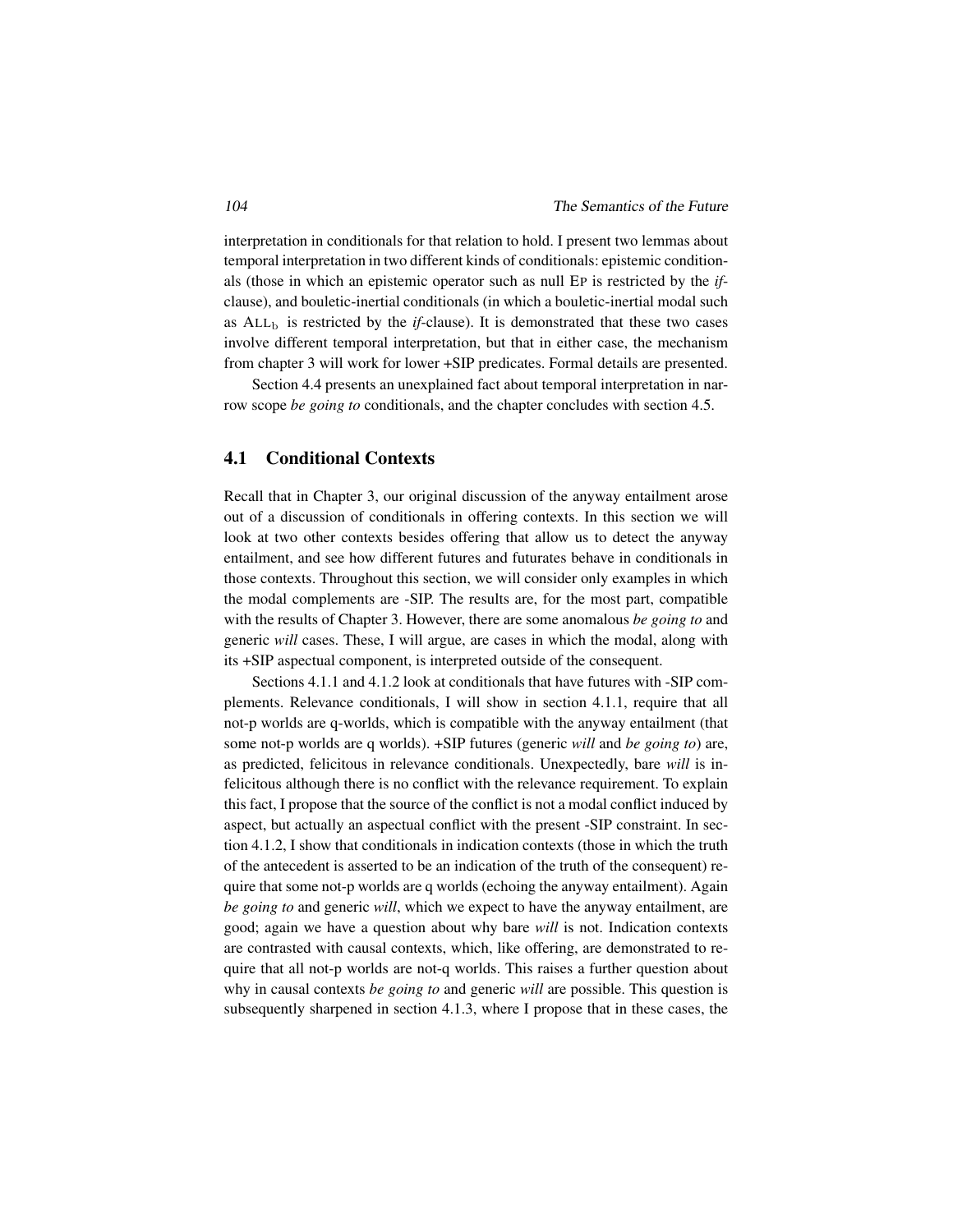aspectual-modal operators are interpreted outside of the consequent. Evidence is given for this proposal, and I ask whether the remaining material interpreted in the consequent can trigger the anyway entailment in cases where the modal has wide scope.

# 4.1.1 Relevance Conditionals

Relevance conditionals are conditionals in which the antecedent seems to be a condition on the relevance to the hearer of the information in the consequent. Two examples of relevance conditionals are given in (211).

- (211) a. If you want to know, there's some beer in the fridge.
	- b. If I may be frank, Frank is not looking good.

Differently from some other contexts for conditional utterances, the speaker of a relevance conditional *If p, q* cannot perfect the conditional (see von Fintel (1999) for a detailed discussion of conditional perfection). For example, in the context of a promise, as in (212a),  $\neg p \rightarrow \neg q$  is typically implicated, as in (212b), though that implicature can be cancelled, as in (213).

- (212) a. If you mow the lawn, I'll give you ten dollars.
	- b. If you don't mow the lawn, I won't give you ten dollars.
- (213) If you mow the lawn, I'll give you ten dollars. And come to think of it, I'll give you ten dollars anyway.

Again, there is nothing about the semantics of a conditional that has anything to say about what happens in cases in which not-p is true. It is the kind of speech act being made that bears on the question of whether the not-p worlds are all q worlds, all not-q worlds, or some combination of q and not-q worlds.

In any case, what interests us here is that relevance contexts do not allow perfection of the conditional. For example, the speaker of (211a) is not committed to (214a), nor is the speaker of (211b) committed to (214b).

- (214) a. If you don't want to know, there is no beer in the fridge.
	- b. If I may not be frank, Frank is looking good.

Therefore, in the context in which a relevance conditional *If p, q* is truthfully uttered, not all not-p worlds are not-q worlds: That is, some not-p worlds are q worlds. But a stronger entailment can be demonstrated, namely, that all notp worlds are q worlds. Iatridou (1994) notes that relevance conditionals are not possible with *then*: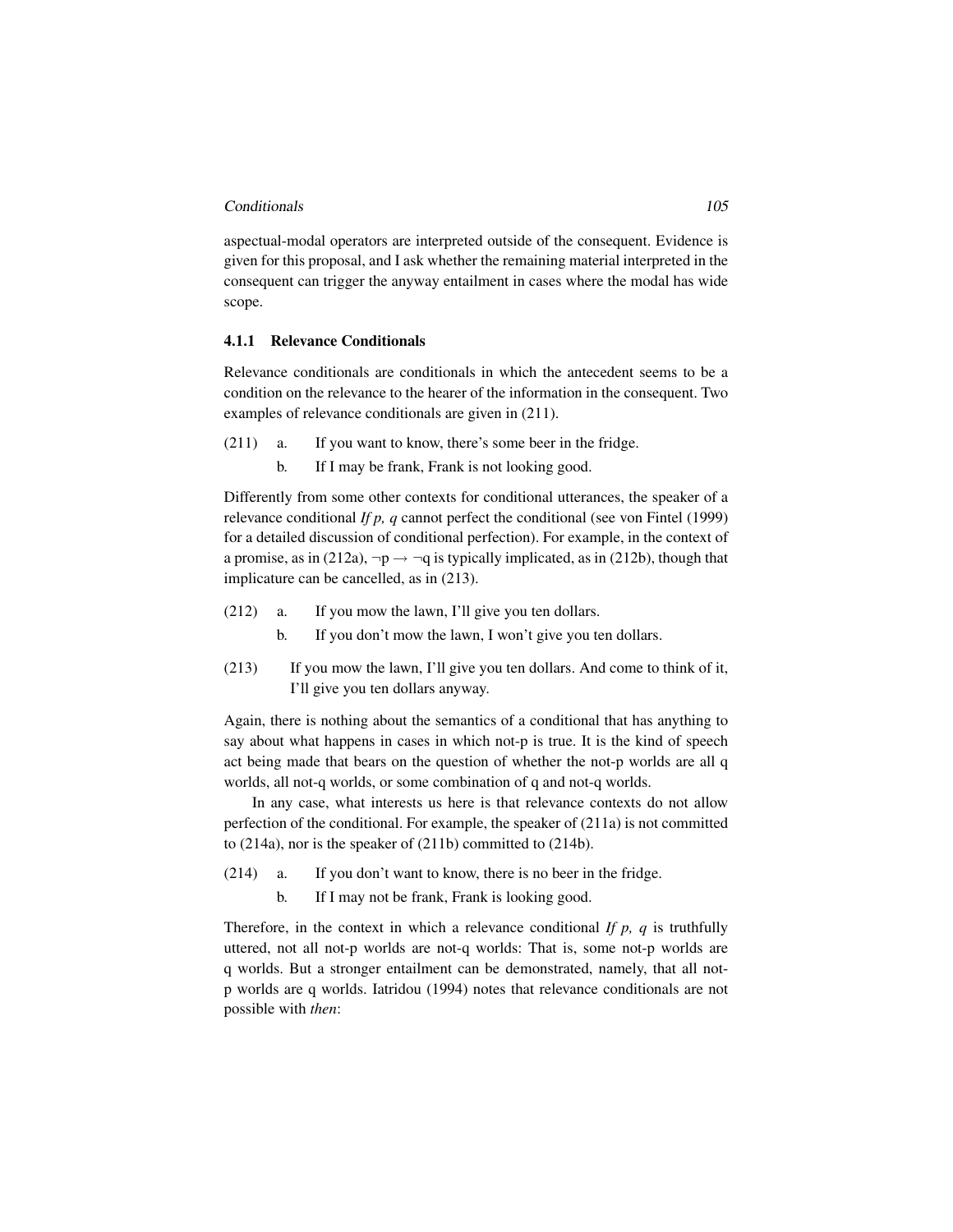(215) a. If you're interested, (#then) there's some beer in the fridge.

b. If I may be frank, (#then) Frank is not looking good.

Iatridou argues that the use of *then* in a conditional *If p, q* presupposes that not all not-p worlds are q worlds. If this is so, the impossibility of adding *then* to a relevance conditional *If p, q* points to a requirement that all not-p worlds be q worlds.

Recall that, on the proposal I am making, a *be going to* statement has an anyway entailment: It entails that some not-p worlds are q worlds, namely those worlds consistent with the director's commitments in  $w$  at  $t'$  but before the time at which p. Thus I predict that *be going to* should be possible in the consequent of relevance conditionals, since if all not-p worlds are q worlds, some not-p worlds are q worlds.

The prediction is borne out. While the conditional in (216a), using *will*, is not a good relevance conditional (but makes a fine offer), the conditional in (216b), using *be going to*, is a good relevance conditional (and as expected, is not a good offer).

(216) a. If you want to know, we'll go get some beer. #relevance,  $\sqrt{\text{offer}}$ b. If you want to know, we're going to go get some beer.  $\sqrt{}$ relevance, #offer

So we can explain (216b). But what about (216a)? Nothing about bare *will* should prohibit it. It's true that bare *will* has no anyway entailment, but in fact it carries no entailment whatsoever about the not-p worlds. So it should also be compatible with relevance contexts, in which all not-p worlds are supposed to be q-worlds, because it is silent on the subject of not-p worlds.

Of course some *will* clauses are good in the consequent of relevance conditionals.

- (217) a. If you really want to know, John will win.
	- b. If you really want to know, this comet will next be visible in 52 years.

I take these to be generic *will*.

Let's leave this question for now and look at two other contexts for conditionals: one compatible with the anyway entailment (indication contexts), and one incompatible with it (causal contexts). The same question about bare *will* arises: Why is it impossible in contexts that are compatible with the anyway entailment? An additional question arises about +SIP futures in contexts incompatible with the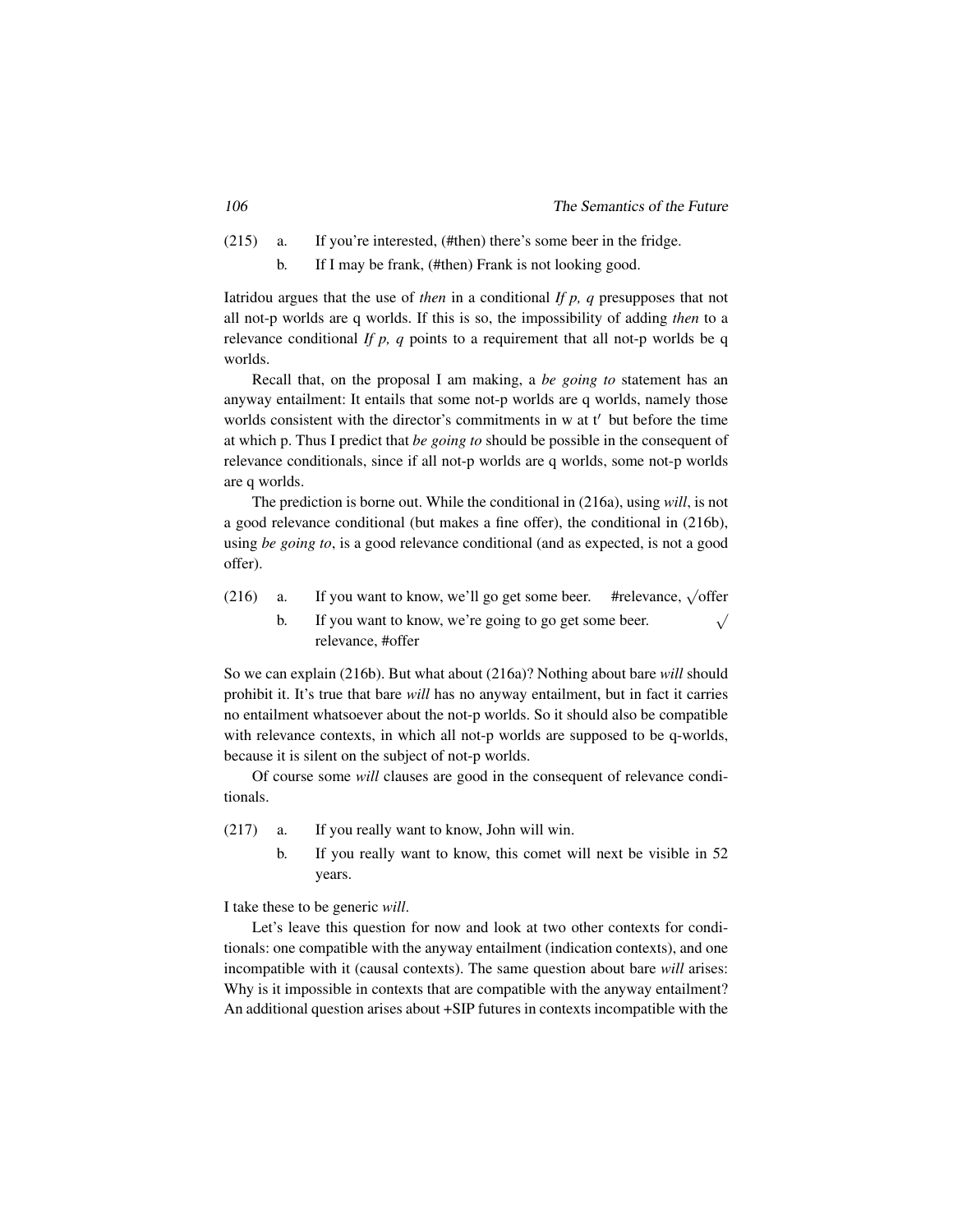# Conditionals 107

anyway entailment. This will have some bearing on our theory of the logical form of these conditionals.

#### 4.1.2 Indication and Causal Contexts

We have just seen that relevance conditionals allow *be going to* and generic *will*. Aspect influences the accessibility relationin such a way as to trigger the anyway entailment that some not-p worlds are q worlds. In this section we will consider conditionals that can occur in both indication and causal contexts: those in which the antecedent can either be the cause of the consequent or merely an indication that the consequent will occur. These results raise another question (in addition to the question raised above about bare *will*, which will come up again).

For instance, suppose you are babysitting an infant who has an upset stomach. Her father might say one of the following in his instructions to you:

- (218) If the baby cries. . .
	- a. . . .she'll spit up.
	- b.  $\ldots$ she's going to spit up.

If the father says (218a), what he means is that her crying will cause her to spit up. He might follow up with, "So try to keep her from crying." If he instead says (218b), he could mean either that her crying will cause her to spit up, or that her crying will inform you that her stomach is upset enough that she will spit up. In the latter case, soothing her crying will not be expected to have any effect on whether she eventually spits up. It is difficult, if not impossible, to use (218a) in that context.<sup>6</sup>

The example in (219) rules out the indication context because something you do yourself is not likely to be an indication to you of some other eventuality). Thus, we can see clearly that *be going to* is possible in the cause context.

(219) If you hold the baby horizontally, she's going to spit up.

Or suppose that you are going to talk to an eccentric professor whom you have never met. Another student tells you what to expect ahead of time by saying one of the following:

(220) If he hits his forehead with his hand. . .

<sup>6.</sup> Though some speakers can. I believe that they are getting the generic *will* reading. It is not clear to me, though, why other people would find generic *will* harder to get. See Copley (2007) for additional discussion.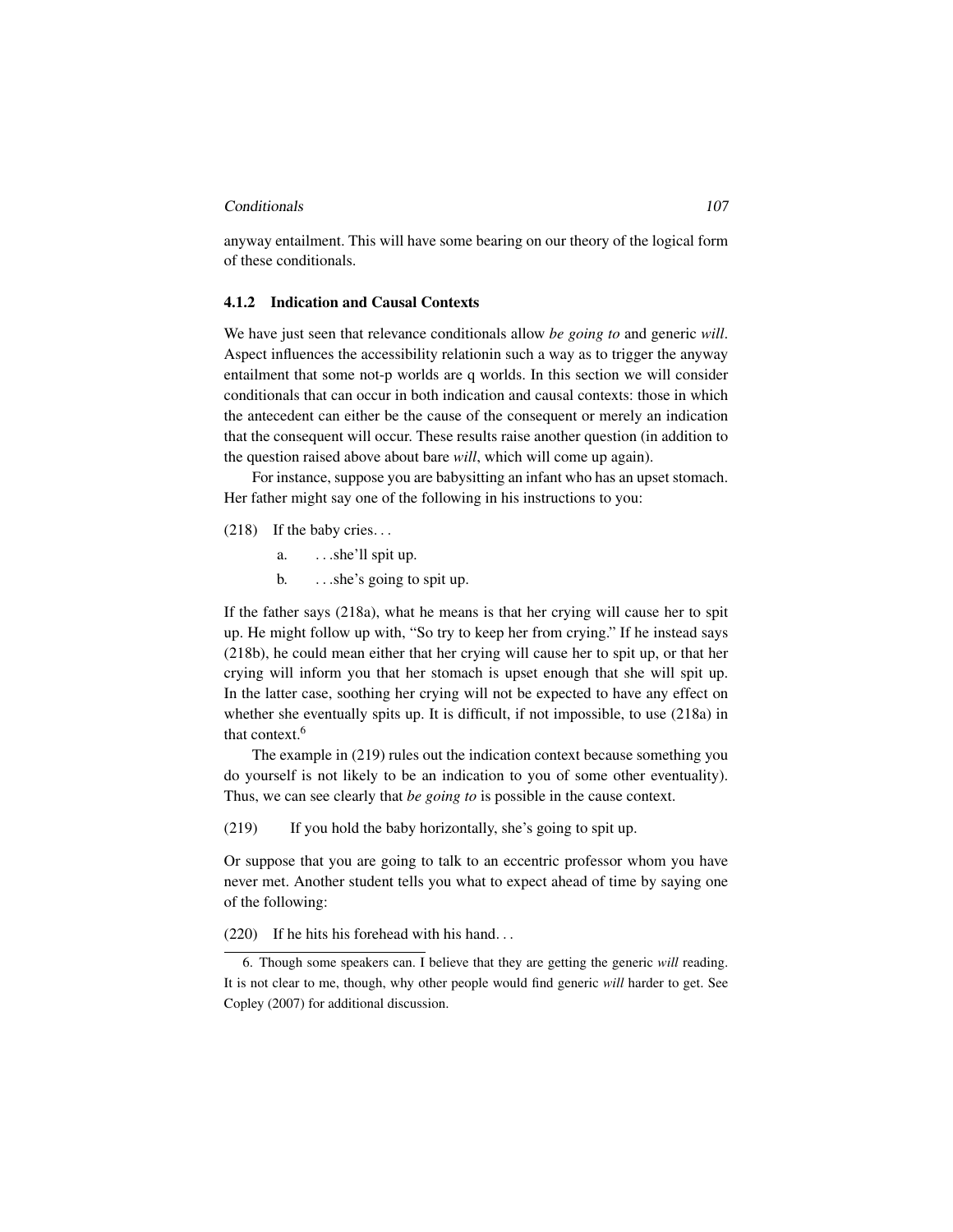- a. . . .he will tell you something important.
- b.  $\ldots$  he's going to tell you something important.

If your fellow student says (220a), it might be rational, though perhaps not advisable, to contrive some way to make the professor hit his forehead, because in that case he will inevitably tell you something important! If your friend says (220b), however, you would probably not take that course of action. Although (220b) has that reading, the more sensible reading is possible as well.

As we did with (219), we can verify the intuition that the causal context is possible with *be going to* by using a conditional that is only possible in a causal context. Indeed, it is felicitous.

(221) If you hit his forehead with your hand, he's going to tell you something important.

What causes the difference between *be going to* and *will* (presumably bare *will*) in indication contexts?

Remember that in the consequent of a conditional, generic *will* and *be going to* were seen to have the anyway entailment, because of their +SIP operators, but bare *will* does not because it has no +SIP operator. As we did for offering and relevance contexts, let's try to determine what indication and causal contexts entail for the not-p worlds.

Suppose p is a cause for q. What can we say about the worlds in which not-p happens? There are two possible alternatives. We could say that p is the only cause for q, so that if p doesn't happen then q doesn't happen either. On the other hand, we could say that q might have other causes, so that if p doesn't happen, q might still happen.

While it is indeed often the case that an eventuality can logically have a number of different possible causes, in any particular situation, a not-p world should be a not-q world, all else being equal.

- (222) a. If you strike this match, it will light.
	- b. If you hadn't struck this match, it wouldn't have lit.
- (222a) does entail (222b) if the context is not changed (von Fintel, 1999). Thus the condition on causes we want is the following.
- (223) *Cause condition.* If p causes q, all not-p worlds are not-q worlds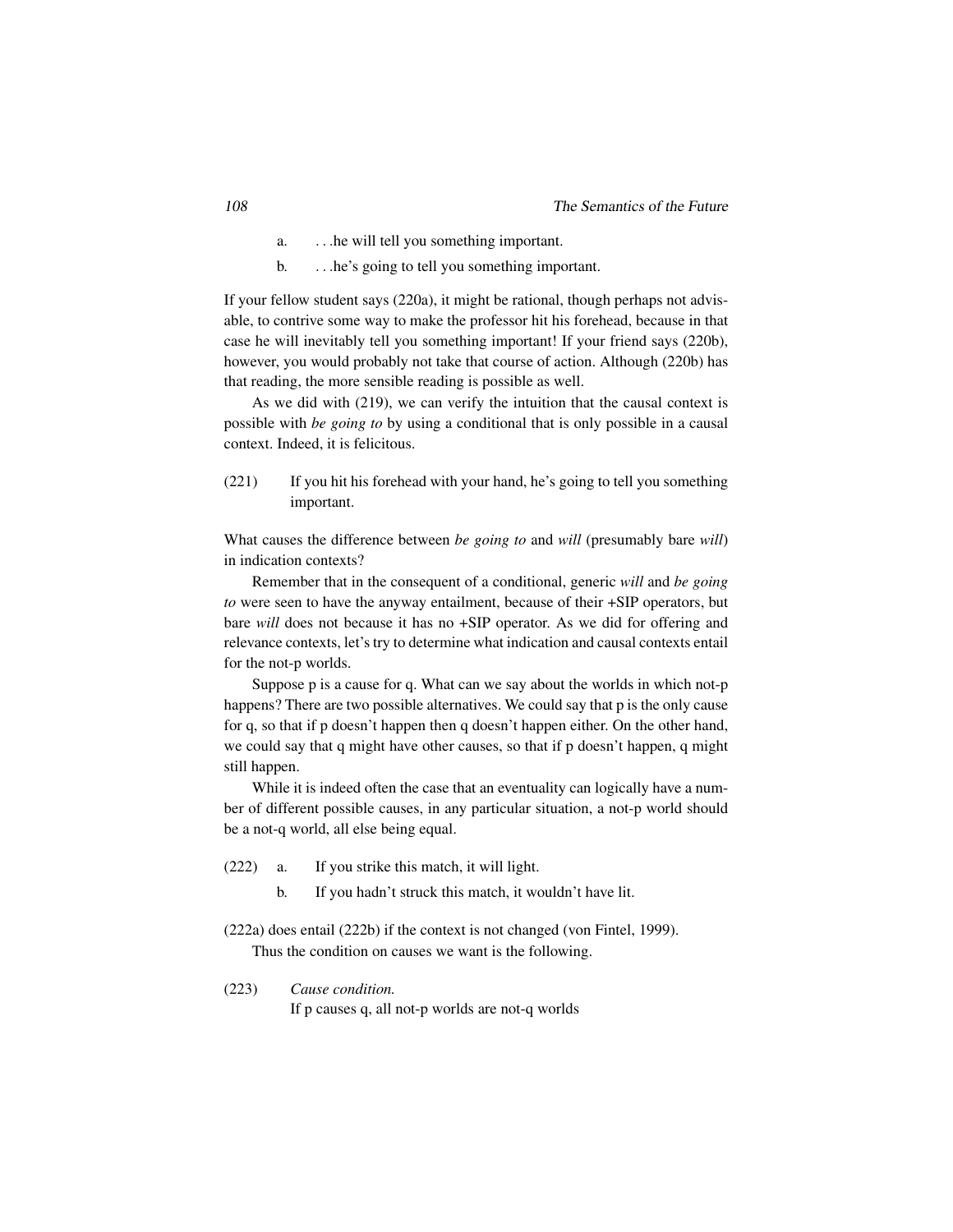Note that it is not compatible with the anyway entailment that some not-p worlds are q worlds.

Now, indications. If it is the case that p indicates but does not cause q, it does not follow that if p had not happened, q would not have happened.

- (224) a. If the dogs run around in circles, it's going to snow.
	- b. If the dogs hadn't run around in circles, it wouldn't have snowed.

In the current proposal, we might say that p and q share a common cause c, and that c is not a compelling cause of p but is a compelling cause of q. So in a world where c has occurred, p occurs on some inertial worlds and q occurs on all inertial worlds. If p happens, we can assume that c has happened, supposing that the cause condition in (223) applies to non-compelling causes as well as compelling causes. Therefore, since c is a compelling cause for q, q will happen. However, if  $p$  does not happen, that is not evidence that c did not happen; hence, it is not evidence that q will not happen. So:

(225) *Indication condition.* If p is an indication of q, some not-p worlds are q-worlds

Unlike the cause condition, the indication condition is compatible with the anyway entailment (in fact, it *is* the anyway entailment). Thus we predict that the +SIP futures should be possible in indication contexts but not in cause contexts, and that bare *will* should be possible in both because it says nothing about not-p worlds.

The prediction that *be going to* should be possible in indication contexts is thus borne out, as is the prediction that bare *will* is possible in cause contexts.

However, bare *will* is unexpectedly impossible in indication contexts: Again, we cannot so far explain why it should be ruled out in a context compatible with the anyway entailment. Furthermore, *be going to* is unexpectedly possible in causal contexts. Why is it possible to say *If the baby cries, she's going to spit up* in the context in which her crying actually causes her to spit up? If *be going to* conditionals really entail that there are some not-p worlds that are q worlds, we are at a loss to explain why they can appear when apparently there are no not-p worlds that are q worlds.

### 4.1.3 Wide Scope *Be Going To*

So why are the bare *will* sentences we have seen unexpectedly unacceptable in relevance and indication contexts? And why are the +SIP futures (generic *will* and the progressive future *be going to*) unexpectedly acceptable in causal contexts?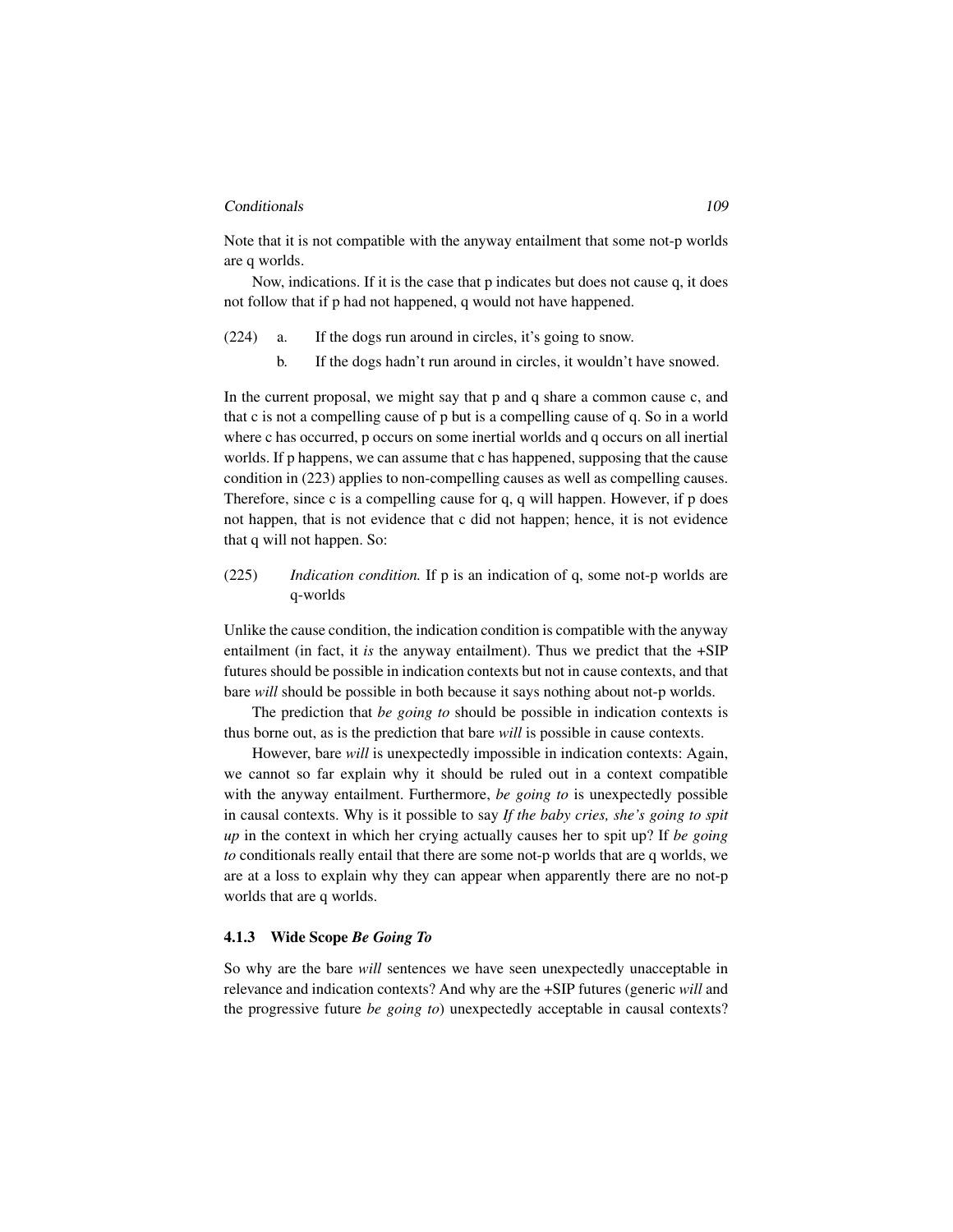# 110 The Semantics of the Future

Continuing to leave aside the first question for now, let's articulate the second question, which will then put us in a position to further investigate the first.

We saw above that *be going to* can be used in such a way as to avoid violating the cause condition. This was unexpected. The cause condition, we said, has a requirement that is similar to one in the offering condition—namely, that all notp worlds are not-q worlds—that conflicted with the anyway entailment. And in Chapter 3 we saw that *be going to* conditionals do not make good offers. Given that *be going to* conditionals can avoid violating the cause condition, we would expect them to also be able to violate the offering condition.

We did not look hard enough in Chapter 3 for such violations. In fact, we can, after all, use *be going to* as an offer, provided that the context is carefully chosen:

(226) *Be going to* used to make an offer:

We're going to take good care of you before your defense. If you want a manicure, we're going to give you a manicure. If you want an oil change, we're going to change your oil.

These conditionals do present the manicure and the oil change as contingent on the hearer's desires. There still is something that does not depend on the hearer's desires, however. What is not negotiable in (226) is the proposition that the speaker is going to take care of the hearer.

Many speakers I have consulted with have an intuition that in these offering examples as well as in the cause context, *be going to* is taking wide scope over the entire conditional. In the offering example, what's going to happen is this: You want a manicure, we give you a manicure. In the cause example, what's going to happen is this: You hold the baby horizontally, she spits up. Thus *be going to* has two readings: this wide scope reading, and the narrow scope reading we looked at before. The narrow scope reading is the one triggers the anyway entailment; the wide scope reading does not.

In Chapter 3 I gave the explanation for the anyway entailment in what we now are calling the narrow scope reading. But there we did not attempt to give an account of the semantics of an entire offering conditional. Rather, we only considered an arbitrary p world, without saying which modal was the conditional modal quantifying over all the p worlds.

In any case, however, the conditional modal wasn't the ALL<sub>b</sub> in *be going to*. That modal had to be under the  $+SIP$  element of *be going to*, namely  $SOME_t$ .  $SOME_t$  in turn had to be interpreted in the consequent to get the mechanism to work. The conditional modal, then, was not the ALL<sub>b</sub> in *be going to*, but was some higher null modal, as shown in (227).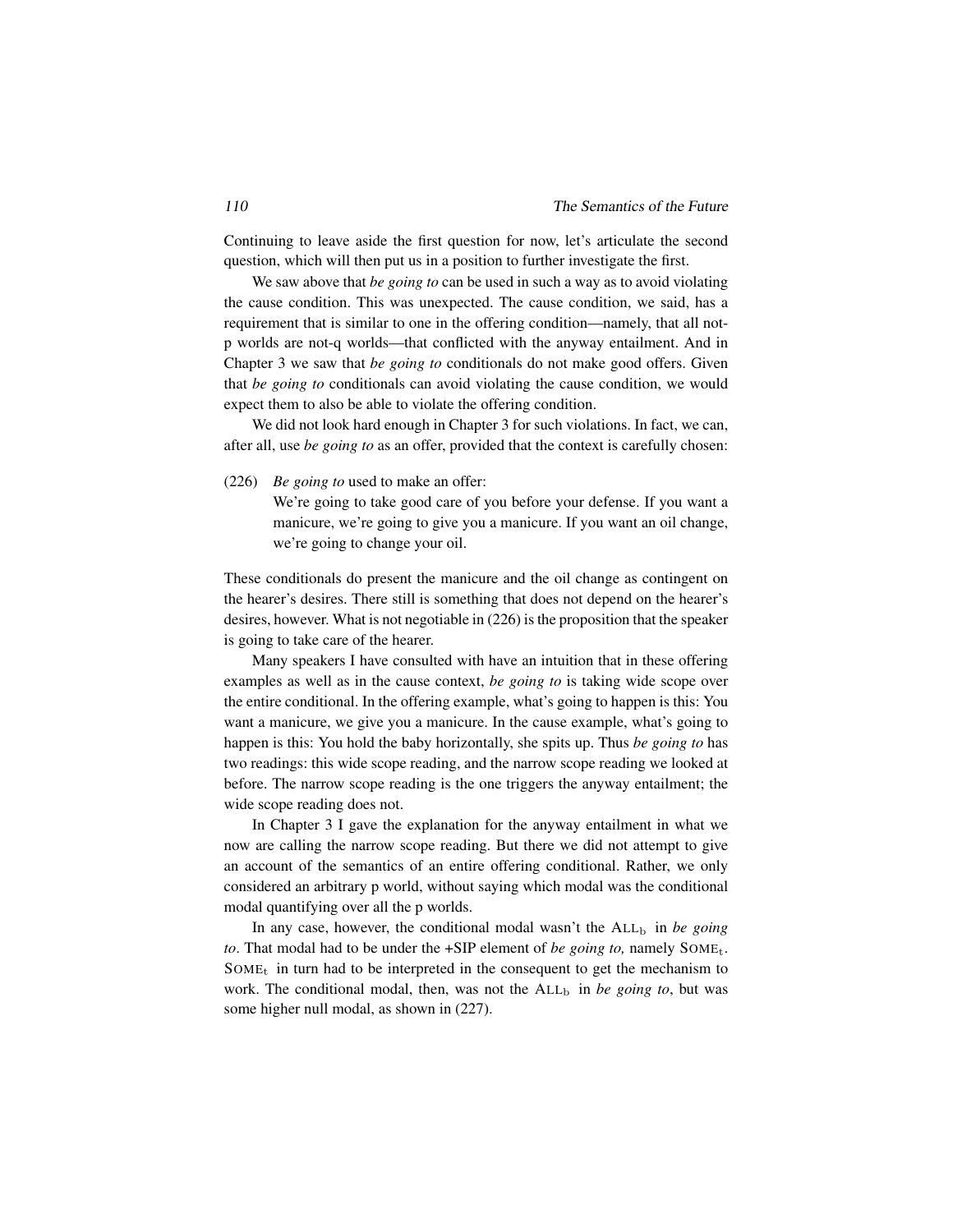

In the wide scope reading of *be going to*, we have seen that the anyway entailment is absent, as shown by its acceptability in cause and offering contexts. The intuition that *be going to* (and thus  $ALL<sub>b</sub>$ ) somehow scopes over the antecedent as well as the consequent amounts to an intuition that  $SOME_t$  and  $ALL_b$  are interpreted outside of the consequent, seemingly with ALL<sub>b</sub> as the conditional modal (and  $SOME_t$  higher than the conditional modal, as usual).



With this configuration, we do not expect to get the anyway entailment, since in these cases at least, there is no +SIP predicate left in the consequent. With the aspectual semantics removed from the conditional, the sentence no longer makes any claim about not-p worlds. Therefore, there is no conflict with the cause condition or the offering condition.

For more evidence that we are on the right track, I turn first to Turkish. Turkish has a morpheme traditionally called the Future which, I proposed in Chapter 3, is a progressive future. By itself, the Future can only get a cause context (i.e., no anyway entailment), not an indication context. However, with an additional, higher modal, the indication context is perfectly acceptable:

 $(229)$  a. Baby cry-aor-cond, throw.up-fut. Bebek ağla-r-sa, kus-acak. The baby cries, she's going to throw up.'  $\sqrt{\text{cause}}$ , #indication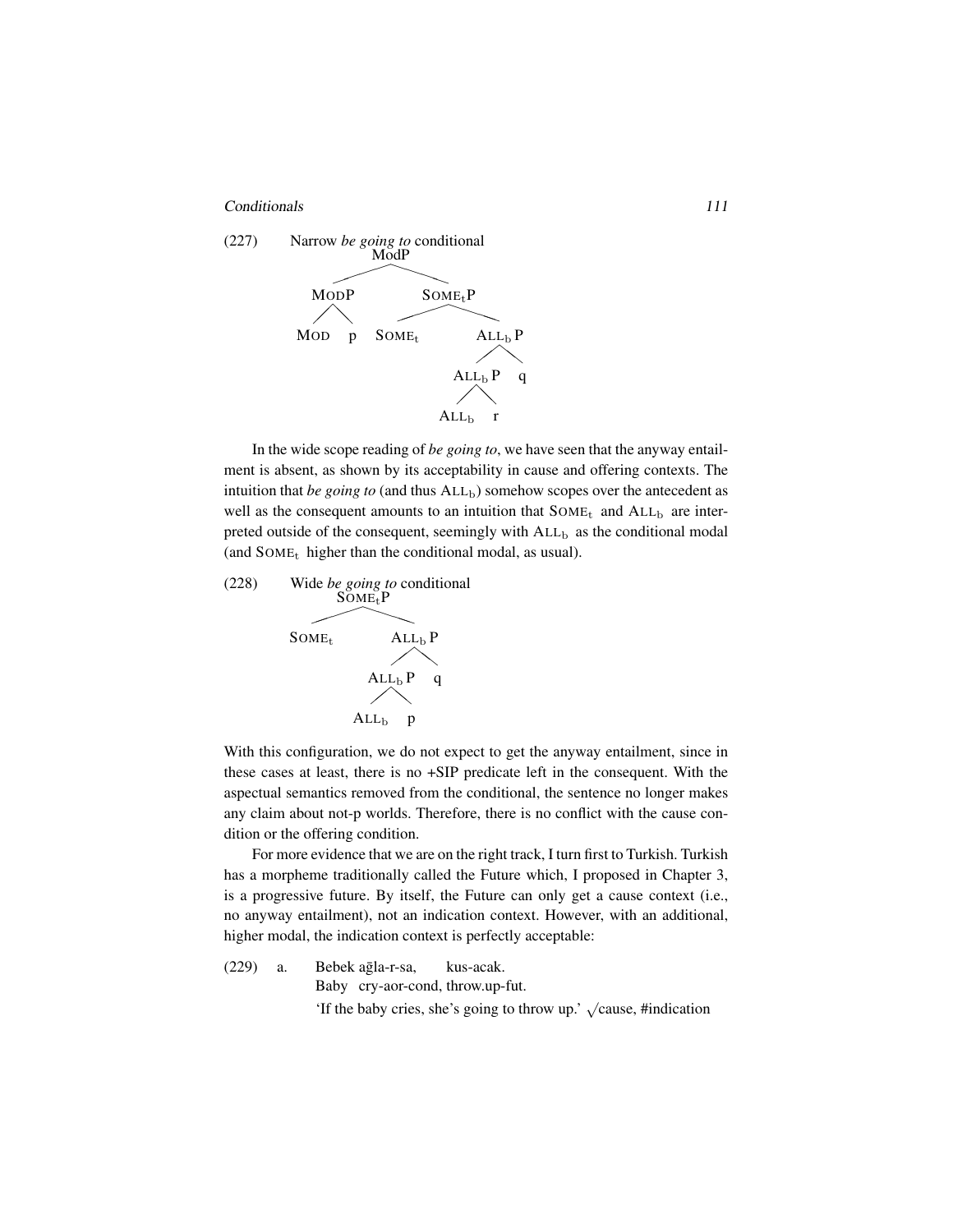b. Bebek ağla-r-sa, Baby cry-aor-cond, throw.up-fut-modal kus-acak-tir. The baby cries, she's going to throw up.' #cause,  $\sqrt{\text{indication}}$ 

I am proposing something similar for English, except that in English, the conditional modal used in indication contexts is not pronounced, while in Turkish it is.

English itself provides another source of evidence that there is a wide scope reading of *be going to* as well as a narrow scope reading: The data has to do with *already*.

*Already* requires a +SIP complement (Michaelis, 1996). Thus if *already* is in a position to take  $SOME<sub>t</sub>$  as its complement, the sentence should be felicitous. But if  $SOME_t$  is interpreted higher than *already*, and there is nothing else  $+SIP$ under *already*, the sentence should not be felicitous. Thus with *already* in the right position, we expect the indication reading of (230a) to be possible but the cause reading to be impossible, because the cause reading permits only wide scope *be going to*. This seems to be so. The judgment is confirmed by the infelicity of (230b), which rules out the indication reading. With *already*, no reading is available at all, as predicted.<sup>7</sup>

(230) a. If the baby cries, she's already going to spit up. indication, #cause b. # If you hold the baby horizontally, she's already going to spit up.

So there is some initial support for an analysis of *be going to* conditionals as having two readings: one in which *be going to* takes narrow scope over just the consequent, and one in which it takes wide scope over the entire conditional.

We have noted thus far that relevance and indication contexts permit conditionals with the progressive future (*be going to*). This is expected according to the mechanism developed in Chapter 3 because these futures trigger SIP entailments, which are compatible with relevance and indication contexts. However, we also saw causal and offering cases in which progressive and generic futures are possible in contexts that are incompatible with the anyway entailment. I suggested that in these cases the +SIP component (SOME<sub>t</sub> or  $ALL<sub>t</sub>$ ) is interpreted outside the consequent, and I provided evidence that this is so.

In the next section I will answer a question raised by this section. If, as I have argued, in wide scope +SIP future conditionals, the +SIP element of the future (either  $ALL_t$  or  $SOME_t$ ) is not interpreted in the consequent, and if the

<sup>7.</sup> It would be nice if we could use *already* to test for generic vs. bare *will* in a similar way, but *already* seems to be unable to be high enough.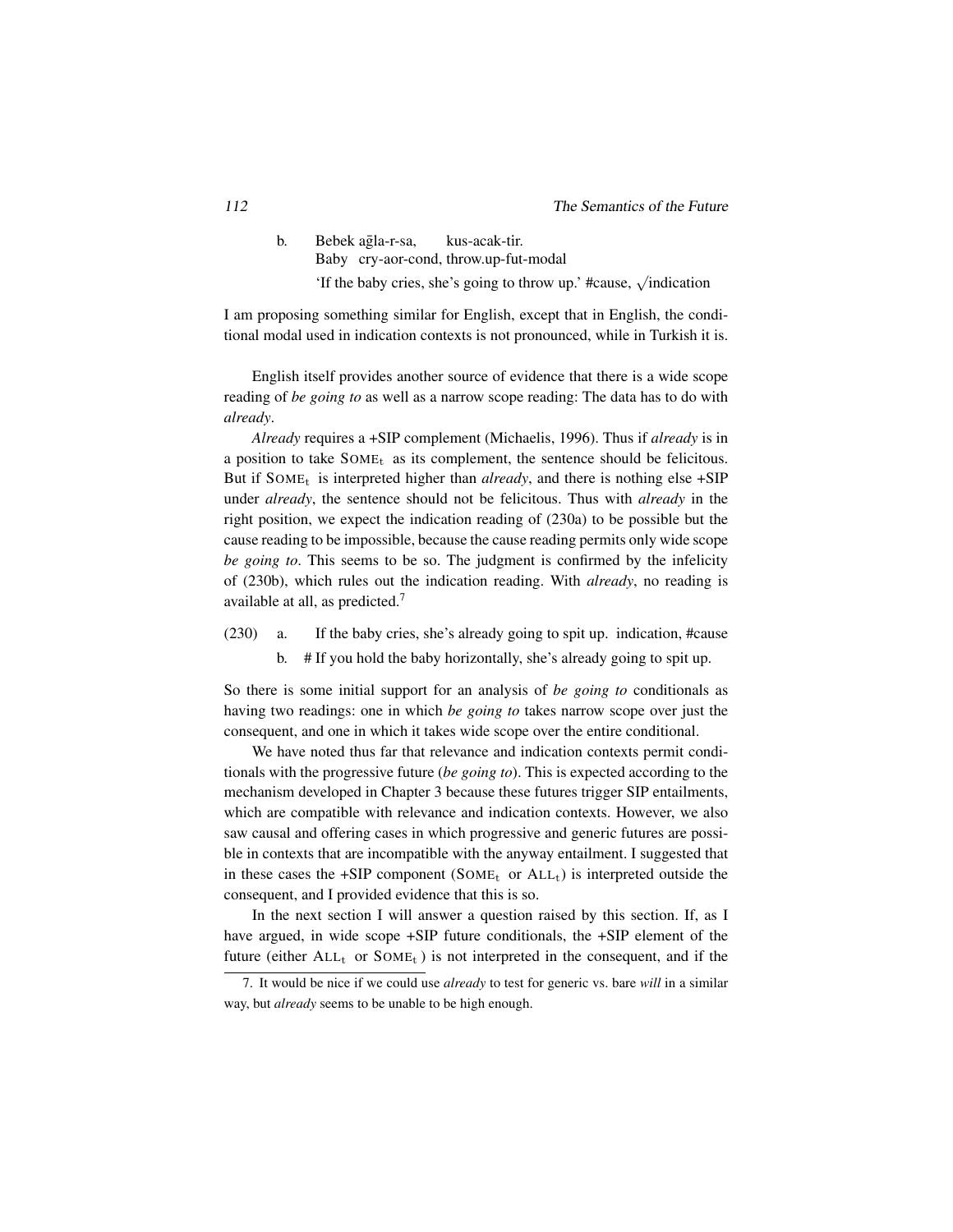anyway entailment is triggered by +SIP consequents, should a +SIP main verb in the consequent of such a conditional trigger the anyway entailment after all? We will see that it does, and extend the analysis to explain why.

We will also have more to say about bare *will*. Recall that it was unexpectedly infelicitous in contexts compatible with the anyway entailment. This was unexpected because bare *will* apparently has no entailments that would be incompatible with such contexts. In section 4.2, I will suggest that something strictly aspectual is going on as opposed to aspectual effects on the accessibility relation, since a +SIP complement seems to improve the bare *will* cases.

# 4.2 Main Verbs and the Complement SIP Effect

To take stock of where we are, recall our question about wide scope readings of the +SIP future *be going to*. We saw that with -SIP main verbs, wide scope readings lack the anyway entailment. This was attributed to the +SIP element in the denotation of the future being interpreted not in the consequent but outside it. The question was then asked whether wide +SIP futures should regain the anyway entailment when there was still something +SIP left in the consequent.

The answer appears to be yes. With a +SIP predicate under the modal and the modal interpreted wide, the anyway entailment returns. This pattern where the complement of the modal matters—anyway entailment with +SIP complements, no anyway entailment with -SIP complements—I will call the *complement SIP effect*. The complement SIP effect, we will see, occurs with wide *be going to* and also with bare *will*. I was alluding to this fact when I hinted earlier that a discussion of wide *be going to* would be useful in articulating our outstanding question about bare *will*; in section 4.2.2.2 I will say something about this question.

Now let's look at the data. We will first try wide and narrow *be going to* in the different contexts, with phrases with different SIP values in the complement of *be going to*. <sup>8</sup> Throughout, -SIP complements behave one way; the progressive complements, which are +SIP, behave the opposite way; and lexical statives seem, at first blush, to be able to behave either way.

This permissive behavior of lexical statives will deserve a word of explanation. I attribute it to their ability to be either +SIP or, with the help of an embedding -SIP predicate, -SIP. We will use *already* to disambiguate +SIP and -SIP readings of lexical statives. We will continue to use *already* to discriminate between wide

<sup>8.</sup> We could have used generic complements as well here, but their lack of morphology and the difficulty of setting up the appropriate contexts makes them so difficult to distinguish from perfectives that I judged it not worth the trouble.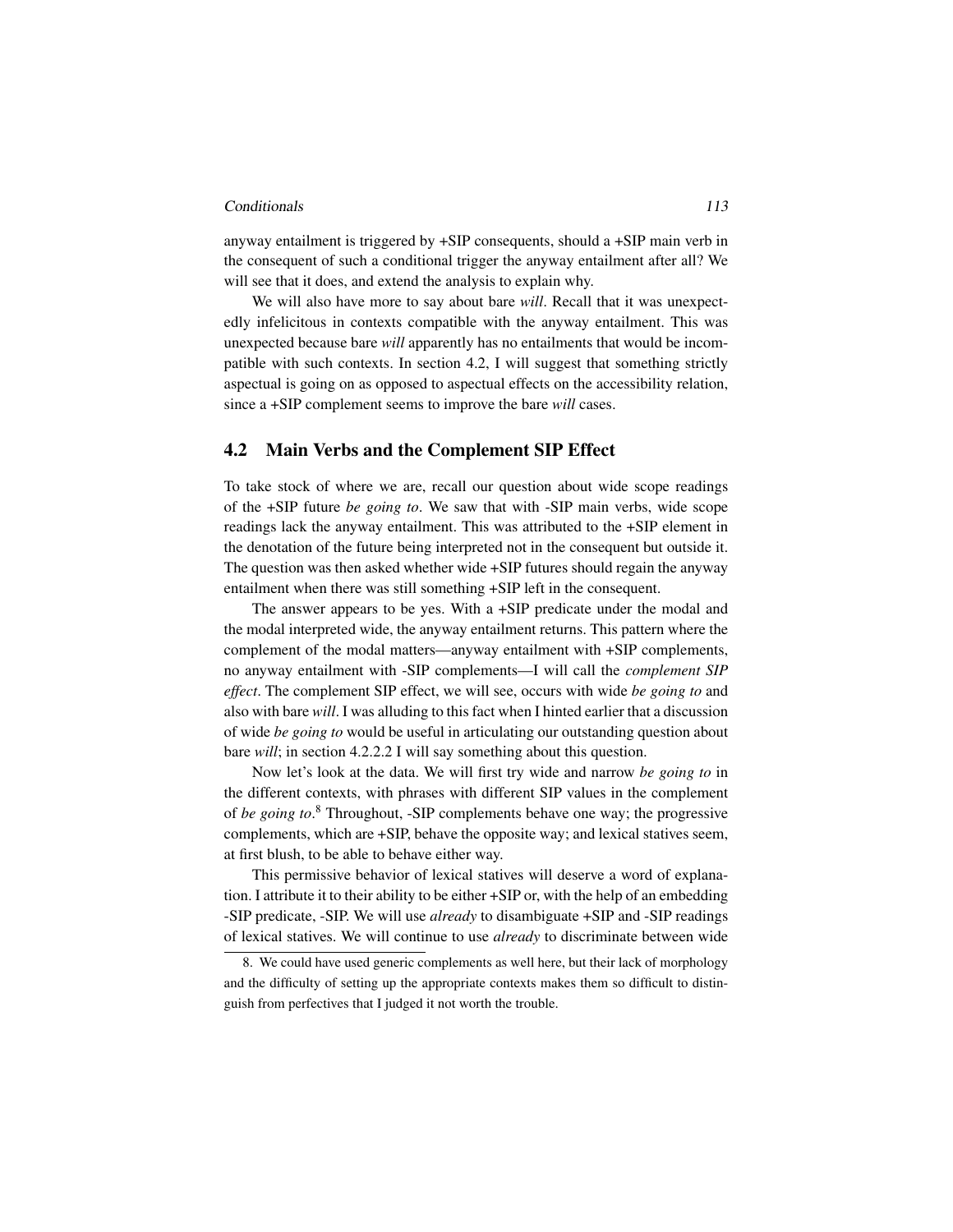scope and narrow scope *be going to* as well; the difference between the two tests is in where we put *already*.

### 4.2.1 Wide *Be Going To* Has the Complement SIP Effect

Recall that wide *be going to* with an eventive complement was unexpectedly good in offering contexts. Here we will see that that effect disappears where wide *be going to* has a +SIP complement.

Compare, for instance, the three examples in (231). The fact that *already* is infelicitous in the position before *going* confirms that we are dealing with wide *be going to* throughout, as desired (excluding narrow *be going to*). Eventives and lexical statives are good as offers, but progressives are not, with or without *already*.

- (231) Offering: wide *be going to* has complement SIP effect
	- a. We're going to take good care of you the week before you defend. If you want an oil change, we're (#already) going to change your oil. If you want a manicure, we're (#already) going to give you a manicure.
	- b. We are going to take good care of you the week before you defend. If you want us to be enforcers to make sure you get everything done, we're #already going to be enforcers. If you want us to be enablers to make sure you get enough chocolate to eat, we're (#already) going to be enablers.
	- c. We are going to take good care of you after your defense. We plan to start the preparations the minute you go into your defense. At the moment when your committee says "Congratulations," we will already be in action. #If you want us to decorate your office, we are (already) going to be decorating your office. #If you want us to call everyone you know to invite them, we are (already) going to be calling everyone you know to invite them.

If we take the judgment in (231b) at face value, there is a conflict with our expectations. We expected to get the anyway entailment that some not-p worlds are q worlds, and therefore a judgment of unacceptability, with +SIP complements. But the lexical stative in (231b) is acceptable, therefore it must not have the anyway entailment.

However, this result is misleading. Lexical statives can get inchoative readings as well as ongoing readings in English. The sentence in (232) can convey either that Joe was already there at 6:00, or that Joe got home at 6:00.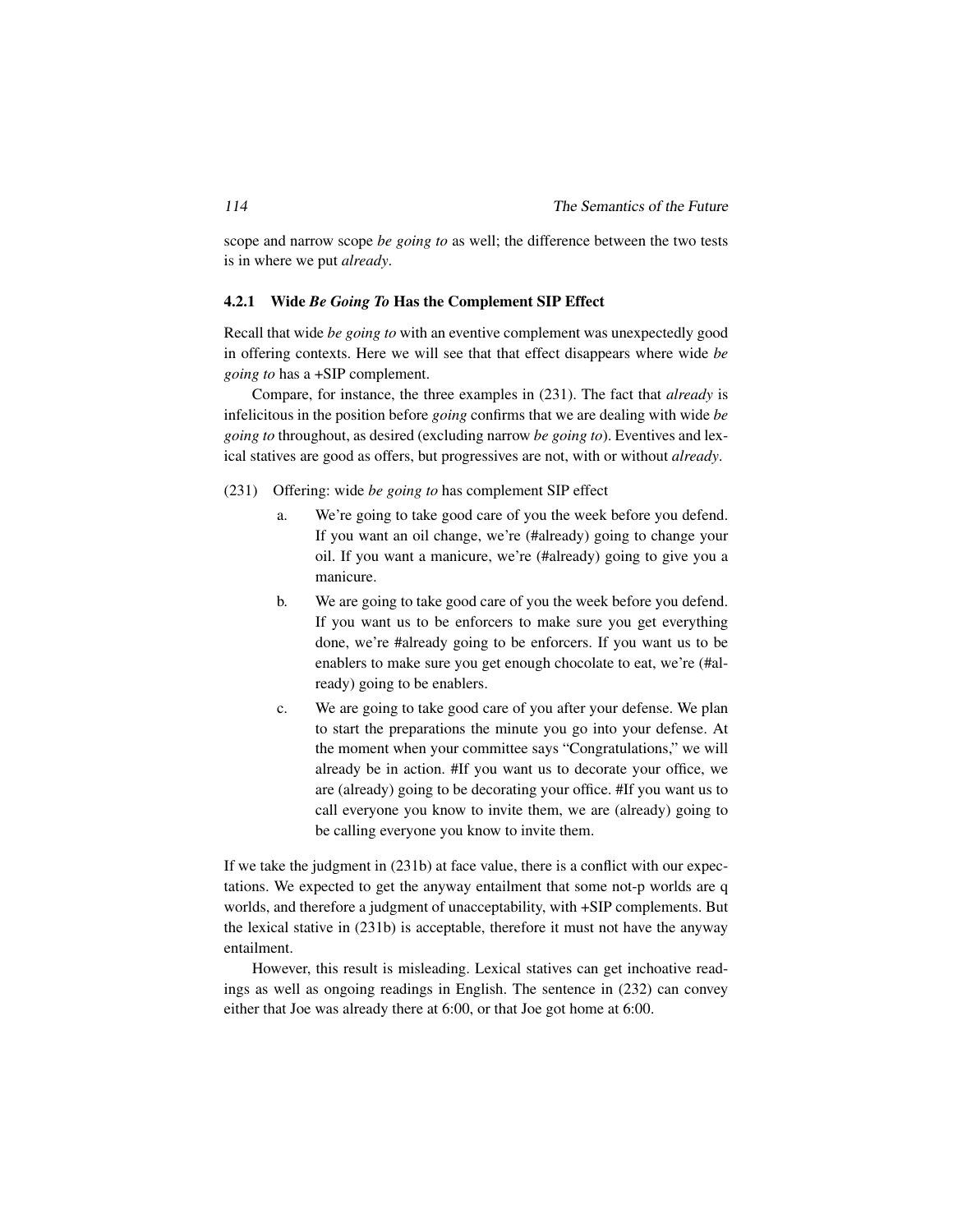### (232) Joe was home at 6:00.

The inchoative construal is, I presume,  $-SIP<sup>9</sup>$  To find out whether the reading of the lexical stative in (231b) is +SIP, consider a case where *already* (which as we saw requires a +SIP complement) appears just above the lexical stative, as in (233).

(233) We are going to take good care of you the week before you defend. If you want us to be enforcers to make sure you get everything done, we're going to (#already) be enforcers. If you want us to be enablers to make sure you get enough chocolate to eat, we're going to (#already) be enablers.

The addition of *already* forces the +SIP reading of the stative and triggers the anyway entailment, which makes the sentences infelicitous as offers. Thus our expectation was correct after all: Only -SIP complements permit the offer reading with wide scope *be going to*. <sup>10</sup> Wide scope *be going to* has the complement SIP effect.

Narrow scope *be going to*, on the other hand, does not show the complement SIP effect. Whether the complement is eventive, stative, or progressive, it is still odd to use *be going to* as an offer.<sup>11</sup>

(234) Offering: narrow *be going to* has no complement SIP effect

- a. # If you like, I'm already going to give you a call at 4:00.
- b. # If you like, I'm already going to be on the phone at 4:00.
- c. # If you like, I'm already going to be talking to you on the phone at 4:00.

9. It does pass the subinterval property test in a somewhat trivial way, since if the time specified is an instant, there is no way to construct a subinterval of it. However, it is reasonable to assume that the inchoative reading represents a change of state, which we would not expect to have the subinterval property.

10. Wide scope *be going to* + eventive offering improves with a past or pluperfect antecedent, as below, because past and pluperfect are +SIP: *We are going to take good care of you after your defense. We plan to start the preparations the minute you go into your defense. At the moment when your committee says "Congratulations," we will already be in action.* <sup>√</sup> *If you had told us to decorate your office, we are going to be decorating your office.* <sup>√</sup> *If you had told us to call everyone you know to invite them, we are going to be calling everyone you know to invite them.*

11. The same conclusion can be drawn from the fact that *already* is bad in (231a,b,c).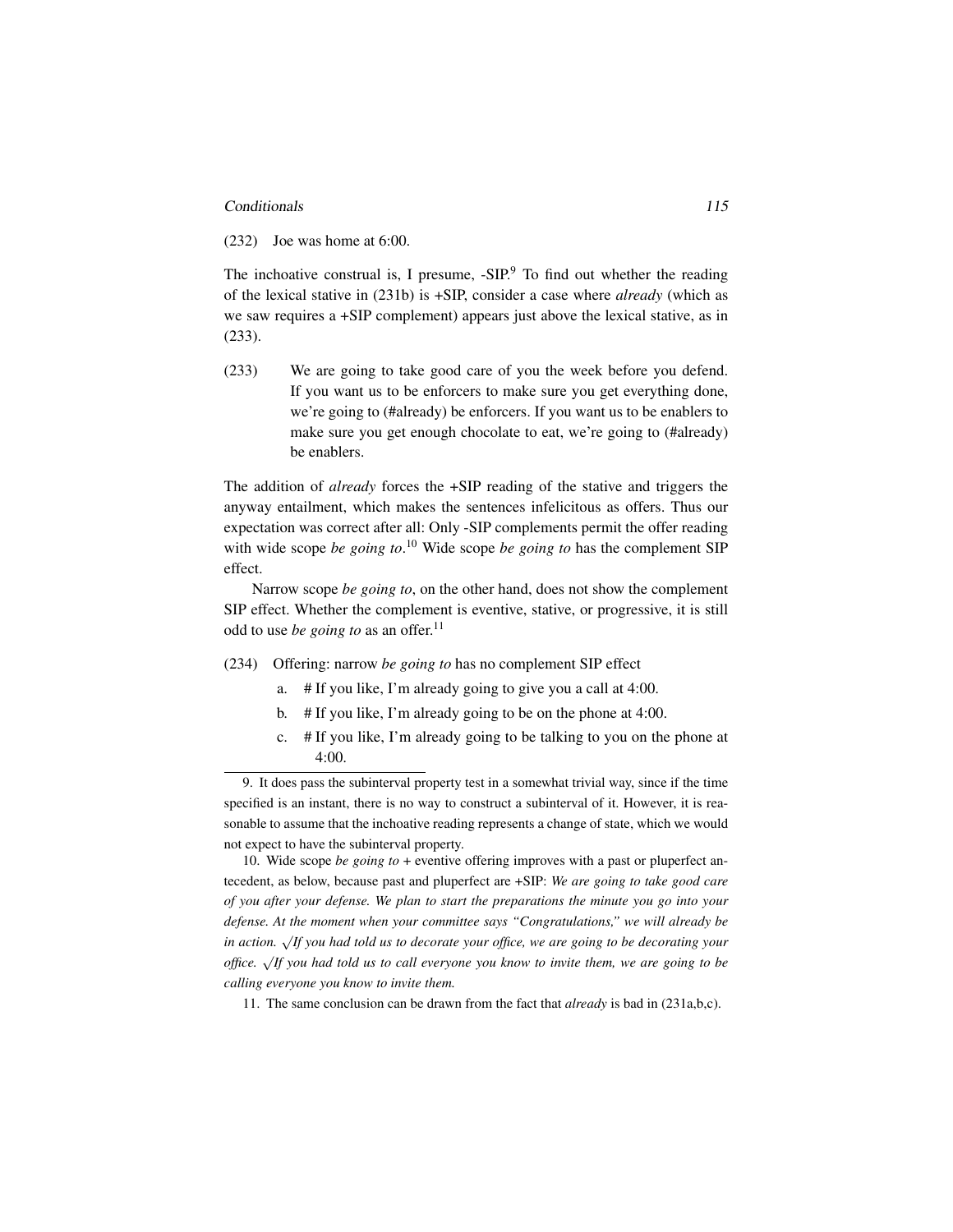We can't test wide *be going to* for relevance because we don't have the right tests: The *already* test only tells us if the wide reading is present when the narrow reading is absent, but in relevance contexts, the narrow reading is present. But as expected, narrow *be going to* conditionals are permitted in relevance contexts regardless of the SIP value of the complement of *be going to*; the reason is that *be going to* is +SIP and is interpreted in the consequent.

(235) Relevance: narrow *be going to* has no complement SIP effect

- a. If you want to come along, I'm already going to go there at 4:00.
- b. If you want to come along, I'm already going to be there at 4:00.
- c. If you want to come along, I'm already going to be drinking at 4:00.

We can test wide *be going to* in causal contexts for the complement SIP effect, since narrow *be going to* does not occur, as in (236).

- (236) Indication: narrow *be going to* has no complement SIP effect
	- a. If the dogs run around in circles, it's already going to snow. ( $\sqrt{\text{indication}}$ , #cause)
	- b. If the dogs run around in circles, it is already going to be cold.  $(\sqrt{\text{indication}}, \# \text{cause})$
	- c. If the dogs run around in circles, it is already going to be snowing.  $\zeta$  indication, #cause)

Considering the wide *be going to* conditionals in contexts that rule out indication readings (recall that the fact that *already* is bad in examples such as those in (237) ensures that these are wide scope readings), we see that the conditional with the progressive complement is impossible: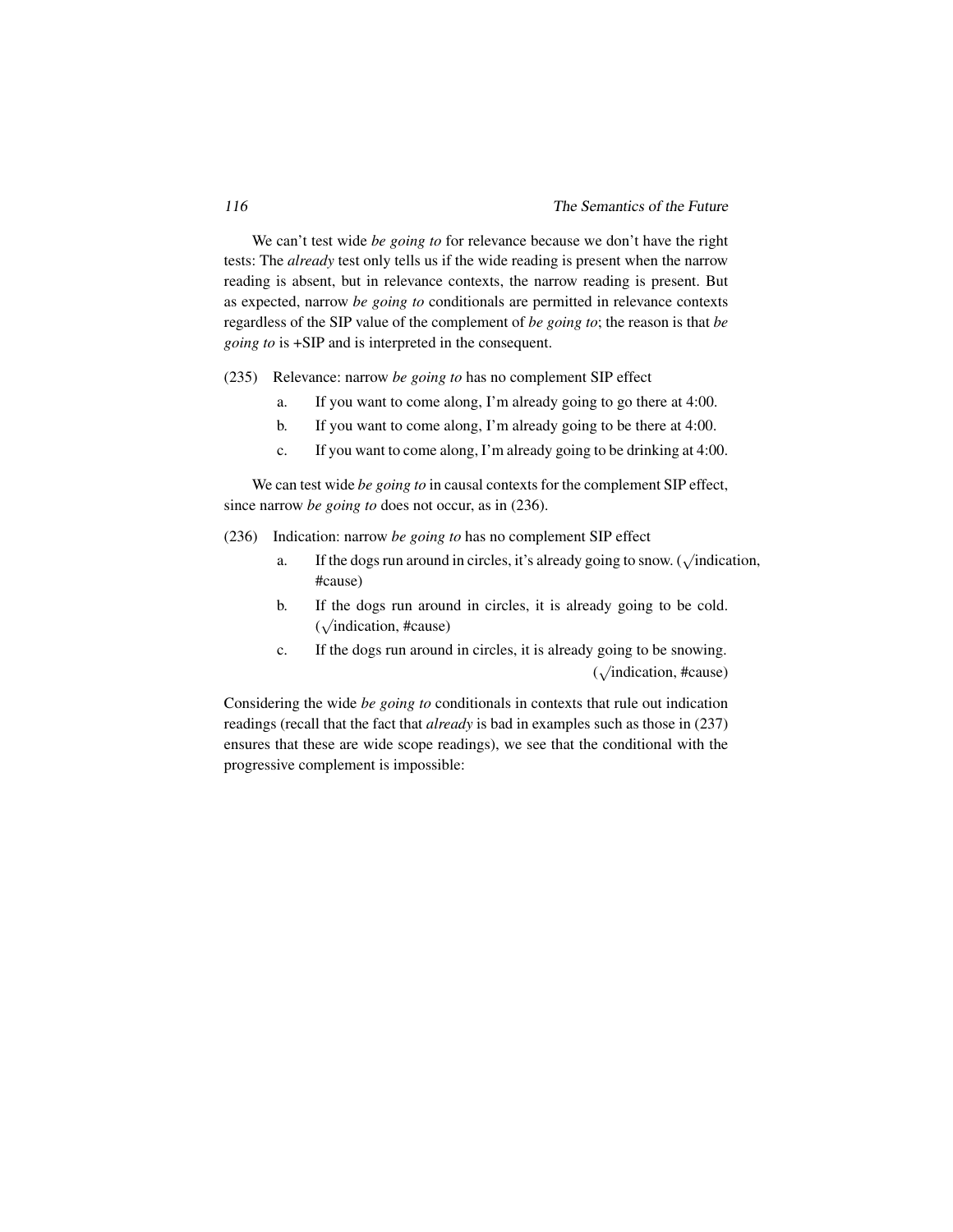### (237) Cause: wide *be going to* has complement SIP effect

- a. If you hold the baby horizontally, she's (#already) going to spit up.
- b. If you hold the baby horizontally, she's (#already) going to be a mad little baby.
- c. # If you hold the baby horizontally, she's (#already) going to be crying.

The stative is possible on its own, but becomes impossible with *already* just above it. Thus the stative has to be getting a -SIP reading in (237b) in order to allow the causal context.

(238) If you hold the baby horizontally, she's going to (#already) be a mad little baby.

Our prediction with respect to wide scope +SIP futures is borne out, at least for *be going to*, the only +SIP future that we could reasonably test. Wide scope +SIP futures show the complement SIP effect, getting SIP entailments when their complement is +SIP.<sup>12</sup>

### 4.2.2 Bare *Will* Has the Complement SIP Effect

Bare *will* also shows the complement SIP effect: SIP entailments with +SIP complements, and no SIP entailments with -SIP complements. While bare *will* + eventive and bare *will* + stative can be used in offering contexts, bare *will* + *already* + stative and bare *will* + progressive are degraded.

(239) Offering: bare *will* has complement SIP effect

- a. If you like, I'll give you a call at 4:00.
- b. If you like, I'll be on the phone at 4:00.
- c. ?? If you like, I'll already be on the phone at 4:00.
- d. ?? If you like, I'll be talking to you on the phone at 4:00.

Note that we can express perfectly well an offer to be doing something at a particular time by using *can*:

(240) If you like, I can be talking to you on the phone at 4:00.

<sup>12.</sup> We cannot tell if wide scope *be going to*, like bare will, is unacceptable in contexts that require the anyway entailment to be true due to the same failing of the *already* test discussed above.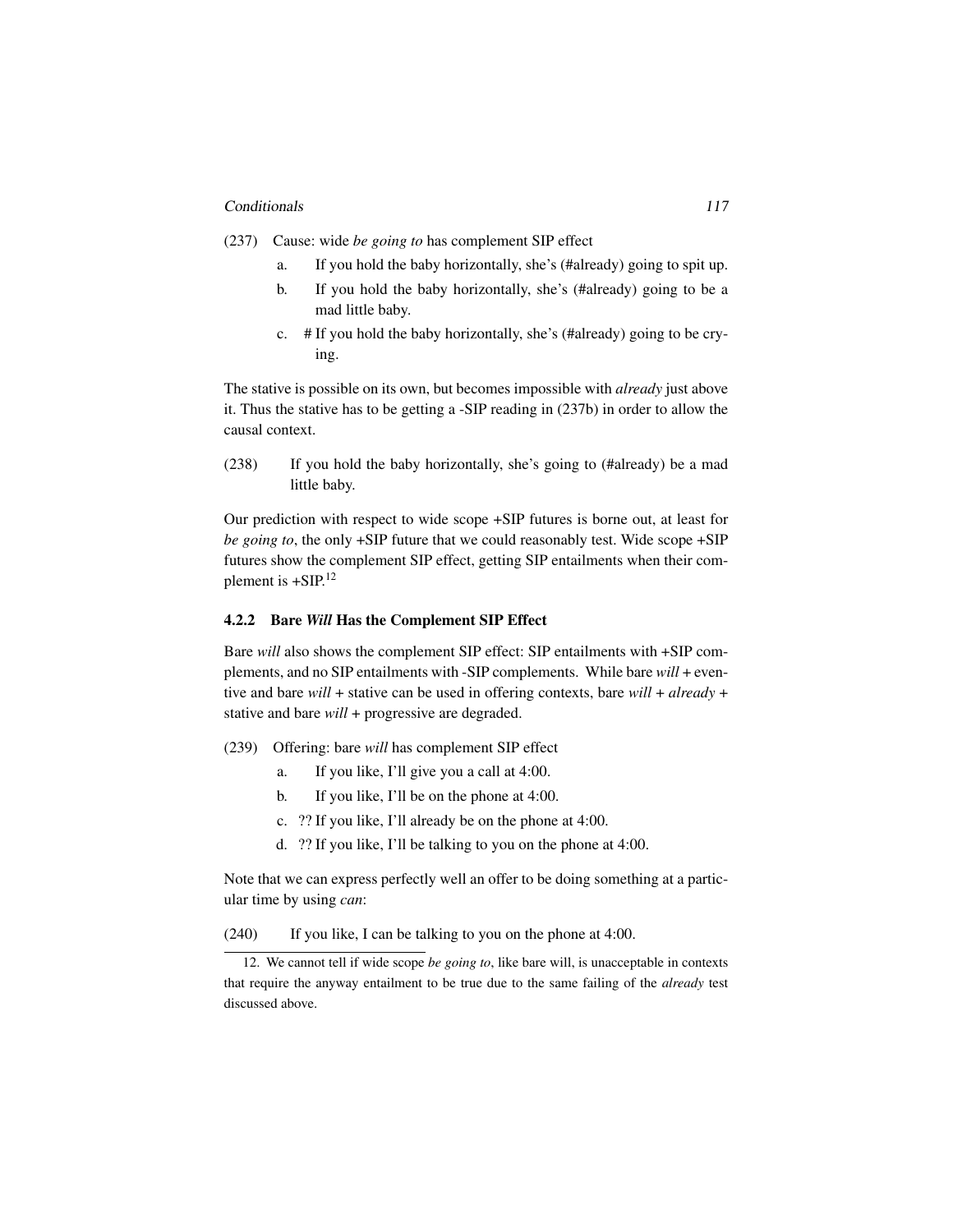Thus there is nothing anomalous about offering to carry out something that is ongoing at a particular time. It is just that (239d) is not a way to express it.

In relevance conditionals, bare *will* + stative and bare *will* + progressive both get SIP entailments, making them felicitous:

### (241) Relevance: bare *will* has complement SIP effect

- a. ?? If you want to know, I'll give you a call at 4:00.
- b. If you want to know, I'll be back at 4:00. (=get back at  $4 \rightarrow ?$ ?)
- c. If you want to know, I'll already be back at 4:00.
- d. If you want to know, I'll be talking on the phone at 4:00.

Finally, bare *will* displays the complement SIP effect in indication and cause contexts, since indication readings are possible with +SIP complements, and cause contexts are possible with -SIP complements.

# (242) Indication/cause: bare *will* has complement SIP effect

- a. If the dogs run around in circles, it will snow. (#indication,  $\sqrt{\text{cause}}$
- b. If the dogs run around in circles, it will be cold.  $(\sqrt{\sqrt{2}})$  $\left(\sqrt{\text{indication}}\right)$ ,  $\sqrt{\text{cause}}$
- c. If the dogs run around in circles, it will already be cold.( $\sqrt{\text{indication}}$ , #cause)
- d. If the dogs run around in circles, it will be snowing. ( $\sqrt{\text{indication}}$ , #cause)

Therefore, bare *will*, like wide *be going to*, demonstrates the complement SIP effect in all the contexts we have looked at.

4.2.2.1 On the Scope of Bare Will

One question to ask at this point is whether these facts reveal anything about the structure of bare *will* conditionals. Is the modal element of *will* the conditional modal (wide scope, as in (243))? Or is the conditional modal some other modal, with the modal of *will* interpreted in the consequent (narrow scope, as in  $(244)$ )?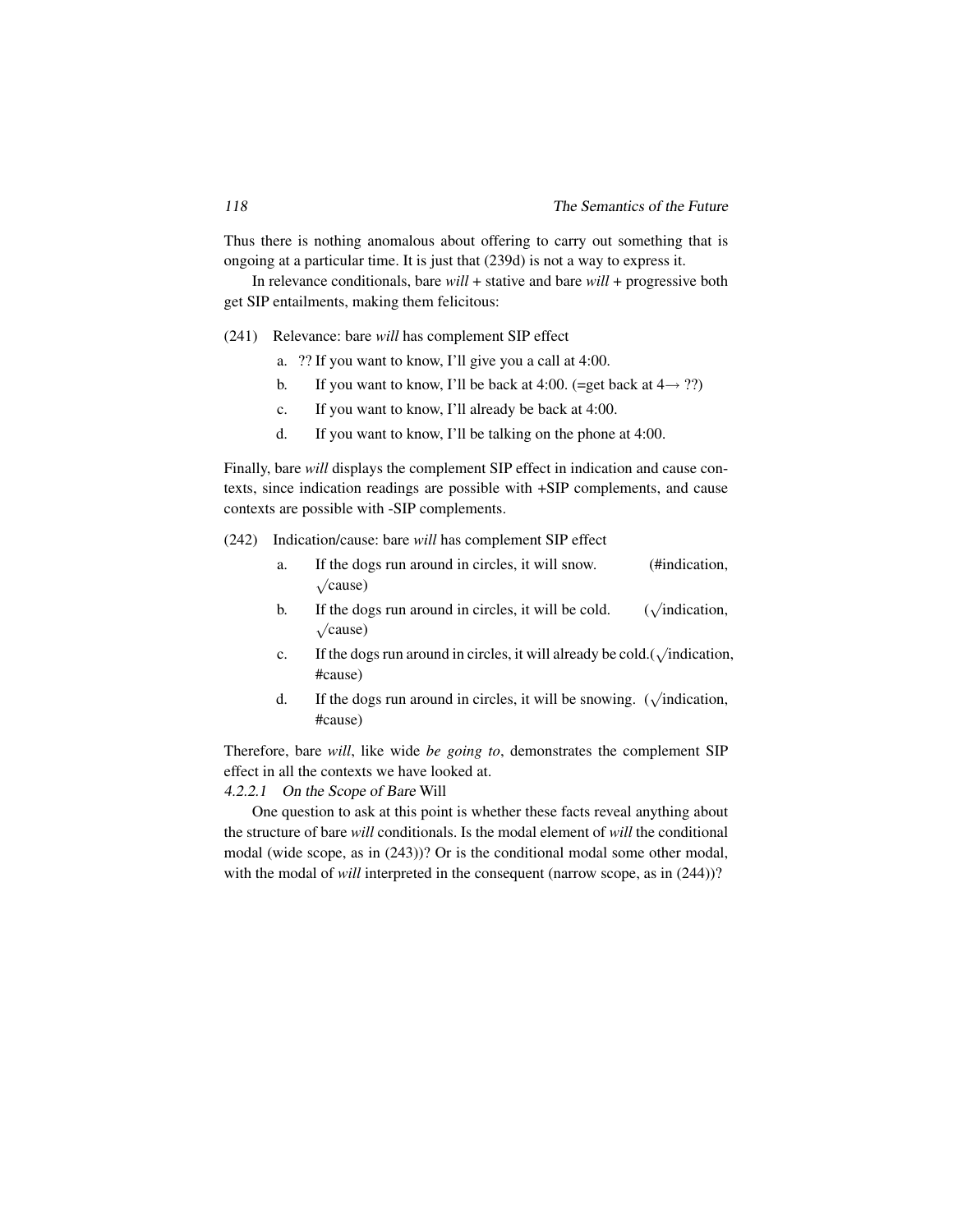

 $ALL<sub>b</sub>$ 

With *be going to* conditionals, it was possible for us to tell where *be going to* was interpreted because when it is interpreted in the consequent it triggers the anyway entailment. But there is no higher +SIP element in bare *will* sentences. The most we can say at the moment, I think, is the following. Either bare *will* has wide scope, or, if it has narrow scope, it somehow does not interfere with the mechanism that allows its complement to trigger the anyway entailment. Shortly we will get a better sense of what not interfering would mean, by giving a more detailed account of how the mechanism works. First, however, I would like to say what I can on the question about the unexpectedly missing readings of bare *will*. 4.2.2.2 On the Missing Readings of Bare Will

q

Now, at long last, we are in a position to say more about why bare *will* really, bare *will* with an eventive complement—is unacceptable in indication and relevance contexts. Recall that this fact was unexpected because bare *will* seems to make no claim whatsoever about not-p worlds that would contradict the requirements of these contexts.

The fact that -SIP complements are infelicitous in a certain context while +SIP complements are felicitous need not be due to a modal reason. It could just be a result of the present -SIP constraint, which rules out -SIP predicates with present temporal input. But why would there be a present temporal input to the complement of bare *will* in indication and relevance contexts, but not in cause and offering contexts?

It might be, for instance, that in indication and relevance contexts, there is a structure for bare *will* conditionals not considered above. The structure I have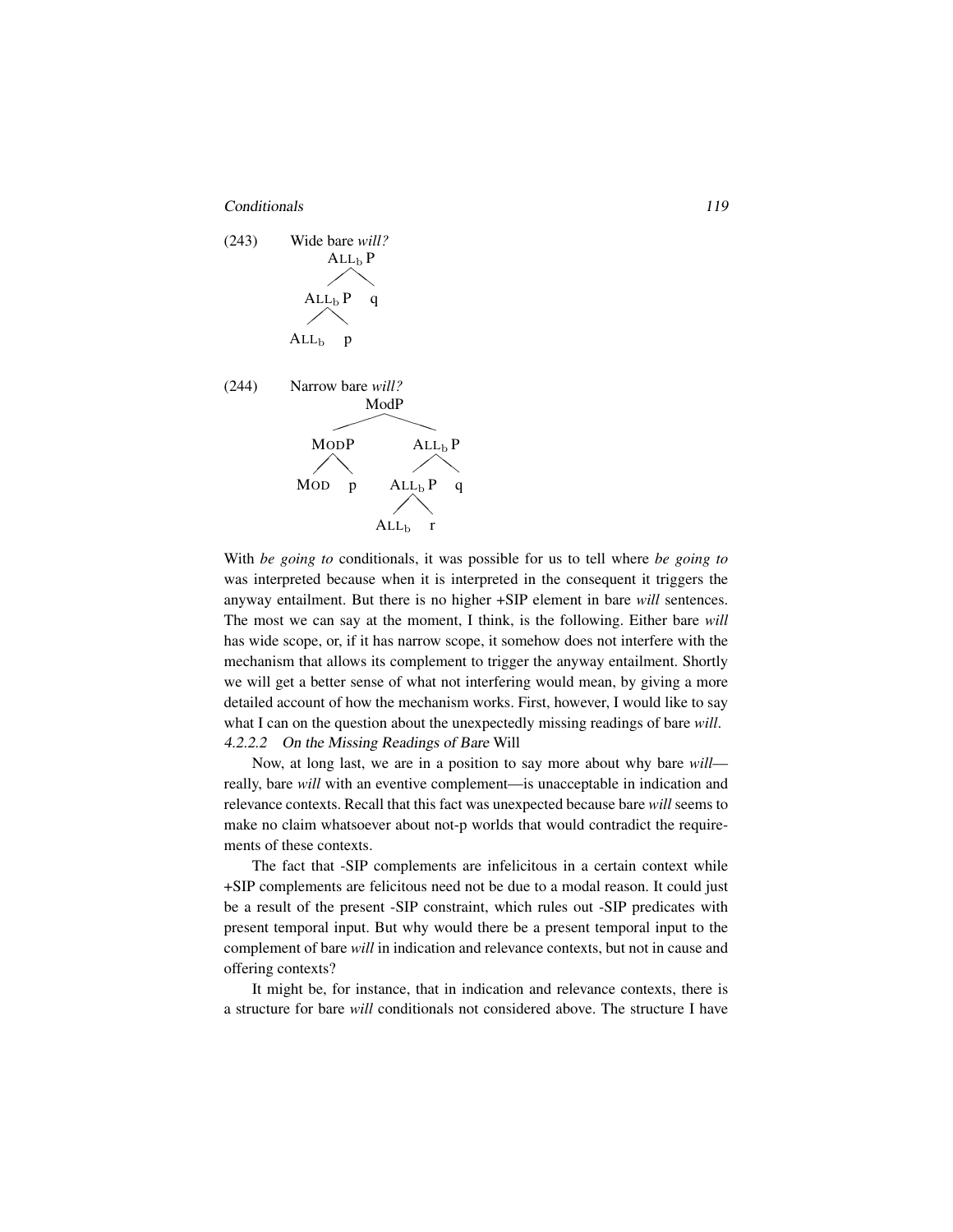in mind is one in which bare *will* is interpreted as the conditional modal, with a lower modal in the consequent, as below:

(245) Super-wide bare *will?*



Then the lower unknown modal would be required to feed its consequent a present temporal input. We will see below that there are modals with such a property. However, even if this structure and temporal configuration could be argued for, we would still have to say why the lower modal had to appear in such contexts. We won't get a definitive answer to this question, so this line of speculation will have to remain speculation for now.

### 4.2.3 Summary

Now that we have some idea of where SIP entailments occur, the next question to ask is how it all works. What do instances of the anyway entailment using different SIP elements have in common? It is reasonable to suppose that complement +SIP predicates have similar effects as  $SOME<sub>t</sub>$  because the same mechanism is involved in both: namely, the mechanism that was developed in Chapter 3 to account for the impossibility of (narrow) *be going to* (=  $SOME<sub>t</sub> + ALL<sub>b</sub>$ ) in offering contexts. In section 4.3, I ask whether the same mechanism could be made to work for the complement SIP effect.

# 4.3 Implementing the Mechanism

Can we explain, for example, the infelicity of (246b) by way of the same mechanism we used to explain the infelicity of (246a)?

- (246) a. # We're going to change your oil in Madera.
	- b. # We'll be changing your oil in Madera.

Recall first that in offering cases, for the proposed mechanism to be able to explain the anyway entailment a certain temporal relation has to hold between the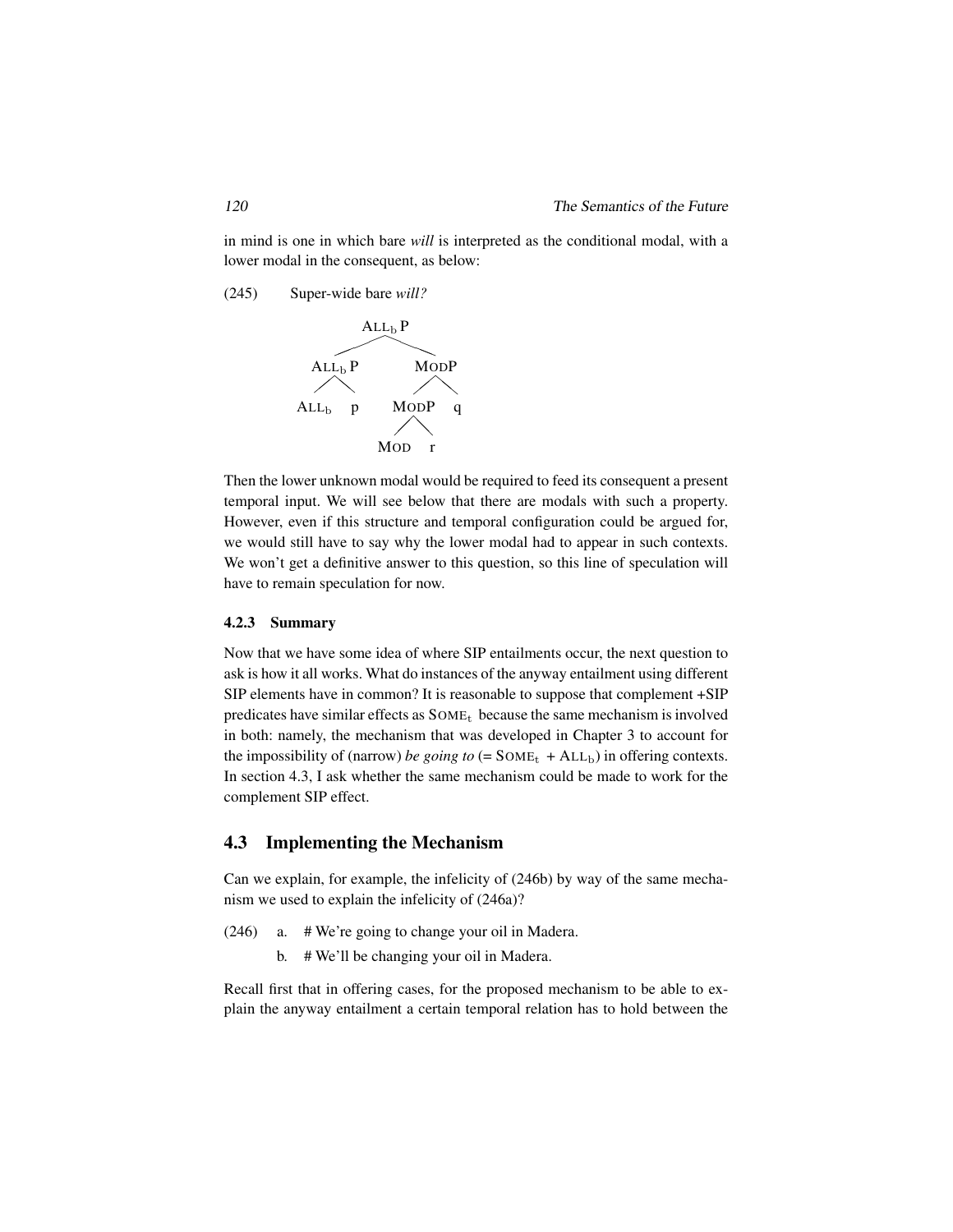antecedent and the consequent. Specifically, the time when it matters whether the hearer wants q or not has to be the same as the time when the offerer is prepared to undertake q. I argued that this is true in offering cases.

In section 4.3.1, I will propose a more general version of this requirement. Wherever the claims in (247) are true, I argue, the mechanism developed in Chapter 3 can explain the anyway entailment.

- (247) a. The input time of the highest +SIP predicate in the consequent is the same as a certain time in the antecedent (to be defined).
	- b. In certain environments, -SIP predicates get an input time later than the time they seem to receive, while +SIP predicates take the time they receive as their input time.

In sections 4.3.2 and 4.3.3, I will show that these conditions do hold generally in two different types of conditionals. Section 4.3.4 presents the formal details, and section 4.3.5 presents a puzzle about temporal location in wide scope *be going to* conditionals.

### 4.3.1 The Mechanism

Recall how the anyway entailment of narrow *be going to* was explained in Chapter 3.

Recall that *be going to* is analyzed as having an aspectual operator SOME<sub>t</sub> taking scope over a bouletic-inertial modal  $ALL_b$ . A conditional with *be going to* in the consequent of a conditional says that all worlds where p is true at t are worlds where  $ALL_b(d)(q)(w)(t')$  is true, where t' is some interval properly overlapping t. Then q is true not only on the p worlds (those that d is committed to at t), but on some worlds that are what d wants before t, among which there are (typically) some not-p worlds. Since d is presupposed to be able to determine throughout interval t' whether q happens, if d is committed to q, it is presupposed that q will happen. This explained why in offering contexts, for instance, which have a condition that all not-p worlds are not-q worlds, a conditional with (narrow) *be going to* is infelicitous.

One crucial piece of this account was the argument that in present tense conditionals in offering contexts, the time of the hearer's wanting q was the same time at which the director d was prepared to want q on the hearer's behalf and carry it out. However, we did not undertake an analysis of the entire semantics of the *be going to* conditional to understand more generally which times are involved and how the semantics of the conditional contribute the important temporal relation.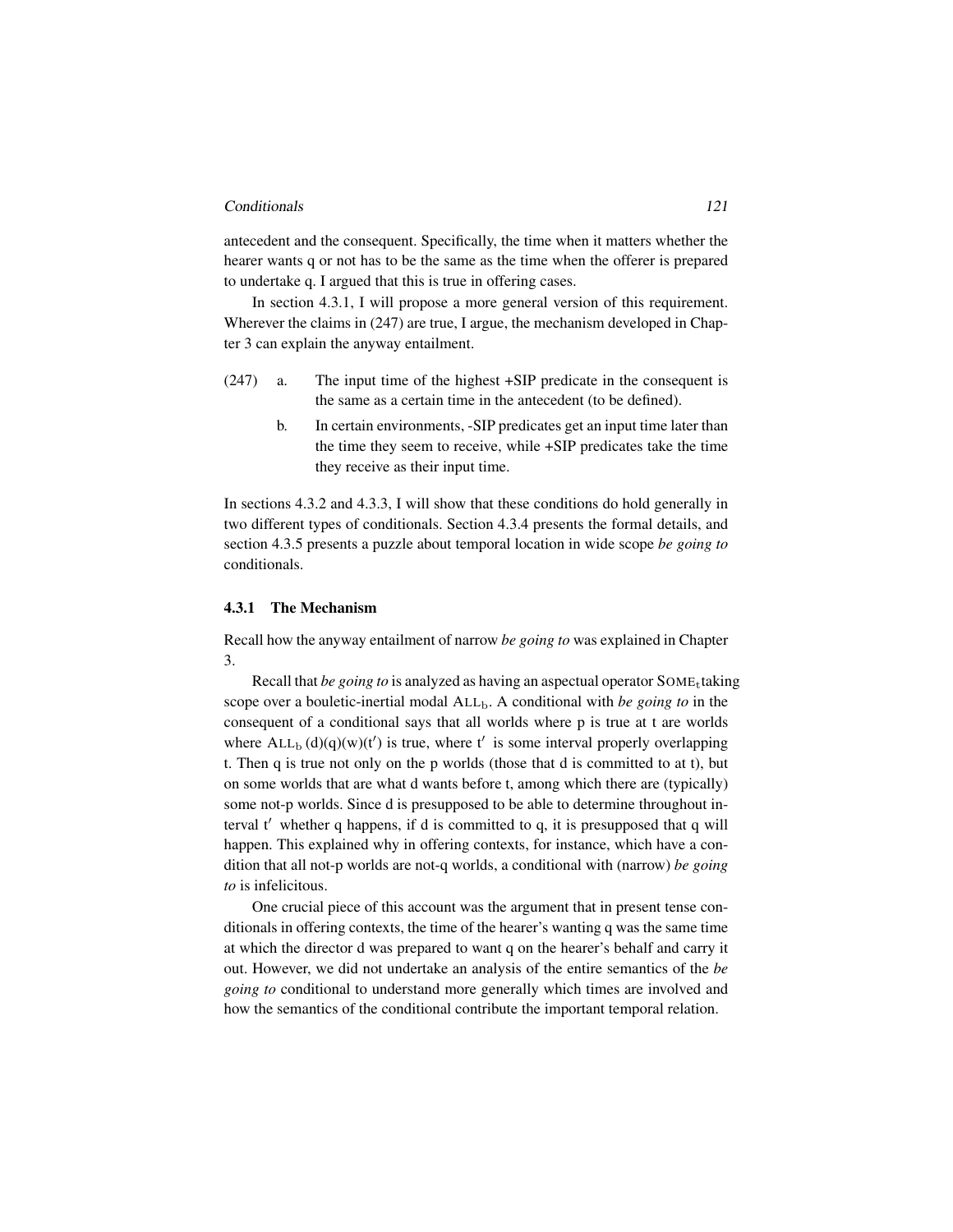To generalize the temporal relation, let us suppose to begin with that the time in the antecedent that matters is the TP input, and that the time in the consequent that matters is the input to a +SIP element.

(248) *Anyway entailment condition, first try.* A conditional will trigger an anyway entailment if and only if the consequent has a +SIP predicate whose input is the same as the antecedent's TP input

Consider now a conditional whose consequent has a +SIP predicate q. Let us suppose that the input q is the same time as the antecedent TP input, which is the same as the input to p as well. We might represent that state of affairs as below.

### (249)



Recall that the conditional modal, whatever it is, requires that all p worlds are q worlds. Offering requires that all not-p worlds be not-q worlds. We want the conditional with, for example, a +SIP q to be infelicitous as an offer on the wide scope reading.

The predicate q has the subinterval property. Thus any subinterval of the interval over which q holds also counts as an instance of q. Consider a world that branches off from the p-world before p but during the run time of q. This is a world consistent with the commitments of the director at the time of branching. This world is a q world: It contains a little bit of q, and containing a little bit of q is enough to make it a q world, by the subinterval property. This world also could be a not-p world, because it branches off before t. As we saw in Chapter 3, we can generally assume there is such a world in an offering context.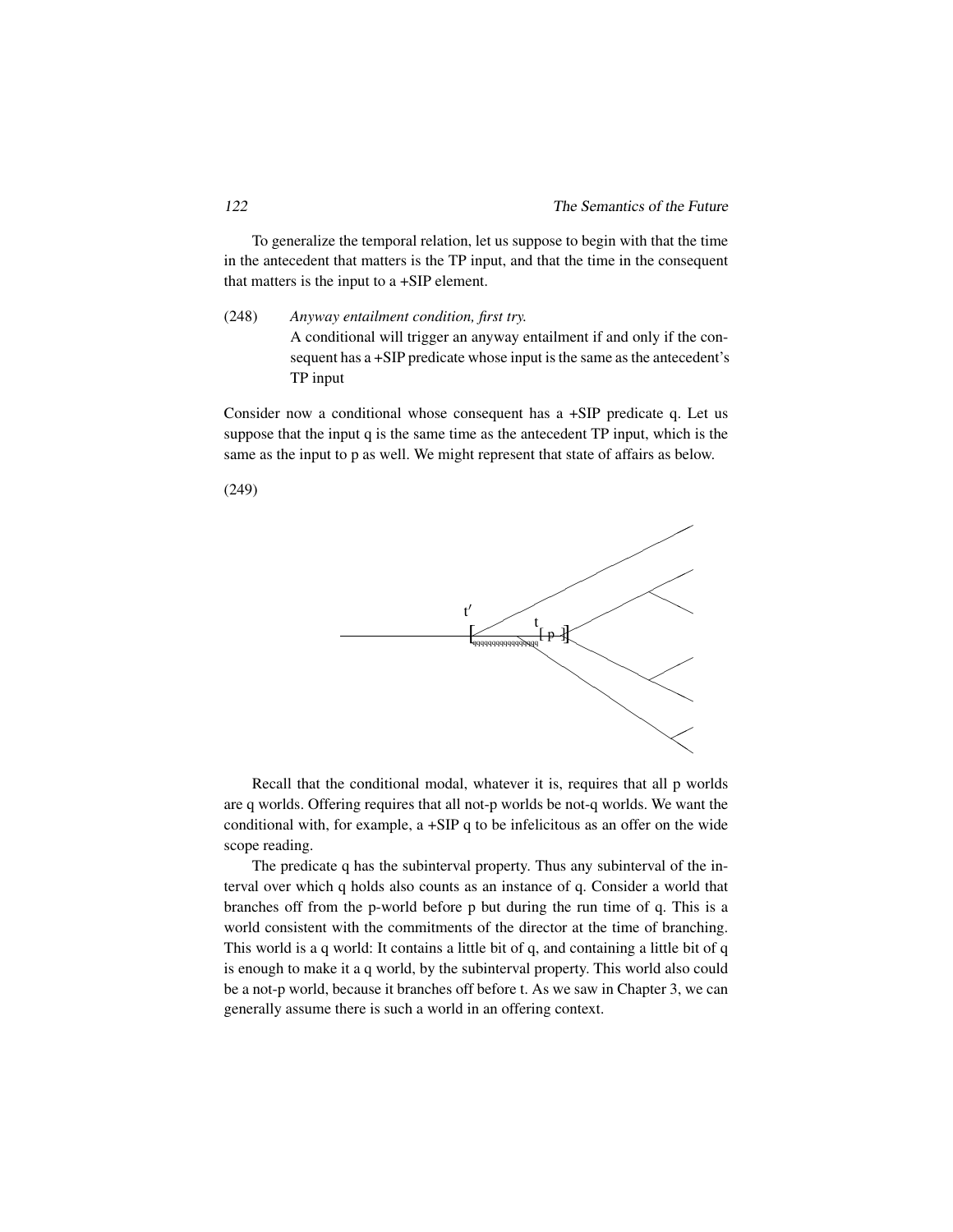



Thus the anyway entailment goes through as desired, explaining why the conditional in question is not felicitous in offering contexts. <sup>13</sup>

Consider now what would happen if q is instead -SIP and has the same input time as p. Since q is -SIP, a world must include all of q in order to count as a q-world. There are no worlds that include all of q without including some of p, which makes it seem as though the anyway entailment does not arise, as expected. However, if p is also -SIP, then a world that includes only some of p does not count as a p-world. And if some part of q precedes all of p, some not-p worlds are q worlds. This is the anyway entailment, and it means that we have a problem.

Fortunately, this situation actually does not arise. This is where the second claim in (247) becomes important. We will see shortly that -SIP consequents get placed temporally after the antecedent, not at the same time, because of a systematic shifting of -SIP predicates into the future. Thus the problem does not arise.

### 4.3.2 Temporal Interpretation of Antecedent and Consequent

We have seen that if we can get the antecedent TP input and the input to a  $+SIP$ predicate in the consequent to be the same, we can use an account quite similiar to the narrow *be going to* account to explain the SIP effects. Now I would like to

<sup>13.</sup> It does seem that q is asserted to happen before not-p (or p) on these commitmentworlds. But with an assumption of denseness of the timeline, you could get arbitrarily close to the time at which p begins. It might then be entailed that q overlaps p at that time, since no part of q cannot include a change of state from the q state to the not-q state.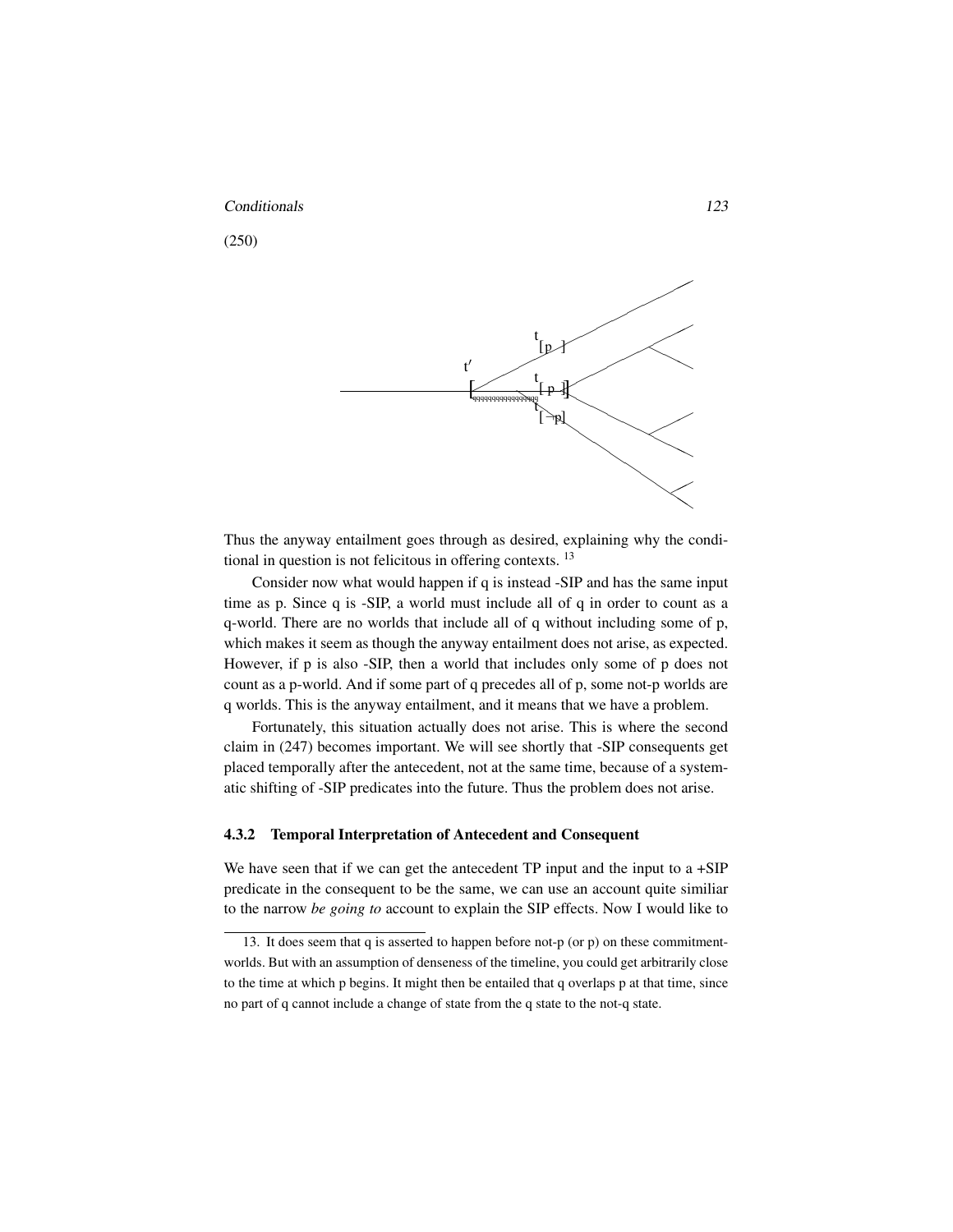show that the temporal interpretation of antecedents and consequents in conditionals provides the needed temporal relation. In order to show this, I will argue that conditionals split into two types with respect to temporal interpretation, depending on what their conditional modal is.<sup>14</sup>

In the first type, *now* is the temporal input to both antecedent and consequent. Thus the antecedent and consequent are not constrained with respect to each other, but only to *now*. Modals that yield conditionals of this type include the null epistemic modal and a few other epistemic modals such as *must* and *be possible*.

The second type includes modals such as the various versions of  $ALL<sub>b</sub>$ . In our denotations of  $ALL<sub>b</sub>$  so far, the single propositional argument was shifted into the future by a greater-than relation. We will add a propositional argument to the denotation, since conditionals have two clauses. Then we will replace the greater-than relation in either clause with something I will call the *placement relation*, which more accurately accounts for the temporal facts. Finally, we will see that the consequent placement relation input is the same time as the antecedent placement relation output. This accounts for the observation that in many cases, the run time of q must either overlap or follow the run time of p, as well as systematic exceptions to that generalization.

In the next two sections, I will present evidence for two lemmas that are generalizations about the temporal relation between the clauses in conditionals: Lemma 1 for the first type of conditionals, and Lemma 2 for the second type. Then I will show how the truth of these lemmas entails that the temporal condition on SIP entailments permits the conditions for the anyway entailment to arise in the correct environments, thereby accounting for the complement SIP effect.

4.3.2.1 Lemma 1: Type 1 Conditionals

The lemma I will argue for here is the following:

(251) *Lemma 1:* In type 1 conditionals, the TP input of the antecedent and the TP input of the consequent are both *now*.

I will argue for this lemma by considering conditionals with no overt modal that are not obviously generic or relevance conditionals. The conditional modal in such cases I assume to be a null epistemic modal EP. EP has universal force and an epistemic modal base. In contrast to the metaphysical modal base, an epistemic modal base consists of worlds which, for all the speaker knows, could be the actual world.<sup>15</sup>

<sup>14.</sup> I expand and improve upon the material in this section in Copley (ming).

<sup>15.</sup> I will assume that the other modals mentioned in this category, epistemic *must* and *be possible*, have the same temporal properties; see also Iatridou (1990) and Werner (2002,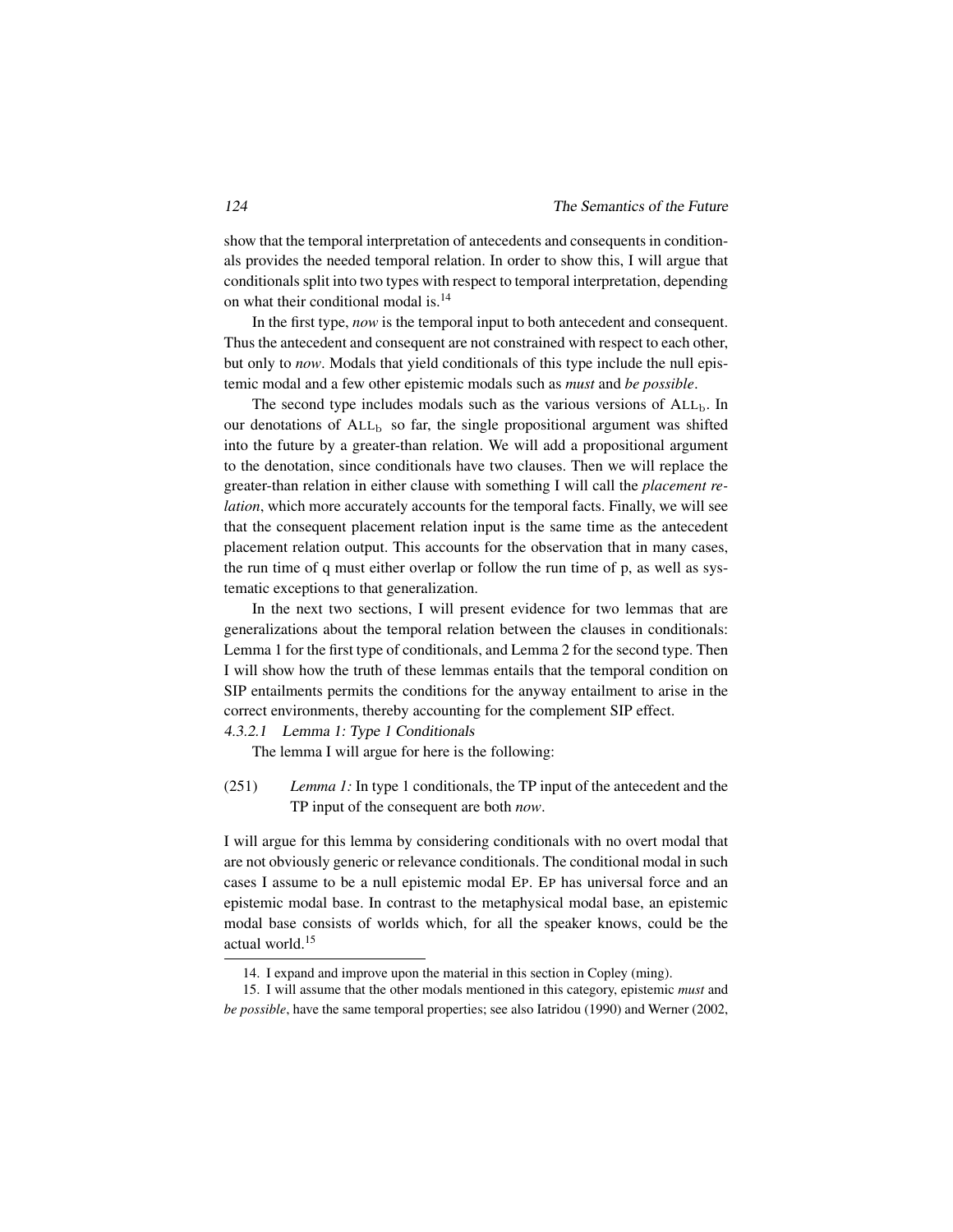After arguing for Lemma 1, I will demonstrate that the temporal properties of EP allow the antecedent TP input and the consequent +SIP input to be the same when the +SIP element in question is the highest predicate in the consequent that does not involve an identity relation on times.

Consider first present tense conditionals that lack an overt modal. Lexically stative predicates are possible in both antecedent and consequent.

(252) If Barbara is here now, Steph is here now too.

However, the run times of these statives have to include *now*, meaning that the input to both statives is *now*. If the speaker intends lexical statives to have run times after now, they need to be futurates. The examples in (253)—which respectively have a stative with future run time in the antecedent, consequent, and both—are only acceptable on the reading that the clauses about tomorrow are really talking about present plans for tomorrow.

- (253) a. If Barbara is here tomorrow, Steph is here now.
	- b. If Barbara is here now, Steph is here tomorrow.
	- c. If Barbara is here tomorrow, Steph is here tomorrow (too).

An unplannable predicate like *be sick* is acceptable in neither the antecedent nor the consequent:

- (254) a. # If Barbara is sick tomorrow, Steph is here now.
	- b. # If Barbara is here now, Steph is sick tomorrow.
	- c. # If Barbara is sick tomorrow, Steph is sick tomorrow (too).

Futurates, we have said, are always +SIP. The reason, I argued, is that both PROG and GEN have as their highest component a +SIP aspectual element, either  $SOME_t$ or  $ALL_t$ . Thus we can say so far that in both clauses, EP seems to require  $+SIP$ predicates.

Either statives or eventives can appear under PROG or PAST, both of which we have demonstrated to be +SIP:

- (255) a. If John is eating, Celeste is eating.
	- b. If John is being nice, Celeste is being nice.
	- c. If Celeste was here, John was here.
	- d. If Celeste left, John left.

<sup>2006)</sup> for discussion.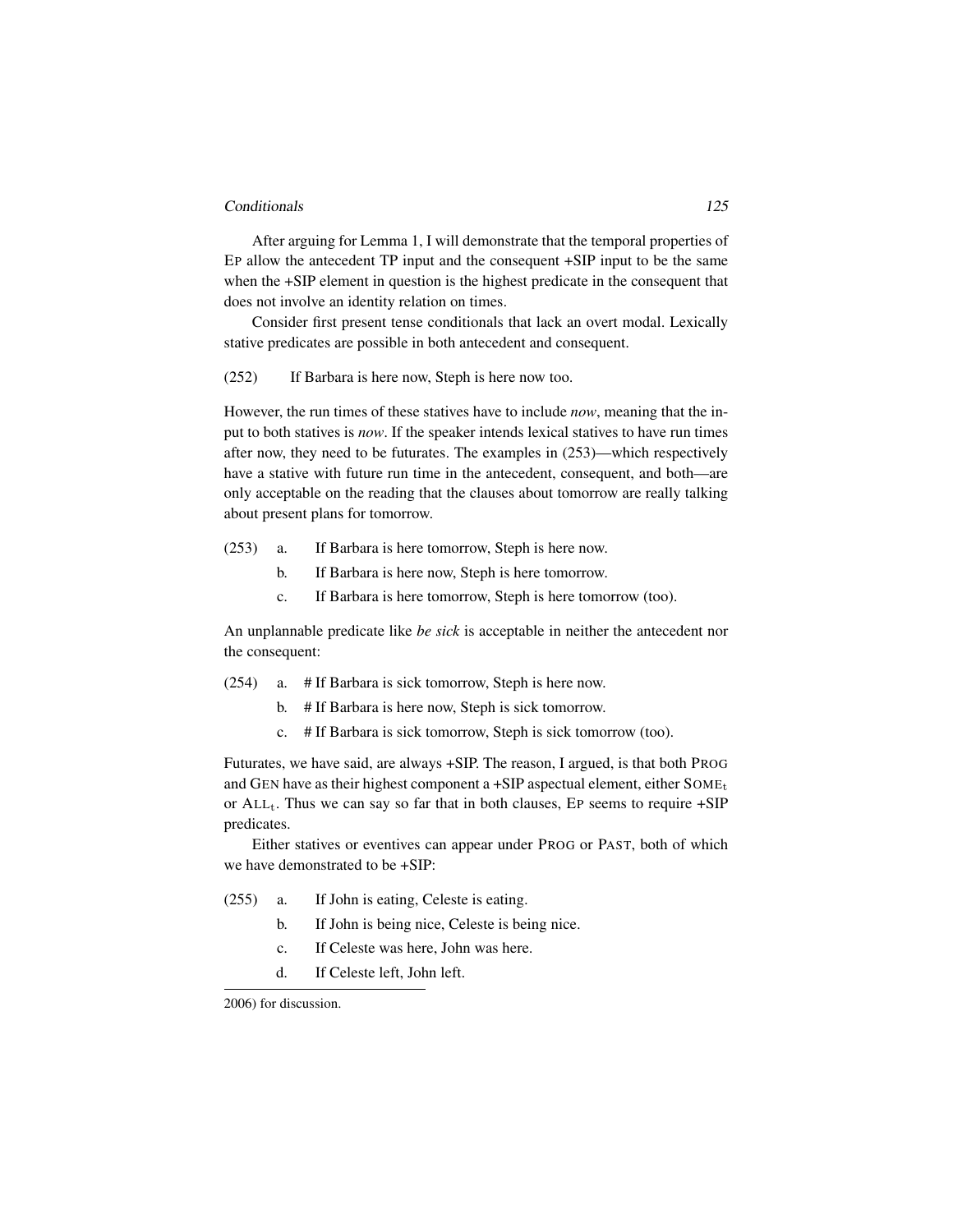Present and past can also be mixed and matched, as in (256).

- (256) a. If Andrea is there now, Celeste left.
	- b. If Andrea left, Celeste is there now.

Note that the run times of the antecedent and consequent are *not* constrained with respect to each other. Suppose that we know Celeste always leaves a party an hour after John does. Then we could utter (257a) in reasoning from the time of John's leaving to the time of Celeste's leaving. Or if she always leaves a party an hour earlier, we could use (257b). If they always leave together, we could use (257c).

- (257) a. If John left at 5, Celeste left at 6.
	- b. If John left at 6, Celeste left at 5.
	- c. If John left at 6, Celeste left at 6 too.

This relative freedom is, incidentally, not the usual state of affairs. For one, it stands in marked contrast to Sequence of Tense phenomena, in which the run times of two eventualities (one in the matrix, one embedded) are constrained with respect to one another. With an embedded stative, as in (258) below, the Marissabeing-here time has to either overlap the Tasha-saying-so time, or precede it. The sentence in (258c) is not felicitous, but improves with a plannable eventuality as in (258d. So again, it can only be a futurate reading.

- (258) a. On Monday Tasha said that Marissa was sick.
	- b. On Monday Tasha said that Marissa was sick on Sunday.
	- c. # On Monday Tasha said that Marissa was sick next week.
	- d. On Monday Tasha said that Marissa was here next week.

We will also see later that the other type of conditional does not permit the antecedent and consequent to be temporally unrelated.

Since the requirement seems to be that the antecedent and consequent both need to have the subinterval property, and need have no particular relation to each other, we can fairly say that the input to both the antecedent TP and the consequent TP must be *now* (and the present -SIP constraint is at work). So, for at least these kinds of epistemic conditionals, QED Lemma 1.

Now, remember that we need to show that a particular temporal relation holds, from which it will follow that the mechanism for explaining the anyway entailment will work. The requirement is that the antecedent TP input must be the same as the input to the +SIP element in the consequent. In the case of type 1 conditionals, if Lemma 1 holds, the TP times are the same. If in addition the highest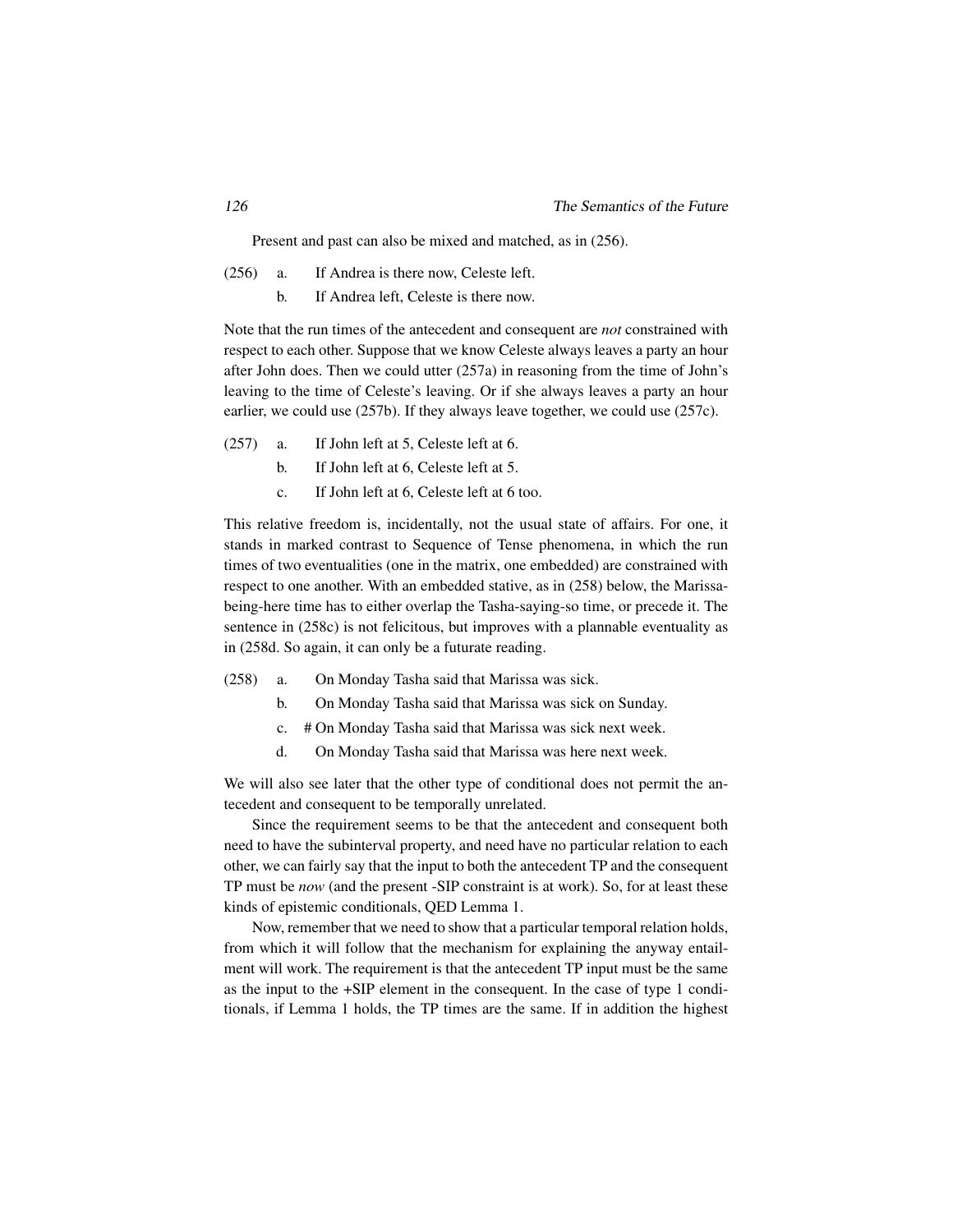temporal predicate in the consequent is +SIP (like PAST, GEN, PROG, or a lexical stative), then the temporal requirement holds. As desired, these are just the cases in which the anyway entailment arises.

Now let us see if we can obtain a similar result for type 2 conditionals.

4.3.2.2 Lemma 2: Type 2 Conditionals

The lemma for this section is as follows.

(259) *Lemma 2:* In type 2 conditionals, there is a placement relation (to be defined below) in both the antecedent and the consequent. The antecedent placement relation output and the consequent placement relation input (= consequent TP input) are the same.

To begin with, let us see which temporal and stativity combinations are possible in conditionals—such as those with bare *will*—that have a type 2 modal.

Like type 1 conditionals, type 2 conditionals generally can have statives whose run times include the present.

(260) If Barbara is here now, Steph will be here now too. (cf. (252))

However, unlike type 1 conditionals, type 2 conditionals can also have statives and eventives, in either the antecedent or the consequent, with run times in the future but which are not futurates. We show this, as usual, by demonstrating that unplannable eventualities are felicitous. Admittedly, the contexts for some of these are a little strange.

### $(261)$  (cf.  $(253)$ )

- a. If Barbara is sick tomorrow, Steph will be sick tomorrow.
- b. If Barbara is sick tomorrow, Steph will be sick now.
- c. If Barbara is sick now, Steph will be sick tomorrow.

So type 2 conditionals, unlike type 1 conditionals, permit future eventualities that are not futurate. What is going on here?

In a number of different modal environments, a morphologically present tense stative or progressive can have a run time either overlapping *now* or entirely in the future, and morphologically present tense eventives can only be in the future.<sup>16</sup>

(262) a. Dale must be here at the moment.

b. Dale must be here tomorrow.

16. We leave aside here the use of the narrative present in sports broadcasts, screenplays, and the like.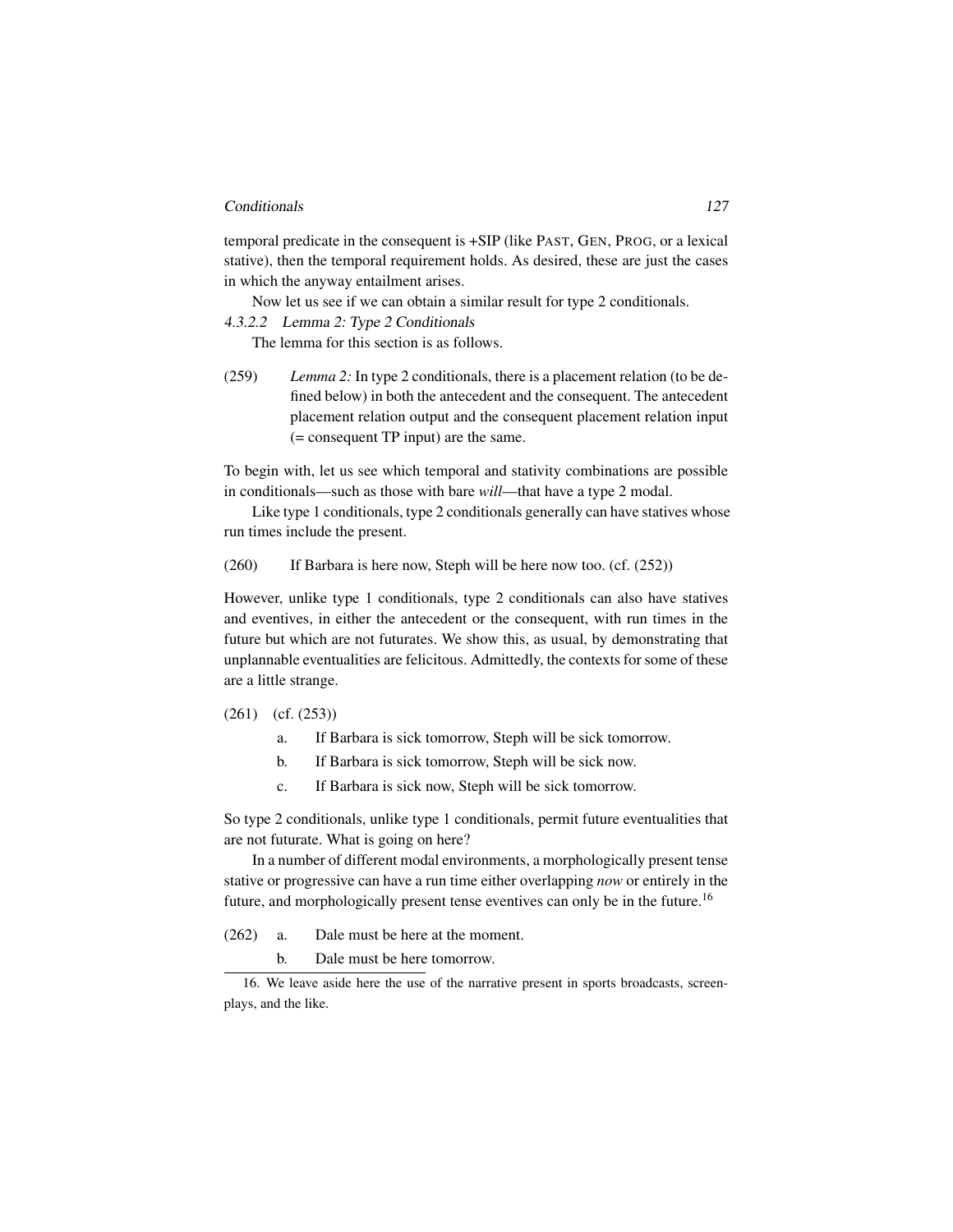- c. \* Sandy must leave at the moment.
- d. Sandy must leave tomorrow.
- (263) a. For Dale to be here at the moment is surprising.
	- b. For Dale to be here tomorrow would be surprising.
	- c. \* For Sandy to leave at the moment is surprising.
	- d. For Sandy to leave tomorrow would be surprising.

The examples given above share an inability of non-statives to happen *now* and an ability of statives to happen either *now* or in the future. The inability of nonstatives to overlap *now* is due to the present -SIP constraint.

(264) Present -SIP constraint (with worlds) for all -SIP p, w: p(w)(*now*) is undefined

Since lexical statives seem able to take future input times, perhaps we should define our new relation as follows: $17$ 

 $(265)$ '  $\Diamond$  t: [p(w)(t)]" is an abbreviation for " $\exists$ t' > t: [p(w)(t')]" if p is -SIP, and "∃t includes or is later than t:  $[p(w)(t')]$ " if p is +SIP.

But there are reasons to think otherwise. Recall that lexical statives can be coerced into inchoative readings, but that "real" statives, as diagnosed by the acceptability of *already*, triggered the anyway entailment and were thus +SIP. Therefore, according to what we have said about how the anyway entailment is produced, these +SIP statives must have had a present input time. Inchoative readings, on the other hand, did not trigger the anyway entailment.

Recall as well that the subinterval property is, as in Bennett and Partee's (1978) original conception of it, a property of predicates of times. This property has more recently been linked to properties of events (see Krifka, 1989, and subsequent work) We have a reason to refer to stay with reference to times rather than

<sup>17.</sup> Condoravdi (2001) has a function which is meant to do similar work to the relation in (265) ("∘" denotes temporal overlap): AT(t,w,P) =  $\exists e[P(w)(e) \& \tau(e,w) \subseteq t]$  if P is eventive,  $\exists e[P(w)(e) \& \tau(e,w) \circ t]$  if P is stative,  $P(w)(t)$  if P is temporal. The input to this function in the case of the present tense is a kind of extended-now. With an input that stretches from now into infinity, however, it is difficult to account for cases that do not allow lexical statives to have future run times, such as the statives we observed in type 1 conditionals.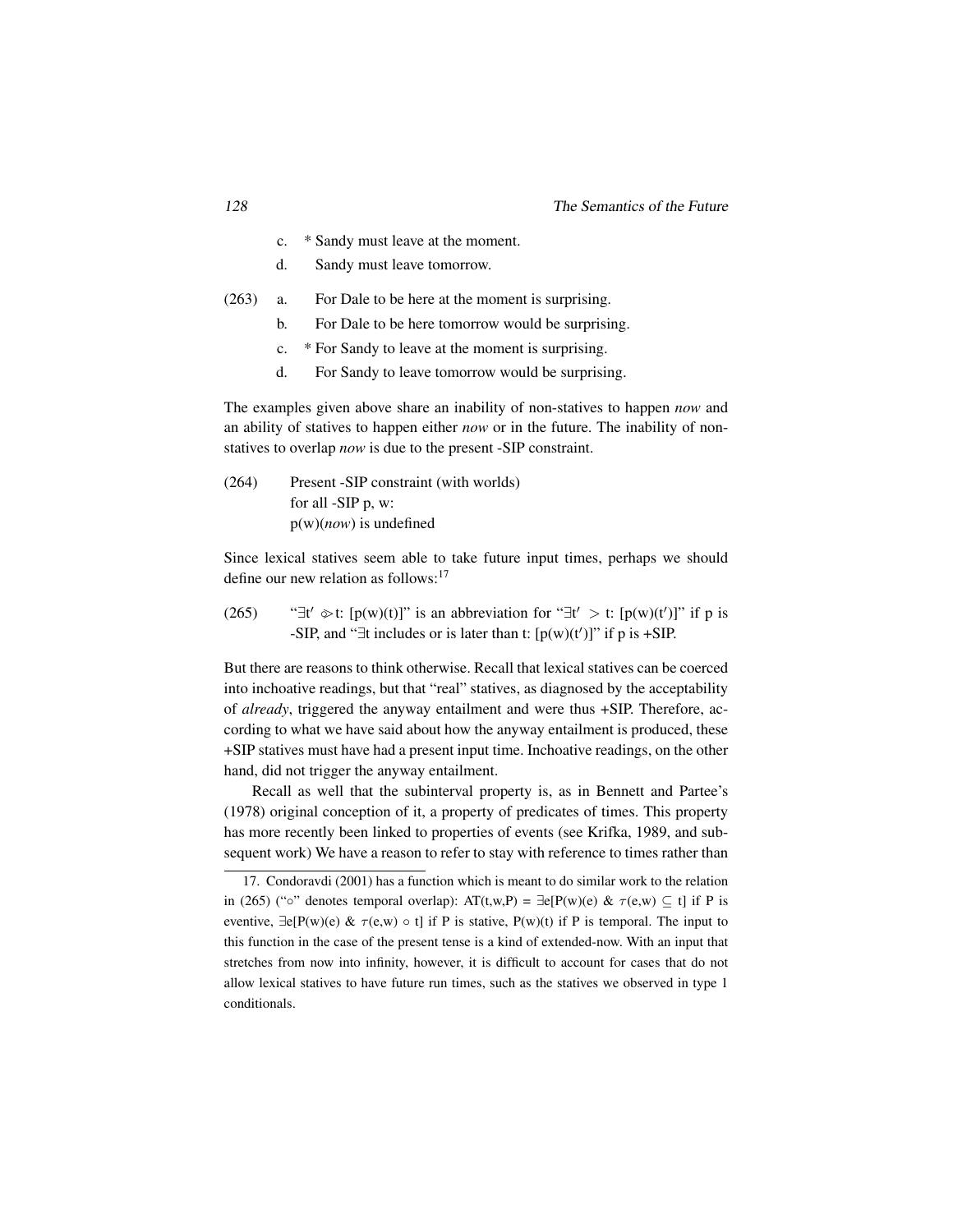reference to events, however. While event arguments are thought to be confined to the  $v$  P, we have seen that the subinterval property affects modal  $ALL<sub>b</sub>$  exactly as we would expect it to if it were a property of predicates of times.<sup>18</sup> If the subinterval property, then, is a property of predicates of times, there seems no reason why it should not hold of predicates of times that never seem to take event arguments, such as PAST, for instance.

Recall that PAST is a predicate that can occur with a *now* input. In fact, it must have a *now* input. If it didn't, and could take a future input instead, we might expect that the eventuality (266) could have a run time in the future with respect to *now*, but in the past with respect to the future input.

(266) John left.

Obviously this is not the way PAST works. Matrix PAST has to take a present input, and is not allowed to take a future input.<sup>19</sup>

Taking these arguments into consideration, let's assume that the relation in question—the *placement relation*<sup>20</sup>—says that run times of +SIP predicates must include  $($ ) and run times of -SIP predicates must follow  $($ >) the input time. So the definition for the placement relation that we want is the following:

 $(267)$  $\forall \diamond t$ :[p(w)(t)]" is an abbreviation for " $\exists t' > t$ :[p(w)(t')]" if p is -SIP, and " $\exists t' \supset t[p(w)(t')]$ " if p is +SIP.

Returning to type 2 conditionals, it looks like what we have is the placement relation in both the antecedent and the consequent. Eventives (-SIP) can have only future run times, but statives (either +SIP or -SIP) can either overlap or follow *now*—where, when they follow *now*, they presumably are really -SIP. Type 1 conditionals, on the other hand, must not have a placement relation because they only allow predicates to overlap *now*. They are slaves to the present -SIP constraint, which says that  $p(w)(now)$  is not permitted for a p that is -SIP. However, there is

<sup>18.</sup> On the other hand, if Hacquard (2006) is corrrect then modals take an event argument as the input to the accessibility relation. In that case, even here the subinterval property might be able to be linked to properties of events.

<sup>19.</sup> This was why Condoravdi defines her "temporal" case in terms of overlap, but the point here is that temporal predicates are not a special case.

<sup>20.</sup> Where does the placement relation come from? Cf., perhaps, discourse effects (ter Meulen, 1995, , for example). In *John came in. Mary was there,* the stative run time must include the eventive run time, while in *John came in. Mary left*, Mary's leaving must follow John's coming in.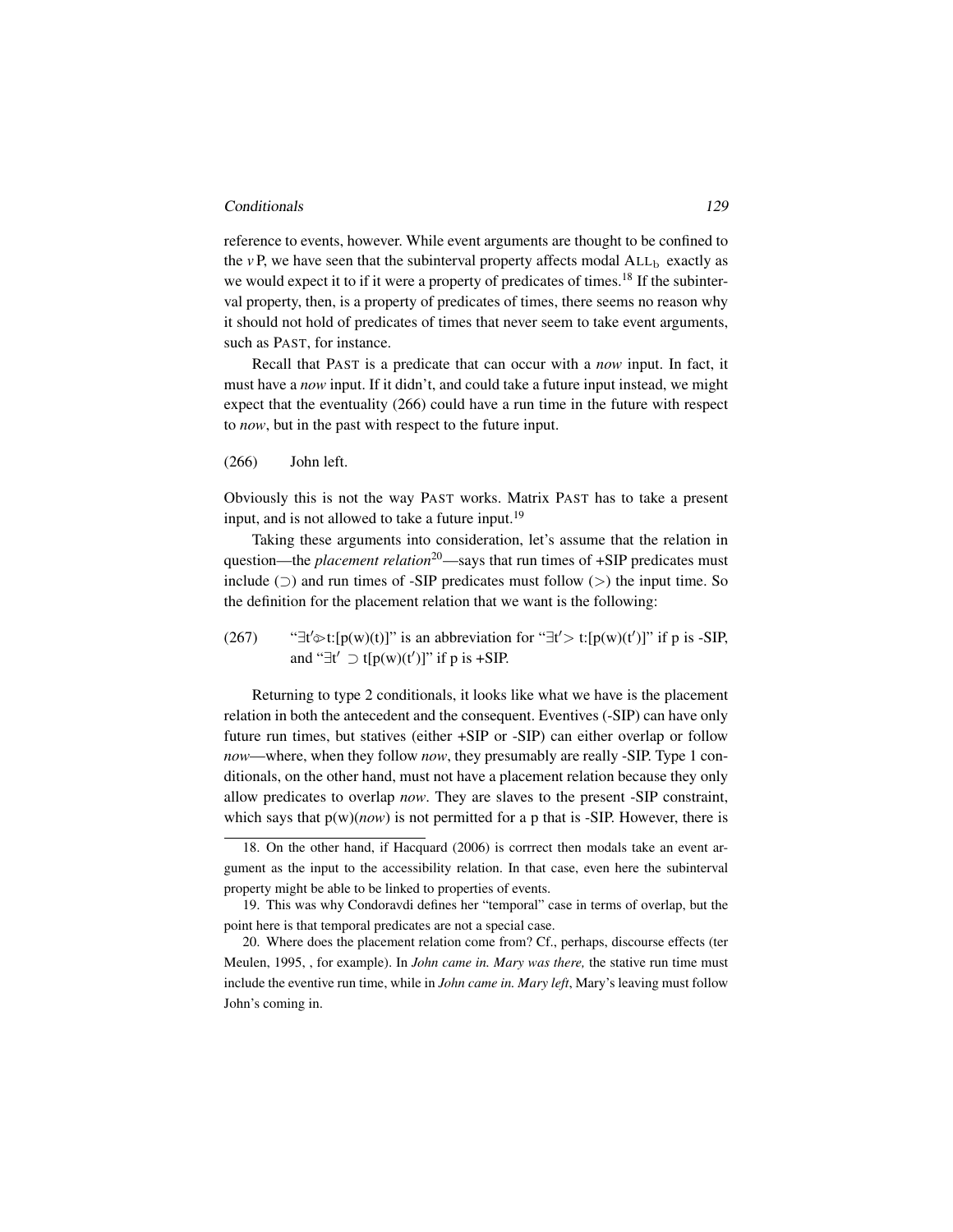no constraint that says you can't feed the placement relation a -SIP proposition. In that case, the -SIP predicate's temporal input is not now, but some later time.

How are the input and output times of the two placement relations in a type 2 conditional related? It turns out that in type 2 conditionals, no part of the run time of q can be before any part of the run time of p, excluding cases where p is futurate.

Let's call the situation in which some of the run time of q is before the run time of p, "switching." Switching is possible in type 1 conditionals: As we saw above, the run times are not dependent on each other at all. The eventuality described in the consequent can indeed take place before the eventuality described in the consequent. In type 2 conditionals, however, while the two run times are allowed to overlap if q is stative, any attempt to have an antecedent's run time later than the consequent's run time results in a futurate reading: That is, it behaves like it is a +SIP predicate overlapping *now*, so it really is not switching at all.

(268) a. If Celeste leaves tomorrow, John will be in his office now.

b. If Celeste leaves on Thursday, John will be in his office tomorrow.

Since, as I argued above, there is also an instance of the placement relation operating in the consequent, our first suspicion should be that the placement output of p is used as the placement relation input for q (i.e., the TP time of q). In that case q could never be before p without some sort of anterior operator like PAST.

This seems to be true. For example, the Don-in-office time in (269a) cannot be entirely before 5:00, but it can either overlap 5:00 or be entirely after it.<sup>21</sup> In (269b), though, there can be no simultaneity of the lights' coming on and Don's going home: He goes home after, if only slightly.

- (269) a. If the lights are on at 5:00, Don will be in his office.
	- b. If the lights come on at 5:00, Don will go home.

This is exactly what we expect if the placement output of p is the placement input for q and there is no other temporal/aspectual morphology in q. When there is temporal morphology in q, such as *have*, the *v* P input of q is shifted accordingly. That is how we know that it is the TP input that is the placement input, not, for instance, the *v* P input. In any case, as expected, the consequent run time is allowed to be earlier.

(270) If the lights come on at 5:00, Don will have gone home.

21. The overlapping (+SIP) option of the placement relation thus accounts for the existence of so-called "epistemic" *will* cases, in which the stative overlaps *now*.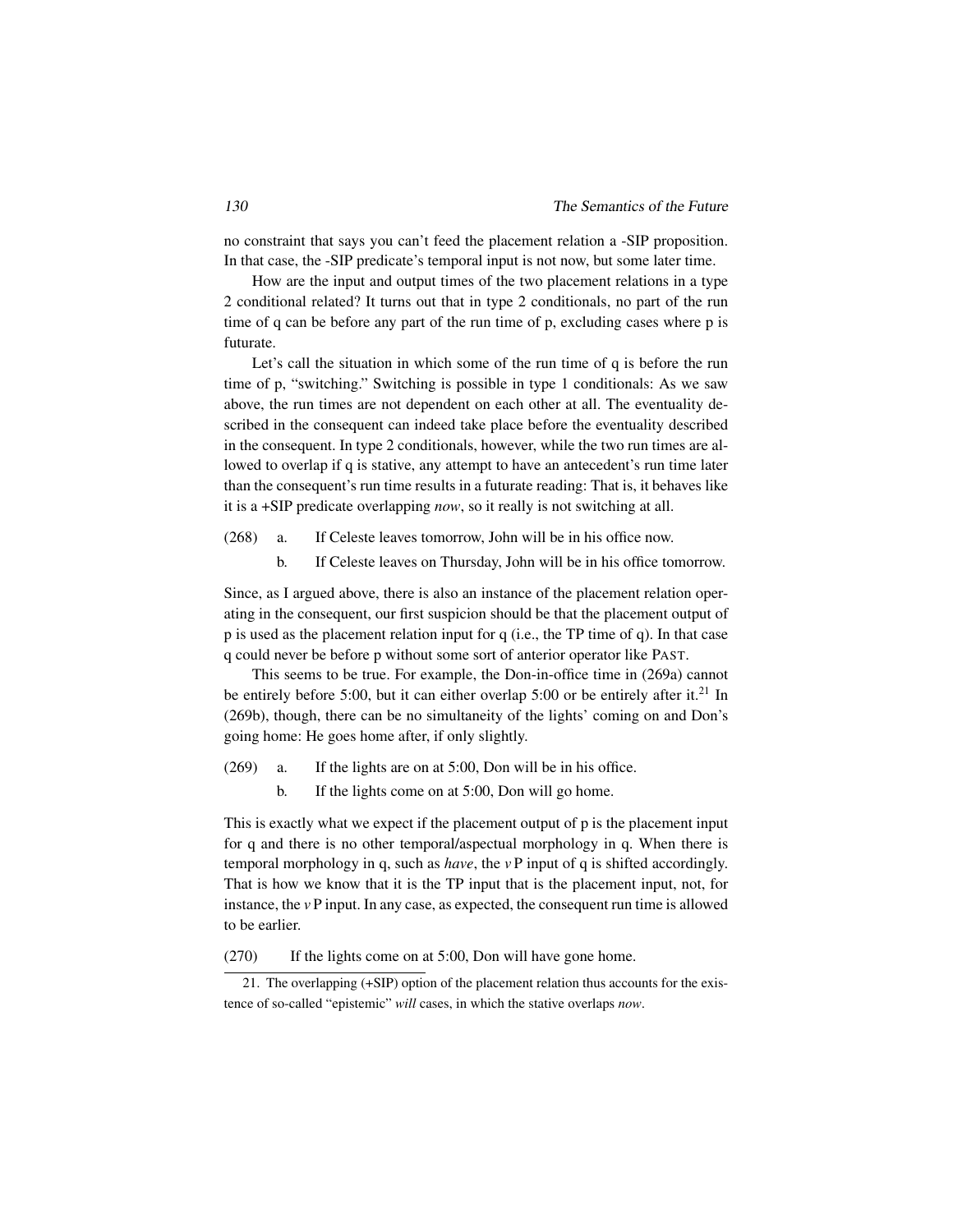QED Lemma 2, at least for bare *will* conditionals.

Now, to derive what we were aiming at: that this temporal relation between antecedent and consequent allows the anyway entailment condition to arise in type 2 conditionals where the facts show it does.

SIP entailments, we said, should occur when the consequent input to an +SIP predicate is the same as the antecedent TP input. This relation is entailed by the relation in Lemma 2 in a situation where there is a +SIP predicate with no -SIP predicates above it. Therefore, in type 2 conditionals of the kind we have reviewed, we have derived the SIP mechanism in the appropriate situation.

4.3.2.3 Which Conditional is Which?

All that remains, then, is to confirm that the contexts we looked at in section 4.1 permit either type 1 conditionals, type 2 conditionals, or both. If they all behave one way or the other (or both), we are done explaining complement SIP effects.

Consider first the conditional contexts that are incompatible with the anyway entailment: offering and cause. Right away we can say that those cannot be type 1 conditionals and must be type 2 conditionals: They permit future-oriented, nonfuturate readings, as shown in  $(271a)$  (offering) and  $(271b)$  (cause).<sup>22</sup>

- (271) a. If it rains tomorrow, I'll wash the car for you the day after tomorrow.
	- b. If it rains today, it'll keep raining tomorrow.

However, contexts that are compatible with the anyway entailment could be either type 1 or 2. We will consider conditionals in relevance and indication contexts and apply two tests. If a conditional can have the run time of the consequent precede the run time of the antecedent without resorting to futurates ("switching"), it has a type 1 reading. If it can't, it does not. If a conditional permits future run times for non-futurates, it has a type 2 reading. If it does not permit future run times for non-futurates, it does not.

Relevance contexts seem to permit both:

- (272) a. If you finished already, we bought some beer. switching possible (q run time could precede p run time)
	- b. If you do end up finishing early, we're going to go get some beer. future run time possible for non-futurate

<sup>22.</sup> Actually, the consequent of an offer does have to be plannable, but I suspect that this is due to a pragmatic restriction rather than a temporal-aspectual restriction: You can't offer to do q if you do not direct q.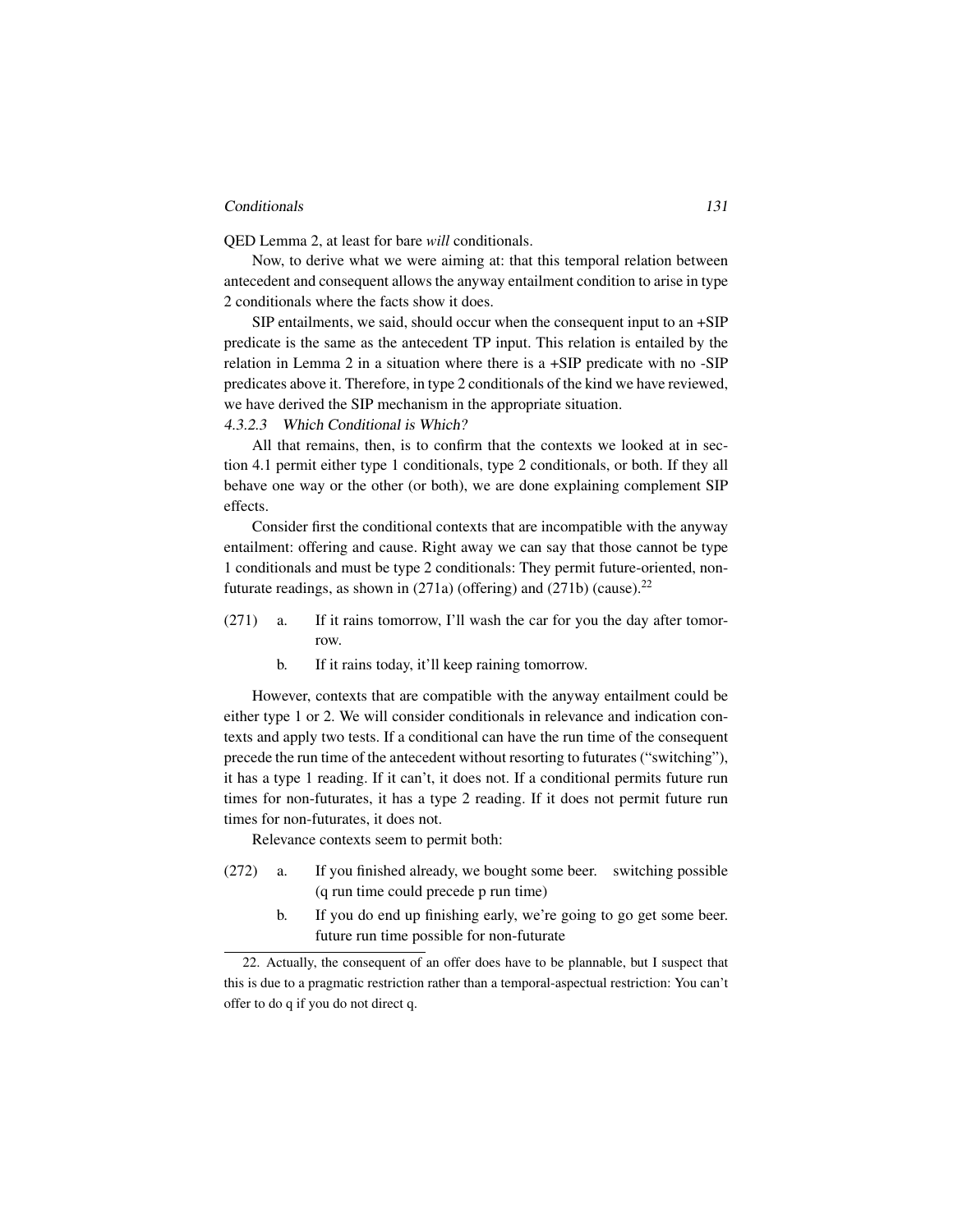Indication contexts seem to permit both as well:

- (273) a. If the baby is crying, her brother made a face at her. switching possible (q run time could precede p run time)
	- b. If the baby cries, she's going to spit up. future run time possible for non-futurates

More investigation is certainly warranted to determine exactly which modals (null or pronounced) are the conditional modals in the examples in  $(272)$  and  $(273)$ .<sup>23</sup> However, for our present purposes, we may conclude that we can account for the anyway entailments in both type 1 and type 2 conditionals.

4.3.2.4 Why the SIP Value of p Doesn't Matter

I have argued for two different kinds of conditionals, each with a different temporal relationship between antecedent and consequent. Type 1 conditionals, I argued, have the same TP input for both the antecedent and the consequent, while in type 2 conditionals there are placement relations in both clauses and the antecedent placement output is the consequent placement input. We found that the SIP mechanism could be derived in both cases, which was necessary to demonstrate because the anyway entailment can arise in both type 1 and type 2 conditionals.

We have seen that the SIP value of the consequent certainly has detectable effects on judgments in contexts where it matters whether the not-p worlds are q worlds. But the SIP value of the antecedent never seems to matter. Let's demonstrate this briefly.

Suppose that the antecedent is +SIP, and that some of its run time precedes the run time of a stative in the consequent. In that case the q worlds are all included among the p worlds, because there is no "overhang" of q on the left as in the cases we have discussed. Nothing so far explicitly rules out this state of affairs, so perhaps it can arise. If it can arise, then in such cases we expect no anyway entailment. But this is not so: With a +SIP element interpreted in the consequent, statives always get the anyway entailment regardless of whether there is a stative in the antecedent. For example, despite the stative antecedent in the narrow *be going to* conditional in (274) is still not felicitous in a cause context.

(274) If the baby is tired right now, she's already going to cry. ( $\sqrt{\text{indication}}$ , #cause)

<sup>23.</sup> In light of the question asked earlier about the impossibility of bare *will* with -SIP complements in these contexts, it definitely would be nice to know the structure of these examples.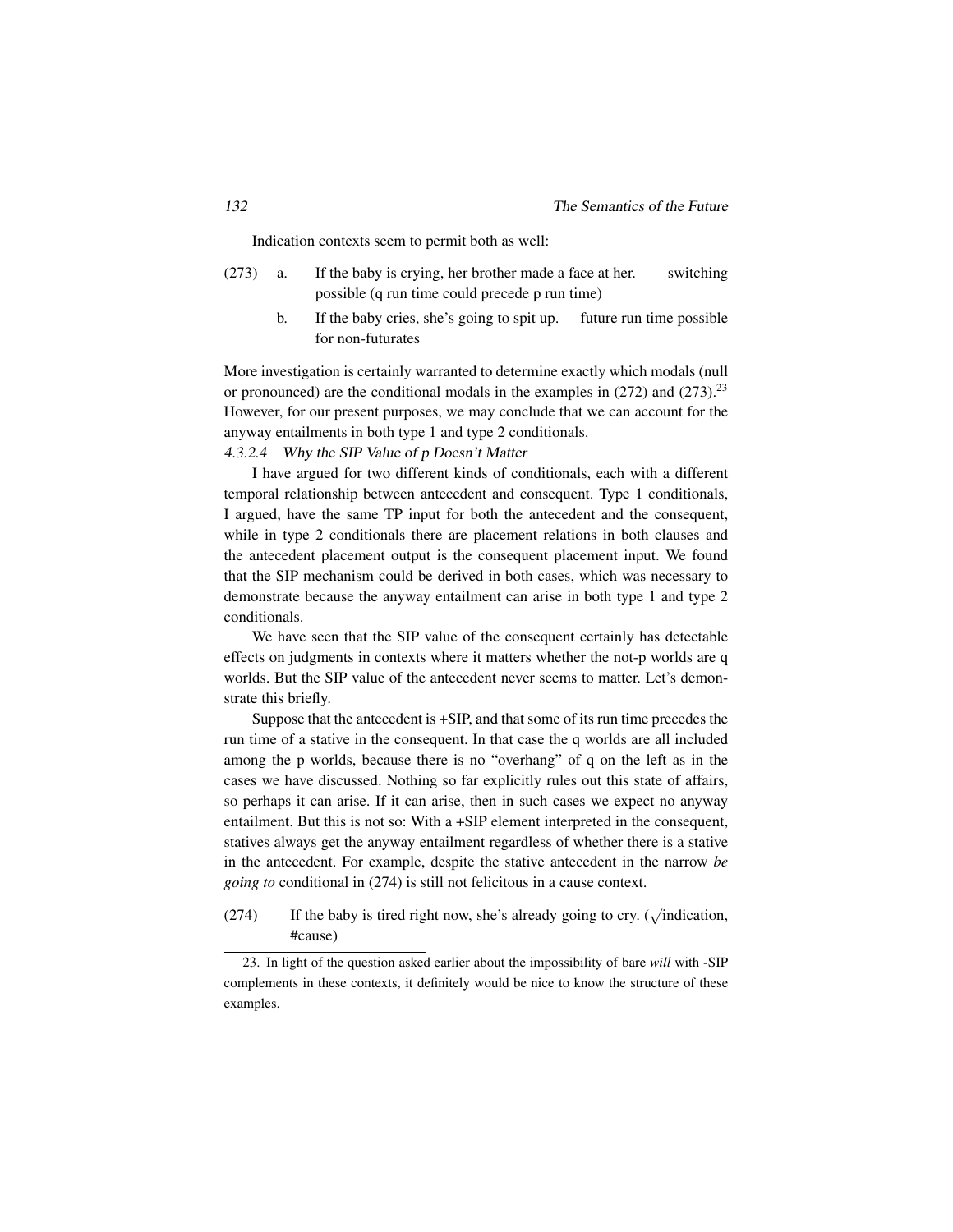Evidently, then, the run time of the antecedent, even if the antecedent is +SIP, is not allowed to have any part preceding the run time of the consequent. Why? To answer this question, let's consider in turn both types of conditionals.

Consider first a type 1 conditional, in which a +SIP antecedent and +SIP consequent both have *now* as their TP input (Lemma 1). If there is no intervening temporal/aspectual operator, in principle their run times might be such that some of the run time of p precedes the run time of q. However, this would not be compatible with the semantics of the conditional modal itself, as we can see if we apply our mechanism once more. For if some of p precedes q, some worlds that split off before q are p worlds, because p is +SIP and therefore has the subinterval property, so there only need be a little bit of a p eventuality for the world to qualify as a p world. But some of these worlds are not-q worlds, because they split off before q. Thus not all p worlds are q worlds, contradicting the semantics of the conditional modal, which say that all p worlds are q worlds. So such a case could never arise.

However, would this trick work with a past antecedent? Consider a type 1 conditional with a past antecedent and a present +SIP consequent, as in (275).

### (275) If Marissa was here yesterday, Tasha is here now.

Why couldn't we do the trick here, too, and say that (275) conflicts with the semantics of the conditional? After all, part (actually all) of p precedes q, and p is stative, and so has the subinterval property. Therefore, any worlds that split off during the run time of p are p worlds and (typically) some of them are not-q worlds. Thus again, not all p worlds are q worlds, which is not allowed. Yet (275) is a perfectly fine type 1 conditional.

The error in the argument is the reference to worlds that split off during the run time of p: Worlds that branch off in the past are no longer available. Recall that the direction presupposition says that the director directs the future from the perspective of *now* or in intervals including *now*. Any time not overlapping now is therefore settled with respect to the director's desires: They can't change the past even if they want to. We know that counterfactuals have past morphology that takes us back to a past time to do the branching by use of past morphology that affects the perspective of the conditional modal (Iatridou, 2000; Ippolito, 2002). Naturally, without that morphology, we do not expect the branching to be available. Since we are not allowed to consider worlds that branch off during the run time of p, there is no problem.

The type 2 case is quite a bit more straightforward. Since, as per Lemma 2, the antecedent placement output is the consequent placement input, any stative in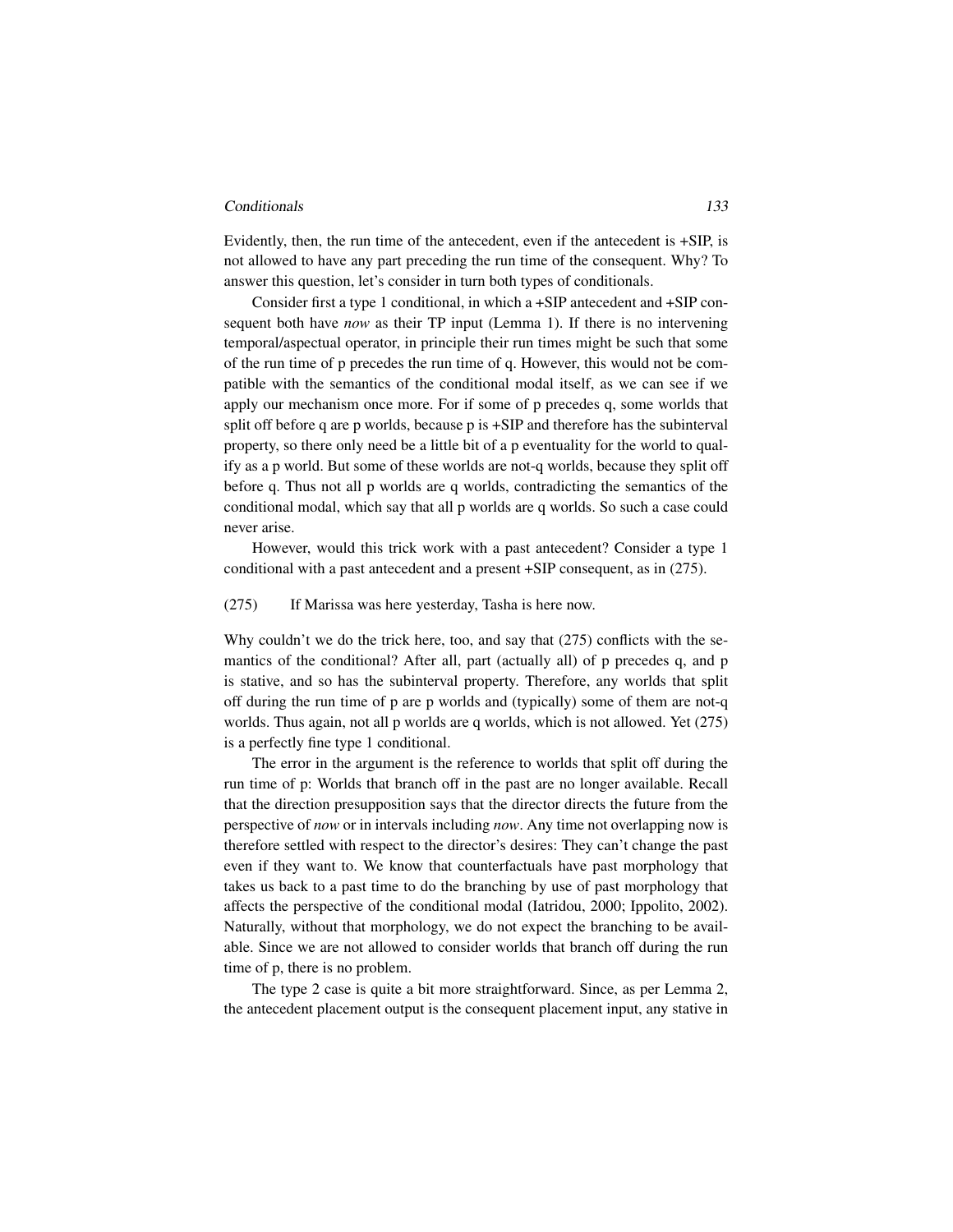the consequent has a run time which is a superinterval of that input time. So the antecedent stative run time (=placement output) is necessarily an internal interval of the consequent stative run time, and the problem does not arise.

For now, let's formalize.

# 4.3.3 Formal Details

- 4.3.3.1 Temporal Location and Aspect Recall that the present -SIP constraint is given as follows:
- (276) Present -SIP constraint (with worlds) For all -SIP p, and for all w, p(w)(*now*) is not defined.

Here is the placement relation again, which yields different results according to whether the propositional argument is + or -SIP.

 $(277)$  $\forall \diamond t$ :[p(w)(t)]" is an abbreviation for " $\exists t' > t$ :[p(w)(t')]" if p is -SIP, and " $\exists t' \supset t[p(w)(t')]$ " if p is +SIP.

Past tense:

(278) 
$$
[PAST]^g(p)(w)(t) = 1 \text{ iff } \exists t' < t [p(w)(t')]
$$

We will assume that present tense is zero.

# 4.3.3.2 Denotation of EP

Recall Lemma 1, which said that the TP times for both antecedent and consequent are the same, and in fact are both *now*. Only +SIP predicates are allowed in either clause. This is not consistent with a placement relation, which would allow future-oriented predicates. Therefore EP does not introduce any instances of the placement relation. A denotation is given in (279).

(279) [Ep]<sup>g</sup>(p)(q)(w)(t) = 1 iff  $\forall w'$  epistemically<sup>24</sup> accessible from w at t  $[p(w')(t) \rightarrow q(w')(t)]$ 

Here is EP with statives, as in (280); the statives must be evaluated *now*.

- (280) If Don is here, Barbara is there.
- (281)  $[\![E_{P}]\!]^{g}(p_{+SIP})(q_{+SIP})(w)(now) = 1 \text{ iff}$  $\forall$ w'accessible from w at *now*  $[p_{+SIP}(w')(now) \rightarrow q_{+SIP}(w')(now)]$

24. Certainly there should be someone to do the epistemming, as it were. We will not worry about this.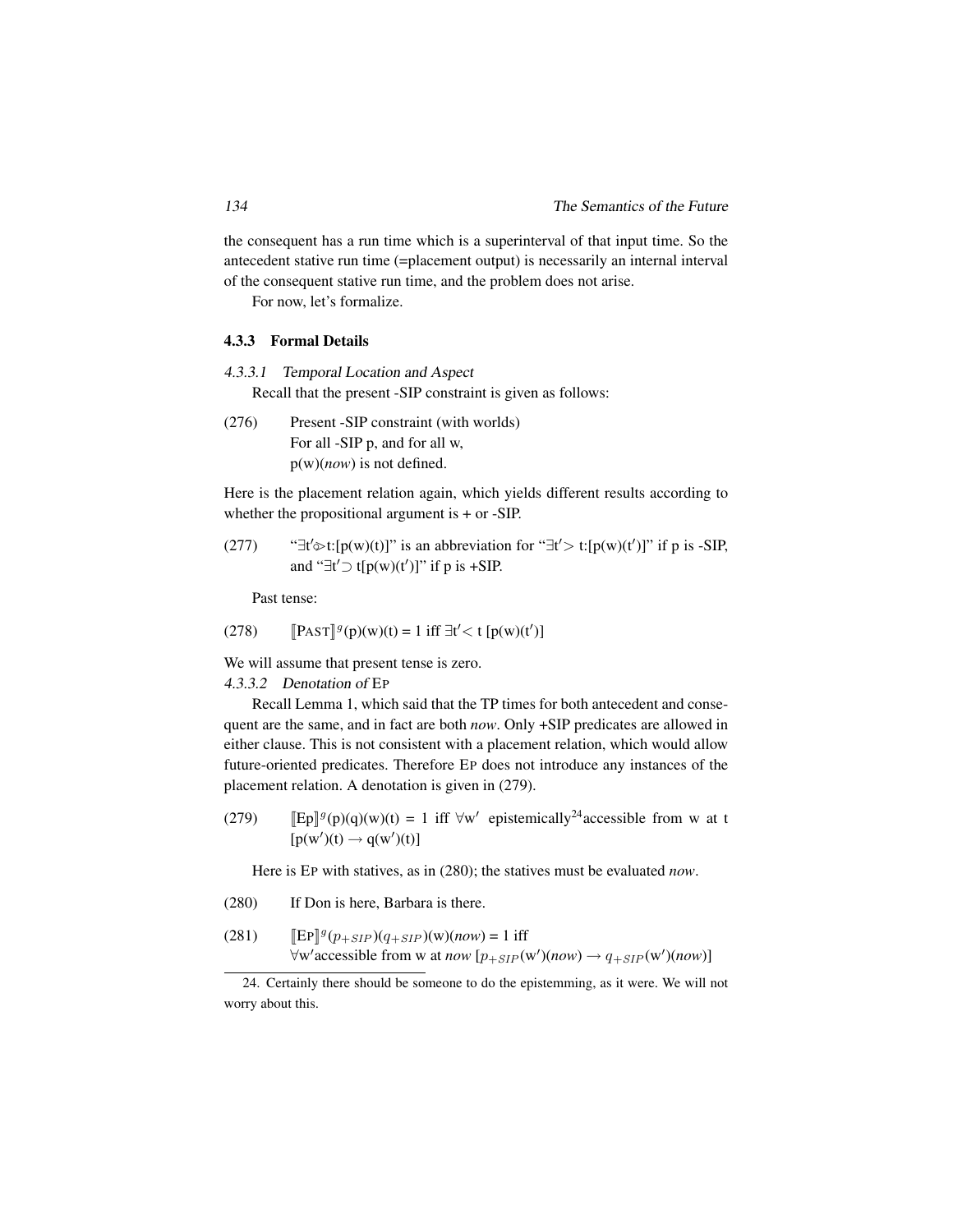Note that EP cannot take any -SIP arguments, because the expression p<sub>−SIP</sub>(w')(now) violates the present perfective constraint.

EP can take clauses whose highest predicate is PAST, because PAST is +SIP. Even if the complement of PAST is itself -SIP, it does not matter, because that complement does not have to take *now* as an input.

(282) If Devon left, Dave is here.

(283) 
$$
\begin{aligned}\n\mathbb{E} \mathbf{p} \mathbb{I}^g \left( \mathbb{P} \mathbf{A} \mathbf{S} \mathbf{T} \mathbb{I}^g \right) (p_{-SIP}) \left( q_{+SIP} \right) (w)(now) &= 1 \text{ iff } \forall \mathbf{w}' \text{accessible from} \\
&\mathbf{w} \text{ at } now \left[ \mathbb{P} \mathbf{A} \mathbf{S} \mathbf{T} \right]^g (p_{-SIP}) (w')(now) &\rightarrow \mathbf{q}_{+SIP} (w')(now) \right] = 1 \text{ iff } \forall \mathbf{w}' \text{accessible} \\
&\text{from } \mathbf{w} \text{ at } now \left[ t' < now \& p_{-SIP} (w')(t') \& q_{+SIP} (w')(now) \right]\n\end{aligned}
$$

The expression  $p_{-SIP}(w)(t')$  does not violate the present perfective constraint, because t'is not *now*.

4.3.3.3 Denotations of Type 2 Modals

In the discussion of Lemma 2 above, we saw evidence that there is an instance of the placement relation in each clause. Furthermore, the consequent placement input is the antecedent placement output.

For  $ALL<sub>b</sub>$  in its various incarnations, this result is achieved with the following denotation. It is altered (to account for Lemma 2) from the earlier denotation of bare *will* by the insertion of an antecedent and by the inclusion of placement relations on the antecedent and consequent.

(284) ALL<sub>b</sub>(d)(p)(q)(w)(t) = 1 iff  $\forall w'$  metaphysically accessible from w at t and consistent with d's commitments in w at t:  $[\exists t' \diamond t : [p(w')(t')] \Rightarrow \exists t'' >$  $\circ$  t':[q(w')(t)]] Presupposed: d directs p in w at t

### 4.3.3.4 Summary

In this section, I have shown that the mechanism from Chapter 3 can be adapted to explain the complement SIP effect. I first identified what would have to be true about temporal interpretation in conditionals in order for the explanation to be applicable, and then demonstrated that temporal interpretation in conditionals in fact behaves in that way.

Before concluding this chapter, I would like to consider some facts that the preceding analysis does not explain.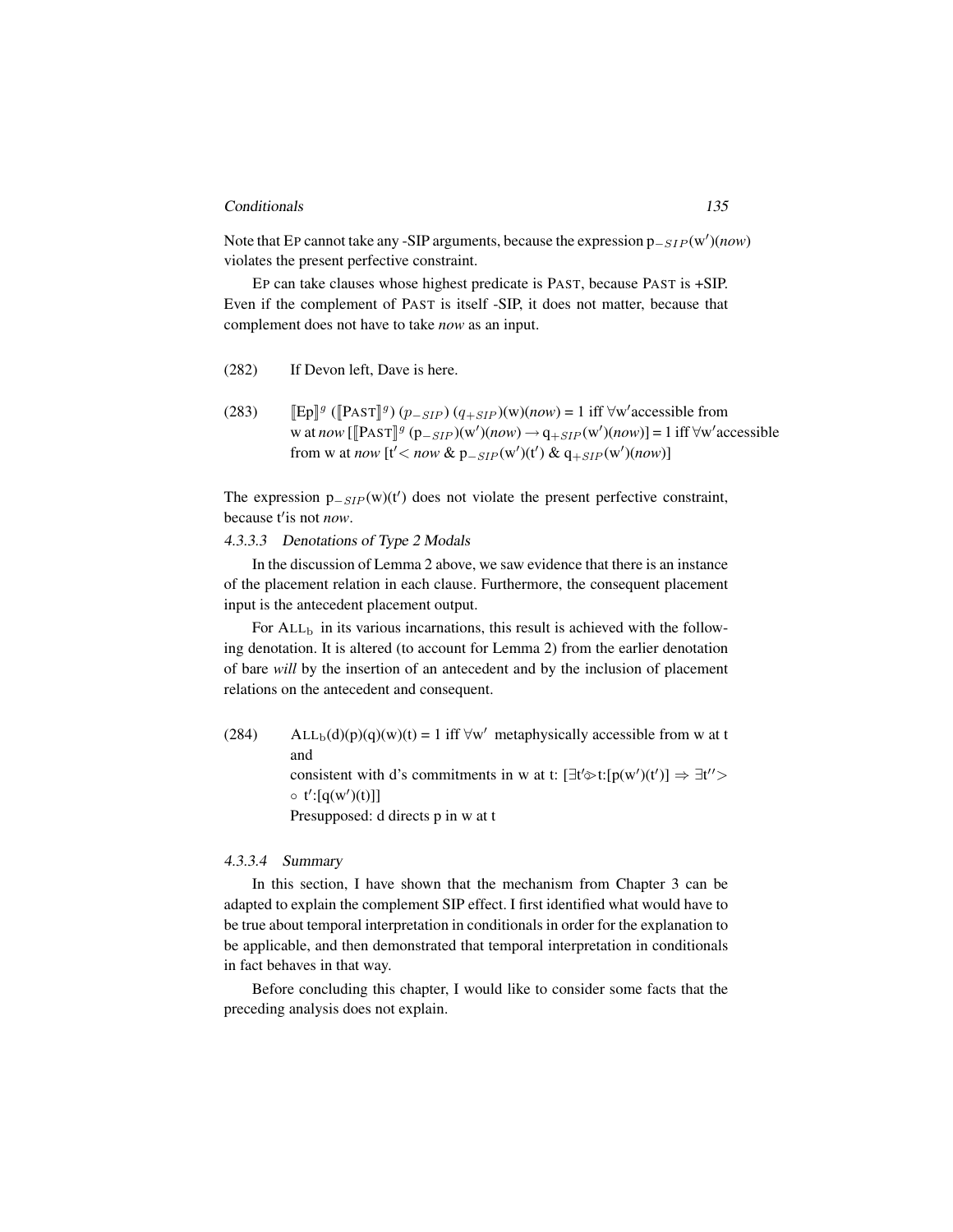# 4.4 Simultaneous States

Apparently, in narrow *be going to*, a stative complement of *be going to* cannot overlap the present. To show this, we will need to see whether a stative complement has to be pushed to the future in narrow *be going to*. This seems to be the case, in contrast to *will* and wide *be going to*. A relevant example for *will* is in (285): It allows the states to be simultaneous.

(285) If Delaney's at a movie right now, she'll be at the Amherst.

*Be going to*, with its two scopal readings, is a little more difficult. At least one reading of *be going to* is fine with the run time of the complement stative interpreted *now* as well. Suppose we are arguing about where we can find Delaney. I could say:

(286) If Delaney's at a movie right now, she's going to be at the Amherst (because that's her favorite theatre).

But is this *be going to* wide *be going to*, narrow *be going to*, or both? The fact that it is odd with *already* means that it is not narrow *be going to*.

(287) # If Delaney's at a movie right now, she's already going to be at the Amherst.

Therefore the acceptable (287) must be wide *be going to*.

Likewise, verb phrases p and q can both happen simultaneously in the future with *will* and with wide scope *be going to*, but not with narrow *be going to*:

(288) If Delaney is at a movie when we call her tomorrow, she is (#already) going to be at the Amherst.

With a present futurate in the antecedent and a present stative in the consequent, only *will* is possible. This too supports the idea that narrow *be going to* cannot have overlapping states. Suppose that John Paul's father Jeff has been away on business, and is supposed to get home tomorrow. Also suppose that John Paul wants all his stuffed animals to say hi to his dad when he gets home, and that he has to spend a considerable amount of time coaching them beforehand. With *be going to*, it is not possible to have a conditional with a present futurate antecedent and a stative whose run time includes *now* in the consequent.

(289) a. If Jeff gets home tomorrow, John Paul will be in his room at the moment getting his stuffed animals ready.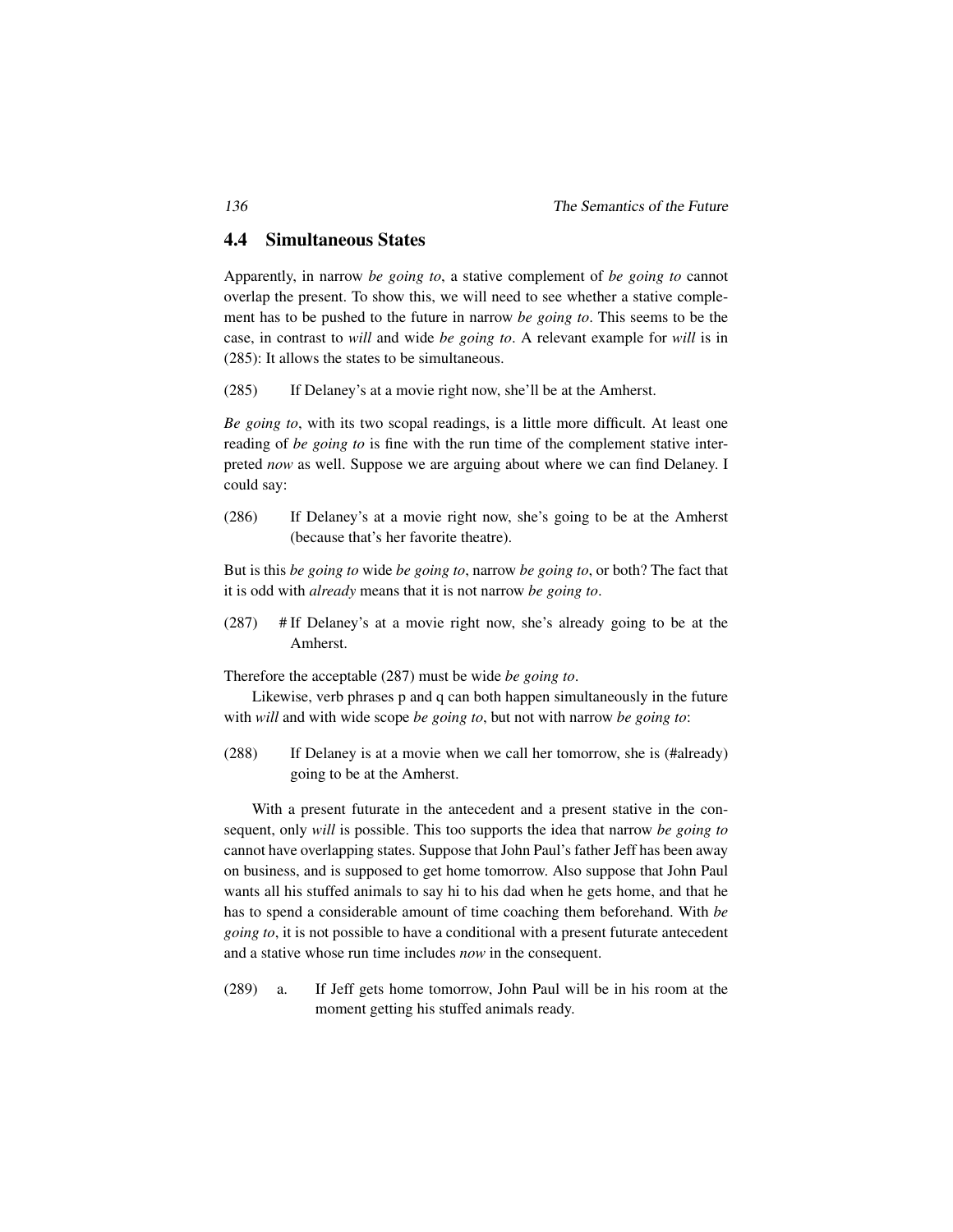b. ? If Jeff gets home tomorrow, John Paul is going to be in his room at the moment getting his stuffed animals ready.

However, with a future-oriented stative in the consequent and thus no simultaneity of states, both *will* and *be going to* are good.

- (290) a. If Jeff gets home tomorrow, John Paul will be in his room when we come by tonight, getting his stuffed animals ready.
	- b. If Jeff gets home tomorrow, John Paul is going to be in his room when we come by tonight, getting his stuffed animals ready.

We know that this is narrow *be going to* instead of wide *be going to* because *already* is acceptable:

(291) If Jeff gets home tomorrow, then when we come by tonight, John Paul is already going to be in his room, getting his stuffed animals ready.

But with a present state and *at the moment*, *already* is no good, so it must be that the narrow scope reading has been ruled out.

(292) ?? John Paul is already going to be in his room at the moment.

We should note that we can use the possibility for simultaneous states as a test for wide *be going to*. If a *be going to* sentence allows simultaneous states, it allows the wide scope reading. This is an important addition to the *already* test, which only detects the presence of the narrow scope reading. But with this new diagnostic, we can detect whether the wide scope reading is possible even when the narrow scope reading is also possible.

Nonetheless it is not clear why wide scope *be going to* forbids simultaneous states. One possibility is that, for some reason, the stative under narrow *be going to* must be interpreted as +SIP, placing it in the future with respect to *now*. Yet as the relevance example in (293) shows, narrow scope *be going to* permits *already* in front of the stative, showing that the stative really is getting a +SIP interpretation.

(293) If you want to know, we're going to already be there when you get there.

So perhaps this option is not possible after all.

Another possibility is that there is a null eventive antecedent (call it  $r$ ) as the first argument of narrow *be going to*. Then the run time of the consequent must be future with respect to the placement output of r, which itself has the same placement input as the placement output of the overt antecedent (the first argument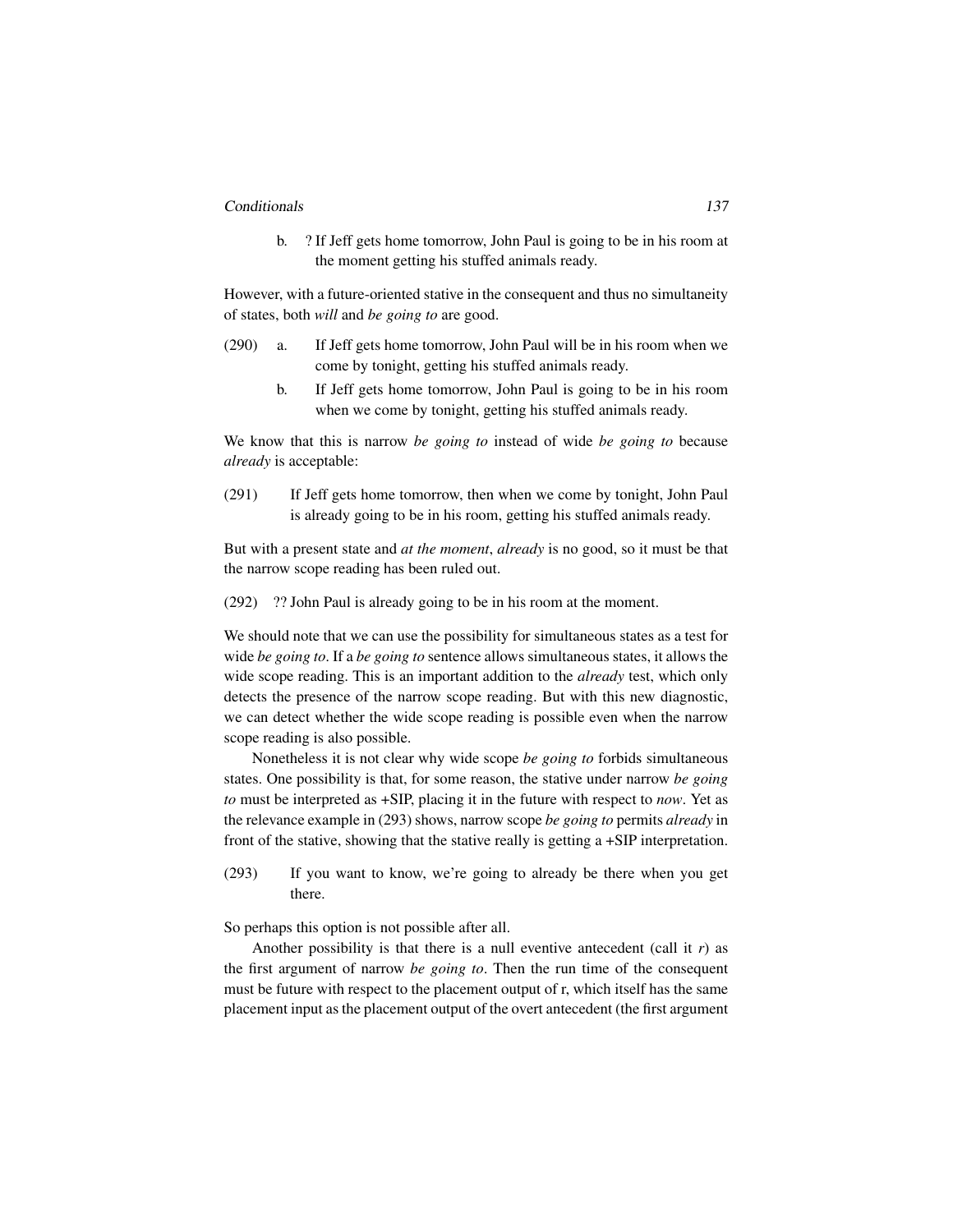of EP) because *be going to* is +SIP. Thus, the consequent has a later run time than the run time of the antecedent.

We still would have to say why there couldn't be a null stative antecedent, and why it seems to be preferred for *be going to* to be low and have a null antecedent (since wide *be going to* is often somewhat difficult to for speakers to get at first).

# 4.5 Conclusion

In this chapter we have seen how futures and, to some extent, futurates behave in conditionals. The presence of the anyway entailment (some not-p worlds are qworlds) was shown to correlate with whether the highest predicate interpreted in the consequent was +SIP. This gave us a means by which to determine the scope of +SIP modals.

I further showed how the mechanism developed in chapter 3 to explain the anyway entailment could be generalized for cases in which the highest +SIP predicate was lower than a modal. This argument prompted a tour through the temporal interpretation of antecedents and consequents, leading to the generalization that there are two different kinds of temporal interpretation in conditionals, and that these depend on the kind of conditional modal used. I presented a further question about temporal interpretation in narrow *be going to*.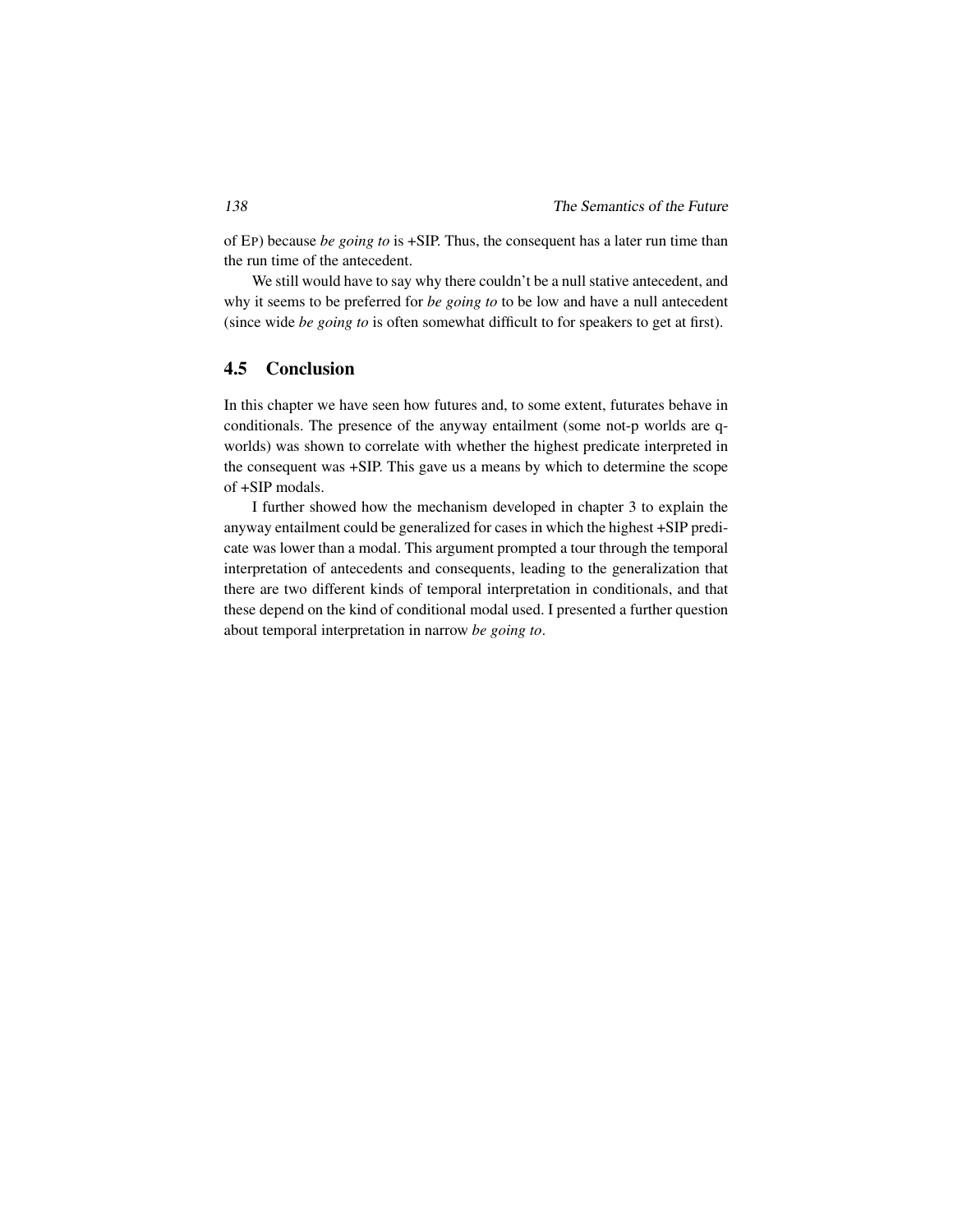CHAPTER 5

# Conclusion

To do something new, of course we must know our past, and this is all right. But we should not keep holding onto anything we have done; we should only reflect on it. And we must have some idea of what we should do in the future. But the future is the future, the past is the past; now we should work on something new. -Shunryu Suzuki *Zen Mind, Beginner's Mind: Informal Talks on Zen Meditation and Prac-*

*tice,* 1970

The ultimate goal of the research project begun in this dissertation is to better understand the means of future reference available to the human language faculty by determining, in as many genetically and geographically diverse languages as possible, the meanings of constructions that refer to the future. What was presented here was a semantic theory of four English constructions that are used to speak with a high level of confidence about the future. This theory provided explanations for various facts, raising various questions in the process.

# 5.1 Facts Addressed

The meaning of futurates and futures, I argued, involves an aspectual operator on top of a bouletic-inertial modal. The higher aspectual operator has detectable effects on which worlds are quantified over by the modal. These effects helped us determine the relative scope of various overt and covert modals in conditionals.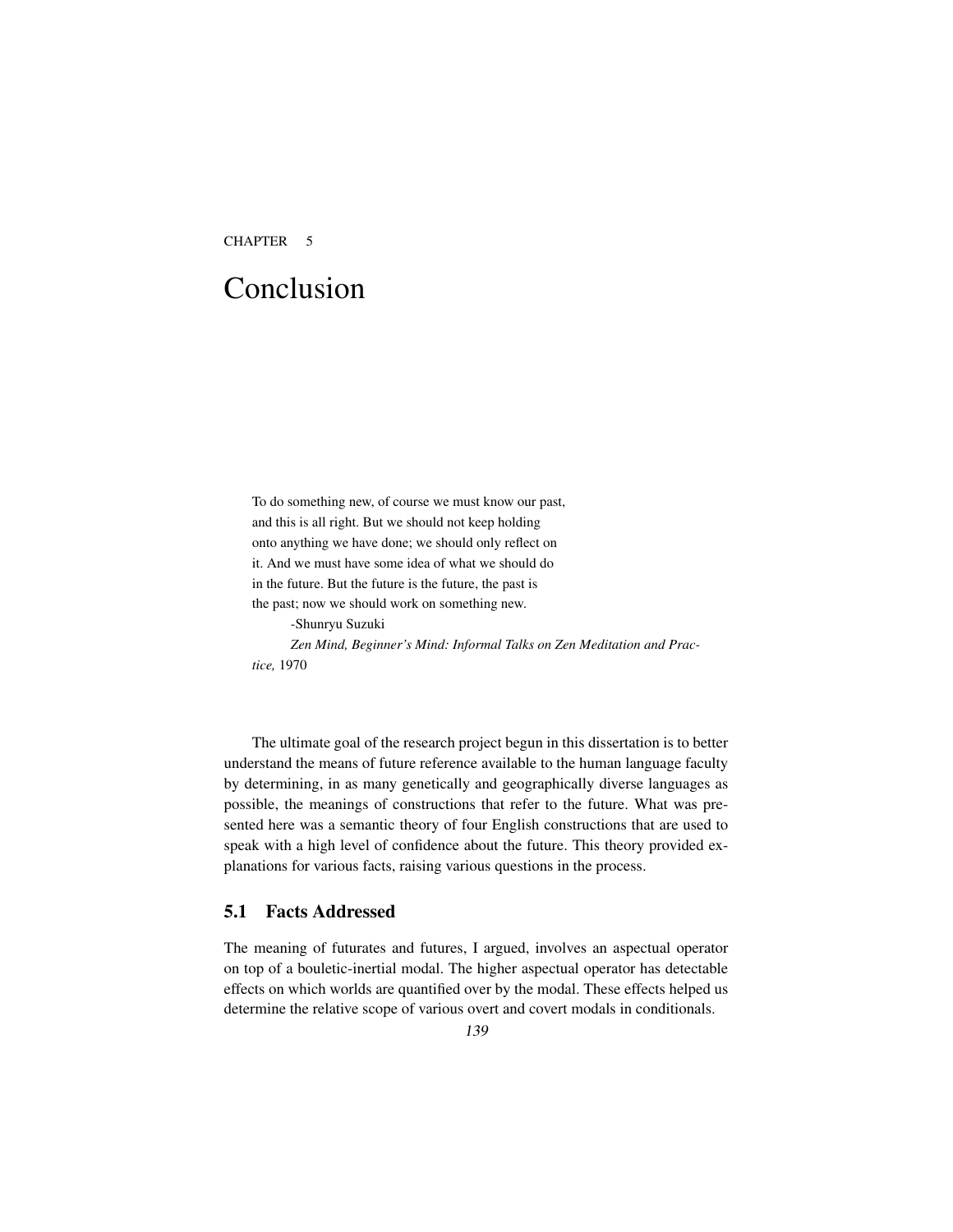I introduced the concept of direction, which proved helpful in explaining the bouletic ordering of futures and futurates. I further suggested that the inertial ordering should be unified with the bouletic ordering.

Futurates, I argued, derive their modal and aspectual properties from the properties of generic and progressive operators.

# 5.2 Remaining Questions

A number of questions still remain.

A number of distinctions have proven relevant to understanding future reference: distinctions of aspect, of ordering, of future versus futurate, and of scope. In this dissertation I have not explored whether the choice of one of these affects the choice of the others. Is this the case? If so, how?<sup>1</sup>

We saw that the subinterval property was relevant in a position higher than the future modal ALL<sub>b</sub>. How should the subinterval property be represented if not with event arguments? What principles account for where aspectual operators can appear in the structure of the clause?

If directors are indeed visible to the syntax, as I argued, when must an agent be a director?

What is the precise characterization of the differences between futurates and futures?<sup>2</sup> And how does the extra presupposition in the semantics of generic futurates fall out of a compositional analysis when it apparently does not arise in generic futures?

What does the analysis as it stands tell us about how the modal system and the temporal system interact? Are the aspectual and modal components of futures and futurates utilized in the denotations of other modals?

Finally, to what extent does future reference in other languages behave similarly to future reference in English? We have seen that futures in Indonesian and Turkish are reminiscent of those in English, but even a cursory survey of other languages reveals that there is much more to be said about future reference. Here I will briefly consider two different categories of future reference: non-futurate future reference with presents in languages that have a morphological opposition

<sup>1.</sup> This question is explored further in Copley (ming).

<sup>2.</sup> In Copley (2005b), I propose an answer to this question. The gist is that there are two different kinds of modals, one that is involved in imperfectives and one that is involved in "real" futures, and that the difference between them is that the former allow only for direct causation of the eventuality by the starting situation, while the latter allow indirect causation from the starting situation.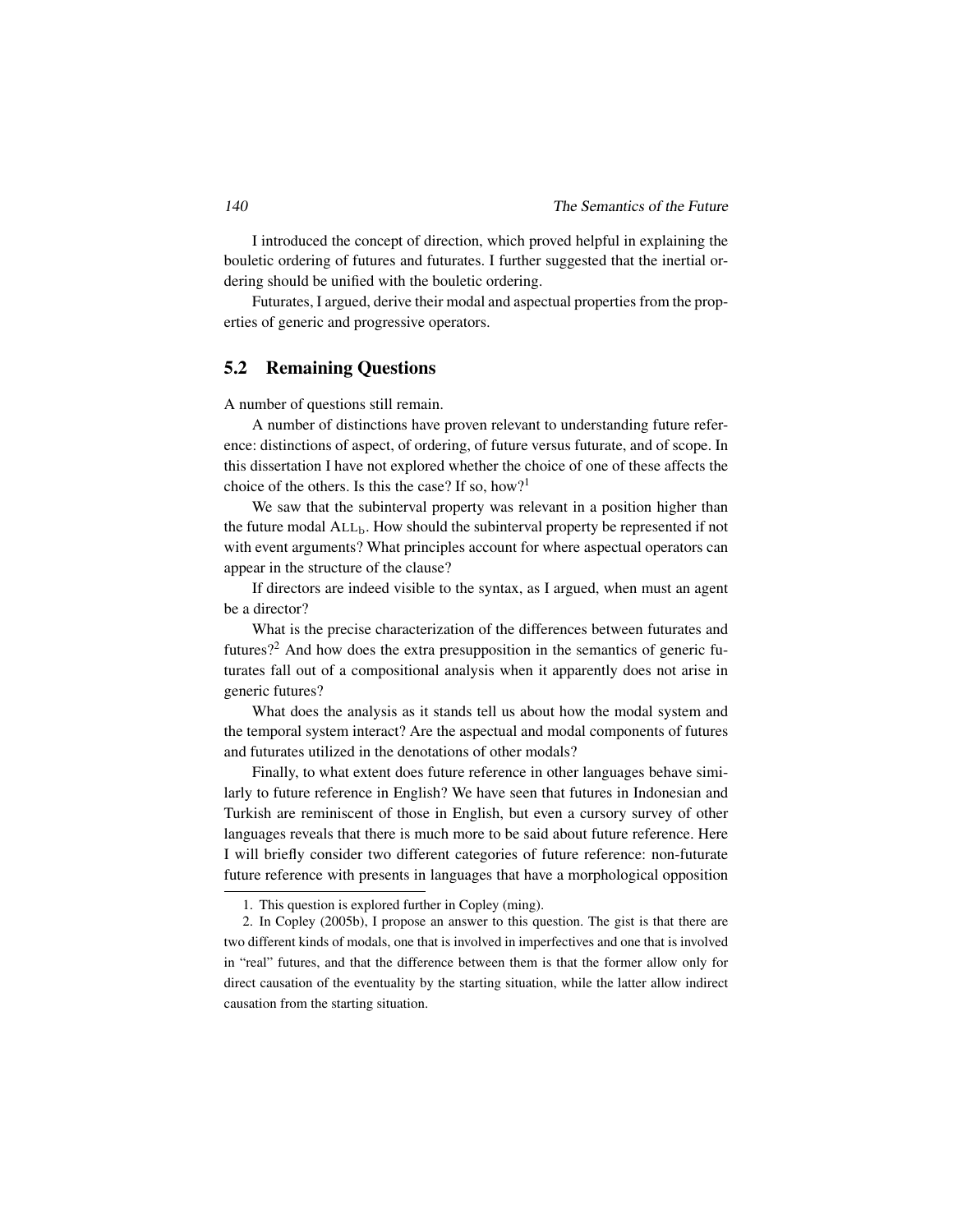# Conclusion 141

between present and future, and future reference in languages that have no morphological marking for future orientation.

### 5.2.1 Non-futurate future-oriented presents

In Chapter 2 we saw how present-tense forms can have future orientation by way of a futurate meaning, where the eventuality must be planned or otherwise determined. Forms that have futurate meanings show a contrast between (294a) and (294b):

- (294) a. The Red Sox play the Yankees tomorrow.
	- b. #It rains tomorrow.

So only some future eventualities (the plannable or otherwise determined ones, as in (294a) can be referred to with futurate forms; in this sense these present forms are fairly constrained in terms of referring to the future.

However, this state of affairs is not universal, even among languages that have a morphological present-future opposition. It is possible to have present forms that are less constrained in terms of how they refer to the future, though still more constrained than the future forms, which are themselves essentially unconstrained.

One such use of present forms for future reference was mentioned in Chapter 2 (ref), where present forms can be used to talk about non-plannable future eventualities, as in (295a). One telling characteristic of these examples is that the placement of the temporal adverbial matters, at least for certain speakers.<sup>3</sup> When the temporal adverbial is clause-initial as in (295a), non-plannable eventualities are felicitous, but when the temporal adverbial is clause-final as in (295b), non-plannable eventualities are infelicitous. Such a contrast does not obtain for plannable eventualities, as shown in (296a,b).

- (295) Spanish
	- a. Maana llueve. tomorrow rain-PRES

'Tomorrow it rains.'

b. # Llueve rain-PRES tomorrow maana. 'It rains tomorrow.'

<sup>3.</sup> Thanks to Claudia Borgonovo, Brenda Laca, and Elena Negoita-Soare for bringing this fact to my attention.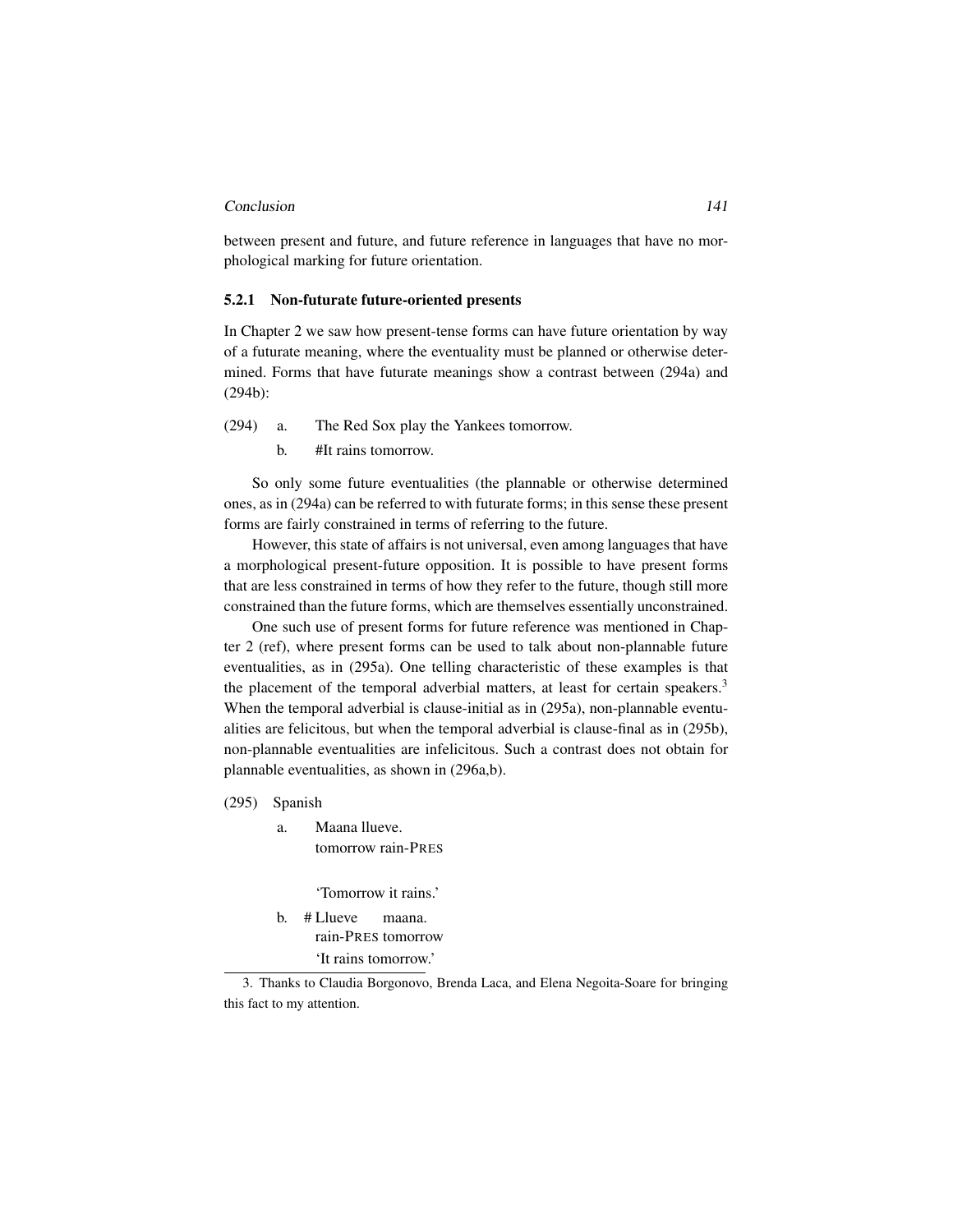- (296) a. Maana tomorrow teach-PRES enseo. 'Tomorrow I teach.' b. Enseo maana.
	- teach-PRES tomorrow 'I teach tomorrow.'

Interestingly, there is a semantic difference between the non-plannable presentmarked and future-marked forms (i.e., between (295a) and (297) below).

(297) Maana tomorrow FUT PREP rain-INF va a llover. 'Tomorrow it's going to rain.'

According to speakers, the present-marked forms convey a greater certainty, based on long-standing evidence or experience, that the eventuality will happen. If this intuition seems familiar, it should: It is very similar to what is discussed above in Chapter 3 (ref) concerning what I have termed a generic future, ie. a certain reading of *will* as in (298):

(298) Don't worry, it will rain.

The intuition of long-standing evidence or experience prompted an analysis of generic aspect for these futures. The similarity between x and y thus permits a conjecture that generic futures and these non-futurate future-oriented presents have a shared aspectual meaning. Presumably the difference between these two forms has to do with the modal component.<sup>4</sup>

A second way<sup>5</sup> that present forms can appear with fewer constraints than they have in English is in offers and promises. In very many languages a present tense form can be used to make an offer or a promise, as in (299a) and (300a). These present-marked offers and promises typically exist alongside future-marked offers and promises as in (299b) and (300b).

(299) French offers

a. Si tu veux, If you want-PRES, we them call-PRES on les appele. 'If you want, we'll call them.' (lit. 'If you want, we call them.')

4. And perhaps this difference is along the lines suggested in the previous footnote.

<sup>5.</sup> It is not clear whether this kind of non-futurate future-oriented present is the same as the ones mentioned above, but that is another question worth investigating.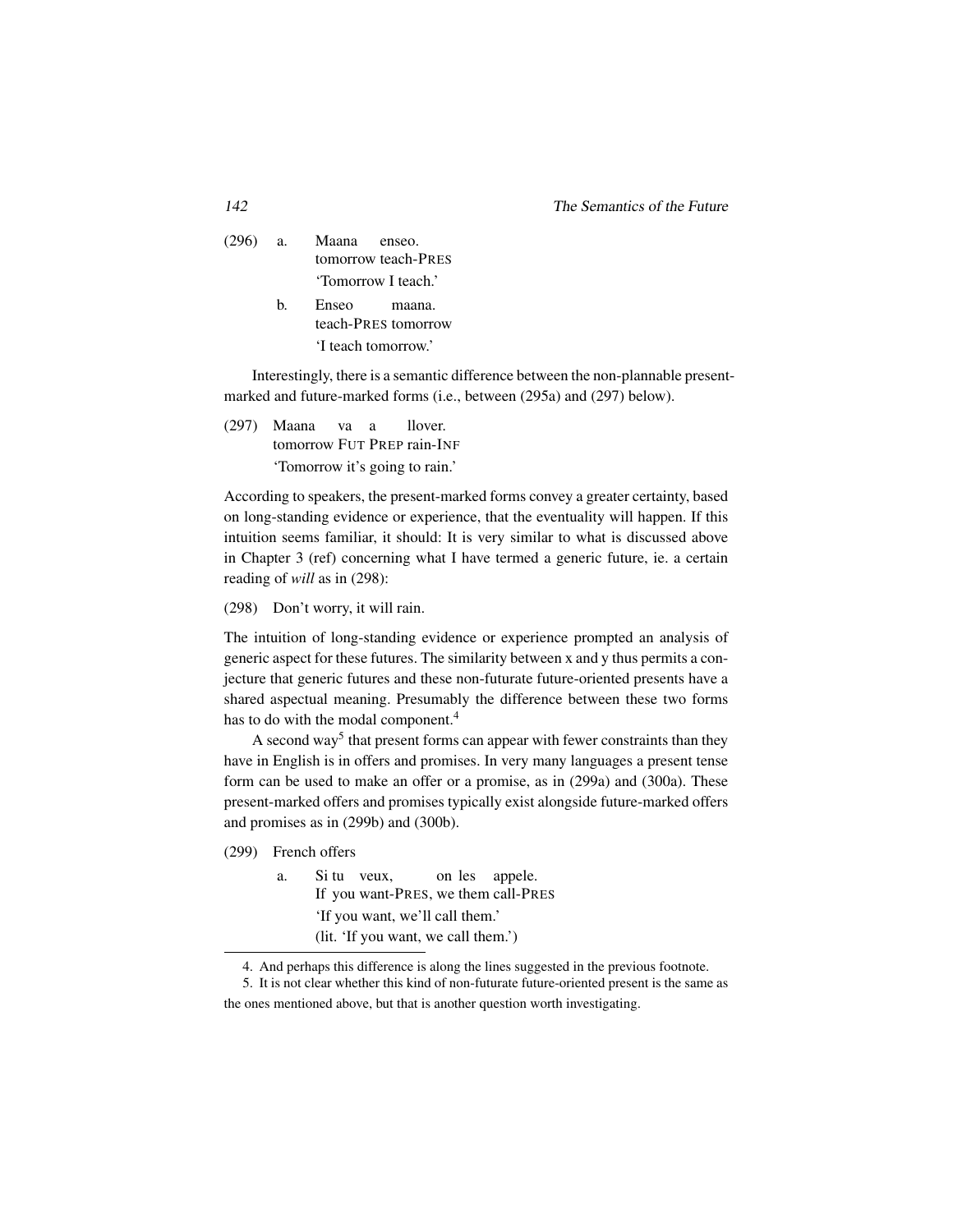# Conclusion 2008 and 2008 and 2008 and 2008 and 2008 and 2008 and 2008 and 2008 and 2008 and 2008 and 2008 and 2008 and 2008 and 2008 and 2008 and 2008 and 2008 and 2008 and 2008 and 2008 and 2008 and 2008 and 2008 and 2008

| b. |                                 | Si tu veux, on les appelera.       |  |  |  |
|----|---------------------------------|------------------------------------|--|--|--|
|    |                                 | If you want-FUT, we them call-PRES |  |  |  |
|    | 'If you want, we'll call them.' |                                    |  |  |  |

### (300) French promises

- a. Je t'attends 1sg 2sg-wait-PRES (in five minutes) (dans cinq minutes). 'I'll (be) wait(ing) for you (in five minutes).' (lit. 'I wait for you in five minutes.')
- b. Je t'attendrai 1sg 2sg-wait-FUT (in (#dans cinq minutes). five minutes) 'I will wait for you (in five minutes).'

In contrast, English can only use future forms as offers or promises:

- (301) a. #If you want, we call them. (ok only as a generic, not as an offer) b. If you want, we'll call them.
- (302) a. #I wait for you.
	- b. I'll wait for you.

In languages like French, the difference between the present and future forms here seems to be that the use of a present form requires the offered or promised eventuality to be immediate, while the use of a future form indicates that there is some time before the eventuality is to happen. For example, (300a) can be followed naturally with *dans cinq minutes* 'in five minutes', while (300b) cannot be and suggests a longer interval.

This distinction is certainly in line with what we expect from the opposition between present and future, but also surprising. It is surprising because it is the first contrast we have seen where temporal distance between the speech time and the eventuality time is relevant. In futurates vs. futures, for example, despite the fact that it is a difference between present and future forms, there are no constraints on how distant the future eventuality is, as shown in (303).<sup>6</sup>

(303) a. Amber sees/is seeing Zoe right now/at 5/tomorrow/next year.

6. There are certainly languages where temporal distance matters, notably certain African languages, but in these languages it is pervasive through the temporal system (past and future) and it is really clear where the boundaries are between different forms (today, before/after today, etc.). I suspect the distance here has more to do with causal distance, i.e., length of causal chain, again along the lines of the ideas sketched out in Copley (2005b).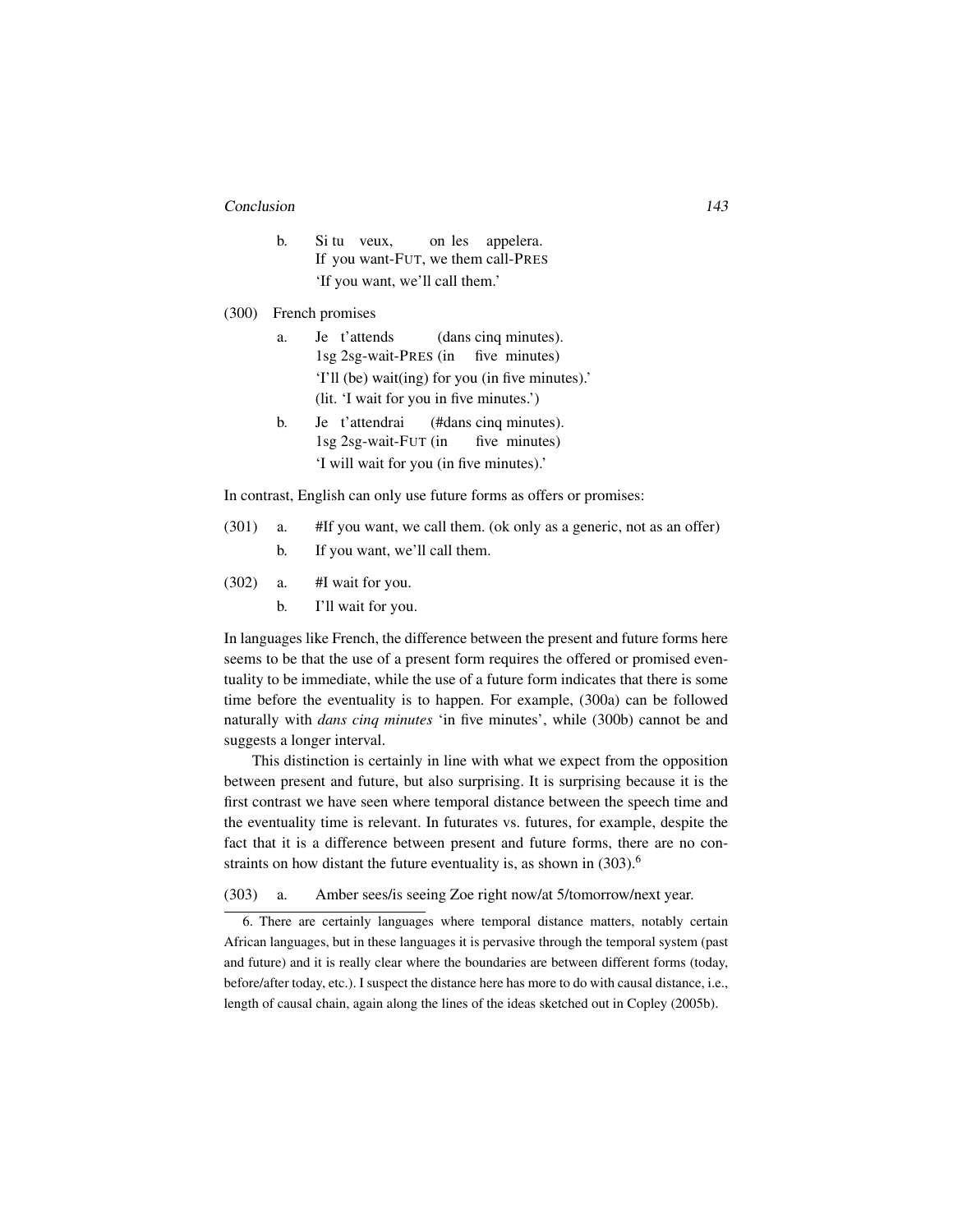144 The Semantics of the Future

b. Amber will/is going to see Zoe right now/at 5/tomorrow/next year.

Thus the reason for the contrast between present and future forms in languages like French remains to be worked out precisely, although the direction of the contrast makes a certain amount of sense intuitively.

### 5.2.2 No future marking

Another question that arises is what happens in languages with no future marking at all. We saw in Chapter 4 that the null epistemic modal EP cannot refer to the future. This is true of epistemic modals in general, as shown below in (304) (see Iatridou (1990) for more discussion).

- (304) a. # If it doesn't rain tomorrow, the Red Sox must win.
	- b. # If it doesn't rain tomorrow, it is possible that the Red Sox win.

Epistemic modals cannot refer to the future; evidently the modality of futures and futurates is not epistemic (see Condoravdi (2001), Werner (2002), Werner (2006) for reasons why). However, in other languages, it is not clear whether we can make such a statement.

Japanese, for instance, seems not to have future marking. Present marking is used for future events, as in (305a) and (305b). However, when the eventuality is unplannable, as it is in (305b), an additional element *deshoo*, usually glossed 'probably,' is required.

### (305) Japanese

- a. Ashita tomorrow Tokyo-to go-PRES Tokyo-ni ik-u. 'Tomorrow I (will?) go to Tokyo.'
- b. Ashita tomorrow rain fall-PRES probably ame fu-ru #(deshoo). 'Tomorrow it will (probably) rain.'

Support for this gloss is shown by the fact that (305c) is unacceptable, presumably because it is odd to express lack of certainty about one's own future plans. If *deshoo* were a real future element it would entail speaker certainty, and this unacceptability would be unexpected.

(306) # Ashita tomorrow Tokyo-to go-PRES probably Tokyo-ni ik-u deshoo. 'Tomorrow I (will?) go to Tokyo.'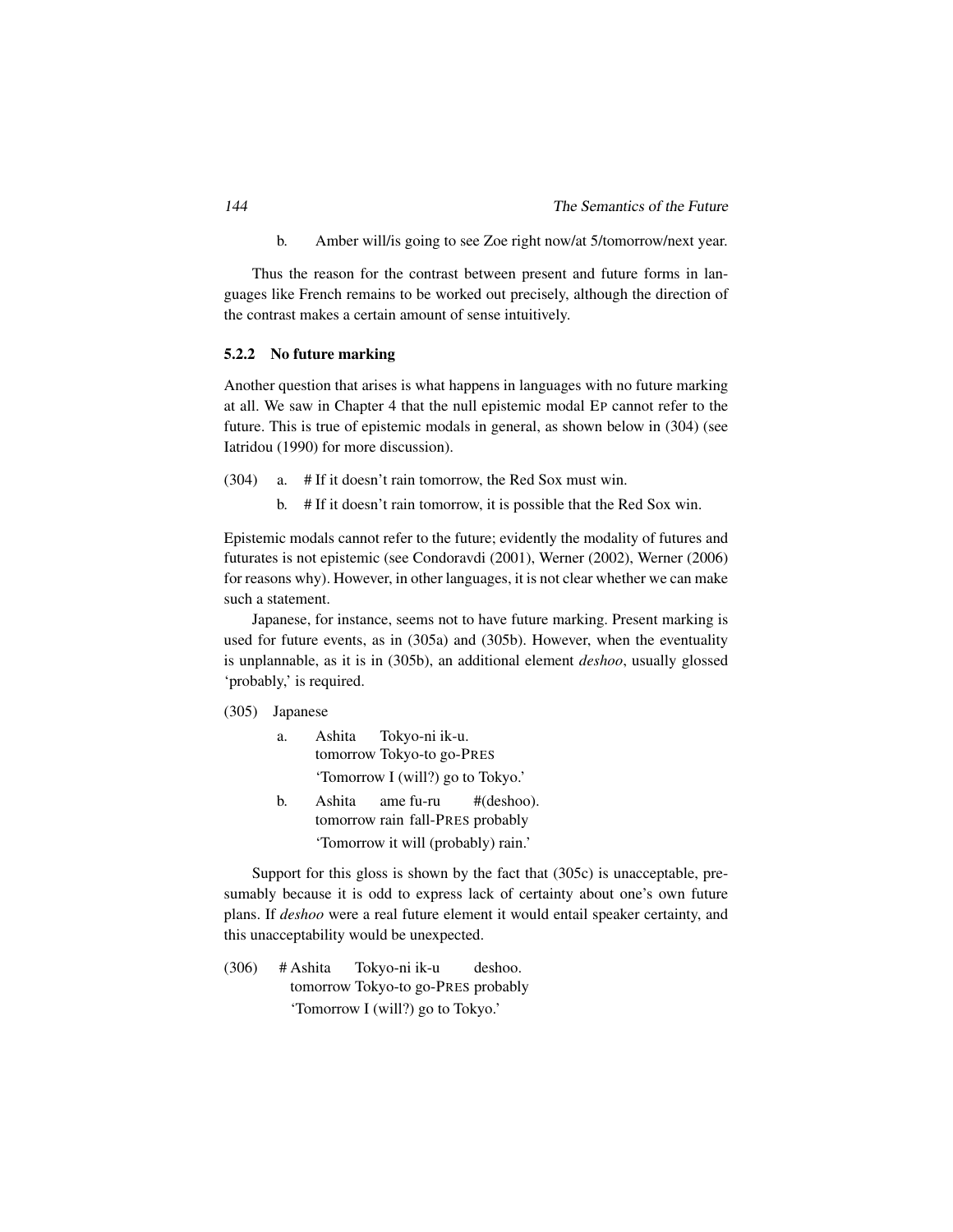## Conclusion 2008 145

Another good reason that *deshoo* is glossed as 'probably' is that it is used to express epistemic indeterminacy about the past or present, as in (307a,b):

| $(307)$ a. |    | Tanaka-ga i-ru deshoo.      |  |  |
|------------|----|-----------------------------|--|--|
|            |    | Tanaka-nom be-PRES probably |  |  |
|            |    | 'Tanaka is probably there.' |  |  |
|            | b. | Tanaka-ga it-ta deshoo.     |  |  |

Tanaka-nom be-PAST probably 'Tanaka was probably there.'

So given that *deshoo* marks some sort of epistemic modality and/or evidentiality, it is difficult to know how to understand the contrast between (305b) and (306). If *deshoo* is only an epistemic marker, there is no precedent for the contrast in anything else we have examined. Nowhere have we seen another case where an epistemic marker is required for unplannable future events. On the other hand, perhaps *deshoo* is a kind of all-purpose modal or evidential for past, present, and future; in that case, its meaning would have to be spelled out.

Merely from this brief look at a typologically incomplete collection of languages, it is already clear that the theory developed in the other chapters is far from being a universal theory of future reference, though indeed nothing in the proposed theory contradicts the existence of these additional data. Still, we are left with many questions about what kinds of future reference are possible. Having come to the end of the present work, I would normally say that I will have to leave these questions for future research. But since future research is what I have been doing all this time, I suppose I will have to leave these questions for future future research.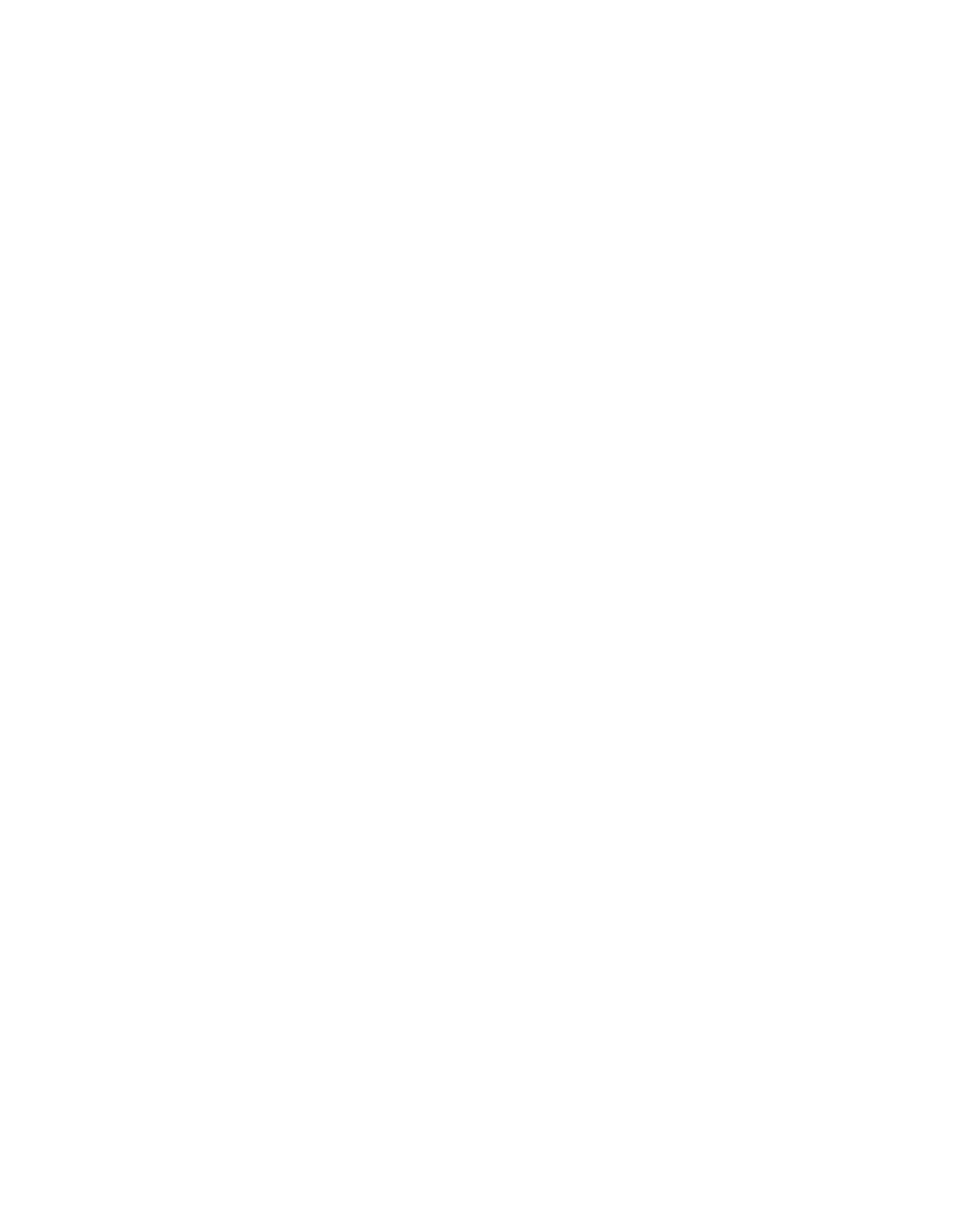## References

Abusch, D. (1985). *On Verbs and Time*. Ph. D. thesis, University of Massachusetts.

Abusch, D. (1997). Sequence of tense and temporal de re. *Linguistics and Philosophy 20*(1), 1–50.

Austin, J. L. ([1955] 1976). *How to do Things with Words: The William James lectures delivered at Harvard University in 1955*. Oxford University Press.

Barwise, J. and R. Cooper (1981). Generalized quantifiers and natural language. *Linguistics and Philosophy 4*(2), 159–210.

Barwise, J. and J. Perry (1983). *Situations and Attitudes*. Cambridge, Mass.: MIT Press.

Bennett, M. and B. Partee (1978). *Toward the Logic of Tense and Aspect in English*. Bloomington, Ill.: Indiana University Linguistics Club.

Bhatt, R. (2000). *Covert Modality in Non-finite Contexts*. Ph. D. thesis, University of Pennsylvania.

Binnick, R. (1971). *Will* and *be going to*. In *Papers from the Seventh Regional Meeting, Chicago Linguistic Society*, Chicago. Chicago Linguistic Society.

Binnick, R. I. (1991). *Time and the Verb*. Oxford: Oxford University Press.

Brand, S. (1995). *How Buildings Learn: What Happens After They're Built*. New York: Penguin USA.

Brisard, F. (2001). *Be going to:* An exercise in grounding. *Journal of Linguistics 37*, 251–285.

Carlson, G. (1989). On the semantic composition of English generic sentences. In G. Chierchia, B. Partee, and R. Turner (Eds.), *Properties, Types, and Meaning, II*, pp. 167–192. Dordrecht: Kluwer.

Carlson, G. (1995). Truth conditions of generic sentences: Two contrasting views. In G. N. Carlson and F. J. Pelletier (Eds.), *The Generic Book*, pp. 265– 299. Chicago: University of Chicago Press.

Chierchia, G. (1995). Individual-level predicates as inherent generics. In G. Carlson and F. J. Pelletier (Eds.), *The Generic Book*, pp. 176–223. University of Chicago Press.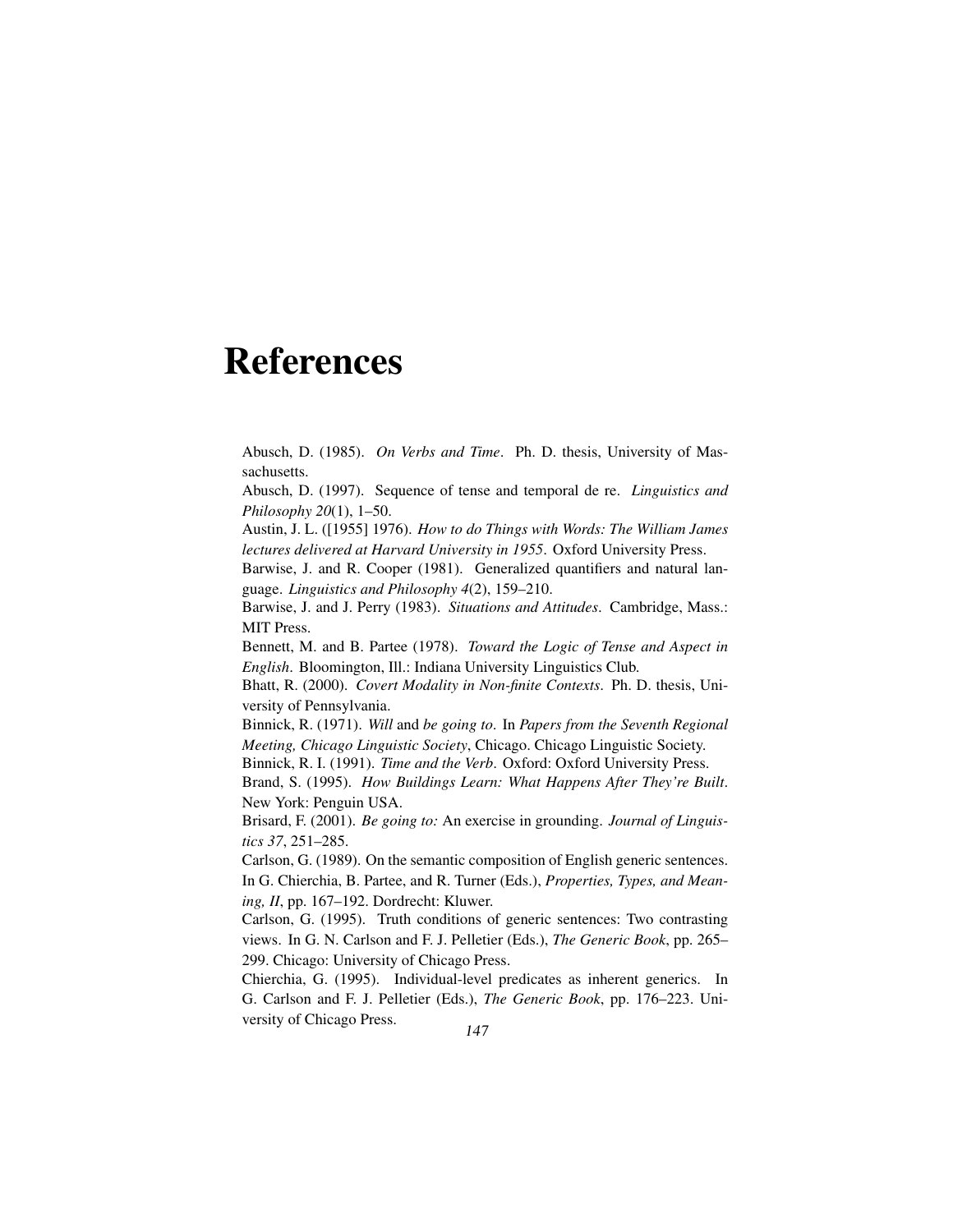Chomsky, N. (1957). *Syntactic Structures*. 's-Gravenhage: Mouton.

Chomsky, N. (1993). A minimalist program for linguistic theory. In K. Hale and S. J. Keyser (Eds.), *The View from Building 20: Essays in Linguistics in Honor of Sylvain Bromberger*. Cambridge, Mass.: MIT Press.

Chomsky, N. (1995). *The Minimalist Program*. Cambridge, Mass.: MIT Press. Chomsky, N. (2000). Minimalist inquiries: The framework. In R. Martin, D. Michaels, and J. Uriagereka (Eds.), *Step By Step*. Cambridge, Mass.: MIT Press.

Chomsky, N. (2001). Derivation by phase. In M. Kenstowicz (Ed.), *Ken Hale: A Life in Language*, pp. 1–52. Cambridge, Mass.: MIT Press.

Cinque, G. (1999). *Adverbs and functional heads: a cross-linguistic perspective*. Oxford University Press.

Cipria, A. and C. Roberts (2000). Spanish *imperfecto* and *pretérito*: Truth conditions and aktionsart effects in a Situation Semantics. *Natural Language Semantics 8*, 297–347.

Condoravdi, C. (2001). Temporal interpretation of modals. In D. Beaver, S. Kaufmann, B. Clark, and L. Casillas (Eds.), *Stanford Papers on Semantics*. Palo Alto: CSLI Publications.

Copley, B. (2001). *Be going to* as a case of high aspect. In *Proceedings of SALT XI*, Ithaca, NY. Cornell Linguistics Circle.

Copley, B. (2002). A linguistic argument for indeterministic futures. In *Proceedings of NELS 32*.

Copley, B. (2005a). O'odham *cem:* when the actual world isn't inertial. In M. Becker and A. McKenzie (Eds.), *The proceedings of the third meeting of Semantics of Underrepresented Languages of the Americas (SULA 3)*, Amherst, Mass. University of Massachusetts Occasional Papers in Linguistics.

Copley, B. (2005b). Ordering and reasoning. In J. Gajewski, V. Hacquard, B. Nickel, and S. Yalcin (Eds.), *New Work on Modality*, Number 51, pp. 7–34. MIT Working Papers in Linguistics.

Copley, B. (2007). Aspect and scope in future conditionals. Revision of a 2003 manuscript of the same name. http://bcopley.com.

Copley, B. (2008). The plan's the thing: Deconstructing futurates. *Linguistic Inquiry 39*(2). ms.

Copley, B. (Forthcoming). *Temporal orientation in conditionals: Or, how I learned to love UFOs*. Springer.

Östen Dahl (1985). Tense and Aspect Systems. Oxford: Blackwell.

Davidson, D. (1967). The logical form of action sentences. In N. Rescher (Ed.), *The Logic of Decision and Action*. University of Pittsburgh Press.

Devens, M. (1972). Pima cim. International Journal of American Linguis*tics 45*, 349–61.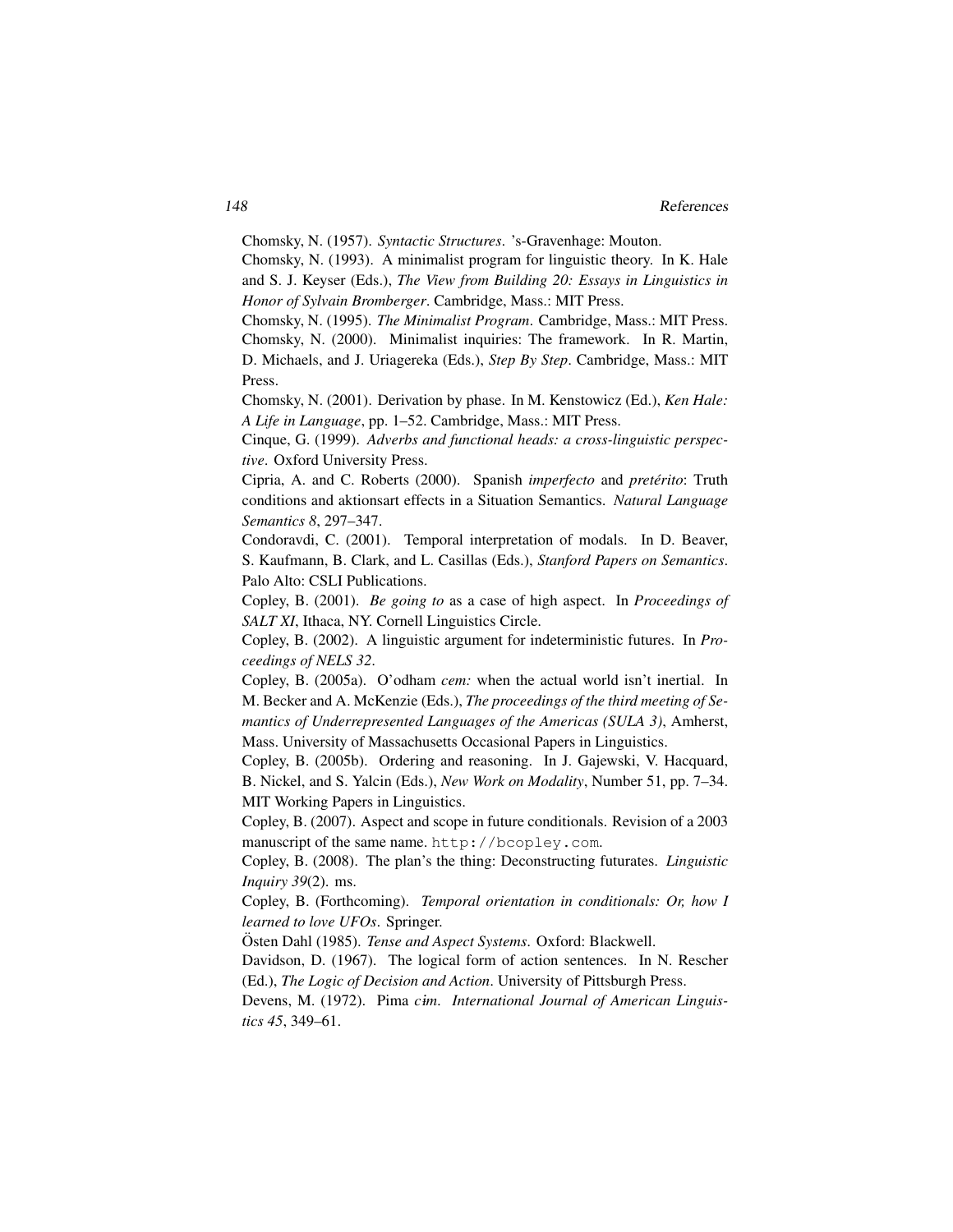## References 149

Diesing, M. (1992). *Indefinites*. Cambridge, MA: MIT Press.

Dowty, D. (1977). Towards a semantic analysis of verb aspect and the English 'imperfective' progressive. *Linguistics and Philosophy 1*, 45–77.

Dowty, D. (1979). *Word meaning and Montague Grammar*. Dordrecht: Reidel. von Fintel, K. (1995). *Restrictions on Quantifier Domains*. Ph. D. thesis, UMass Amherst.

von Fintel, K. (1997). Bare plurals, bare conditionals, and *only*. *Journal of Semantics 14*(1), 1–56.

von Fintel, K. (1999). NPI licensing, Strawson entailment, and context dependency. *Journal of Semantics 16*(2), 97–148.

da Fonseca, J. and P. Carolino ([1855] 2004). *English as She Is Spoke: Being a Comprehensive Phrasebook of the English Language, Written by Men to Whom English was Entirely Unknown*. San Francisco, Calif.: McSweeney's.

van Fraassen, B. (1966). Singular terms, truth-value gaps, and free logic. *Journal of Philosophy 63*, 481–495.

Fukui, N. and P. Speas (1986). Specifiers and projection. In *MITWPL 8*, pp. 128–172. Cambridge, Mass.: MITWPL.

Geffner, H. (2002). Perspectives on artificial intelligence planning. In *Proceedings of the eighteenth national conference on Artificial Intelligence*, pp. 1013–1023.

Hackl, M. (1998). On the semantics of ability attributions. MIT ms.

Hacquard, V. (2006). *Aspects of Modality*. Ph. D. thesis, MIT.

Hale, K. (1969, April). Papago *cim*. *International Journal of American Linguistics 35*(2), 203–212.

Heim, I. (1992). Presupposition projection and the semantics of attitude verbs. *Journal of Semantics 9*, 183–221.

Heim, I. and A. Kratzer (1998). *Semantics in Generative Grammar*. Blackwell. Hornstein, N. (1990). *As Time Goes By*. MIT Press.

Huddleston, R. (1977). The futurate construction. *Linguistic Inquiry 8*, 730– 736.

Iatridou, S. (1990). The past, the possible, and the evident. *Linguistic Inquiry 21*(1), 123–129.

Iatridou, S. (1994). On the contribution of conditional *then*. *Natural Language Semantics 2*, 171–199.

Iatridou, S. (2000). The grammatical ingredients of counterfactuality. Linguistic Inquiry *31*, 231–270.

Ippolito, M. (2002). *The Time of Possibilities: Truth and Felicity of Subjunctive Conditionals*. Ph. D. thesis, MIT.

Jackendoff, R. (1972). *Semantic Interpretation in Generative Grammar*. Cambridge, Mass.: MIT Press.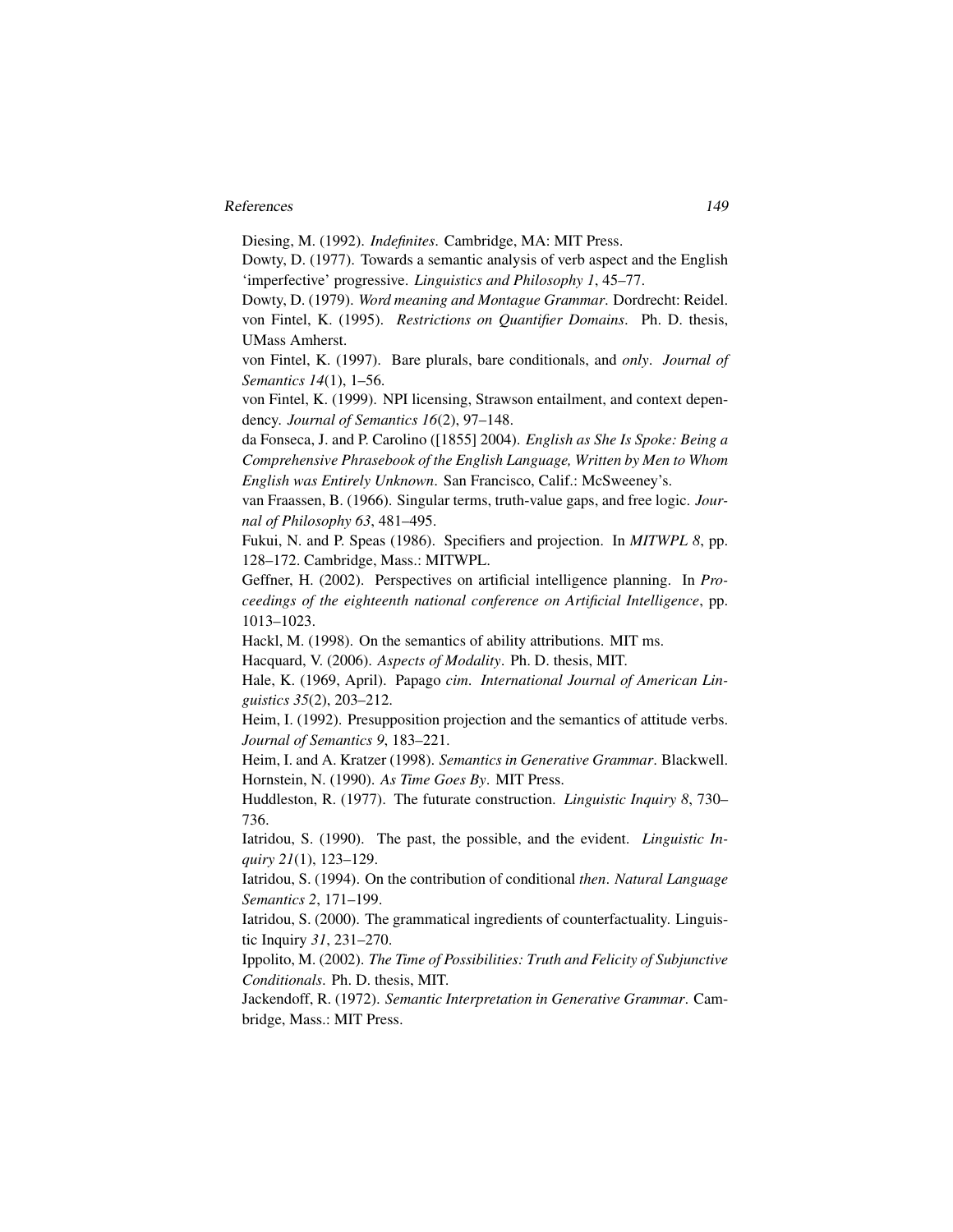Karttunen, L. (1974). Presupposition and linguistic context. *Theoretical Linguistics 1*(1-2), 181–194.

Kitagawa, Y. (1986). *Subjects in Japanese and English*. Ph. D. thesis, MIT. Klein, W. (1997). *Time in Language*. New York: Routledge.

Koopman, H. and D. Sportiche (1991). The position of subjects. *Lingua 85*, 211–258.

Kratzer, A. (1989). An investigation of the lumps of thought. *Linguistics and Philosophy 12*, 607–653.

Kratzer, A. (1981). The notional category of modality. In H.-J. Eikmeyer and H. Rieser (Eds.), *Words, Worlds, and Contexts*, pp. 38–74. Berlin: de Gruyter.

Kratzer, A. (1986). Conditionals. In *Papers from the Regional Meetings, Chicago Linguistic Society*, pp. 1–15.

Kratzer, A. (1991). Modality. In A. von Stechow and D. Wunderlich (Eds.), *Semantics: An International Handbook of Contemporary Research*, pp. 639– 650. Berlin: de Gruyter.

Kratzer, A. (1996). Severing the external argument from its verb. In J. Rooryck and L. Zaring (Eds.), *Phrase Structure and the Lexicon*, pp. 109–137. Dordrecht: Kluwer.

Kratzer, A. (1998). More structural analogies between pronouns and tenses. In D. Strolovitch and A. Lawson (Eds.), *Semantics and Linguistic Theory VIII*, Ithaca, NY, pp. 92–128. Cornell Linguistics Circle.

Krifka, M. (1989). Nominal reference, temporal constitution and quantification in event semantics. In P. v. E. B. Renate Bartsch, Johan van Benthem (Ed.), *Semantics and Contextual Expressions*, pp. 75–115. Dordrecht: Foris.

Krifka, M. (1992). Thematic relations as links between nominal reference and temporal constitution. In I. Sag and A. Szabolcsi (Eds.), *Lexical matters*, pp. 29–53. Palo Alto: CSLI Publications.

Krifka, M. (1998). The origins of telicity. In S. Rothstein (Ed.), *Events and Grammar*, pp. 197–235. Dordrecht: Kluwer.

Kuroda, Y. (1988). Whether we agree or not. In W. Poser (Ed.), *International Workshop on Japanese Syntax*, Palo Alto, Calif. CSLI.

Lakoff, G. (1971). Presupposition and relative well-formedness. In L. A. J. Danny D. Steinberg (Ed.), *Semantics: An Interdisciplinary Reader in Philosophy, Linguistics, and Psychology*, pp. 329–340. Cambridge, UK: Cambridge University Press.

Landman, F. (1992). The progressive. *Natural Language Semantics 1*(1), 1–32. Leech, G. N. (1971). *Meaning and the English Verb*. Essex, U.K.: Longman Group Limited.

Lewis, D. (1986). *On the Plurality of Worlds*. Oxford: Blackwell.

ter Meulen, A. (1995). *Representing Time in Natural Language*. Cambridge, MA: MIT Press.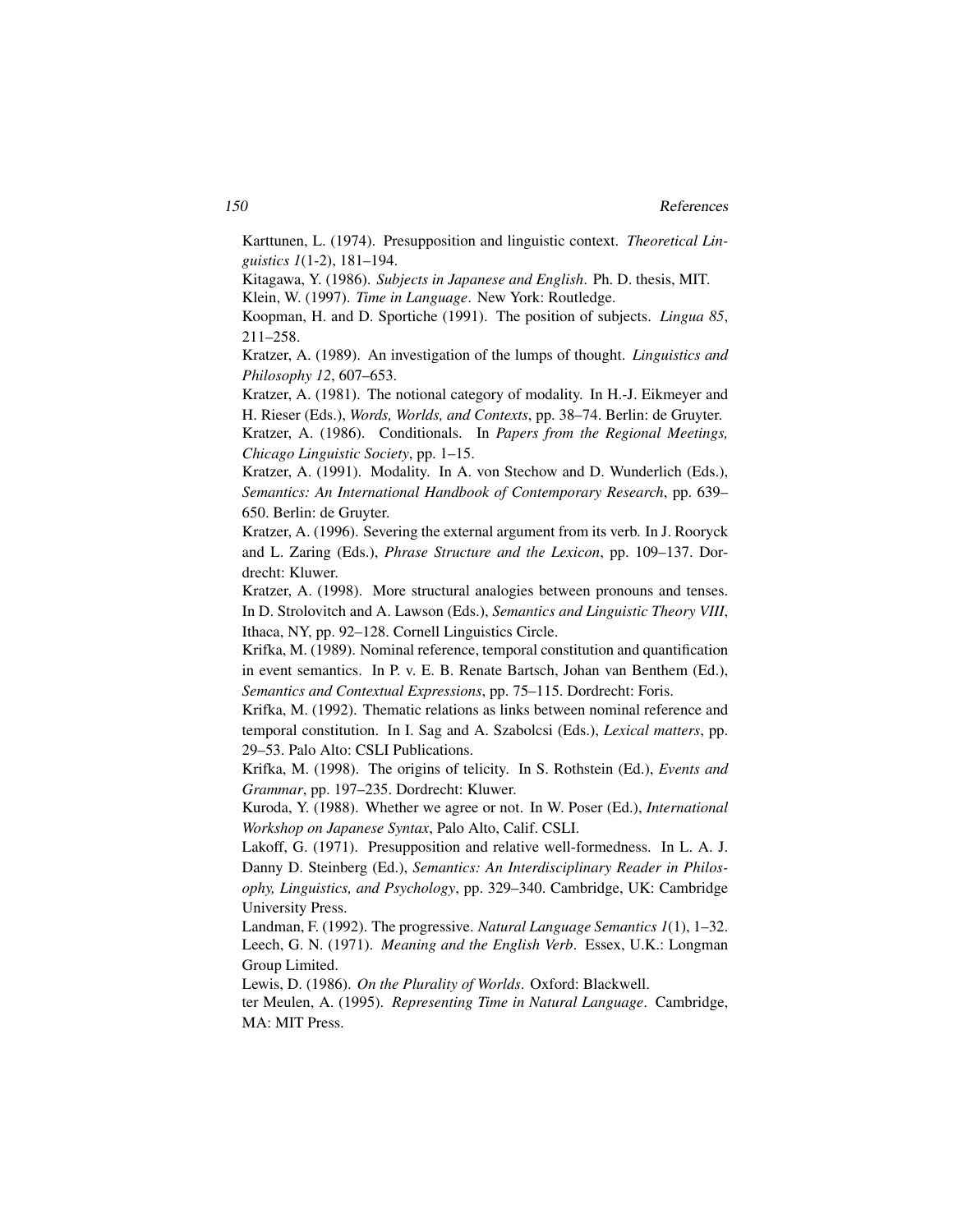## References 151

Michaelis, L. (1996). On the use and meaning of *already*. *Linguistics and Philosophy 19*, 477–502.

Ogihara, T. (1996). *Tense, Attitudes, and Scope*. Dordrecht: Kluwer.

Parsons, T. (1990). *Events in the Semantics of English: A Study in Subatomic Semantics*. Cambridge, Mass.: MIT Press.

Partee, B. (1984). Nominal and temporal anaphora. *Linguistics and Philosophy 7*(3), 243–286.

Portner, P. (1998). The progressive in modal semantics. *Language 74*(4), 760– 87.

Prince, E. (1971). Futurate be-ing, or Why Yesterday morning, I was leaving tomorrow on the Midnight Special is OK. Unpublished ms. read at the 1973 Summer Meeting of the Linguistic Society of America.

Prior, A. (1957). *Time and Modality*. Oxford: Oxford University Press.

Prior, A. (1967). *Past, Present, and Future*. Oxford: Oxford University Press.

Prior, A. ([ca. 1958] 1996). Some free thinking about time. In J. Copeland

(Ed.), *Logic and Reality: Essays on the Legacy of Arthur Prior*. Oxford, England: Oxford University Press.

Reichenbach, H. (1947). *Elements of Symbolic Logic*. New York: MacMillan. Reis Silva, M. A. (2007). Two futures in blackfoot. UBC ms.

Riddle, E. (1975). A new look at sequence of tenses. Paper read at annual winter meeting, Linguistic Society of America.

Rooth, M. (1995). Indefinites, adverbs of quantification, and focus semantics. In G. N. Carlson and F. J. Pelletier (Eds.), *The Generic Book*, pp. 265–299. Chicago: University of Chicago Press.

Rooth, M. (1996). Focus. In S. Lappin (Ed.), *The Handbook of Contemporary Semantic Theory*, pp. 271–297. Oxford: Blackwell.

Rothstein, S. (1999). Fine-grained structure in the eventuality domain: The semantics of predicative adjective phrases and *be*. *Natural Language Semantics 7*(4), 347–420.

Sarkar, A. (1998). The conflict between future tense and modality: The case of *will* in english. *Penn Working Papers in Linguistics 5*(2), 91–117. UPenn ms.

Schachter, P. and F. Otanes (1972). *Tagalog Reference Grammar*. Berkeley, Calif.: University of California Press.

Smith, C. (1991). *The parameter of aspect*. Dordrecht: Kluwer.

Stalnaker, R. (1968). A theory of conditionals. *Philosophia 5*, 269–286.

Stalnaker, R. (1998). On the representation of context. *Journal of Logic, Language, and Information 7*(1), 3–19.

Stalnaker, R. (1999). *Context and Content: Essays on Intensionality in Speech and Thought*. Oxford: Oxford University Press.

von Stechow, A. (1995). On the proper treatment of tense. In *Proceedings from Semantics and Linguistic Theory V*, Ithaca, N.Y., pp. 362–386.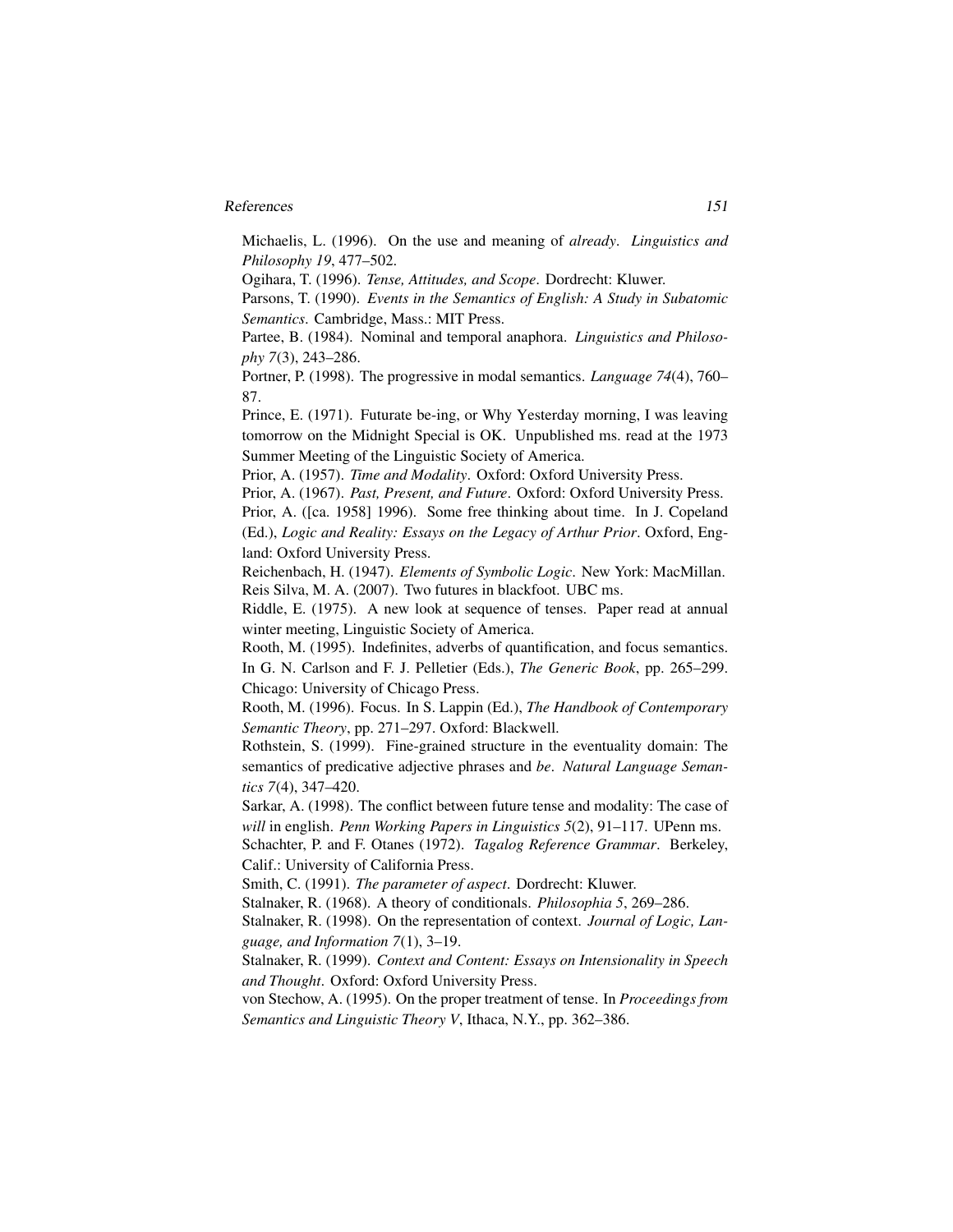Talmy, L. (1975). *Semantics and syntax of motion*, Volume 4, pp. 181–238. New York: Academic Press.

Talmy, L. (1985). Force dynamics in language and thought. In W. H. Eilfort, P. D. Kroeber, and K. L. Peterson (Eds.), *Papers from the Parasession on Causatives and Agentivity at the Twenty-First Regional Meeting of the Chicago Linguistics Society*, pp. 293–337. Chicago Linguistic Society.

Talmy, L. (1988). Force dynamics in language and cognition. *Cognitive Science 12*(1), 49–100.

Thomason, R. (1970). Indeterminist time and truth-value gaps. *Theoria 36*, 264–281.

Thomason, R. (2005). Ability, action, and context.

Ultan, R. (1978). 1978. In J. Greenberg (Ed.), *Universals of Human Language 3: Word Structure*, pp. 83–123. Palo Alto: CSLI.

Vendler, Z. (1967). *Facts and events*. Ithaca, N.Y.: Cornell University Press.

Vetter, D. C. (1973). Someone solves this problem tomorrow. Linguistic Inquiry *4:1*, 104–108.

Wekker, H. (1976). *The Expression of Future Time in Contemporary British English*. Amsterdam: North Holland Publishing Company.

Weld, D. S. (1994). An introduction to least commitment planning. *AI Magazine 15*, 27–61.

Werner, T. (2002). Deducing the future. In M. Kadowaki and S. Kawahara (Eds.), *Proceedings of NELS 33*.

Werner, T. (2006, December). Future and non-future modal sentences. *Natural Language Semantics 14*(3), 235–255.

Wolff, P. (2007, February). Representing causation. *Journal of Experimental Psychology. General 136*(1), 82–111.

Wyner, A. (2000). Subject-oriented adverbs are thematically dependent. In S. Rothstein (Ed.), *Events and grammar*, pp. 333–348. Dordrecht: Kluwer.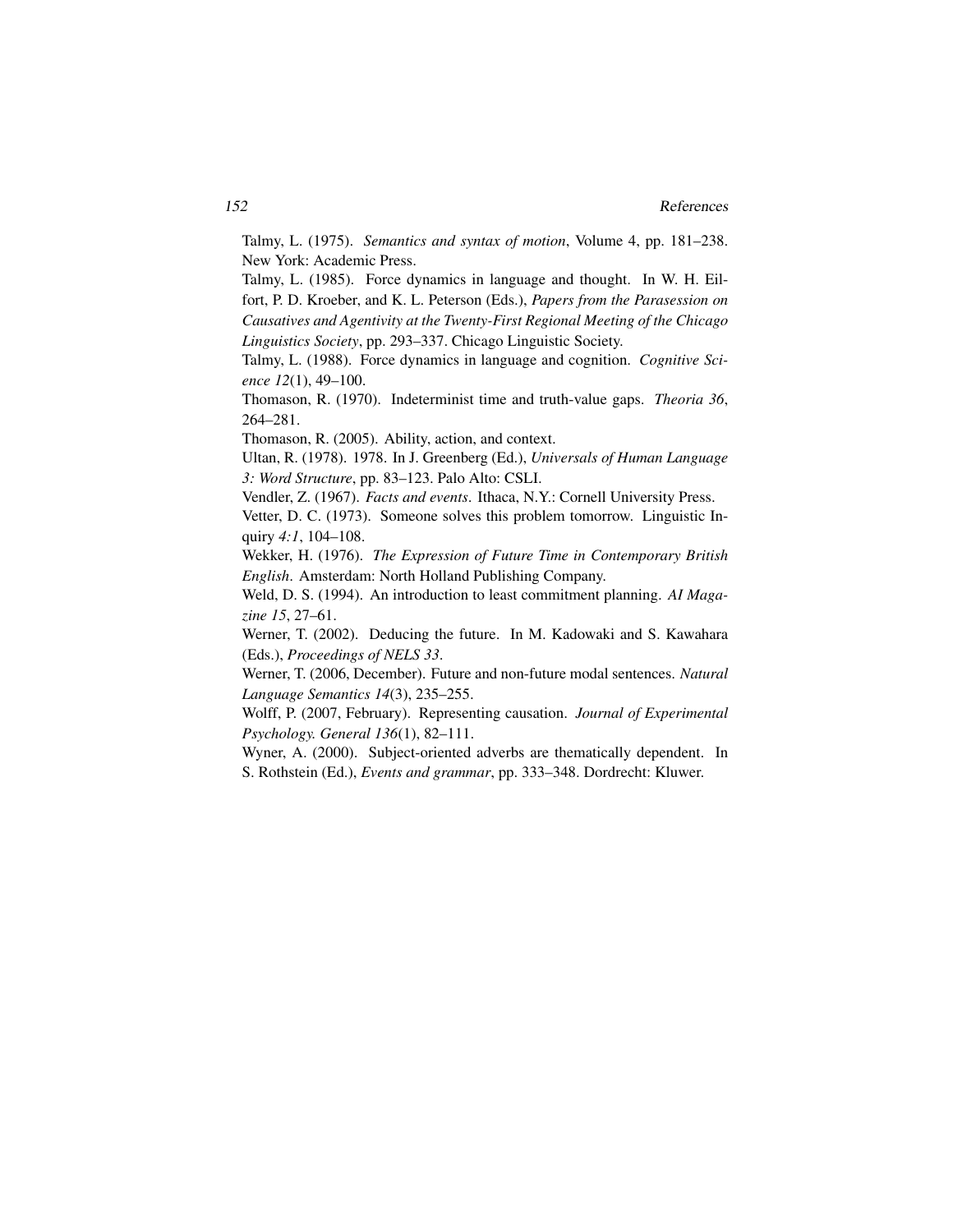This is the stuff that will be inserted before the index actually starts. You can change bold fonts to *italic fonts* as long as you are very careful. Other than that you are good to go.

## ability

in futurates, 29, 35–36 accessibility relation, 11, 13, 78–89 adverbials manner, 56–58 subject-oriented, 56, 58 temporal, 20, 38, 39, 45–46, 51, 92–93 ALLb, 36, 45, 51, 63, 79, 83, 99, 102, 110 ALLt, 54, 63, 75, 77, 93, 95, 96, 100 ALL t , 101 *already* as test for narrow scope *be going to*, 112, 114–117

as test for ongoing reading of statives, 115 alternative semantics, 38 antecedent, SIP value of, 132–134 anyway entailment, *101*, 102, 104, 106, 108, 122 aspect, 6–10, 140

and accessibility relation of modals, 79–89 in futures, 71–93 in futures and futurates, 100 morphosyntax of, 63 bare plurals, 76, 94 *be going to*, 72, 73, 75, 77 and past tense, 90 in offers, 79–89, 100, 110, 114– 116 morphosyntax of, 63 narrow scope, 103, 112, 136

wide scope, 103, 109–112, 114– 117 Blackfoot, 83 branching time, *13–15*, 46, 84, 89

*can* of ability, 96 cognitive grammar, 62 commitment, 27–29, *29* complement SIP effect, 103, *113*, 113– 120, 120–123 compositionality, 5 conditionals conditional modal, 102, 110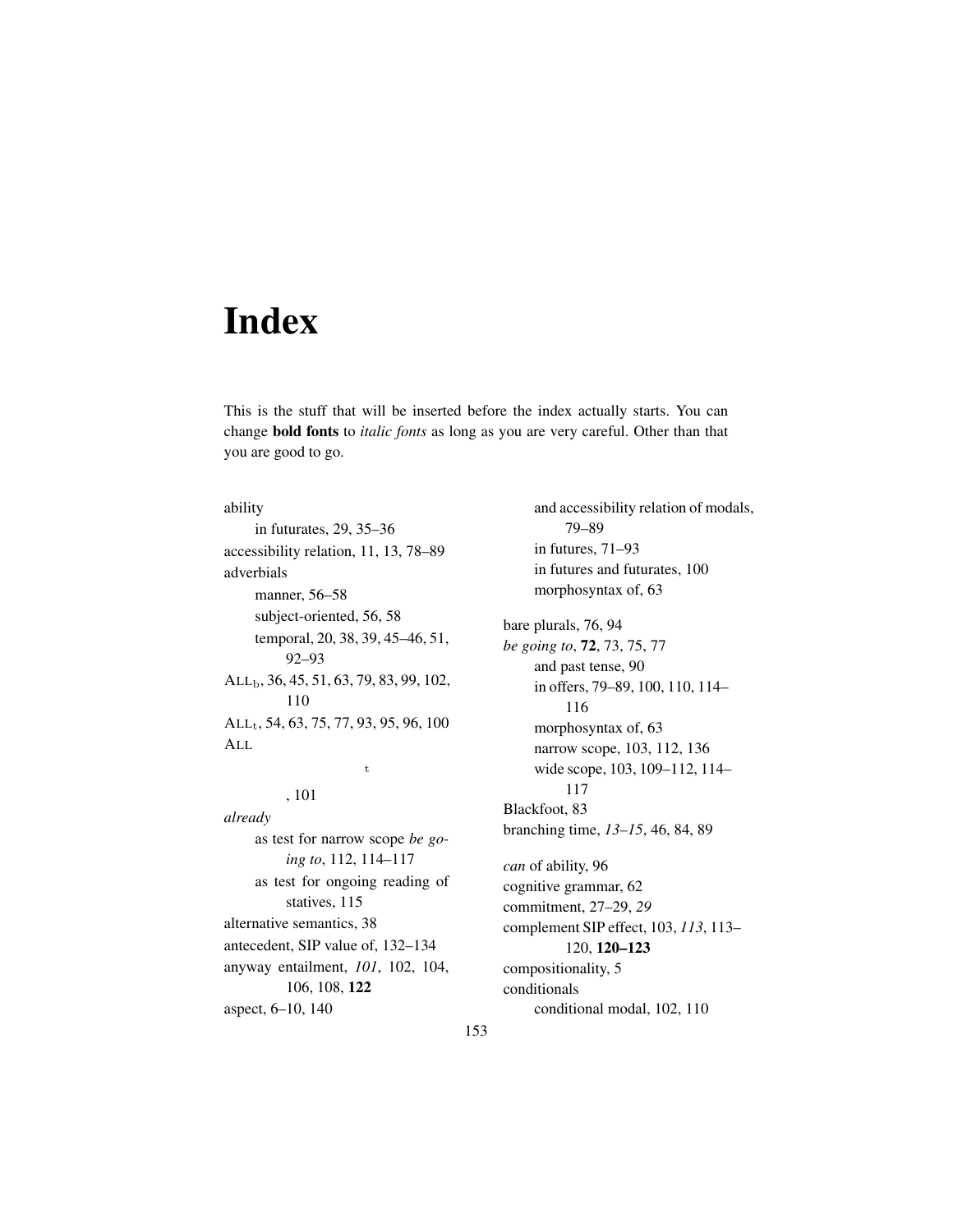contexts causal, *108*, 107–110, 116, 118, 131 indication, *109*, 107–109, 116, 117, 132 offering, 79, 81, *81*, 86, 100, 101, 106, 110, 117, 121, 131 relevance, 105–107, 116, 118, 131 futures and futurates in, 99–138 logical form of, 101, 103 perfection of, 105 temporal interpretation in, 80, 86, 100, 102, 121, 123–138 Type 1 (epistemic), 124–127, 131– 132, 134–135 Type 2 (metaphysical), 127–132, 135 context, 5, 6n conversational background, *11* direction, *32–36*, *39*, 90, 96, 140 ability, 66 commitment, 90 director alternation, 42–43, 49, 66, 96 Excluded Middle and, 54 in futures vs. futurates, 68–69 in offers, 79, 80 in progressive futurates, 31–36 in simple futurates, 38 morphosyntax of, 55–58, 96 scope in definition of, 34 director, *see* direction eventives, 8, 114 Excluded Middle, Principle of the, 23–24, 27, 34, 53–54

existential closure, 38

focus, 38 futurates, 16, 18, 61, 99 ability of director in, 29 assertion of, 26, 31, 33, 38, 68 definition of, 17 difference between progressive and simple, 37–38, 40, 41, 68 differences between futures and, 140 directorless, 49 generic, 71, 91 impossibility of past simple, 40 in conditionals, 21, 22 modality in, 21, 22 morphosyntax of, 44–58 planning in, 20, 25, 27–31, 41, 56 presupposition failure in, 25 presupposition of, 38 presuppositions of, 26, 24−−68 progressive, 36, 40, 46, 50, 92 formal denotation of, 50 similar to futures, 63 similarity to futures, 91–93 simple, 37–40, 44, 54 generic operator responsible for, 52 morphosyntax of, 55 speaker confidence and, 25, 26 with manner adverbials, 58, 57− −58 without directors, 41–43 futurates, simple formal denotation, 39 future as tense, 62 futures, 99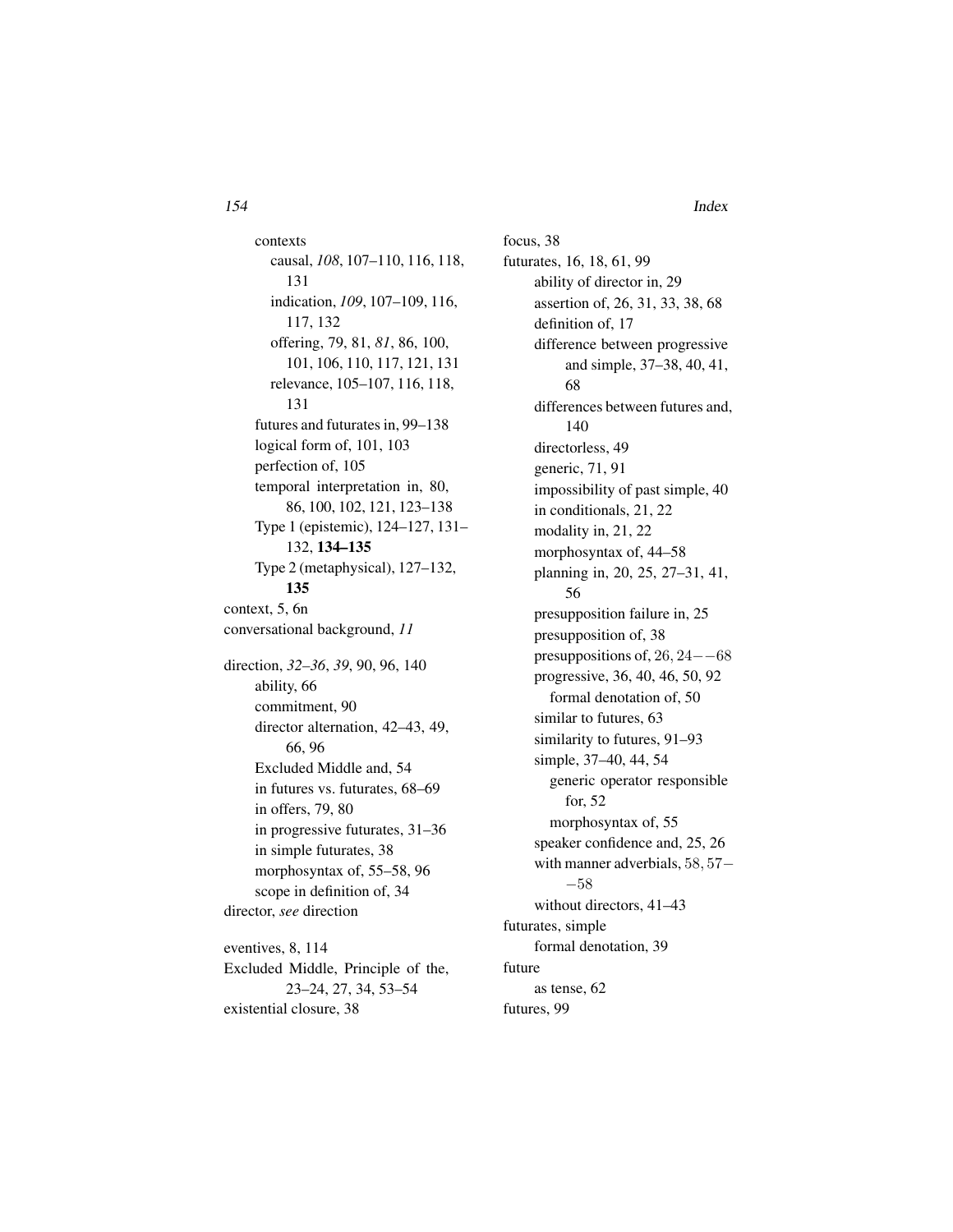bare (aspectless), 71 definition of, 62 difference between futurates and, 62 differences between futurates and, 66, 69–71, 78, 140 dispositional, 96 distinguishing different aspectual values of, 71–78 generic, 71, 90, 91 generic reading of, 71 in past, 89–93, 133 morphosyntax of, 63, 89 ordering in, 65–67 progressive, 72, 92 similar to futurates, 63 similarity to futurates, 91–93 generics, 9, 44, 52, 53, 73, 76, 77 God, 41 Greek, 52, 76 habituals, 8 Homogeneity, 52, 54 imperfective, 64 indefinites, 76–78, 93, 95 Indo-European languages, 89 Indonesian, 61–62, 64–65, 82–83, 93, 96–98 inertia worlds in futurates, 30 intensionality formal treatment of, 5–6 Law of the Excluded Middle, 15, *see* Excluded Middle, Principle of the lawfulness, 53, 95

Madera, CA, 79 Minimalist Program, 4, 5 modal base circumstantial, 11 definition of, 11 epistemic, 11, 22 modal bases in futurates, 21 modality accessibility relation, 107 aspect constrains temporal input of, 78 accessibility relations aspect constrains, 85, 88 conversational backgrounds, 28 covert, 102 formal treatment of, 10–13 in futurates, 28 modal bases epistemic, 144–145 metaphysical, 28, 33, 61 nature of future modality, 13 ordering sources permission, 95 ordering sources, 28, 90 bouletic, 13, 49, 52–53, 61, 66, 70–71, 91, 92, 96, 100 inertia, 36, 47–49, 52–53 inertial, 13, 49, 61, 66, 69– 70, 91, 92, 96, 100 quantification, 101 universal force of quantification, 61 universal force of quantification in, 66 modals future orientation of complement, 21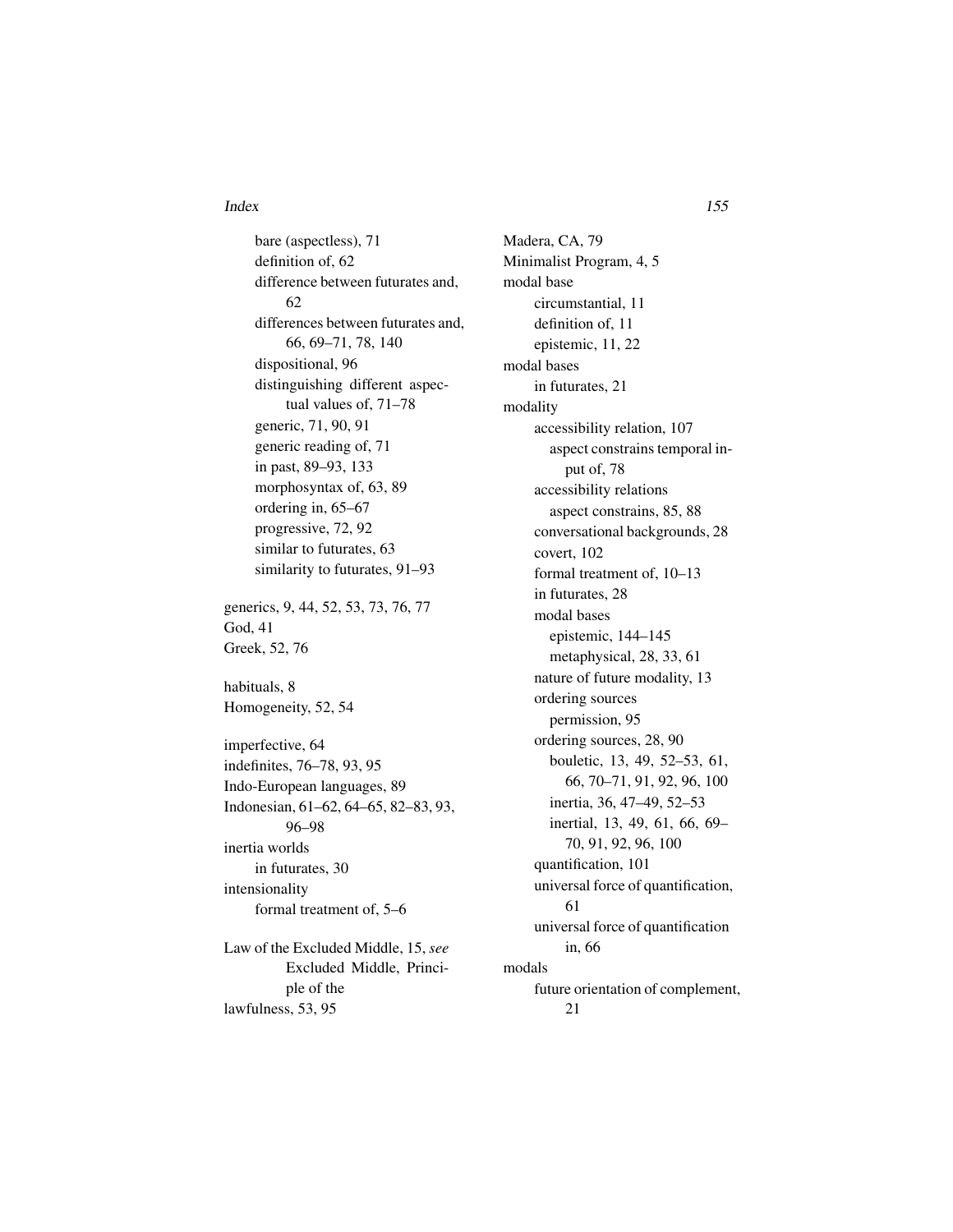negation, 86 Newton, Isaac, 42 ordering source definition of, 12–13 passives, 58, 95 past tense has subinterval property, 8 perfectives, 18, 76 philosophy of the future actual futures, 4 placement relation, 127–131 definition of, 129 formal treatment of, 134 pluperfect, 115 present -SIP constraint, 50, 52, 72, 74, 75 formal treatment of, 134 presupposition failure in futurates, 33 Principle of the Excluded Middle, 14, *see* Excluded Middle, Principle of the Prior, Arthur, 3, 13 progressives, 8, 76, 77, 114, 125 Bennett and Partee (1978) denotation, 50 ongoing readings, 50 ongoing readings of, 46, 49, 51 formal denotation of, 51 unifying futurate and ongoing readings, 50 with statives, 50 realis times, 87 Romance languages, 52 run time, *10*

Sequence of Tense, 40, 91, 126

*shall*, 67 situations, 9, 77 someb SOME<sub>b</sub>, 95 somet  $SOME_t$ , 77 SOMEt, 50, 51, 63, 64, 79, 94, 100, 102, 110 SOME t , 87, 101 speaker confidence, 26, 48 statives, 8 inchoative readings of, 114 lexical, 125, 127–129 and simultaneous states, 136– 138 subinterval property, 8, 72, 74, 93, 100, 102, 115, 140 and past tense, 129 as a property of predicates of times, 128–129 as property of predicates of events, 7 as property of predicates of times, 9 definition of, 7 for past tense, 8 of antecedent, 132–134 predicate of events, 9 Present -SIP constraint, 8 switching, 130–131 definition of, 130 Tagalog, 42 temporal input/output definition of, 9

temporal variables